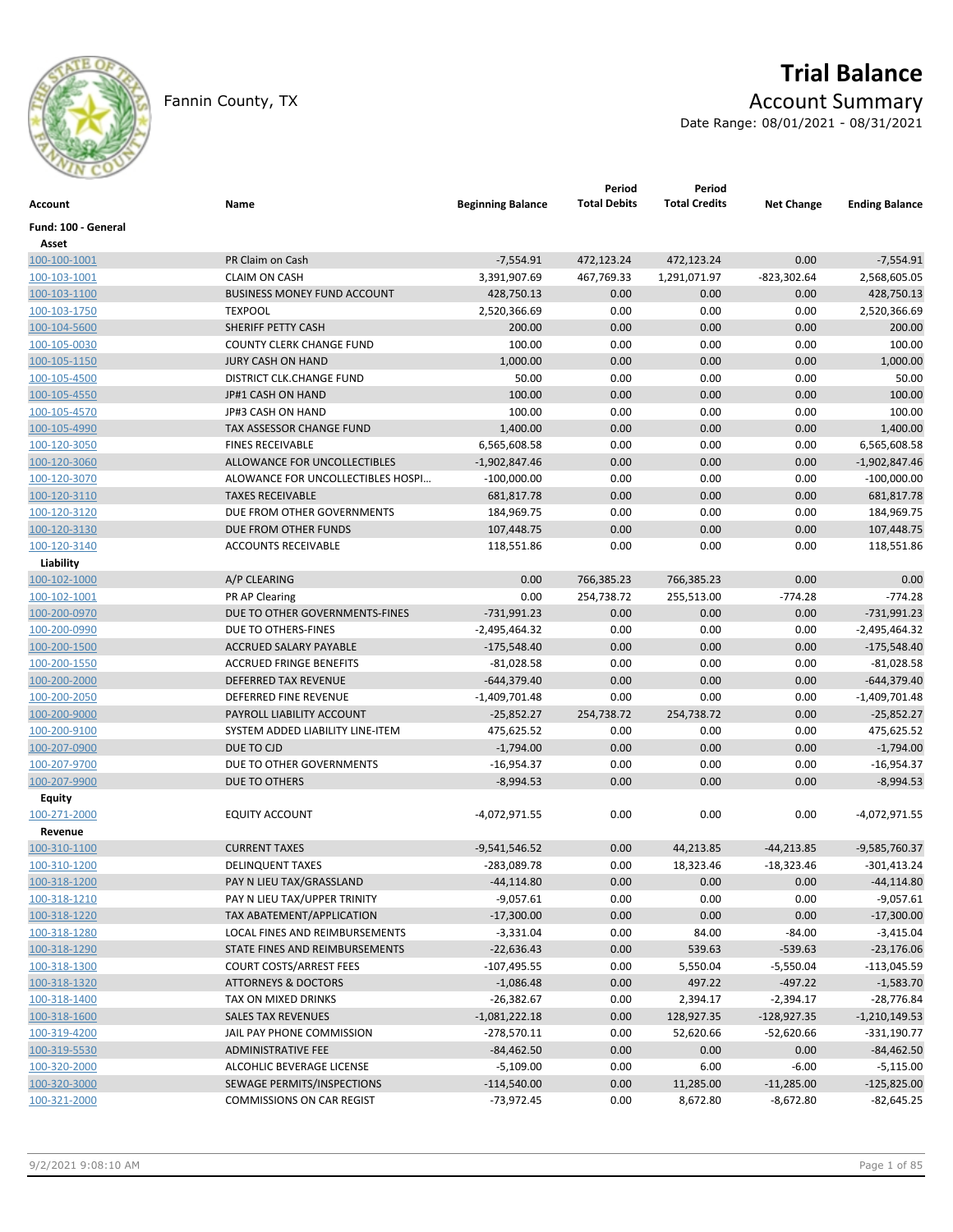| Account                      | Name                                                   | <b>Beginning Balance</b>      | Period<br><b>Total Debits</b> | Period<br><b>Total Credits</b> | <b>Net Change</b>          | <b>Ending Balance</b>   |
|------------------------------|--------------------------------------------------------|-------------------------------|-------------------------------|--------------------------------|----------------------------|-------------------------|
| 100-321-2500                 | <b>COMMISSION ON CAR TITLES</b>                        | $-35,430.00$                  | 0.00                          | 3,330.00                       | $-3,330.00$                | $-38.760.00$            |
| 100-321-2510                 | COMM.ON SALES TAX COLLECTIONS                          | $-274,620.56$                 | 0.00                          | 0.00                           | 0.00                       | $-274,620.56$           |
| 100-321-2520                 | <b>TOLL COLLECTIONS</b>                                | $-554.24$                     | 0.00                          | 442.52                         | $-442.52$                  | $-996.76$               |
| 100-321-9010                 | <b>TAX CERTIFICATES</b>                                | $-8,602.83$                   | 0.00                          | 399.90                         | $-399.90$                  | $-9,002.73$             |
| 100-330-4370                 | <b>INDIGENT DEFENSE GRANT</b>                          | $-40,259.25$                  | 0.00                          | 0.00                           | 0.00                       | $-40,259.25$            |
| 100-330-5590                 | <b>TEXAS VINE PROGRAM</b>                              | $-18,583.05$                  | 0.00                          | 0.00                           | 0.00                       | $-18,583.05$            |
| 100-340-1350                 | <b>FAMILY PROTECTION FEE</b>                           | $-1,810.31$                   | 0.00                          | 0.00                           | 0.00                       | $-1,810.31$             |
| 100-340-4000                 | <b>COUNTY JUDGE FEES</b>                               | $-144.00$                     | 0.00                          | 94.84                          | $-94.84$                   | $-238.84$               |
| 100-340-4030                 | <b>COUNTY CLERK FEES</b>                               | $-46,957.33$                  | 0.00                          | 41,119.96                      | $-41,119.96$               | $-88,077.29$            |
| 100-340-4500                 | <b>DISTRICT CLERK FEES</b>                             | $-59,508.98$                  | 0.00                          | 0.00                           | 0.00                       | $-59,508.98$            |
| 100-340-4550                 | J. P. #1 FEES                                          | $-7,774.61$                   | 0.00                          | 0.00                           | 0.00                       | $-7,774.61$             |
| 100-340-4560                 | J. P. #2 FEES                                          | $-1,426.75$                   | 0.00                          | 0.00                           | 0.00                       | $-1,426.75$             |
| 100-340-4570                 | J. P. #3 FEES                                          | $-3,946.63$                   | 0.00                          | 0.00                           | 0.00                       | $-3,946.63$             |
| 100-340-4750                 | <b>DISTRICT ATTORNEY FEES</b>                          | $-253.24$                     | 0.00                          | 322.89                         | $-322.89$                  | $-576.13$               |
| 100-340-4800                 | <b>BOND APPLICATION FEE</b>                            | $-500.00$                     | 0.00                          | 0.00                           | 0.00                       | $-500.00$               |
| 100-340-4840                 | <b>ELECTION REIMBURSEMENTS</b>                         | $-7,050.59$                   | 0.00                          | 0.00                           | 0.00                       | $-7,050.59$             |
| 100-340-5510                 | <b>CONSTABLE PCT. 1 FEES</b>                           | $-7,447.25$                   | 0.00                          | 0.00                           | 0.00                       | $-7,447.25$             |
| 100-340-5520                 | <b>CONSTABLE PCT. 2 FEES</b>                           | $-1,020.00$                   | 0.00                          | 0.00                           | 0.00                       | $-1,020.00$             |
| 100-340-5530                 | <b>CONSTABLE PCT. 3 FEES</b>                           | $-1,765.52$                   | 0.00                          | 75.00                          | $-75.00$                   | $-1,840.52$             |
| 100-340-5600                 | <b>SHERIFF FEES</b>                                    | $-18,350.41$                  | 0.00                          | 1,392.07                       | $-1,392.07$                | $-19,742.48$            |
| 100-340-5730                 | <b>BOND SUPERVISION FEES</b>                           | $-83,061.00$                  | 0.00                          | 7,561.00                       | $-7,561.00$                | $-90,622.00$            |
| 100-340-6000                 | D.C.6TH COURT OF APPEALS FEE                           | $-1,489.67$                   | 0.00                          | 0.00                           | 0.00                       | $-1,489.67$             |
| 100-340-6010                 | <b>C.C.6TH COURT OF APPEALS FEE</b>                    | $-165.00$                     | 0.00                          | 76.93                          | $-76.93$                   | $-241.93$               |
| 100-340-6520                 | <b>SUBDIVISION FEES</b>                                | $-5,760.00$                   | 0.00                          | 575.00                         | $-575.00$                  | $-6,335.00$             |
| 100-340-6530                 | <b>ZONING APPLICATION FEES</b>                         | $-650.00$                     | 0.00                          | 0.00                           | 0.00                       | $-650.00$               |
| 100-340-6540                 | <b>DEVELOPMENT PERMIT</b>                              | $-900.00$                     | 0.00                          | 120.00                         | $-120.00$                  | $-1,020.00$             |
| 100-340-6550                 | <b>BUILDING PERMITS</b>                                | $-900.00$                     | 0.00                          | 150.00                         | $-150.00$                  | $-1,050.00$             |
| 100-350-4550                 | J. P. #1 FINES                                         | $-686.60$                     | 0.00                          | 0.00                           | 0.00                       | $-686.60$               |
| 100-352-2010                 | <b>BOND FORFEITURES</b>                                | $-14.00$                      | 0.00                          | 5.00                           | $-5.00$                    | $-19.00$                |
| 100-360-1000                 | <b>INTEREST EARNINGS</b>                               | $-6,086.92$                   | 0.00                          | 1.53                           | $-1.53$                    | $-6,088.45$             |
| 100-360-1100                 | <b>INTEREST EARNINGS BUSINESS MONEY FU</b>             | $-743.76$                     | 0.00                          | 0.00                           | 0.00                       | $-743.76$               |
| 100-364-1630                 | SALE OF EQUIPMENT                                      | $-22,427.86$                  | 0.00                          | 0.00                           | 0.00                       | $-22,427.86$            |
| 100-370-1000                 | <b>KFYN-RADIO TOWER RENT</b>                           | $-1,600.00$                   | 0.00                          | 200.00                         | $-200.00$                  | $-1,800.00$             |
| 100-370-1120                 | <b>TOBACCO SETTLEMENT</b>                              | $-32,891.60$                  | 0.00                          | 0.00                           | 0.00                       | $-32,891.60$            |
| 100-370-1150                 | <b>RENT- VERIZON TOWER</b>                             | $-10,646.10$                  | 0.00                          | 1,064.61                       | $-1,064.61$                | $-11,710.71$            |
| 100-370-1200                 | <b>CONTRIBUTION IHC TRUST</b>                          | $-16,749.44$                  | 0.00                          | 0.00                           | 0.00                       | $-16,749.44$            |
| 100-370-1300                 | <b>REFUNDS &amp; MISCELLANEOUS</b>                     | $-16,836.80$                  | 0.00                          | 0.00                           | 0.00                       | $-16,836.80$            |
| 100-370-1301                 | <b>IHC REIMBURSEMENTS</b>                              | $-1,590.25$                   | 0.00                          | 0.00                           | 0.00                       | $-1,590.25$             |
| 100-370-1310                 | AUTOMOBILE INSURANCE LOSS PAYMEN                       | $-36,762.24$                  | 0.00                          | 848.95                         | $-848.95$                  | $-37,611.19$            |
| 100-370-1350                 | HEALTH INS. SURPLUS DISTRIBUTION                       | 0.00                          | 0.00                          | 6,886.00                       | $-6,886.00$                | $-6,886.00$             |
| 100-370-1390                 | STATE JUROR REIMB.FEE                                  | $-2,550.00$                   | 0.00                          | 2,686.00                       | $-2,686.00$                | $-5,236.00$             |
| 100-370-1420                 | <b>CULVERT PERMITTING PROCESS</b>                      | $-1,280.00$                   | 0.00                          | 40.00                          | $-40.00$                   | $-1,320.00$             |
| 100-370-1421                 | ROW PERMIT APPLICATION                                 | $-20.00$                      | 0.00                          | 0.00                           | 0.00                       | $-20.00$                |
| 100-370-1430                 | D.A.SALARY REIMB.                                      | $-27,499.98$                  | 0.00                          | 0.00                           | 0.00                       | -27,499.98              |
| 100-370-1460                 | SALE OF RECYCLED MATERIALS                             | $-29.40$                      | 0.00                          | 0.00                           | 0.00                       | $-29.40$                |
| 100-370-1470                 | UTILITIES REIMBURSEMENT                                | $-10,183.52$                  | 0.00                          | 1,664.85                       | $-1,664.85$                | $-11,848.37$            |
| 100-370-1510                 | <b>ASST. DA LONGEVITY PAY</b>                          | $-4,200.00$                   | 0.00                          | 1,440.00                       | $-1,440.00$                | $-5,640.00$             |
| 100-370-1620                 | <b>COURT REPORTER SERVICE FEE</b>                      | $-4,968.61$                   | 0.00                          | 231.21<br>122,009.21           | $-231.21$<br>$-122,009.21$ | $-5,199.82$             |
| 100-370-4020                 | UNCLAIMED PROP CAPITAL CREDITS                         | 0.00                          | 0.00                          |                                |                            | $-122,009.21$           |
| 100-370-4080                 | COUNTY WELLNESS PROGRAM                                | $-2,520.00$                   | 0.00                          | 0.00                           | 0.00                       | $-2,520.00$             |
| 100-370-4100                 | CO CT AT LAW SUPPLEMENT                                | $-63,000.00$<br>$-600,000.00$ | 0.00<br>0.00                  | 0.00                           | 0.00                       | $-63,000.00$            |
| 100-370-4170                 | <b>EMS ALLOCATION</b><br>PROCEEDS OF SALE OF LIVESTOCK |                               |                               | 0.00                           | 0.00                       | $-600,000.00$           |
| 100-370-4320<br>100-370-4500 | DIST. CLK. PASSPORT PHOTO                              | $-4,251.57$<br>$-70.00$       | 0.00<br>0.00                  | 0.00<br>0.00                   | 0.00<br>0.00               | $-4,251.57$<br>$-70.00$ |
| 100-370-4530                 | REIMB.CEC ODYSSEY SAAS                                 | $-27,457.39$                  | 0.00                          | 0.00                           | 0.00                       | $-27,457.39$            |
| 100-370-5545                 | REIMB JUV PROB COPIER POSTAGE                          | 0.00                          | 0.00                          | 326.57                         | $-326.57$                  | $-326.57$               |
| 100-370-5620                 | STATE REIMB.OFFENDER TRANSPORT                         | $-13,784.70$                  | 0.00                          | 0.00                           | 0.00                       | $-13,784.70$            |
| Expense                      |                                                        |                               |                               |                                |                            |                         |
| 100-400-1010                 | SALARY ELECTED OFFICIAL                                | 56,843.16                     | 5,167.56                      | 0.00                           | 5,167.56                   | 62,010.72               |
|                              |                                                        |                               |                               |                                |                            |                         |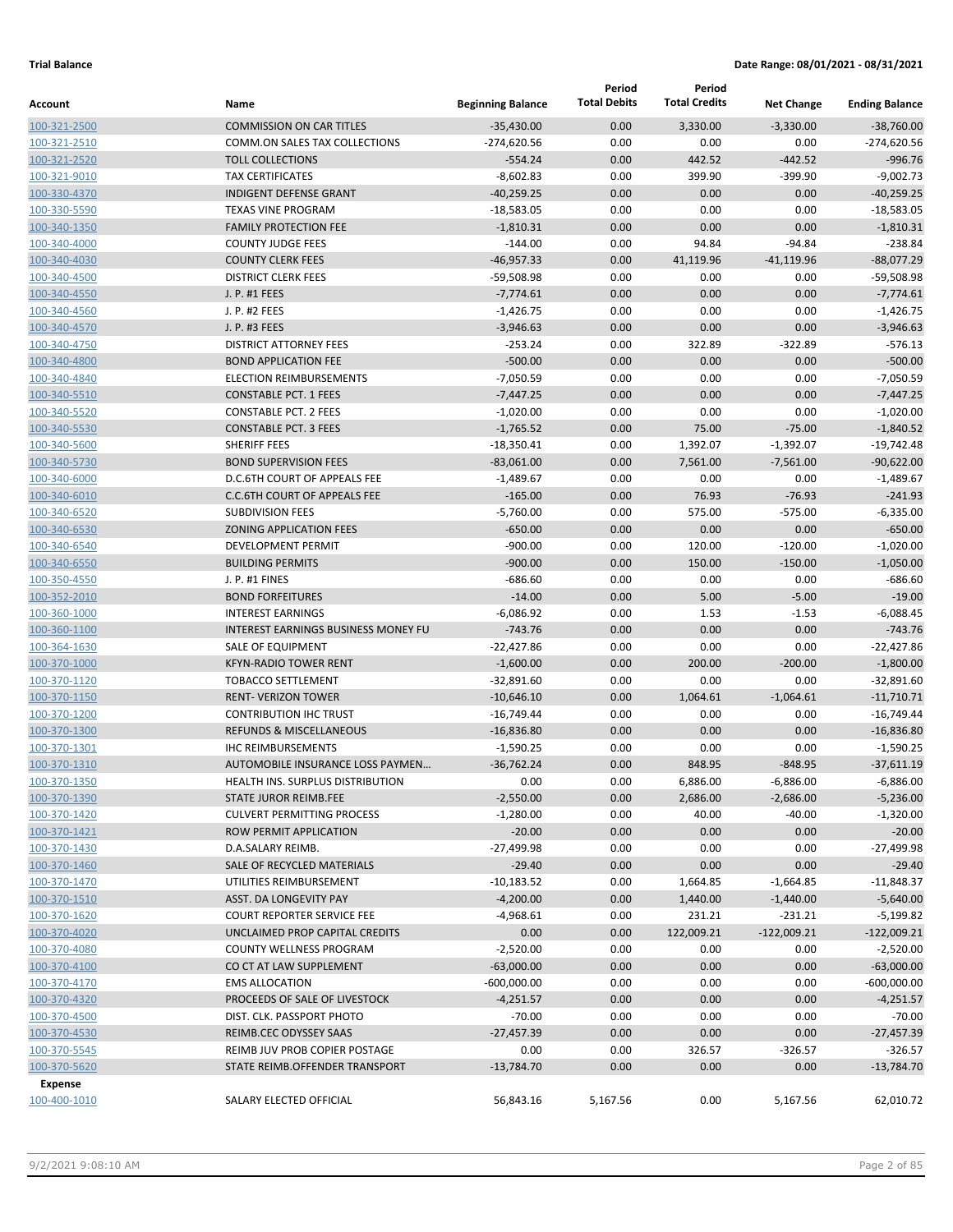|                              |                                           |                          | Period              | Period               |                   |                       |
|------------------------------|-------------------------------------------|--------------------------|---------------------|----------------------|-------------------|-----------------------|
| Account                      | Name                                      | <b>Beginning Balance</b> | <b>Total Debits</b> | <b>Total Credits</b> | <b>Net Change</b> | <b>Ending Balance</b> |
| 100-400-1050                 | <b>SALARY SECRETARY</b>                   | 26,079.23                | 2,370.85            | 0.00                 | 2,370.85          | 28,450.08             |
| 100-400-2010                 | SOCIAL SECURITY TAXES                     | 5,513.37                 | 502.74              | 0.00                 | 502.74            | 6,016.11              |
| 100-400-2020                 | <b>GROUP HEALTH INSURANCE</b>             | 10,454.80                | 1,045.48            | 0.00                 | 1,045.48          | 11,500.28             |
| 100-400-2030                 | RETIREMENT                                | 10,281.21                | 959.28              | 0.00                 | 959.28            | 11,240.49             |
| 100-400-2040                 | <b>WORKERS' COMPENSATION</b>              | 288.08                   | 0.00                | 0.00                 | 0.00              | 288.08                |
| 100-400-2050                 | <b>MEDICARE TAX</b>                       | 1,289.43                 | 117.58              | 0.00                 | 117.58            | 1,407.01              |
| 100-400-2250                 | <b>TRAVEL ALLOWANCE</b>                   | 3,500.00                 | 350.00              | 0.00                 | 350.00            | 3,850.00              |
| 100-400-3100                 | <b>OFFICE SUPPLIES</b>                    | 332.35                   | 0.00                | 0.00                 | 0.00              | 332.35                |
| 100-400-3110                 | <b>POSTAGE</b>                            | 2.40                     | 7.95                | 0.00                 | 7.95              | 10.35                 |
| 100-400-4270                 | OUT OF COUNTY TRAVEL/TRAINING             | 1,261.80                 | 0.00                | 0.00                 | 0.00              | 1,261.80              |
| 100-400-4680                 | <b>JUVENILE BOARD SALARY</b>              | 2,000.00                 | 200.00              | 0.00                 | 200.00            | 2,200.00              |
| 100-400-4810                 | <b>DUES</b>                               | 395.00                   | 0.00                | 0.00                 | 0.00              | 395.00                |
| 100-401-4030                 | <b>TCOG RURAL ADDRESSING</b>              | 23,000.00                | 0.00                | 0.00                 | 0.00              | 23,000.00             |
| 100-403-1010                 | SALARY ELECTED OFFICIAL                   | 49,278.24                | 4,479.84            | 0.00                 | 4,479.84          | 53,758.08             |
| 100-403-1030                 | <b>SALALRY CHIEF DEPUTY</b>               | 19,058.59                | 2,382.32            | 0.00                 | 2,382.32          | 21,440.91             |
| 100-403-1040                 | <b>SALARY DEPUTIES</b>                    | 124,152.74               | 10,068.64           | 0.00                 | 10,068.64         | 134,221.38            |
| 100-403-1070                 | <b>SALARY PART-TIME</b>                   | 15,648.00                | 1,392.00            | 0.00                 | 1,392.00          | 17,040.00             |
| 100-403-2010                 | SOCIAL SECURITY TAXES                     | 12,566.64                | 1,095.52            | 0.00                 | 1,095.52          | 13,662.16             |
| 100-403-2020                 | <b>GROUP HEALTH INSURANCE</b>             | 71,205.40                | 7,120.54            | 0.00                 | 7,120.54          | 78,325.94             |
| 100-403-2030                 | <b>RETIREMENT</b>                         | 24,638.63                | 2,173.08            | 0.00                 | 2,173.08          | 26,811.71             |
| 100-403-2040                 | <b>WORKERS COMPENSATION</b>               | 707.96                   | 0.00                | 0.00                 | 0.00              | 707.96                |
| 100-403-2050                 | <b>MEDICARE TAX</b>                       | 2,849.73                 | 256.22              | 0.00                 | 256.22            | 3,105.95              |
| 100-403-3100                 | <b>OFFICE SUPPLIES</b>                    | 3,105.96                 | 72.27<br>73.39      | 0.00                 | 72.27             | 3,178.23<br>907.20    |
| 100-403-3110                 | POSTAGE                                   | 833.81                   |                     | 0.00                 | 73.39             |                       |
| 100-403-4270                 | OUT OF COUNTY TRAVEL/TRAINING<br>PRINTING | 1,439.68                 | 920.80<br>0.00      | 0.00<br>0.00         | 920.80<br>0.00    | 2,360.48              |
| 100-403-4350                 | <b>BOND</b>                               | 1,429.16<br>157.50       | 0.00                | 0.00                 | 0.00              | 1,429.16<br>157.50    |
| 100-403-4800                 | <b>DUES</b>                               |                          | 0.00                |                      |                   | 175.00                |
| 100-403-4810<br>100-403-5720 | <b>OFFICE EQUIPMENT</b>                   | 175.00<br>228.26         | 0.00                | 0.00<br>0.00         | 0.00<br>0.00      | 228.26                |
| 100-404-1090                 | SALARY-ELECTION WORKERS                   | 20,581.00                | 0.00                | 0.00                 | 0.00              | 20,581.00             |
| 100-404-2010                 | SOCIAL SECURITY TAXES                     | 100.09                   | 0.00                | 0.00                 | 0.00              | 100.09                |
| 100-404-2050                 | <b>MEDICARE TAX</b>                       | $-5.51$                  | 0.00                | 0.00                 | 0.00              | $-5.51$               |
| 100-404-3100                 | <b>ELECTION SUPPLIES</b>                  | 4,745.59                 | 407.64              | 0.00                 | 407.64            | 5,153.23              |
| 100-404-3110                 | POSTAGE                                   | 2,539.59                 | 146.22              | 0.00                 | 146.22            | 2,685.81              |
| 100-404-4210                 | <b>ELECTION INTERNET</b>                  | 1,139.76                 | 113.97              | 0.00                 | 113.97            | 1,253.73              |
| 100-404-4270                 | ELECTION TRAVEL/TRAINING                  | 877.28                   | 0.00                | 0.00                 | 0.00              | 877.28                |
| 100-404-4300                 | <b>BIDS AND NOTICES</b>                   | 599.23                   | 0.00                | 0.00                 | 0.00              | 599.23                |
| 100-404-4391                 | PROFESSIONAL SERVICES                     | 0.00                     | 83,330.00           | 83,330.00            | 0.00              | 0.00                  |
| 100-404-4420                 | PROFESSIONAL SERVICE/TRANSLATOR           | 106.25                   | 0.00                | 0.00                 | 0.00              | 106.25                |
| 100-404-4810                 | <b>DUES</b>                               | 300.00                   | 0.00                | 0.00                 | 0.00              | 300.00                |
| 100-404-4850                 | ELECTION MAINT. AGREEMENT                 | 16,348.00                | 0.00                | 0.00                 | 0.00              | 16,348.00             |
| 100-405-1020                 | SALARY VETERANS' SERVICE OFFICER          | 34,164.25                | 3,105.84            | 0.00                 | 3,105.84          | 37,270.09             |
| 100-405-2010                 | SOCIAL SECURITY TAXES                     | 2,088.36                 | 189.58              | 0.00                 | 189.58            | 2,277.94              |
| 100-405-2020                 | <b>GROUP HEALTH INSURANCE</b>             | 10,172.20                | 1,017.22            | 0.00                 | 1,017.22          | 11,189.42             |
| 100-405-2030                 | RETIREMENT                                | 4,044.33                 | 368.36              | 0.00                 | 368.36            | 4,412.69              |
| 100-405-2040                 | <b>WORKERS' COMPENSATION</b>              | 115.86                   | 0.00                | 0.00                 | 0.00              | 115.86                |
| 100-405-2050                 | <b>MEDICARE TAX</b>                       | 488.44                   | 44.34               | 0.00                 | 44.34             | 532.78                |
| 100-405-3100                 | <b>OFFICE SUPPLIES</b>                    | 112.73                   | 0.00                | 0.00                 | 0.00              | 112.73                |
| 100-406-1020                 | SALARY-EMERGENCY MANAGEMENT CO            | 28,111.79                | 2,555.62            | 0.00                 | 2,555.62          | 30,667.41             |
| 100-406-2010                 | SOCIAL SECURITY TAXES                     | 1,742.84                 | 158.44              | 0.00                 | 158.44            | 1,901.28              |
| 100-406-2020                 | <b>GROUP HEALTH INSURANCE</b>             | 12,206.64                | 1,017.22            | 0.00                 | 1,017.22          | 13,223.86             |
| 100-406-2030                 | RETIREMENT                                | 3,327.80                 | 303.10              | 0.00                 | 303.10            | 3,630.90              |
| 100-406-2040                 | <b>WORKERS' COMPENSATION</b>              | 96.84                    | 0.00                | 0.00                 | 0.00              | 96.84                 |
| 100-406-2050                 | MEDICARE TAX                              | 407.66                   | 37.06               | 0.00                 | 37.06             | 444.72                |
| 100-406-3100                 | <b>OFFICE SUPPLIES</b>                    | 110.98                   | 0.00                | 0.00                 | 0.00              | 110.98                |
| 100-406-3300                 | AUTO EXPENSE-GAS & OIL                    | 773.90                   | 148.74              | 0.00                 | 148.74            | 922.64                |
| 100-406-4200                 | SATELLITE TELEPHONE                       | 175.59                   | 0.00                | 0.00                 | 0.00              | 175.59                |
| 100-406-4210                 | <b>EMERGENCY INTERNET</b>                 | 379.94                   | 37.99               | 0.00                 | 37.99             | 417.93                |
| 100-406-4530                 | <b>R&amp;M EQUIPMENT</b>                  | 306.00                   | 0.00                | 0.00                 | 0.00              | 306.00                |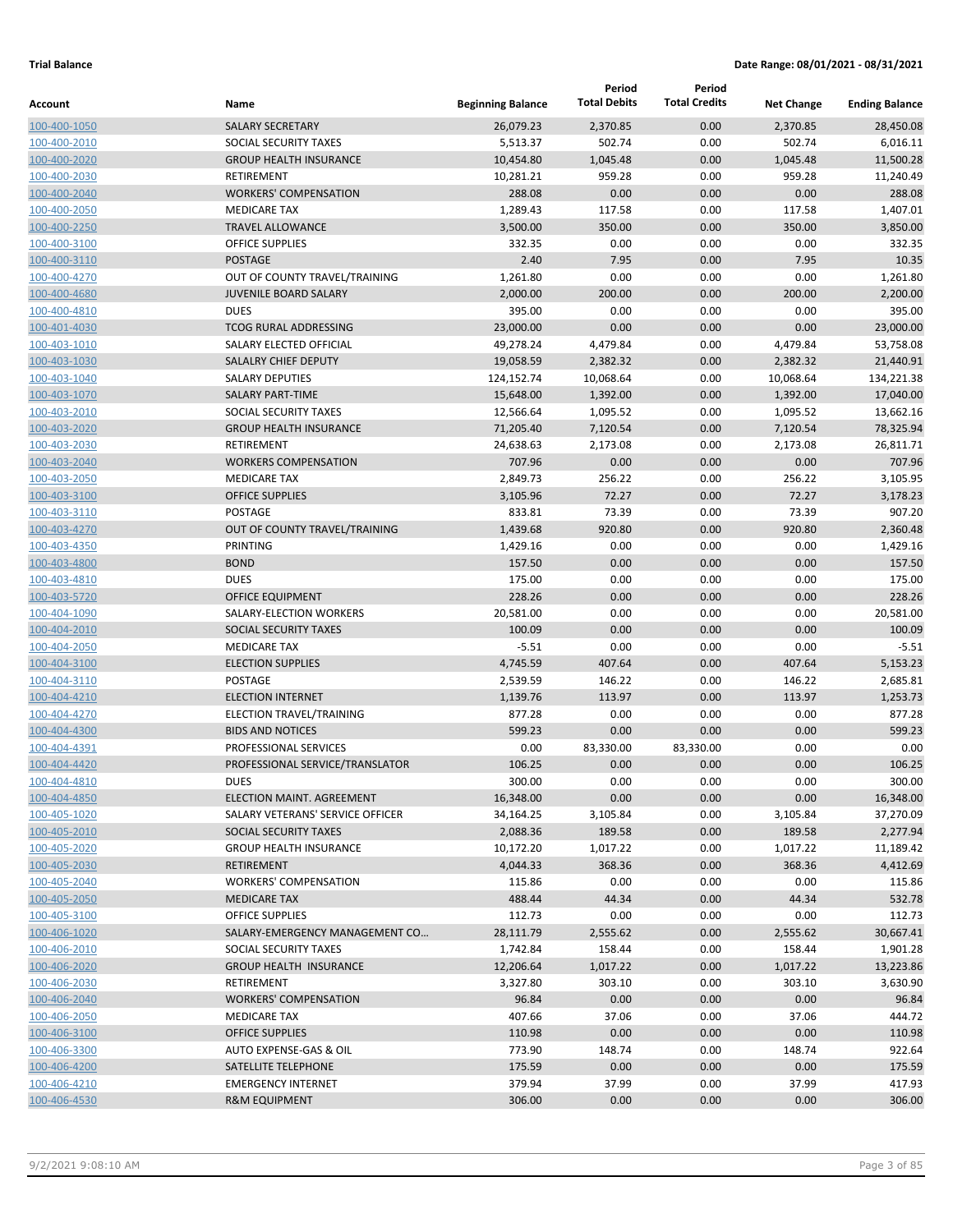| <b>Total Debits</b><br><b>Total Credits</b><br><b>Beginning Balance</b><br>Name<br><b>Net Change</b><br><b>Ending Balance</b><br>0.00<br><b>R&amp;M AUTO</b><br>727.75<br>0.00<br>727.75<br>100-406-4540<br>0.00<br>619.00<br>TRAILER/AUTO INSURANCE<br>619.00<br>0.00<br>0.00<br>0.00<br>100-406-4870<br>0.00<br>0.00<br>13,406.40<br>CODE RED EARLY WARNING SYSTEM<br>13,406.40<br>0.00<br>100-406-4890<br>0.00<br>0.00<br>34,400.67<br>100-406-5750<br>PURCHASE OF AUTOMOBILES<br>34,400.67<br>0.00<br><b>WORKERS' COMPENSATION</b><br>730.70<br>0.00<br>0.00<br>0.00<br>730.70<br>100-409-2040<br>8,796.50<br>0.00<br>0.00<br>8,796.50<br>UNEMPLOYMENT EXPENSE<br>0.00<br>100-409-2060<br>0.00<br>0.00<br><b>CLAIMS SETTLEMENTS</b><br>1,000.00<br>0.00<br>1,000.00<br>100-409-3990<br>0.00<br>0.00<br><b>LEGAL FEES</b><br>110.31<br>0.00<br>110.31<br>100-409-4000<br>49,000.00<br>0.00<br>0.00<br>0.00<br>49,000.00<br><b>AUDIT EXPENSE</b><br>100-409-4010<br>2,229.25<br>2,229.25<br>8,917.00<br>911 EMERGENCY SERVICE<br>6,687.75<br>0.00<br>100-409-4040<br>0.00<br>0.00<br>25,192.00<br>PILT SCHOOL DISTRICTS<br>25,192.00<br>0.00<br>100-409-4055<br>96,486.00<br>487,712.16<br><b>TAX APPRAISAL DISTRICT</b><br>391,226.16<br>96,486.00<br>0.00<br>100-409-4060<br>897.15<br>0.00<br>897.15<br>2,099.39<br><b>COUNTY WELLNESS PROGRAM</b><br>1,202.24<br>100-409-4080<br>83,381.00<br>83,381.00<br>100-409-4260<br>PROFESSIONAL FEES<br>0.00<br>0.00<br>83,381.00<br><b>BIDS &amp; NOTICES</b><br>2,115.86<br>0.00<br>0.00<br>0.00<br>2,115.86<br>100-409-4300<br>980.00<br>0.00<br>980.00<br>2,130.00<br><b>LAWN MAINTENANCE</b><br>1,150.00<br>100-409-4502<br>0.00<br>6,893.67<br><b>DUES</b><br>6,893.67<br>0.00<br>0.00<br>100-409-4810<br>PUBLIC OFFICIALS INS.<br>0.00<br>0.00<br>14,225.80<br>14,225.80<br>0.00<br>100-409-4830<br>7,252.00<br>0.00<br>0.00<br>7,252.00<br>100-409-4840<br><b>GENERAL LIABILITY INSURANCE</b><br>0.00<br>53,442.53<br>53,442.53<br>148,198.32<br><b>COURT COSTS/ARREST FEES</b><br>94,755.79<br>0.00<br>100-409-4890<br>0.00<br>0.00<br><b>6TH COURT OF APPEALS FEE</b><br>1,277.36<br>0.00<br>1,277.36<br>100-409-4920<br>TCEQ PERMITS ENVIRONMENTAL DEV<br>3,010.00<br>0.00<br>0.00<br>0.00<br>3,010.00<br>100-409-4940<br>700.00<br>0.00<br>700.00<br>7,751.00<br><b>BANK SERVICE FEES</b><br>7,051.00<br>100-409-4990<br>210.00<br>0.00<br>0.00<br>0.00<br>210.00<br>100-409-6540<br><b>DEVELOPMENT PERMIT</b><br>SALARY ELECTED OFFICIAL<br>141,307.76<br>0.00<br>12,846.16<br>154,153.92<br>12,846.16<br>100-410-1010<br>2,519.94<br>0.00<br>2,519.94<br>30,239.23<br><b>SALARY COURT COORDINATOR</b><br>27,719.29<br>100-410-1030<br><b>SALARY COURT REPORTER</b><br>52,963.56<br>5,153.84<br>0.00<br>5,153.84<br>58,117.40<br>100-410-1100<br><b>BAILIFF</b><br>34,580.99<br>3,143.72<br>0.00<br>3,143.72<br>37,724.71<br>100-410-1300<br>SOCIAL SECURITY TAXES<br>0.00<br>15,560.98<br>14,082.55<br>1,478.43<br>1,478.43<br>100-410-2010<br><b>GROUP HEALTH INSURANCE</b><br>35,905.72<br>3,590.58<br>0.00<br>3,590.58<br>39,496.30<br>100-410-2020<br>0.00<br>RETIREMENT<br>30,551.77<br>2,830.22<br>2,830.22<br>33,381.99<br>100-410-2030<br>0.00<br>891.22<br><b>WORKERS COMPENSATION</b><br>891.22<br>0.00<br>0.00<br>100-410-2040<br>345.79<br>0.00<br>345.79<br>4,125.36<br>100-410-2050<br><b>MEDICARE TAX</b><br>3,779.57<br>308.06<br>0.00<br>0.00<br>0.00<br>308.06<br>100-410-3100<br><b>OFFICE SUPPLIES</b><br><b>COPIER RENTAL</b><br>1,022.33<br>105.24<br>0.00<br>105.24<br>1,127.57<br>100-410-3150<br>370.00<br>370.00<br>860.00<br><b>JURY EXPENSE</b><br>490.00<br>0.00<br>100-410-3190<br><b>INDIGENT ATTORNEY FEES</b><br>41,376.33<br>8,040.00<br>0.00<br>8,040.00<br>49,416.33<br>100-410-4240<br>PROFESSIONAL SERVICES<br>1,070.00<br>75.00<br>0.00<br>75.00<br>1,145.00<br>100-410-4250<br>0.00<br>0.00<br>1,050.00<br><b>COURT REPORTER EXPENSE</b><br>1,050.00<br>0.00<br>512.50<br>0.00<br>0.00<br>0.00<br>512.50<br><b>COMPUTER SOFTWARE</b><br>2,000.00<br>200.00<br>0.00<br>200.00<br>2,200.00<br><b>JUVENILE BOARD SALARY</b><br>0.00<br><b>BONDS</b><br>102.50<br>0.00<br>0.00<br>102.50<br>0.00<br><b>TECHNOLOGY</b><br>3,000.00<br>0.00<br>0.00<br>3,000.00<br><b>JURY POSTAGE</b><br>2,109.40<br>548.96<br>0.00<br>548.96<br>2,658.36<br>340.00<br>0.00<br>340.00<br>4,883.00<br>PETIT JURY EXPENSE<br>4,543.00<br>0.00<br>REGIONAL INDIGENT DEFENSE PROGRAM<br>14,461.00<br>0.00<br>0.00<br>14,461.00<br><b>AUTOPSIES</b><br>52,052.50<br>6,381.50<br>0.00<br>6,381.50<br>58,434.00<br>2,921.03<br><b>SALARY COURT COORDINATOR</b><br>32,131.29<br>2,921.03<br>0.00<br>35,052.32<br><b>SALARY COURT REPORTER</b><br>74,463.15<br>6,815.58<br>0.00<br>6,815.58<br>81,278.73<br><b>BAILIFF</b><br>35,366.78<br>3,215.16<br>0.00<br>3,215.16<br>38,581.94<br>SOCIAL SECURITY<br>783.42<br>0.00<br>783.42<br>9,548.60<br>8,765.18<br><b>GROUP HEALTH INSURANCE</b><br>30,516.60<br>3,051.66<br>0.00<br>3,051.66<br>33,568.26<br>RETIREMENT<br>17,160.41<br>1,571.66<br>0.00<br>1,571.66<br>18,732.07<br><b>WORKERS COMPENSATION</b><br>483.14<br>0.00<br>0.00<br>0.00<br>483.14<br>2,050.07<br>183.24<br>0.00<br>183.24<br>2,233.31<br><b>MEDICARE TAX</b><br>0.00<br><b>OFFICE SUPPLIES</b><br>1,078.58<br>0.00<br>0.00<br>1,078.58<br>POSTAGE<br>439.31<br>314.87<br>0.00<br>314.87<br>754.18<br>0.00<br><b>DISTRICT JURY SUPPLIES</b><br>313.00<br>0.00<br>0.00<br>313.00<br>948.00<br>0.00<br>0.00<br>0.00<br>948.00<br><b>GPS/SCRAM MONITORS</b> |              |  | Period | Period |  |
|-------------------------------------------------------------------------------------------------------------------------------------------------------------------------------------------------------------------------------------------------------------------------------------------------------------------------------------------------------------------------------------------------------------------------------------------------------------------------------------------------------------------------------------------------------------------------------------------------------------------------------------------------------------------------------------------------------------------------------------------------------------------------------------------------------------------------------------------------------------------------------------------------------------------------------------------------------------------------------------------------------------------------------------------------------------------------------------------------------------------------------------------------------------------------------------------------------------------------------------------------------------------------------------------------------------------------------------------------------------------------------------------------------------------------------------------------------------------------------------------------------------------------------------------------------------------------------------------------------------------------------------------------------------------------------------------------------------------------------------------------------------------------------------------------------------------------------------------------------------------------------------------------------------------------------------------------------------------------------------------------------------------------------------------------------------------------------------------------------------------------------------------------------------------------------------------------------------------------------------------------------------------------------------------------------------------------------------------------------------------------------------------------------------------------------------------------------------------------------------------------------------------------------------------------------------------------------------------------------------------------------------------------------------------------------------------------------------------------------------------------------------------------------------------------------------------------------------------------------------------------------------------------------------------------------------------------------------------------------------------------------------------------------------------------------------------------------------------------------------------------------------------------------------------------------------------------------------------------------------------------------------------------------------------------------------------------------------------------------------------------------------------------------------------------------------------------------------------------------------------------------------------------------------------------------------------------------------------------------------------------------------------------------------------------------------------------------------------------------------------------------------------------------------------------------------------------------------------------------------------------------------------------------------------------------------------------------------------------------------------------------------------------------------------------------------------------------------------------------------------------------------------------------------------------------------------------------------------------------------------------------------------------------------------------------------------------------------------------------------------------------------------------------------------------------------------------------------------------------------------------------------------------------------------------------------------------------------------------------------------------------------------------------------------------------------------------------------------------------------------------------------------------------------------------------------------------------------------------------------------------------------------------------------------------------------------------------------------------------------------------------------------------------------------------------------------------------------------------------------------------------------------------------------------------------------------------------------------------------------------------------------------------------------------------------------------------------------------------------------------------------------------------------------------------------------------------------------------------------------------------------------------------------------------------------|--------------|--|--------|--------|--|
|                                                                                                                                                                                                                                                                                                                                                                                                                                                                                                                                                                                                                                                                                                                                                                                                                                                                                                                                                                                                                                                                                                                                                                                                                                                                                                                                                                                                                                                                                                                                                                                                                                                                                                                                                                                                                                                                                                                                                                                                                                                                                                                                                                                                                                                                                                                                                                                                                                                                                                                                                                                                                                                                                                                                                                                                                                                                                                                                                                                                                                                                                                                                                                                                                                                                                                                                                                                                                                                                                                                                                                                                                                                                                                                                                                                                                                                                                                                                                                                                                                                                                                                                                                                                                                                                                                                                                                                                                                                                                                                                                                                                                                                                                                                                                                                                                                                                                                                                                                                                                                                                                                                                                                                                                                                                                                                                                                                                                                                                                                                                                       | Account      |  |        |        |  |
|                                                                                                                                                                                                                                                                                                                                                                                                                                                                                                                                                                                                                                                                                                                                                                                                                                                                                                                                                                                                                                                                                                                                                                                                                                                                                                                                                                                                                                                                                                                                                                                                                                                                                                                                                                                                                                                                                                                                                                                                                                                                                                                                                                                                                                                                                                                                                                                                                                                                                                                                                                                                                                                                                                                                                                                                                                                                                                                                                                                                                                                                                                                                                                                                                                                                                                                                                                                                                                                                                                                                                                                                                                                                                                                                                                                                                                                                                                                                                                                                                                                                                                                                                                                                                                                                                                                                                                                                                                                                                                                                                                                                                                                                                                                                                                                                                                                                                                                                                                                                                                                                                                                                                                                                                                                                                                                                                                                                                                                                                                                                                       |              |  |        |        |  |
|                                                                                                                                                                                                                                                                                                                                                                                                                                                                                                                                                                                                                                                                                                                                                                                                                                                                                                                                                                                                                                                                                                                                                                                                                                                                                                                                                                                                                                                                                                                                                                                                                                                                                                                                                                                                                                                                                                                                                                                                                                                                                                                                                                                                                                                                                                                                                                                                                                                                                                                                                                                                                                                                                                                                                                                                                                                                                                                                                                                                                                                                                                                                                                                                                                                                                                                                                                                                                                                                                                                                                                                                                                                                                                                                                                                                                                                                                                                                                                                                                                                                                                                                                                                                                                                                                                                                                                                                                                                                                                                                                                                                                                                                                                                                                                                                                                                                                                                                                                                                                                                                                                                                                                                                                                                                                                                                                                                                                                                                                                                                                       |              |  |        |        |  |
|                                                                                                                                                                                                                                                                                                                                                                                                                                                                                                                                                                                                                                                                                                                                                                                                                                                                                                                                                                                                                                                                                                                                                                                                                                                                                                                                                                                                                                                                                                                                                                                                                                                                                                                                                                                                                                                                                                                                                                                                                                                                                                                                                                                                                                                                                                                                                                                                                                                                                                                                                                                                                                                                                                                                                                                                                                                                                                                                                                                                                                                                                                                                                                                                                                                                                                                                                                                                                                                                                                                                                                                                                                                                                                                                                                                                                                                                                                                                                                                                                                                                                                                                                                                                                                                                                                                                                                                                                                                                                                                                                                                                                                                                                                                                                                                                                                                                                                                                                                                                                                                                                                                                                                                                                                                                                                                                                                                                                                                                                                                                                       |              |  |        |        |  |
|                                                                                                                                                                                                                                                                                                                                                                                                                                                                                                                                                                                                                                                                                                                                                                                                                                                                                                                                                                                                                                                                                                                                                                                                                                                                                                                                                                                                                                                                                                                                                                                                                                                                                                                                                                                                                                                                                                                                                                                                                                                                                                                                                                                                                                                                                                                                                                                                                                                                                                                                                                                                                                                                                                                                                                                                                                                                                                                                                                                                                                                                                                                                                                                                                                                                                                                                                                                                                                                                                                                                                                                                                                                                                                                                                                                                                                                                                                                                                                                                                                                                                                                                                                                                                                                                                                                                                                                                                                                                                                                                                                                                                                                                                                                                                                                                                                                                                                                                                                                                                                                                                                                                                                                                                                                                                                                                                                                                                                                                                                                                                       |              |  |        |        |  |
|                                                                                                                                                                                                                                                                                                                                                                                                                                                                                                                                                                                                                                                                                                                                                                                                                                                                                                                                                                                                                                                                                                                                                                                                                                                                                                                                                                                                                                                                                                                                                                                                                                                                                                                                                                                                                                                                                                                                                                                                                                                                                                                                                                                                                                                                                                                                                                                                                                                                                                                                                                                                                                                                                                                                                                                                                                                                                                                                                                                                                                                                                                                                                                                                                                                                                                                                                                                                                                                                                                                                                                                                                                                                                                                                                                                                                                                                                                                                                                                                                                                                                                                                                                                                                                                                                                                                                                                                                                                                                                                                                                                                                                                                                                                                                                                                                                                                                                                                                                                                                                                                                                                                                                                                                                                                                                                                                                                                                                                                                                                                                       |              |  |        |        |  |
|                                                                                                                                                                                                                                                                                                                                                                                                                                                                                                                                                                                                                                                                                                                                                                                                                                                                                                                                                                                                                                                                                                                                                                                                                                                                                                                                                                                                                                                                                                                                                                                                                                                                                                                                                                                                                                                                                                                                                                                                                                                                                                                                                                                                                                                                                                                                                                                                                                                                                                                                                                                                                                                                                                                                                                                                                                                                                                                                                                                                                                                                                                                                                                                                                                                                                                                                                                                                                                                                                                                                                                                                                                                                                                                                                                                                                                                                                                                                                                                                                                                                                                                                                                                                                                                                                                                                                                                                                                                                                                                                                                                                                                                                                                                                                                                                                                                                                                                                                                                                                                                                                                                                                                                                                                                                                                                                                                                                                                                                                                                                                       |              |  |        |        |  |
|                                                                                                                                                                                                                                                                                                                                                                                                                                                                                                                                                                                                                                                                                                                                                                                                                                                                                                                                                                                                                                                                                                                                                                                                                                                                                                                                                                                                                                                                                                                                                                                                                                                                                                                                                                                                                                                                                                                                                                                                                                                                                                                                                                                                                                                                                                                                                                                                                                                                                                                                                                                                                                                                                                                                                                                                                                                                                                                                                                                                                                                                                                                                                                                                                                                                                                                                                                                                                                                                                                                                                                                                                                                                                                                                                                                                                                                                                                                                                                                                                                                                                                                                                                                                                                                                                                                                                                                                                                                                                                                                                                                                                                                                                                                                                                                                                                                                                                                                                                                                                                                                                                                                                                                                                                                                                                                                                                                                                                                                                                                                                       |              |  |        |        |  |
|                                                                                                                                                                                                                                                                                                                                                                                                                                                                                                                                                                                                                                                                                                                                                                                                                                                                                                                                                                                                                                                                                                                                                                                                                                                                                                                                                                                                                                                                                                                                                                                                                                                                                                                                                                                                                                                                                                                                                                                                                                                                                                                                                                                                                                                                                                                                                                                                                                                                                                                                                                                                                                                                                                                                                                                                                                                                                                                                                                                                                                                                                                                                                                                                                                                                                                                                                                                                                                                                                                                                                                                                                                                                                                                                                                                                                                                                                                                                                                                                                                                                                                                                                                                                                                                                                                                                                                                                                                                                                                                                                                                                                                                                                                                                                                                                                                                                                                                                                                                                                                                                                                                                                                                                                                                                                                                                                                                                                                                                                                                                                       |              |  |        |        |  |
|                                                                                                                                                                                                                                                                                                                                                                                                                                                                                                                                                                                                                                                                                                                                                                                                                                                                                                                                                                                                                                                                                                                                                                                                                                                                                                                                                                                                                                                                                                                                                                                                                                                                                                                                                                                                                                                                                                                                                                                                                                                                                                                                                                                                                                                                                                                                                                                                                                                                                                                                                                                                                                                                                                                                                                                                                                                                                                                                                                                                                                                                                                                                                                                                                                                                                                                                                                                                                                                                                                                                                                                                                                                                                                                                                                                                                                                                                                                                                                                                                                                                                                                                                                                                                                                                                                                                                                                                                                                                                                                                                                                                                                                                                                                                                                                                                                                                                                                                                                                                                                                                                                                                                                                                                                                                                                                                                                                                                                                                                                                                                       |              |  |        |        |  |
|                                                                                                                                                                                                                                                                                                                                                                                                                                                                                                                                                                                                                                                                                                                                                                                                                                                                                                                                                                                                                                                                                                                                                                                                                                                                                                                                                                                                                                                                                                                                                                                                                                                                                                                                                                                                                                                                                                                                                                                                                                                                                                                                                                                                                                                                                                                                                                                                                                                                                                                                                                                                                                                                                                                                                                                                                                                                                                                                                                                                                                                                                                                                                                                                                                                                                                                                                                                                                                                                                                                                                                                                                                                                                                                                                                                                                                                                                                                                                                                                                                                                                                                                                                                                                                                                                                                                                                                                                                                                                                                                                                                                                                                                                                                                                                                                                                                                                                                                                                                                                                                                                                                                                                                                                                                                                                                                                                                                                                                                                                                                                       |              |  |        |        |  |
|                                                                                                                                                                                                                                                                                                                                                                                                                                                                                                                                                                                                                                                                                                                                                                                                                                                                                                                                                                                                                                                                                                                                                                                                                                                                                                                                                                                                                                                                                                                                                                                                                                                                                                                                                                                                                                                                                                                                                                                                                                                                                                                                                                                                                                                                                                                                                                                                                                                                                                                                                                                                                                                                                                                                                                                                                                                                                                                                                                                                                                                                                                                                                                                                                                                                                                                                                                                                                                                                                                                                                                                                                                                                                                                                                                                                                                                                                                                                                                                                                                                                                                                                                                                                                                                                                                                                                                                                                                                                                                                                                                                                                                                                                                                                                                                                                                                                                                                                                                                                                                                                                                                                                                                                                                                                                                                                                                                                                                                                                                                                                       |              |  |        |        |  |
|                                                                                                                                                                                                                                                                                                                                                                                                                                                                                                                                                                                                                                                                                                                                                                                                                                                                                                                                                                                                                                                                                                                                                                                                                                                                                                                                                                                                                                                                                                                                                                                                                                                                                                                                                                                                                                                                                                                                                                                                                                                                                                                                                                                                                                                                                                                                                                                                                                                                                                                                                                                                                                                                                                                                                                                                                                                                                                                                                                                                                                                                                                                                                                                                                                                                                                                                                                                                                                                                                                                                                                                                                                                                                                                                                                                                                                                                                                                                                                                                                                                                                                                                                                                                                                                                                                                                                                                                                                                                                                                                                                                                                                                                                                                                                                                                                                                                                                                                                                                                                                                                                                                                                                                                                                                                                                                                                                                                                                                                                                                                                       |              |  |        |        |  |
|                                                                                                                                                                                                                                                                                                                                                                                                                                                                                                                                                                                                                                                                                                                                                                                                                                                                                                                                                                                                                                                                                                                                                                                                                                                                                                                                                                                                                                                                                                                                                                                                                                                                                                                                                                                                                                                                                                                                                                                                                                                                                                                                                                                                                                                                                                                                                                                                                                                                                                                                                                                                                                                                                                                                                                                                                                                                                                                                                                                                                                                                                                                                                                                                                                                                                                                                                                                                                                                                                                                                                                                                                                                                                                                                                                                                                                                                                                                                                                                                                                                                                                                                                                                                                                                                                                                                                                                                                                                                                                                                                                                                                                                                                                                                                                                                                                                                                                                                                                                                                                                                                                                                                                                                                                                                                                                                                                                                                                                                                                                                                       |              |  |        |        |  |
|                                                                                                                                                                                                                                                                                                                                                                                                                                                                                                                                                                                                                                                                                                                                                                                                                                                                                                                                                                                                                                                                                                                                                                                                                                                                                                                                                                                                                                                                                                                                                                                                                                                                                                                                                                                                                                                                                                                                                                                                                                                                                                                                                                                                                                                                                                                                                                                                                                                                                                                                                                                                                                                                                                                                                                                                                                                                                                                                                                                                                                                                                                                                                                                                                                                                                                                                                                                                                                                                                                                                                                                                                                                                                                                                                                                                                                                                                                                                                                                                                                                                                                                                                                                                                                                                                                                                                                                                                                                                                                                                                                                                                                                                                                                                                                                                                                                                                                                                                                                                                                                                                                                                                                                                                                                                                                                                                                                                                                                                                                                                                       |              |  |        |        |  |
|                                                                                                                                                                                                                                                                                                                                                                                                                                                                                                                                                                                                                                                                                                                                                                                                                                                                                                                                                                                                                                                                                                                                                                                                                                                                                                                                                                                                                                                                                                                                                                                                                                                                                                                                                                                                                                                                                                                                                                                                                                                                                                                                                                                                                                                                                                                                                                                                                                                                                                                                                                                                                                                                                                                                                                                                                                                                                                                                                                                                                                                                                                                                                                                                                                                                                                                                                                                                                                                                                                                                                                                                                                                                                                                                                                                                                                                                                                                                                                                                                                                                                                                                                                                                                                                                                                                                                                                                                                                                                                                                                                                                                                                                                                                                                                                                                                                                                                                                                                                                                                                                                                                                                                                                                                                                                                                                                                                                                                                                                                                                                       |              |  |        |        |  |
|                                                                                                                                                                                                                                                                                                                                                                                                                                                                                                                                                                                                                                                                                                                                                                                                                                                                                                                                                                                                                                                                                                                                                                                                                                                                                                                                                                                                                                                                                                                                                                                                                                                                                                                                                                                                                                                                                                                                                                                                                                                                                                                                                                                                                                                                                                                                                                                                                                                                                                                                                                                                                                                                                                                                                                                                                                                                                                                                                                                                                                                                                                                                                                                                                                                                                                                                                                                                                                                                                                                                                                                                                                                                                                                                                                                                                                                                                                                                                                                                                                                                                                                                                                                                                                                                                                                                                                                                                                                                                                                                                                                                                                                                                                                                                                                                                                                                                                                                                                                                                                                                                                                                                                                                                                                                                                                                                                                                                                                                                                                                                       |              |  |        |        |  |
|                                                                                                                                                                                                                                                                                                                                                                                                                                                                                                                                                                                                                                                                                                                                                                                                                                                                                                                                                                                                                                                                                                                                                                                                                                                                                                                                                                                                                                                                                                                                                                                                                                                                                                                                                                                                                                                                                                                                                                                                                                                                                                                                                                                                                                                                                                                                                                                                                                                                                                                                                                                                                                                                                                                                                                                                                                                                                                                                                                                                                                                                                                                                                                                                                                                                                                                                                                                                                                                                                                                                                                                                                                                                                                                                                                                                                                                                                                                                                                                                                                                                                                                                                                                                                                                                                                                                                                                                                                                                                                                                                                                                                                                                                                                                                                                                                                                                                                                                                                                                                                                                                                                                                                                                                                                                                                                                                                                                                                                                                                                                                       |              |  |        |        |  |
|                                                                                                                                                                                                                                                                                                                                                                                                                                                                                                                                                                                                                                                                                                                                                                                                                                                                                                                                                                                                                                                                                                                                                                                                                                                                                                                                                                                                                                                                                                                                                                                                                                                                                                                                                                                                                                                                                                                                                                                                                                                                                                                                                                                                                                                                                                                                                                                                                                                                                                                                                                                                                                                                                                                                                                                                                                                                                                                                                                                                                                                                                                                                                                                                                                                                                                                                                                                                                                                                                                                                                                                                                                                                                                                                                                                                                                                                                                                                                                                                                                                                                                                                                                                                                                                                                                                                                                                                                                                                                                                                                                                                                                                                                                                                                                                                                                                                                                                                                                                                                                                                                                                                                                                                                                                                                                                                                                                                                                                                                                                                                       |              |  |        |        |  |
|                                                                                                                                                                                                                                                                                                                                                                                                                                                                                                                                                                                                                                                                                                                                                                                                                                                                                                                                                                                                                                                                                                                                                                                                                                                                                                                                                                                                                                                                                                                                                                                                                                                                                                                                                                                                                                                                                                                                                                                                                                                                                                                                                                                                                                                                                                                                                                                                                                                                                                                                                                                                                                                                                                                                                                                                                                                                                                                                                                                                                                                                                                                                                                                                                                                                                                                                                                                                                                                                                                                                                                                                                                                                                                                                                                                                                                                                                                                                                                                                                                                                                                                                                                                                                                                                                                                                                                                                                                                                                                                                                                                                                                                                                                                                                                                                                                                                                                                                                                                                                                                                                                                                                                                                                                                                                                                                                                                                                                                                                                                                                       |              |  |        |        |  |
|                                                                                                                                                                                                                                                                                                                                                                                                                                                                                                                                                                                                                                                                                                                                                                                                                                                                                                                                                                                                                                                                                                                                                                                                                                                                                                                                                                                                                                                                                                                                                                                                                                                                                                                                                                                                                                                                                                                                                                                                                                                                                                                                                                                                                                                                                                                                                                                                                                                                                                                                                                                                                                                                                                                                                                                                                                                                                                                                                                                                                                                                                                                                                                                                                                                                                                                                                                                                                                                                                                                                                                                                                                                                                                                                                                                                                                                                                                                                                                                                                                                                                                                                                                                                                                                                                                                                                                                                                                                                                                                                                                                                                                                                                                                                                                                                                                                                                                                                                                                                                                                                                                                                                                                                                                                                                                                                                                                                                                                                                                                                                       |              |  |        |        |  |
|                                                                                                                                                                                                                                                                                                                                                                                                                                                                                                                                                                                                                                                                                                                                                                                                                                                                                                                                                                                                                                                                                                                                                                                                                                                                                                                                                                                                                                                                                                                                                                                                                                                                                                                                                                                                                                                                                                                                                                                                                                                                                                                                                                                                                                                                                                                                                                                                                                                                                                                                                                                                                                                                                                                                                                                                                                                                                                                                                                                                                                                                                                                                                                                                                                                                                                                                                                                                                                                                                                                                                                                                                                                                                                                                                                                                                                                                                                                                                                                                                                                                                                                                                                                                                                                                                                                                                                                                                                                                                                                                                                                                                                                                                                                                                                                                                                                                                                                                                                                                                                                                                                                                                                                                                                                                                                                                                                                                                                                                                                                                                       |              |  |        |        |  |
|                                                                                                                                                                                                                                                                                                                                                                                                                                                                                                                                                                                                                                                                                                                                                                                                                                                                                                                                                                                                                                                                                                                                                                                                                                                                                                                                                                                                                                                                                                                                                                                                                                                                                                                                                                                                                                                                                                                                                                                                                                                                                                                                                                                                                                                                                                                                                                                                                                                                                                                                                                                                                                                                                                                                                                                                                                                                                                                                                                                                                                                                                                                                                                                                                                                                                                                                                                                                                                                                                                                                                                                                                                                                                                                                                                                                                                                                                                                                                                                                                                                                                                                                                                                                                                                                                                                                                                                                                                                                                                                                                                                                                                                                                                                                                                                                                                                                                                                                                                                                                                                                                                                                                                                                                                                                                                                                                                                                                                                                                                                                                       |              |  |        |        |  |
|                                                                                                                                                                                                                                                                                                                                                                                                                                                                                                                                                                                                                                                                                                                                                                                                                                                                                                                                                                                                                                                                                                                                                                                                                                                                                                                                                                                                                                                                                                                                                                                                                                                                                                                                                                                                                                                                                                                                                                                                                                                                                                                                                                                                                                                                                                                                                                                                                                                                                                                                                                                                                                                                                                                                                                                                                                                                                                                                                                                                                                                                                                                                                                                                                                                                                                                                                                                                                                                                                                                                                                                                                                                                                                                                                                                                                                                                                                                                                                                                                                                                                                                                                                                                                                                                                                                                                                                                                                                                                                                                                                                                                                                                                                                                                                                                                                                                                                                                                                                                                                                                                                                                                                                                                                                                                                                                                                                                                                                                                                                                                       |              |  |        |        |  |
|                                                                                                                                                                                                                                                                                                                                                                                                                                                                                                                                                                                                                                                                                                                                                                                                                                                                                                                                                                                                                                                                                                                                                                                                                                                                                                                                                                                                                                                                                                                                                                                                                                                                                                                                                                                                                                                                                                                                                                                                                                                                                                                                                                                                                                                                                                                                                                                                                                                                                                                                                                                                                                                                                                                                                                                                                                                                                                                                                                                                                                                                                                                                                                                                                                                                                                                                                                                                                                                                                                                                                                                                                                                                                                                                                                                                                                                                                                                                                                                                                                                                                                                                                                                                                                                                                                                                                                                                                                                                                                                                                                                                                                                                                                                                                                                                                                                                                                                                                                                                                                                                                                                                                                                                                                                                                                                                                                                                                                                                                                                                                       |              |  |        |        |  |
|                                                                                                                                                                                                                                                                                                                                                                                                                                                                                                                                                                                                                                                                                                                                                                                                                                                                                                                                                                                                                                                                                                                                                                                                                                                                                                                                                                                                                                                                                                                                                                                                                                                                                                                                                                                                                                                                                                                                                                                                                                                                                                                                                                                                                                                                                                                                                                                                                                                                                                                                                                                                                                                                                                                                                                                                                                                                                                                                                                                                                                                                                                                                                                                                                                                                                                                                                                                                                                                                                                                                                                                                                                                                                                                                                                                                                                                                                                                                                                                                                                                                                                                                                                                                                                                                                                                                                                                                                                                                                                                                                                                                                                                                                                                                                                                                                                                                                                                                                                                                                                                                                                                                                                                                                                                                                                                                                                                                                                                                                                                                                       |              |  |        |        |  |
|                                                                                                                                                                                                                                                                                                                                                                                                                                                                                                                                                                                                                                                                                                                                                                                                                                                                                                                                                                                                                                                                                                                                                                                                                                                                                                                                                                                                                                                                                                                                                                                                                                                                                                                                                                                                                                                                                                                                                                                                                                                                                                                                                                                                                                                                                                                                                                                                                                                                                                                                                                                                                                                                                                                                                                                                                                                                                                                                                                                                                                                                                                                                                                                                                                                                                                                                                                                                                                                                                                                                                                                                                                                                                                                                                                                                                                                                                                                                                                                                                                                                                                                                                                                                                                                                                                                                                                                                                                                                                                                                                                                                                                                                                                                                                                                                                                                                                                                                                                                                                                                                                                                                                                                                                                                                                                                                                                                                                                                                                                                                                       |              |  |        |        |  |
|                                                                                                                                                                                                                                                                                                                                                                                                                                                                                                                                                                                                                                                                                                                                                                                                                                                                                                                                                                                                                                                                                                                                                                                                                                                                                                                                                                                                                                                                                                                                                                                                                                                                                                                                                                                                                                                                                                                                                                                                                                                                                                                                                                                                                                                                                                                                                                                                                                                                                                                                                                                                                                                                                                                                                                                                                                                                                                                                                                                                                                                                                                                                                                                                                                                                                                                                                                                                                                                                                                                                                                                                                                                                                                                                                                                                                                                                                                                                                                                                                                                                                                                                                                                                                                                                                                                                                                                                                                                                                                                                                                                                                                                                                                                                                                                                                                                                                                                                                                                                                                                                                                                                                                                                                                                                                                                                                                                                                                                                                                                                                       |              |  |        |        |  |
|                                                                                                                                                                                                                                                                                                                                                                                                                                                                                                                                                                                                                                                                                                                                                                                                                                                                                                                                                                                                                                                                                                                                                                                                                                                                                                                                                                                                                                                                                                                                                                                                                                                                                                                                                                                                                                                                                                                                                                                                                                                                                                                                                                                                                                                                                                                                                                                                                                                                                                                                                                                                                                                                                                                                                                                                                                                                                                                                                                                                                                                                                                                                                                                                                                                                                                                                                                                                                                                                                                                                                                                                                                                                                                                                                                                                                                                                                                                                                                                                                                                                                                                                                                                                                                                                                                                                                                                                                                                                                                                                                                                                                                                                                                                                                                                                                                                                                                                                                                                                                                                                                                                                                                                                                                                                                                                                                                                                                                                                                                                                                       |              |  |        |        |  |
|                                                                                                                                                                                                                                                                                                                                                                                                                                                                                                                                                                                                                                                                                                                                                                                                                                                                                                                                                                                                                                                                                                                                                                                                                                                                                                                                                                                                                                                                                                                                                                                                                                                                                                                                                                                                                                                                                                                                                                                                                                                                                                                                                                                                                                                                                                                                                                                                                                                                                                                                                                                                                                                                                                                                                                                                                                                                                                                                                                                                                                                                                                                                                                                                                                                                                                                                                                                                                                                                                                                                                                                                                                                                                                                                                                                                                                                                                                                                                                                                                                                                                                                                                                                                                                                                                                                                                                                                                                                                                                                                                                                                                                                                                                                                                                                                                                                                                                                                                                                                                                                                                                                                                                                                                                                                                                                                                                                                                                                                                                                                                       |              |  |        |        |  |
|                                                                                                                                                                                                                                                                                                                                                                                                                                                                                                                                                                                                                                                                                                                                                                                                                                                                                                                                                                                                                                                                                                                                                                                                                                                                                                                                                                                                                                                                                                                                                                                                                                                                                                                                                                                                                                                                                                                                                                                                                                                                                                                                                                                                                                                                                                                                                                                                                                                                                                                                                                                                                                                                                                                                                                                                                                                                                                                                                                                                                                                                                                                                                                                                                                                                                                                                                                                                                                                                                                                                                                                                                                                                                                                                                                                                                                                                                                                                                                                                                                                                                                                                                                                                                                                                                                                                                                                                                                                                                                                                                                                                                                                                                                                                                                                                                                                                                                                                                                                                                                                                                                                                                                                                                                                                                                                                                                                                                                                                                                                                                       |              |  |        |        |  |
|                                                                                                                                                                                                                                                                                                                                                                                                                                                                                                                                                                                                                                                                                                                                                                                                                                                                                                                                                                                                                                                                                                                                                                                                                                                                                                                                                                                                                                                                                                                                                                                                                                                                                                                                                                                                                                                                                                                                                                                                                                                                                                                                                                                                                                                                                                                                                                                                                                                                                                                                                                                                                                                                                                                                                                                                                                                                                                                                                                                                                                                                                                                                                                                                                                                                                                                                                                                                                                                                                                                                                                                                                                                                                                                                                                                                                                                                                                                                                                                                                                                                                                                                                                                                                                                                                                                                                                                                                                                                                                                                                                                                                                                                                                                                                                                                                                                                                                                                                                                                                                                                                                                                                                                                                                                                                                                                                                                                                                                                                                                                                       |              |  |        |        |  |
|                                                                                                                                                                                                                                                                                                                                                                                                                                                                                                                                                                                                                                                                                                                                                                                                                                                                                                                                                                                                                                                                                                                                                                                                                                                                                                                                                                                                                                                                                                                                                                                                                                                                                                                                                                                                                                                                                                                                                                                                                                                                                                                                                                                                                                                                                                                                                                                                                                                                                                                                                                                                                                                                                                                                                                                                                                                                                                                                                                                                                                                                                                                                                                                                                                                                                                                                                                                                                                                                                                                                                                                                                                                                                                                                                                                                                                                                                                                                                                                                                                                                                                                                                                                                                                                                                                                                                                                                                                                                                                                                                                                                                                                                                                                                                                                                                                                                                                                                                                                                                                                                                                                                                                                                                                                                                                                                                                                                                                                                                                                                                       |              |  |        |        |  |
|                                                                                                                                                                                                                                                                                                                                                                                                                                                                                                                                                                                                                                                                                                                                                                                                                                                                                                                                                                                                                                                                                                                                                                                                                                                                                                                                                                                                                                                                                                                                                                                                                                                                                                                                                                                                                                                                                                                                                                                                                                                                                                                                                                                                                                                                                                                                                                                                                                                                                                                                                                                                                                                                                                                                                                                                                                                                                                                                                                                                                                                                                                                                                                                                                                                                                                                                                                                                                                                                                                                                                                                                                                                                                                                                                                                                                                                                                                                                                                                                                                                                                                                                                                                                                                                                                                                                                                                                                                                                                                                                                                                                                                                                                                                                                                                                                                                                                                                                                                                                                                                                                                                                                                                                                                                                                                                                                                                                                                                                                                                                                       |              |  |        |        |  |
|                                                                                                                                                                                                                                                                                                                                                                                                                                                                                                                                                                                                                                                                                                                                                                                                                                                                                                                                                                                                                                                                                                                                                                                                                                                                                                                                                                                                                                                                                                                                                                                                                                                                                                                                                                                                                                                                                                                                                                                                                                                                                                                                                                                                                                                                                                                                                                                                                                                                                                                                                                                                                                                                                                                                                                                                                                                                                                                                                                                                                                                                                                                                                                                                                                                                                                                                                                                                                                                                                                                                                                                                                                                                                                                                                                                                                                                                                                                                                                                                                                                                                                                                                                                                                                                                                                                                                                                                                                                                                                                                                                                                                                                                                                                                                                                                                                                                                                                                                                                                                                                                                                                                                                                                                                                                                                                                                                                                                                                                                                                                                       |              |  |        |        |  |
|                                                                                                                                                                                                                                                                                                                                                                                                                                                                                                                                                                                                                                                                                                                                                                                                                                                                                                                                                                                                                                                                                                                                                                                                                                                                                                                                                                                                                                                                                                                                                                                                                                                                                                                                                                                                                                                                                                                                                                                                                                                                                                                                                                                                                                                                                                                                                                                                                                                                                                                                                                                                                                                                                                                                                                                                                                                                                                                                                                                                                                                                                                                                                                                                                                                                                                                                                                                                                                                                                                                                                                                                                                                                                                                                                                                                                                                                                                                                                                                                                                                                                                                                                                                                                                                                                                                                                                                                                                                                                                                                                                                                                                                                                                                                                                                                                                                                                                                                                                                                                                                                                                                                                                                                                                                                                                                                                                                                                                                                                                                                                       |              |  |        |        |  |
|                                                                                                                                                                                                                                                                                                                                                                                                                                                                                                                                                                                                                                                                                                                                                                                                                                                                                                                                                                                                                                                                                                                                                                                                                                                                                                                                                                                                                                                                                                                                                                                                                                                                                                                                                                                                                                                                                                                                                                                                                                                                                                                                                                                                                                                                                                                                                                                                                                                                                                                                                                                                                                                                                                                                                                                                                                                                                                                                                                                                                                                                                                                                                                                                                                                                                                                                                                                                                                                                                                                                                                                                                                                                                                                                                                                                                                                                                                                                                                                                                                                                                                                                                                                                                                                                                                                                                                                                                                                                                                                                                                                                                                                                                                                                                                                                                                                                                                                                                                                                                                                                                                                                                                                                                                                                                                                                                                                                                                                                                                                                                       |              |  |        |        |  |
|                                                                                                                                                                                                                                                                                                                                                                                                                                                                                                                                                                                                                                                                                                                                                                                                                                                                                                                                                                                                                                                                                                                                                                                                                                                                                                                                                                                                                                                                                                                                                                                                                                                                                                                                                                                                                                                                                                                                                                                                                                                                                                                                                                                                                                                                                                                                                                                                                                                                                                                                                                                                                                                                                                                                                                                                                                                                                                                                                                                                                                                                                                                                                                                                                                                                                                                                                                                                                                                                                                                                                                                                                                                                                                                                                                                                                                                                                                                                                                                                                                                                                                                                                                                                                                                                                                                                                                                                                                                                                                                                                                                                                                                                                                                                                                                                                                                                                                                                                                                                                                                                                                                                                                                                                                                                                                                                                                                                                                                                                                                                                       |              |  |        |        |  |
|                                                                                                                                                                                                                                                                                                                                                                                                                                                                                                                                                                                                                                                                                                                                                                                                                                                                                                                                                                                                                                                                                                                                                                                                                                                                                                                                                                                                                                                                                                                                                                                                                                                                                                                                                                                                                                                                                                                                                                                                                                                                                                                                                                                                                                                                                                                                                                                                                                                                                                                                                                                                                                                                                                                                                                                                                                                                                                                                                                                                                                                                                                                                                                                                                                                                                                                                                                                                                                                                                                                                                                                                                                                                                                                                                                                                                                                                                                                                                                                                                                                                                                                                                                                                                                                                                                                                                                                                                                                                                                                                                                                                                                                                                                                                                                                                                                                                                                                                                                                                                                                                                                                                                                                                                                                                                                                                                                                                                                                                                                                                                       |              |  |        |        |  |
|                                                                                                                                                                                                                                                                                                                                                                                                                                                                                                                                                                                                                                                                                                                                                                                                                                                                                                                                                                                                                                                                                                                                                                                                                                                                                                                                                                                                                                                                                                                                                                                                                                                                                                                                                                                                                                                                                                                                                                                                                                                                                                                                                                                                                                                                                                                                                                                                                                                                                                                                                                                                                                                                                                                                                                                                                                                                                                                                                                                                                                                                                                                                                                                                                                                                                                                                                                                                                                                                                                                                                                                                                                                                                                                                                                                                                                                                                                                                                                                                                                                                                                                                                                                                                                                                                                                                                                                                                                                                                                                                                                                                                                                                                                                                                                                                                                                                                                                                                                                                                                                                                                                                                                                                                                                                                                                                                                                                                                                                                                                                                       | 100-410-4380 |  |        |        |  |
|                                                                                                                                                                                                                                                                                                                                                                                                                                                                                                                                                                                                                                                                                                                                                                                                                                                                                                                                                                                                                                                                                                                                                                                                                                                                                                                                                                                                                                                                                                                                                                                                                                                                                                                                                                                                                                                                                                                                                                                                                                                                                                                                                                                                                                                                                                                                                                                                                                                                                                                                                                                                                                                                                                                                                                                                                                                                                                                                                                                                                                                                                                                                                                                                                                                                                                                                                                                                                                                                                                                                                                                                                                                                                                                                                                                                                                                                                                                                                                                                                                                                                                                                                                                                                                                                                                                                                                                                                                                                                                                                                                                                                                                                                                                                                                                                                                                                                                                                                                                                                                                                                                                                                                                                                                                                                                                                                                                                                                                                                                                                                       | 100-410-4530 |  |        |        |  |
|                                                                                                                                                                                                                                                                                                                                                                                                                                                                                                                                                                                                                                                                                                                                                                                                                                                                                                                                                                                                                                                                                                                                                                                                                                                                                                                                                                                                                                                                                                                                                                                                                                                                                                                                                                                                                                                                                                                                                                                                                                                                                                                                                                                                                                                                                                                                                                                                                                                                                                                                                                                                                                                                                                                                                                                                                                                                                                                                                                                                                                                                                                                                                                                                                                                                                                                                                                                                                                                                                                                                                                                                                                                                                                                                                                                                                                                                                                                                                                                                                                                                                                                                                                                                                                                                                                                                                                                                                                                                                                                                                                                                                                                                                                                                                                                                                                                                                                                                                                                                                                                                                                                                                                                                                                                                                                                                                                                                                                                                                                                                                       | 100-410-4680 |  |        |        |  |
|                                                                                                                                                                                                                                                                                                                                                                                                                                                                                                                                                                                                                                                                                                                                                                                                                                                                                                                                                                                                                                                                                                                                                                                                                                                                                                                                                                                                                                                                                                                                                                                                                                                                                                                                                                                                                                                                                                                                                                                                                                                                                                                                                                                                                                                                                                                                                                                                                                                                                                                                                                                                                                                                                                                                                                                                                                                                                                                                                                                                                                                                                                                                                                                                                                                                                                                                                                                                                                                                                                                                                                                                                                                                                                                                                                                                                                                                                                                                                                                                                                                                                                                                                                                                                                                                                                                                                                                                                                                                                                                                                                                                                                                                                                                                                                                                                                                                                                                                                                                                                                                                                                                                                                                                                                                                                                                                                                                                                                                                                                                                                       | 100-410-4800 |  |        |        |  |
|                                                                                                                                                                                                                                                                                                                                                                                                                                                                                                                                                                                                                                                                                                                                                                                                                                                                                                                                                                                                                                                                                                                                                                                                                                                                                                                                                                                                                                                                                                                                                                                                                                                                                                                                                                                                                                                                                                                                                                                                                                                                                                                                                                                                                                                                                                                                                                                                                                                                                                                                                                                                                                                                                                                                                                                                                                                                                                                                                                                                                                                                                                                                                                                                                                                                                                                                                                                                                                                                                                                                                                                                                                                                                                                                                                                                                                                                                                                                                                                                                                                                                                                                                                                                                                                                                                                                                                                                                                                                                                                                                                                                                                                                                                                                                                                                                                                                                                                                                                                                                                                                                                                                                                                                                                                                                                                                                                                                                                                                                                                                                       | 100-410-5740 |  |        |        |  |
|                                                                                                                                                                                                                                                                                                                                                                                                                                                                                                                                                                                                                                                                                                                                                                                                                                                                                                                                                                                                                                                                                                                                                                                                                                                                                                                                                                                                                                                                                                                                                                                                                                                                                                                                                                                                                                                                                                                                                                                                                                                                                                                                                                                                                                                                                                                                                                                                                                                                                                                                                                                                                                                                                                                                                                                                                                                                                                                                                                                                                                                                                                                                                                                                                                                                                                                                                                                                                                                                                                                                                                                                                                                                                                                                                                                                                                                                                                                                                                                                                                                                                                                                                                                                                                                                                                                                                                                                                                                                                                                                                                                                                                                                                                                                                                                                                                                                                                                                                                                                                                                                                                                                                                                                                                                                                                                                                                                                                                                                                                                                                       | 100-425-3110 |  |        |        |  |
|                                                                                                                                                                                                                                                                                                                                                                                                                                                                                                                                                                                                                                                                                                                                                                                                                                                                                                                                                                                                                                                                                                                                                                                                                                                                                                                                                                                                                                                                                                                                                                                                                                                                                                                                                                                                                                                                                                                                                                                                                                                                                                                                                                                                                                                                                                                                                                                                                                                                                                                                                                                                                                                                                                                                                                                                                                                                                                                                                                                                                                                                                                                                                                                                                                                                                                                                                                                                                                                                                                                                                                                                                                                                                                                                                                                                                                                                                                                                                                                                                                                                                                                                                                                                                                                                                                                                                                                                                                                                                                                                                                                                                                                                                                                                                                                                                                                                                                                                                                                                                                                                                                                                                                                                                                                                                                                                                                                                                                                                                                                                                       | 100-425-3140 |  |        |        |  |
|                                                                                                                                                                                                                                                                                                                                                                                                                                                                                                                                                                                                                                                                                                                                                                                                                                                                                                                                                                                                                                                                                                                                                                                                                                                                                                                                                                                                                                                                                                                                                                                                                                                                                                                                                                                                                                                                                                                                                                                                                                                                                                                                                                                                                                                                                                                                                                                                                                                                                                                                                                                                                                                                                                                                                                                                                                                                                                                                                                                                                                                                                                                                                                                                                                                                                                                                                                                                                                                                                                                                                                                                                                                                                                                                                                                                                                                                                                                                                                                                                                                                                                                                                                                                                                                                                                                                                                                                                                                                                                                                                                                                                                                                                                                                                                                                                                                                                                                                                                                                                                                                                                                                                                                                                                                                                                                                                                                                                                                                                                                                                       | 100-425-4220 |  |        |        |  |
|                                                                                                                                                                                                                                                                                                                                                                                                                                                                                                                                                                                                                                                                                                                                                                                                                                                                                                                                                                                                                                                                                                                                                                                                                                                                                                                                                                                                                                                                                                                                                                                                                                                                                                                                                                                                                                                                                                                                                                                                                                                                                                                                                                                                                                                                                                                                                                                                                                                                                                                                                                                                                                                                                                                                                                                                                                                                                                                                                                                                                                                                                                                                                                                                                                                                                                                                                                                                                                                                                                                                                                                                                                                                                                                                                                                                                                                                                                                                                                                                                                                                                                                                                                                                                                                                                                                                                                                                                                                                                                                                                                                                                                                                                                                                                                                                                                                                                                                                                                                                                                                                                                                                                                                                                                                                                                                                                                                                                                                                                                                                                       | 100-425-4660 |  |        |        |  |
|                                                                                                                                                                                                                                                                                                                                                                                                                                                                                                                                                                                                                                                                                                                                                                                                                                                                                                                                                                                                                                                                                                                                                                                                                                                                                                                                                                                                                                                                                                                                                                                                                                                                                                                                                                                                                                                                                                                                                                                                                                                                                                                                                                                                                                                                                                                                                                                                                                                                                                                                                                                                                                                                                                                                                                                                                                                                                                                                                                                                                                                                                                                                                                                                                                                                                                                                                                                                                                                                                                                                                                                                                                                                                                                                                                                                                                                                                                                                                                                                                                                                                                                                                                                                                                                                                                                                                                                                                                                                                                                                                                                                                                                                                                                                                                                                                                                                                                                                                                                                                                                                                                                                                                                                                                                                                                                                                                                                                                                                                                                                                       | 100-435-1030 |  |        |        |  |
|                                                                                                                                                                                                                                                                                                                                                                                                                                                                                                                                                                                                                                                                                                                                                                                                                                                                                                                                                                                                                                                                                                                                                                                                                                                                                                                                                                                                                                                                                                                                                                                                                                                                                                                                                                                                                                                                                                                                                                                                                                                                                                                                                                                                                                                                                                                                                                                                                                                                                                                                                                                                                                                                                                                                                                                                                                                                                                                                                                                                                                                                                                                                                                                                                                                                                                                                                                                                                                                                                                                                                                                                                                                                                                                                                                                                                                                                                                                                                                                                                                                                                                                                                                                                                                                                                                                                                                                                                                                                                                                                                                                                                                                                                                                                                                                                                                                                                                                                                                                                                                                                                                                                                                                                                                                                                                                                                                                                                                                                                                                                                       | 100-435-1100 |  |        |        |  |
|                                                                                                                                                                                                                                                                                                                                                                                                                                                                                                                                                                                                                                                                                                                                                                                                                                                                                                                                                                                                                                                                                                                                                                                                                                                                                                                                                                                                                                                                                                                                                                                                                                                                                                                                                                                                                                                                                                                                                                                                                                                                                                                                                                                                                                                                                                                                                                                                                                                                                                                                                                                                                                                                                                                                                                                                                                                                                                                                                                                                                                                                                                                                                                                                                                                                                                                                                                                                                                                                                                                                                                                                                                                                                                                                                                                                                                                                                                                                                                                                                                                                                                                                                                                                                                                                                                                                                                                                                                                                                                                                                                                                                                                                                                                                                                                                                                                                                                                                                                                                                                                                                                                                                                                                                                                                                                                                                                                                                                                                                                                                                       | 100-435-1300 |  |        |        |  |
|                                                                                                                                                                                                                                                                                                                                                                                                                                                                                                                                                                                                                                                                                                                                                                                                                                                                                                                                                                                                                                                                                                                                                                                                                                                                                                                                                                                                                                                                                                                                                                                                                                                                                                                                                                                                                                                                                                                                                                                                                                                                                                                                                                                                                                                                                                                                                                                                                                                                                                                                                                                                                                                                                                                                                                                                                                                                                                                                                                                                                                                                                                                                                                                                                                                                                                                                                                                                                                                                                                                                                                                                                                                                                                                                                                                                                                                                                                                                                                                                                                                                                                                                                                                                                                                                                                                                                                                                                                                                                                                                                                                                                                                                                                                                                                                                                                                                                                                                                                                                                                                                                                                                                                                                                                                                                                                                                                                                                                                                                                                                                       | 100-435-2010 |  |        |        |  |
|                                                                                                                                                                                                                                                                                                                                                                                                                                                                                                                                                                                                                                                                                                                                                                                                                                                                                                                                                                                                                                                                                                                                                                                                                                                                                                                                                                                                                                                                                                                                                                                                                                                                                                                                                                                                                                                                                                                                                                                                                                                                                                                                                                                                                                                                                                                                                                                                                                                                                                                                                                                                                                                                                                                                                                                                                                                                                                                                                                                                                                                                                                                                                                                                                                                                                                                                                                                                                                                                                                                                                                                                                                                                                                                                                                                                                                                                                                                                                                                                                                                                                                                                                                                                                                                                                                                                                                                                                                                                                                                                                                                                                                                                                                                                                                                                                                                                                                                                                                                                                                                                                                                                                                                                                                                                                                                                                                                                                                                                                                                                                       | 100-435-2020 |  |        |        |  |
|                                                                                                                                                                                                                                                                                                                                                                                                                                                                                                                                                                                                                                                                                                                                                                                                                                                                                                                                                                                                                                                                                                                                                                                                                                                                                                                                                                                                                                                                                                                                                                                                                                                                                                                                                                                                                                                                                                                                                                                                                                                                                                                                                                                                                                                                                                                                                                                                                                                                                                                                                                                                                                                                                                                                                                                                                                                                                                                                                                                                                                                                                                                                                                                                                                                                                                                                                                                                                                                                                                                                                                                                                                                                                                                                                                                                                                                                                                                                                                                                                                                                                                                                                                                                                                                                                                                                                                                                                                                                                                                                                                                                                                                                                                                                                                                                                                                                                                                                                                                                                                                                                                                                                                                                                                                                                                                                                                                                                                                                                                                                                       | 100-435-2030 |  |        |        |  |
|                                                                                                                                                                                                                                                                                                                                                                                                                                                                                                                                                                                                                                                                                                                                                                                                                                                                                                                                                                                                                                                                                                                                                                                                                                                                                                                                                                                                                                                                                                                                                                                                                                                                                                                                                                                                                                                                                                                                                                                                                                                                                                                                                                                                                                                                                                                                                                                                                                                                                                                                                                                                                                                                                                                                                                                                                                                                                                                                                                                                                                                                                                                                                                                                                                                                                                                                                                                                                                                                                                                                                                                                                                                                                                                                                                                                                                                                                                                                                                                                                                                                                                                                                                                                                                                                                                                                                                                                                                                                                                                                                                                                                                                                                                                                                                                                                                                                                                                                                                                                                                                                                                                                                                                                                                                                                                                                                                                                                                                                                                                                                       | 100-435-2040 |  |        |        |  |
|                                                                                                                                                                                                                                                                                                                                                                                                                                                                                                                                                                                                                                                                                                                                                                                                                                                                                                                                                                                                                                                                                                                                                                                                                                                                                                                                                                                                                                                                                                                                                                                                                                                                                                                                                                                                                                                                                                                                                                                                                                                                                                                                                                                                                                                                                                                                                                                                                                                                                                                                                                                                                                                                                                                                                                                                                                                                                                                                                                                                                                                                                                                                                                                                                                                                                                                                                                                                                                                                                                                                                                                                                                                                                                                                                                                                                                                                                                                                                                                                                                                                                                                                                                                                                                                                                                                                                                                                                                                                                                                                                                                                                                                                                                                                                                                                                                                                                                                                                                                                                                                                                                                                                                                                                                                                                                                                                                                                                                                                                                                                                       | 100-435-2050 |  |        |        |  |
|                                                                                                                                                                                                                                                                                                                                                                                                                                                                                                                                                                                                                                                                                                                                                                                                                                                                                                                                                                                                                                                                                                                                                                                                                                                                                                                                                                                                                                                                                                                                                                                                                                                                                                                                                                                                                                                                                                                                                                                                                                                                                                                                                                                                                                                                                                                                                                                                                                                                                                                                                                                                                                                                                                                                                                                                                                                                                                                                                                                                                                                                                                                                                                                                                                                                                                                                                                                                                                                                                                                                                                                                                                                                                                                                                                                                                                                                                                                                                                                                                                                                                                                                                                                                                                                                                                                                                                                                                                                                                                                                                                                                                                                                                                                                                                                                                                                                                                                                                                                                                                                                                                                                                                                                                                                                                                                                                                                                                                                                                                                                                       | 100-435-3100 |  |        |        |  |
|                                                                                                                                                                                                                                                                                                                                                                                                                                                                                                                                                                                                                                                                                                                                                                                                                                                                                                                                                                                                                                                                                                                                                                                                                                                                                                                                                                                                                                                                                                                                                                                                                                                                                                                                                                                                                                                                                                                                                                                                                                                                                                                                                                                                                                                                                                                                                                                                                                                                                                                                                                                                                                                                                                                                                                                                                                                                                                                                                                                                                                                                                                                                                                                                                                                                                                                                                                                                                                                                                                                                                                                                                                                                                                                                                                                                                                                                                                                                                                                                                                                                                                                                                                                                                                                                                                                                                                                                                                                                                                                                                                                                                                                                                                                                                                                                                                                                                                                                                                                                                                                                                                                                                                                                                                                                                                                                                                                                                                                                                                                                                       | 100-435-3110 |  |        |        |  |
|                                                                                                                                                                                                                                                                                                                                                                                                                                                                                                                                                                                                                                                                                                                                                                                                                                                                                                                                                                                                                                                                                                                                                                                                                                                                                                                                                                                                                                                                                                                                                                                                                                                                                                                                                                                                                                                                                                                                                                                                                                                                                                                                                                                                                                                                                                                                                                                                                                                                                                                                                                                                                                                                                                                                                                                                                                                                                                                                                                                                                                                                                                                                                                                                                                                                                                                                                                                                                                                                                                                                                                                                                                                                                                                                                                                                                                                                                                                                                                                                                                                                                                                                                                                                                                                                                                                                                                                                                                                                                                                                                                                                                                                                                                                                                                                                                                                                                                                                                                                                                                                                                                                                                                                                                                                                                                                                                                                                                                                                                                                                                       | 100-435-3120 |  |        |        |  |
|                                                                                                                                                                                                                                                                                                                                                                                                                                                                                                                                                                                                                                                                                                                                                                                                                                                                                                                                                                                                                                                                                                                                                                                                                                                                                                                                                                                                                                                                                                                                                                                                                                                                                                                                                                                                                                                                                                                                                                                                                                                                                                                                                                                                                                                                                                                                                                                                                                                                                                                                                                                                                                                                                                                                                                                                                                                                                                                                                                                                                                                                                                                                                                                                                                                                                                                                                                                                                                                                                                                                                                                                                                                                                                                                                                                                                                                                                                                                                                                                                                                                                                                                                                                                                                                                                                                                                                                                                                                                                                                                                                                                                                                                                                                                                                                                                                                                                                                                                                                                                                                                                                                                                                                                                                                                                                                                                                                                                                                                                                                                                       | 100-435-3520 |  |        |        |  |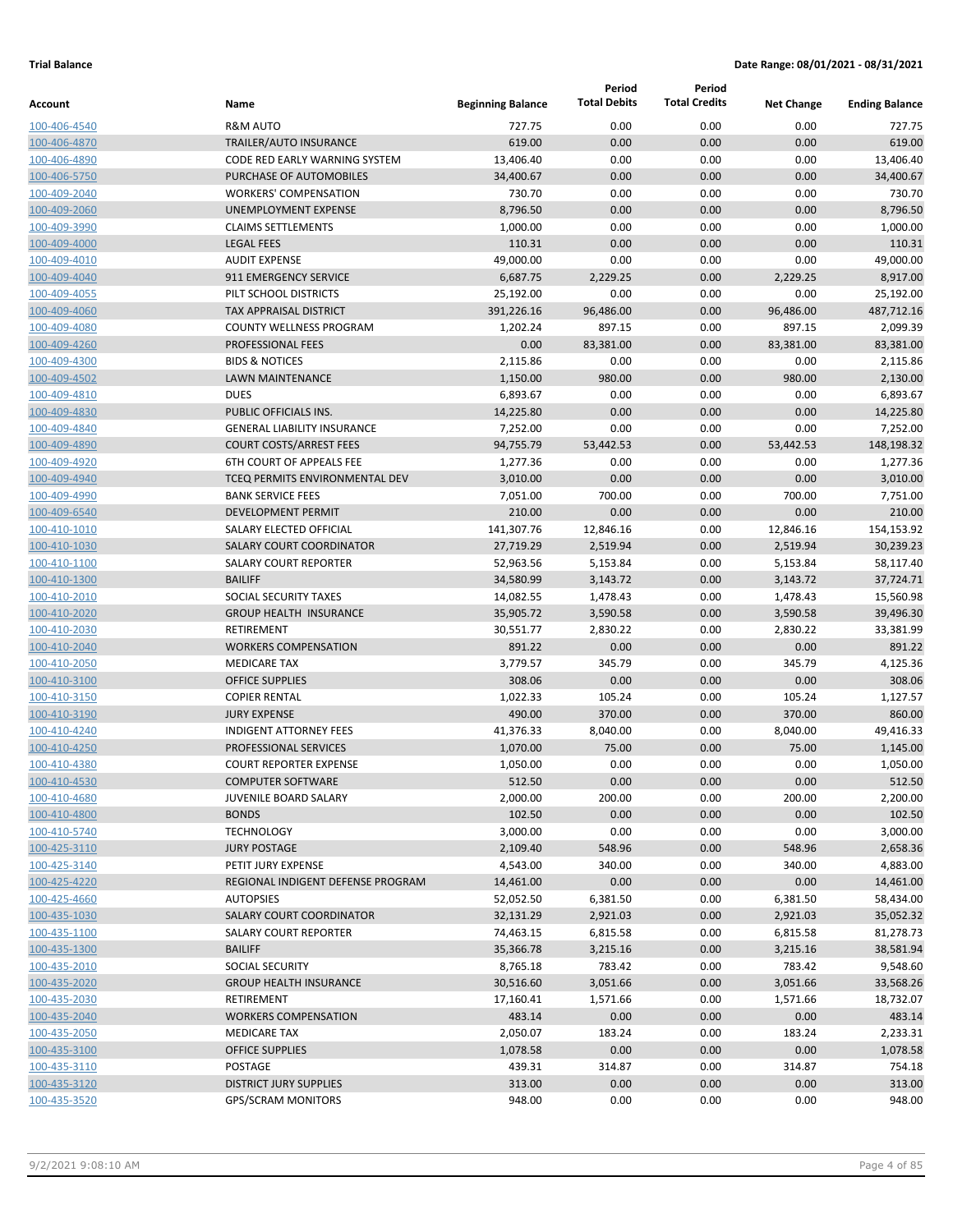|              |                                  |                          | Period              | Period               |                   |                       |
|--------------|----------------------------------|--------------------------|---------------------|----------------------|-------------------|-----------------------|
| Account      | Name                             | <b>Beginning Balance</b> | <b>Total Debits</b> | <b>Total Credits</b> | <b>Net Change</b> | <b>Ending Balance</b> |
| 100-435-3950 | <b>BAILIFF UNIFORMS</b>          | 173.96                   | 0.00                | 0.00                 | 0.00              | 173.96                |
| 100-435-4270 | OUT OF CO TRAVEL/TRAINING        | 2,764.36                 | 0.00                | 0.00                 | 0.00              | 2,764.36              |
| 100-435-4320 | <b>ATTORNEY FEES JUVENILE</b>    | 2,817.50                 | 0.00                | 0.00                 | 0.00              | 2,817.50              |
| 100-435-4340 | APPEAL COURT TRANSCRIPTS         | 2,189.00                 | 0.00                | 0.00                 | 0.00              | 2,189.00              |
| 100-435-4350 | <b>ATTORNEYS FEES APPEALS CT</b> | 2,710.00                 | 0.00                | 0.00                 | 0.00              | 2,710.00              |
| 100-435-4360 | ATTORNEY FEES- CPS CASES         | 254,101.12               | 38,101.25           | 0.00                 | 38,101.25         | 292,202.37            |
| 100-435-4370 | <b>ATTORNEY FEES</b>             | 185,802.47               | 54,514.71           | 0.00                 | 54,514.71         | 240,317.18            |
| 100-435-4380 | <b>COURT REPORTER EXPENSE</b>    | 3,908.00                 | 0.00                | 0.00                 | 0.00              | 3,908.00              |
| 100-435-4390 | <b>INVESTIGATOR EXPENSE</b>      | 625.00                   | 1,564.15            | 0.00                 | 1,564.15          | 2,189.15              |
| 100-435-4420 | OTHER PROFESSIONAL SERV.         | 15,796.75                | 4,647.50            | 0.00                 | 4,647.50          | 20,444.25             |
| 100-435-4530 | <b>COMPUTER SOFTWARE</b>         | 2,075.62                 | 0.00                | 0.00                 | 0.00              | 2,075.62              |
| 100-435-4670 | <b>VISITING JUDGE</b>            | 75.04                    | 0.00                | 0.00                 | 0.00              | 75.04                 |
| 100-435-4680 | <b>JUVENILE BOARD SALARY</b>     | 3,000.00                 | 300.00              | 0.00                 | 300.00            | 3,300.00              |
| 100-435-4810 | <b>DUES</b>                      | 70.00                    | 0.00                | 0.00                 | 0.00              | 70.00                 |
| 100-435-5900 | <b>DISTRICT JUDGE BOOKS</b>      | 0.00                     | 102.00              | 0.00                 | 102.00            | 102.00                |
| 100-450-1010 | SALARY ELECTED OFFICIAL          | 49,718.24                | 4,519.84            | 0.00                 | 4,519.84          | 54,238.08             |
| 100-450-1030 | <b>SALARY CHIEF DEPUTY</b>       | 34,488.83                | 3,101.24            | 0.00                 | 3,101.24          | 37,590.07             |
| 100-450-1040 | <b>SALARIES DEPUTIES</b>         | 146,539.12               | 13,287.71           | 0.00                 | 13,287.71         | 159,826.83            |
| 100-450-1070 | <b>SALARY PART-TIME</b>          | 18,561.00                | 1,392.00            | 0.00                 | 1,392.00          | 19,953.00             |
| 100-450-2010 | SOCIAL SECURITY TAXES            | 14,621.48                | 1,301.16            | 0.00                 | 1,301.16          | 15,922.64             |
| 100-450-2020 | <b>GROUP HEALTH INSURANCE</b>    | 80,597.62                | 7,958.04            | 0.00                 | 7,958.04          | 88,555.66             |
| 100-450-2030 | <b>RETIREMENT</b>                | 29,512.83                | 2,644.90            | 0.00                 | 2,644.90          | 32,157.73             |
| 100-450-2040 | <b>WORKERS COMPENSATION</b>      | 871.26                   | 0.00                | 0.00                 | 0.00              | 871.26                |
| 100-450-2050 | <b>MEDICARE TAX</b>              | 3,419.69                 | 304.31              | 0.00                 | 304.31            | 3,724.00              |
| 100-450-3100 | <b>OFFICE SUPPLIES</b>           | 2,491.39                 | 376.60              | 0.00                 | 376.60            | 2,867.99              |
| 100-450-3110 | <b>POSTAGE</b>                   | 1,957.91                 | 274.54              | 0.00                 | 274.54            | 2,232.45              |
| 100-450-4270 | OUT OF COUNTY TRAVEL/TRAINING    | 2,477.00                 | 835.54              | 0.00                 | 835.54            | 3,312.54              |
| 100-450-4800 | <b>BONDS</b>                     | 140.00                   | 0.00                | 0.00                 | 0.00              | 140.00                |
| 100-450-4810 | <b>DUES</b>                      | 225.00                   | 0.00                | 0.00                 | 0.00              | 225.00                |
| 100-450-5720 | <b>OFFICE EQUIPMENT</b>          | 198.65                   | 0.00                | 0.00                 | 0.00              | 198.65                |
| 100-455-1010 | SALARY ELECTED OFFICIAL          | 38,079.80                | 3,461.80            | 0.00                 | 3,461.80          | 41,541.60             |
| 100-455-1030 | SALARY CHIEF DEPUTY              | 33,790.44                | 3,071.85            | 0.00                 | 3,071.85          | 36,862.29             |
| 100-455-1040 | <b>SALARY DEPUTY</b>             | 23,828.65                | 2,166.24            | 0.00                 | 2,166.24          | 25,994.89             |
| 100-455-2010 | SOCIAL SECURITY TAXES            | 5,997.42                 | 545.80              | 0.00                 | 545.80            | 6,543.22              |
| 100-455-2020 | <b>GROUP HEALTH INSURANCE</b>    | 20,369.80                | 2,036.98            | 0.00                 | 2,036.98          | 22,406.78             |
| 100-455-2030 | RETIREMENT                       | 11,458.98                | 1,055.52            | 0.00                 | 1,055.52          | 12,514.50             |
| 100-455-2040 | <b>WORKERS' COMPENSATION</b>     | 316.44                   | 0.00                | 0.00                 | 0.00              | 316.44                |
| 100-455-2050 | <b>MEDICARE TAX</b>              | 1,402.76                 | 127.66              | 0.00                 | 127.66            | 1,530.42              |
| 100-455-2250 | <b>TRAVEL ALLOWANCE</b>          | 2,000.00                 | 200.00              | 0.00                 | 200.00            | 2,200.00              |
| 100-455-3100 | <b>OFFICE SUPPLIES</b>           | 556.77                   | 93.44               | 0.00                 | 93.44             | 650.21                |
| 100-455-3110 | <b>POSTAGE</b>                   | 277.81                   | 44.26               | 0.00                 | 44.26             | 322.07                |
| 100-455-4270 | OUT OF COUNTY TRAVEL/TRAINING    | 1,011.80                 | 343.36              | 0.00                 | 343.36            | 1,355.16              |
| 100-455-4350 | <b>PRINTING</b>                  | 105.00                   | 0.00                | 0.00                 | 0.00              | 105.00                |
| 100-455-4800 | <b>BOND</b>                      | 256.00                   | 0.00                | 0.00                 | 0.00              | 256.00                |
| 100-455-4810 | <b>DUES</b>                      | 60.00                    | 0.00                | 0.00                 | 0.00              | 60.00                 |
| 100-455-5720 | OFFICE EQUIPMENT                 | 27.99                    | 0.00                | 0.00                 | 0.00              | 27.99                 |
| 100-456-1010 | SALARY ELECTED OFFICIAL          | 38,079.80                | 3,461.80            | 0.00                 | 3,461.80          | 41,541.60             |
| 100-456-1030 | SALARY CHIEF DEPUTY              | 34,764.31                | 3,160.39            | 0.00                 | 3,160.39          | 37,924.70             |
| 100-456-2010 | SOCIAL SECURITY TAXES            | 4,640.38                 | 422.98              | 0.00                 | 422.98            | 5,063.36              |
| 100-456-2020 | <b>GROUP HEALTH INSURANCE</b>    | 20,325.40                | 2,032.54            | 0.00                 | 2,032.54          | 22,357.94             |
| 100-456-2030 | RETIREMENT                       | 8,753.45                 | 809.10              | 0.00                 | 809.10            | 9,562.55              |
| 100-456-2040 | <b>WORKERS' COMPENSATION</b>     | 247.02                   | 0.00                | 0.00                 | 0.00              | 247.02                |
| 100-456-2050 | <b>MEDICARE TAX</b>              | 1,085.22                 | 98.92               | 0.00                 | 98.92             | 1,184.14              |
| 100-456-2250 | TRAVEL ALLOWANCE                 | 2,000.00                 | 200.00              | 0.00                 | 200.00            | 2,200.00              |
| 100-456-3100 | <b>OFFICE SUPPLIES</b>           | 337.97                   | 0.00                | 0.00                 | 0.00              | 337.97                |
| 100-456-3110 | POSTAGE                          | 141.00                   | 0.00                | 0.00                 | 0.00              | 141.00                |
| 100-456-4210 | <b>INTERNET</b>                  | 819.50                   | 81.95               | 0.00                 | 81.95             | 901.45                |
| 100-456-4270 | OUT OF COUNTY TRAVEL/TRAINING    | 846.65                   | 799.76              | 0.00                 | 799.76            | 1,646.41              |
| 100-456-4600 | <b>OFFICE RENTAL</b>             | 3,500.00                 | 350.00              | 0.00                 | 350.00            | 3,850.00              |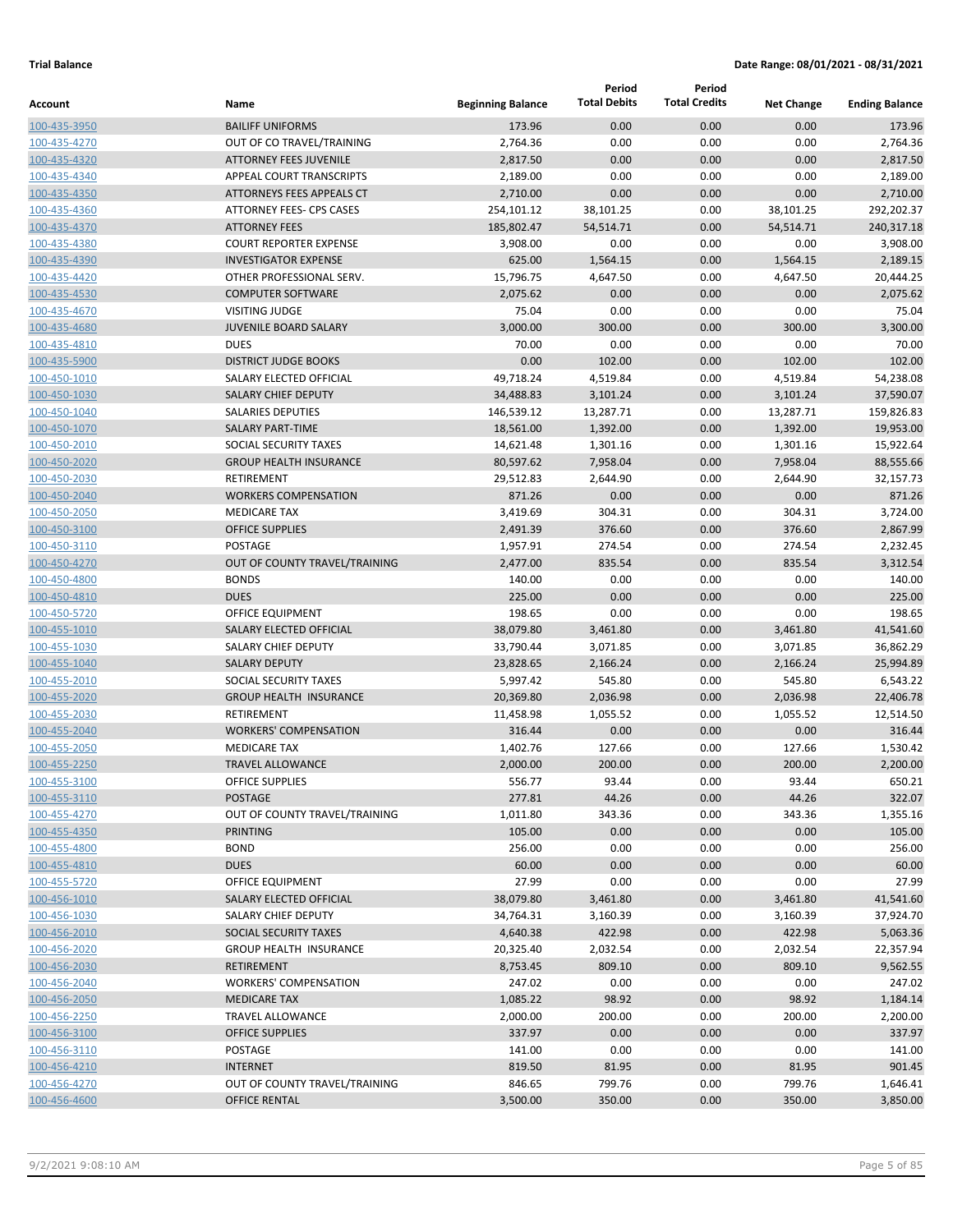|                              |                                |                          | Period              | Period               |                   |                       |
|------------------------------|--------------------------------|--------------------------|---------------------|----------------------|-------------------|-----------------------|
| Account                      | Name                           | <b>Beginning Balance</b> | <b>Total Debits</b> | <b>Total Credits</b> | <b>Net Change</b> | <b>Ending Balance</b> |
| 100-456-4800                 | <b>BOND</b>                    | 100.00                   | 0.00                | 0.00                 | 0.00              | 100.00                |
| 100-456-4810                 | <b>DUES</b>                    | 95.00                    | 0.00                | 0.00                 | 0.00              | 95.00                 |
| 100-456-5910                 | <b>ONLINE RESEARCH</b>         | 93.73                    | 0.00                | 0.00                 | 0.00              | 93.73                 |
| 100-457-1010                 | SALARY ELECTED OFFICIAL        | 38,079.80                | 3,461.80            | 0.00                 | 3,461.80          | 41,541.60             |
| 100-457-1030                 | SALARY CHIEF DEPUTY            | 24,049.98                | 2,193.84            | 0.00                 | 2,193.84          | 26,243.82             |
| 100-457-2010                 | SOCIAL SECURITY TAXES          | 3,976.16                 | 363.06              | 0.00                 | 363.06            | 4,339.22              |
| 100-457-2020                 | <b>GROUP HEALTH INSURANCE</b>  | 20,344.40                | 2,034.44            | 0.00                 | 2,034.44          | 22,378.84             |
| 100-457-2030                 | <b>RETIREMENT</b>              | 7,485.06                 | 694.46              | 0.00                 | 694.46            | 8,179.52              |
| 100-457-2040                 | <b>WORKERS' COMPENSATION</b>   | 210.96                   | 0.00                | 0.00                 | 0.00              | 210.96                |
| 100-457-2050                 | <b>MEDICARE TAX</b>            | 930.02                   | 84.92               | 0.00                 | 84.92             | 1,014.94              |
| 100-457-2250                 | <b>TRAVEL ALLOWANCE</b>        | 2,000.00                 | 200.00              | 0.00                 | 200.00            | 2,200.00              |
| 100-457-3100                 | <b>OFFICE SUPPLIES</b>         | 144.42                   | 0.00                | 0.00                 | 0.00              | 144.42                |
| 100-457-3110                 | POSTAGE                        | 131.00                   | 0.00                | 0.00                 | 0.00              | 131.00                |
| 100-457-4210                 | <b>INTERNET</b>                | 379.90                   | 37.99               | 0.00                 | 37.99             | 417.89                |
| 100-457-4270                 | OUT OF COUNTY TRAVEL/TRAINING  | 853.44                   | 0.00<br>0.00        | 0.00                 | 0.00              | 853.44                |
| 100-457-4800                 | <b>BOND</b><br><b>DUES</b>     | 50.00                    | 0.00                | 0.00                 | 0.00              | 50.00<br>60.00        |
| 100-457-4810                 | DA. SALARY SUPPLEMENT          | 60.00                    | 520.76              | 0.00<br>0.00         | 0.00<br>520.76    | 6,249.12              |
| 100-475-1011<br>100-475-1012 | DA SALARY REIMB. GC CH 46      | 5,728.36<br>23,269.18    | 2,115.38            | 0.00                 | 2,115.38          | 25,384.56             |
| 100-475-1030                 | SALARY ASSISTANT D.A.          | 259,838.51               | 16,749.55           | 0.00                 | 16,749.55         | 276,588.06            |
| 100-475-1031                 | <b>INVESTIGATOR</b>            | 52,430.81                | 4,766.44            | 0.00                 | 4,766.44          | 57,197.25             |
| 100-475-1032                 | ASST. DA LONGEVITY PAY         | 4,890.00                 | 200.00              | 0.00                 | 200.00            | 5,090.00              |
| 100-475-1050                 | SALARIES SECRETARIES           | 153,885.05               | 13,907.50           | 0.00                 | 13,907.50         | 167,792.55            |
| 100-475-1051                 | <b>DISCOVERY CLERK</b>         | 31,926.40                | 2,902.40            | 0.00                 | 2,902.40          | 34,828.80             |
| 100-475-1070                 | <b>SALARY PART-TIME</b>        | 15,930.00                | 1,200.00            | 0.00                 | 1,200.00          | 17,130.00             |
| 100-475-2010                 | SOCIAL SECURITY TAXES          | 32,992.35                | 2,555.98            | 0.00                 | 2,555.98          | 35,548.33             |
| 100-475-2020                 | <b>GROUP HEALTH INSURANCE</b>  | 109,425.48               | 10,060.33           | 0.00                 | 10,060.33         | 119,485.81            |
| 100-475-2030                 | <b>RETIREMENT</b>              | 65,027.46                | 5,054.38            | 0.00                 | 5,054.38          | 70,081.84             |
| 100-475-2040                 | <b>WORKERS' COMPENSATION</b>   | 1,203.98                 | 0.00                | 0.00                 | 0.00              | 1,203.98              |
| 100-475-2050                 | <b>MEDICARE TAX</b>            | 7,716.26                 | 597.83              | 0.00                 | 597.83            | 8,314.09              |
| 100-475-2250                 | <b>TRAVEL ALLOWANCE</b>        | 2,550.00                 | 255.00              | 0.00                 | 255.00            | 2,805.00              |
| 100-475-3100                 | <b>OFFICE SUPPLIES</b>         | 5,066.91                 | 2,010.54            | 0.00                 | 2,010.54          | 7,077.45              |
| 100-475-3110                 | POSTAGE                        | 1,036.44                 | 60.64               | 0.00                 | 60.64             | 1,097.08              |
| 100-475-3130                 | <b>GRAND JURY EXPENSE</b>      | 4,477.16                 | 383.98              | 0.00                 | 383.98            | 4,861.14              |
| 100-475-3150                 | <b>COPIER EXPENSE</b>          | 1,062.86                 | 107.50              | 0.00                 | 107.50            | 1,170.36              |
| 100-475-4270                 | OUT OF COUNTY TRAVEL/TRAINING  | 3,384.30                 | 175.00              | 0.00                 | 175.00            | 3,559.30              |
| 100-475-4350                 | PRINTING                       | 214.20                   | 0.00                | 0.00                 | 0.00              | 214.20                |
| 100-475-4380                 | <b>CT.REPORTER-TRANSCRIPTS</b> | 280.50                   | 81.00               | 0.00                 | 81.00             | 361.50                |
| 100-475-4650                 | PHYS.EVIDENCE ANALYSIS         | 176.37                   | 0.00                | 0.00                 | 0.00              | 176.37                |
| 100-475-4800                 | <b>BOND</b>                    | 441.50                   | 0.00                | 0.00                 | 0.00              | 441.50                |
| 100-475-4810                 | <b>DUES</b>                    | 1,978.00                 | 0.00                | 0.00                 | 0.00              | 1,978.00              |
| 100-475-5720                 | OFFICE EQUIPMENT               | 1,071.30                 | 0.00                | 0.00                 | 0.00              | 1,071.30              |
| 100-475-5900                 | <b>BOOKS</b>                   | 615.00                   | 0.00                | 0.00                 | 0.00              | 615.00                |
| 100-475-5910                 | <b>ONLINE RESEARCH</b>         | 6,789.60                 | 756.37              | 0.00                 | 756.37            | 7,545.97              |
| 100-495-1020                 | SALARY APPOINTED OFFICIAL      | 62,427.86                | 5,675.26            | 0.00                 | 5,675.26          | 68,103.12             |
| 100-495-1030                 | SALARIES ASSISTANTS            | 127,094.86               | 11,550.63           | 0.00                 | 11,550.63         | 138,645.49            |
| 100-495-2010                 | SOCIAL SECURITY TAXES          | 10,801.04                | 950.90              | 0.00                 | 950.90            | 11,751.94             |
| 100-495-2020                 | <b>GROUP HEALTH INSURANCE</b>  | 40,688.80                | 4,068.88            | 0.00                 | 4,068.88          | 44,757.68             |
| 100-495-2030                 | RETIREMENT                     | 22,435.18                | 2,042.98            | 0.00                 | 2,042.98          | 24,478.16             |
| 100-495-2040                 | <b>WORKERS COMPENSATION</b>    | 642.58                   | 0.00                | 0.00                 | 0.00              | 642.58                |
| 100-495-2050                 | <b>MEDICARE TAX</b>            | 2,526.03                 | 222.38              | 0.00                 | 222.38            | 2,748.41              |
| 100-495-3100                 | <b>OFFICE SUPPLIES</b>         | 358.95                   | 197.42              | 0.00                 | 197.42            | 556.37                |
| 100-495-4270                 | OUT OF COUNTY TRAVEL/TRAINING  | 455.00                   | 640.92              | 0.00                 | 640.92            | 1,095.92              |
| 100-495-4800                 | <b>BOND</b>                    | 329.00                   | 0.00                | 0.00                 | 0.00              | 329.00                |
| 100-495-4810                 | <b>DUES</b>                    | 340.00                   | 0.00                | 0.00                 | 0.00              | 340.00                |
| 100-496-1020                 | SALARY PURCHASING AGENT        | 45,061.78                | 4,096.52            | 0.00                 | 4,096.52          | 49,158.30             |
| 100-496-2010                 | SOCIAL SECURITY TAXES          | 2,750.56                 | 249.96              | 0.00                 | 249.96            | 3,000.52              |
| 100-496-2020                 | <b>GROUP HEALTH INSURANCE</b>  | 10,172.20                | 1,017.22            | 0.00                 | 1,017.22          | 11,189.42             |
| 100-496-2030                 | RETIREMENT                     | 5,334.24                 | 485.84              | 0.00                 | 485.84            | 5,820.08              |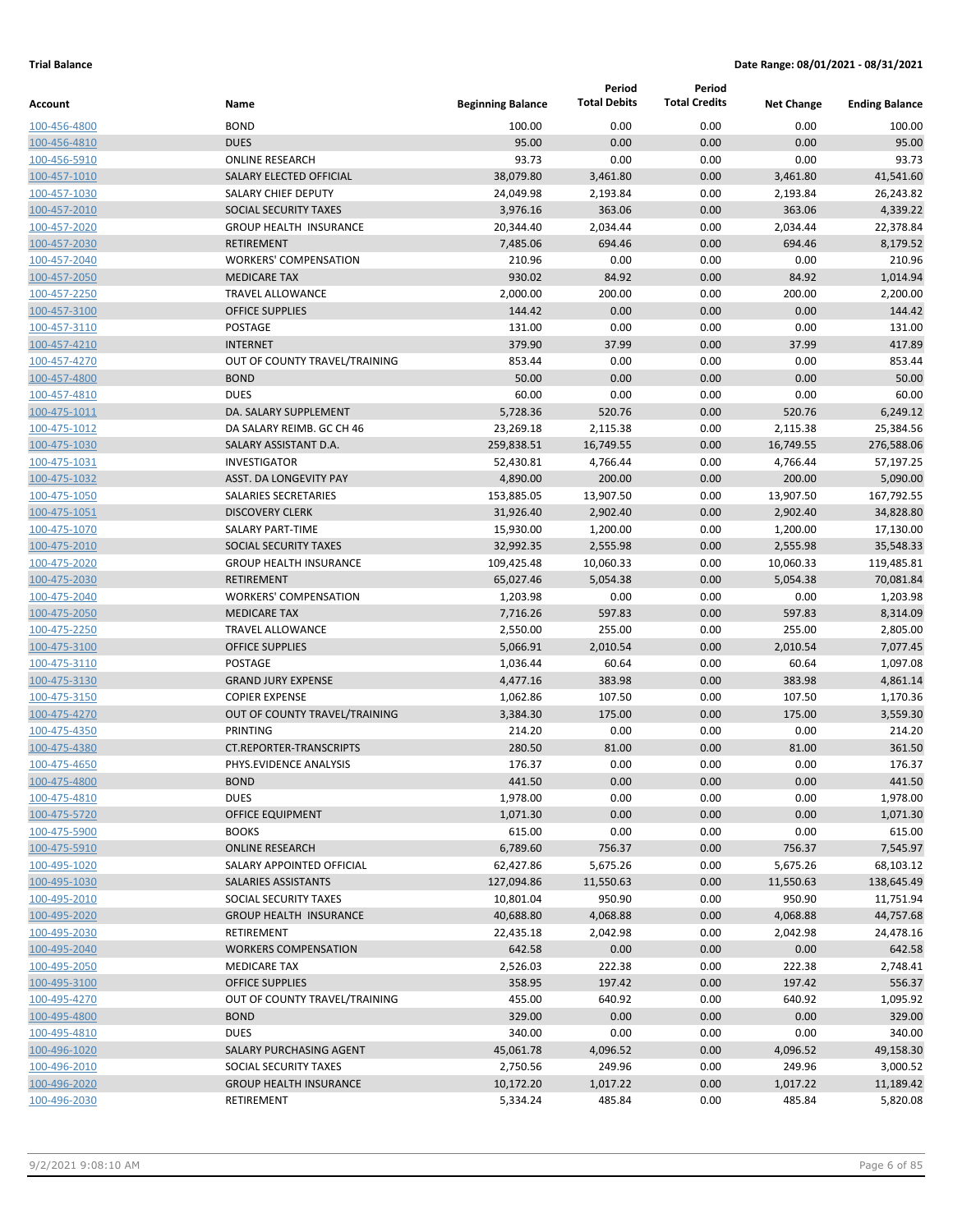|              |                                |                          | Period              | Period               |                   |                       |
|--------------|--------------------------------|--------------------------|---------------------|----------------------|-------------------|-----------------------|
| Account      | Name                           | <b>Beginning Balance</b> | <b>Total Debits</b> | <b>Total Credits</b> | <b>Net Change</b> | <b>Ending Balance</b> |
| 100-496-2040 | <b>WORKERS' COMPENSATION</b>   | 152.82                   | 0.00                | 0.00                 | 0.00              | 152.82                |
| 100-496-2050 | <b>MEDICARE TAX</b>            | 643.27                   | 58.46               | 0.00                 | 58.46             | 701.73                |
| 100-496-3100 | <b>OFFICE SUPPLIES</b>         | 25.96                    | 0.00                | 0.00                 | 0.00              | 25.96                 |
| 100-496-4270 | OUT OF COUNTY TRAVEL/TRAINING  | 222.37                   | 155.00              | 0.00                 | 155.00            | 377.37                |
| 100-496-4800 | <b>BOND</b>                    | 93.00                    | 0.00                | 0.00                 | 0.00              | 93.00                 |
| 100-496-4810 | <b>DUES</b>                    | 365.00                   | 0.00                | 0.00                 | 0.00              | 365.00                |
| 100-497-1010 | SALARY ELECTED OFFICIAL        | 49,718.24                | 4,519.84            | 0.00                 | 4,519.84          | 54,238.08             |
| 100-497-2010 | <b>SOCIAL SECURITY TAXES</b>   | 2,514.50                 | 222.46              | 0.00                 | 222.46            | 2,736.96              |
| 100-497-2020 | <b>GROUP HEALTH INSURANCE</b>  | 10,163.40                | 1,016.34            | 0.00                 | 1,016.34          | 11,179.74             |
| 100-497-2030 | <b>RETIREMENT</b>              | 5,885.53                 | 536.06              | 0.00                 | 536.06            | 6,421.59              |
| 100-497-2040 | <b>WORKERS' COMPENSATION</b>   | 168.60                   | 0.00                | 0.00                 | 0.00              | 168.60                |
| 100-497-2050 | <b>MEDICARE TAX</b>            | 588.01                   | 52.02               | 0.00                 | 52.02             | 640.03                |
| 100-497-3100 | <b>OFFICE SUPPLIES</b>         | 218.49                   | 0.00                | 0.00                 | 0.00              | 218.49                |
| 100-497-4270 | OUT OF COUNTY TRAVEL/TRAINING  | 946.80                   | 0.00                | 0.00                 | 0.00              | 946.80                |
| 100-497-4350 | <b>PRINTING</b>                | 60.00                    | 0.00                | 0.00                 | 0.00              | 60.00                 |
| 100-497-4810 | <b>DUES</b>                    | 175.00                   | 0.00                | 0.00                 | 0.00              | 175.00                |
| 100-499-1010 | SALARY ELECTED OFFICIAL        | 49,718.24                | 4,519.84            | 0.00                 | 4,519.84          | 54,238.08             |
| 100-499-1030 | SALARIES CHIEF DEPUTY          | 35,768.98                | 3,251.72            | 0.00                 | 3,251.72          | 39,020.70             |
| 100-499-1040 | <b>SALARIES DEPUTIES</b>       | 86,668.35                | 7,878.95            | 0.00                 | 7,878.95          | 94,547.30             |
| 100-499-1070 | <b>SALARY PART-TIME</b>        | 1,365.72                 | 0.00                | 0.00                 | 0.00              | 1,365.72              |
| 100-499-2010 | SOCIAL SECURITY TAXES          | 10,394.02                | 937.35              | 0.00                 | 937.35            | 11,331.37             |
| 100-499-2020 | <b>GROUP HEALTH INSURANCE</b>  | 50,861.00                | 5,086.10            | 0.00                 | 5,086.10          | 55,947.10             |
| 100-499-2030 | <b>RETIREMENT</b>              | 20,540.92                | 1,856.16            | 0.00                 | 1,856.16          | 22,397.08             |
| 100-499-2040 | <b>WORKERS COMPENSATION</b>    | 635.74                   | 0.00                | 0.00                 | 0.00              | 635.74                |
| 100-499-2050 | <b>MEDICARE TAX</b>            | 2,430.92                 | 219.22              | 0.00                 | 219.22            | 2,650.14              |
| 100-499-2251 | LEONARD OFFICE TRAVEL          | 55.22                    | 0.00                | 0.00                 | 0.00              | 55.22                 |
| 100-499-3100 | <b>OFFICE SUPPLIES</b>         | 656.40                   | 491.65              | 0.00                 | 491.65            | 1,148.05              |
| 100-499-3110 | POSTAGE                        | 2,040.61                 | 238.37              | 0.00                 | 238.37            | 2,278.98              |
| 100-499-3150 | <b>COPIER EXPENSE</b>          | 942.83                   | 98.27               | 0.00                 | 98.27             | 1,041.10              |
| 100-499-4270 | OUT OF COUNTY TRAVEL/TRAINING  | 4,134.24                 | 0.00                | 0.00                 | 0.00              | 4,134.24              |
| 100-499-4600 | <b>LEONARD OFFICE RENT</b>     | 300.00                   | 0.00                | 0.00                 | 0.00              | 300.00                |
| 100-499-4800 | <b>BOND</b>                    | 3,550.00                 | 368.00              | 0.00                 | 368.00            | 3,918.00              |
| 100-499-4810 | <b>DUES</b>                    | 175.00                   | 0.00                | 0.00                 | 0.00              | 175.00                |
| 100-499-5720 | <b>OFFICE EQUIPMENT</b>        | 0.00                     | 154.26              | 0.00                 | 154.26            | 154.26                |
| 100-503-1020 | SALARY-TECHNICIAN              | 36,229.87                | 3,293.63            | 0.00                 | 3,293.63          | 39,523.50             |
| 100-503-1070 | SALARY PART-TIME TECHNICIAN    | 8,446.91                 | 900.00              | 0.00                 | 900.00            | 9,346.91              |
| 100-503-2010 | <b>SOCIAL SECURITY</b>         | 2,008.80                 | 180.46              | 0.00                 | 180.46            | 2,189.26              |
| 100-503-2020 | <b>GROUP HEALTH INSURANCE</b>  | 10,172.20                | 1,017.22            | 0.00                 | 1,017.22          | 11,189.42             |
| 100-503-2030 | <b>RETIREMENT</b>              | 4,314.84                 | 395.36              | 0.00                 | 395.36            | 4,710.20              |
| 100-503-2040 | <b>WORKERS COMPENSATION</b>    | 126.48                   | 0.00                | 0.00                 | 0.00              | 126.48                |
| 100-503-2050 | <b>MEDICARE TAX</b>            | 469.76                   | 42.20               | 0.00                 | 42.20             | 511.96                |
| 100-503-2250 | TRAVEL ALLOWANCE               | 400.00                   | 40.00               | 0.00                 | 40.00             | 440.00                |
| 100-503-4210 | <b>EMERGENCY INTERNET</b>      | 380.00                   | 37.99               | 0.00                 | 37.99             | 417.99                |
| 100-503-5720 | OFFICE EQUIPMENT               | 89.94                    | 0.00                | 0.00                 | 0.00              | 89.94                 |
| 100-503-5740 | COMPUTER/WEB SOFTWARE          | 3,550.29                 | 3.00                | 0.00                 | 3.00              | 3,553.29              |
| 100-503-5760 | COUNTY COMPUTER REPLACEMENT    | 1,321.22                 | 0.00                | 0.00                 | 0.00              | 1,321.22              |
| 100-509-4750 | <b>CONTINGENCY</b>             | 1,239.00                 | 0.00                | 0.00                 | 0.00              | 1,239.00              |
| 100-510-1070 | <b>SALARY PART-TIME</b>        | 15,360.96                | 1,392.00            | 0.00                 | 1,392.00          | 16,752.96             |
| 100-510-1150 | <b>SALARY JANITOR</b>          | 34,766.69                | 3,160.62            | 0.00                 | 3,160.62          | 37,927.31             |
| 100-510-2010 | SOCIAL SECURITY TAXES          | 3,078.11                 | 279.28              | 0.00                 | 279.28            | 3,357.39              |
| 100-510-2020 | <b>GROUP HEALTH INSURANCE</b>  | 10,172.20                | 1,017.22            | 0.00                 | 1,017.22          | 11,189.42             |
| 100-510-2030 | RETIREMENT                     | 5,934.04                 | 539.94              | 0.00                 | 539.94            | 6,473.98              |
| 100-510-2040 | <b>WORKERS' COMPENSATION</b>   | 1,962.98                 | 0.00                | 0.00                 | 0.00              | 1,962.98              |
| 100-510-2050 | MEDICARE TAX                   | 719.92                   | 65.32               | 0.00                 | 65.32             | 785.24                |
| 100-510-3100 | <b>OFFICE SUPPLIES</b>         | 2,496.55                 | 276.56              | 0.00                 | 276.56            | 2,773.11              |
| 100-510-3110 | POSTAGE                        | $-3,677.21$              | 5,165.26            | 1,344.61             | 3,820.65          | 143.44                |
| 100-510-3150 | <b>COPIER RENTAL</b>           | 6,602.46                 | 582.95              | 0.00                 | 582.95            | 7,185.41              |
| 100-510-3160 | <b>EMPLOYEE AWARDS BANQUET</b> | 482.60                   | 0.00                | 0.00                 | 0.00              | 482.60                |
| 100-510-4200 | <b>TELEPHONE</b>               | 36,133.43                | 3,576.75            | 0.00                 | 3,576.75          | 39,710.18             |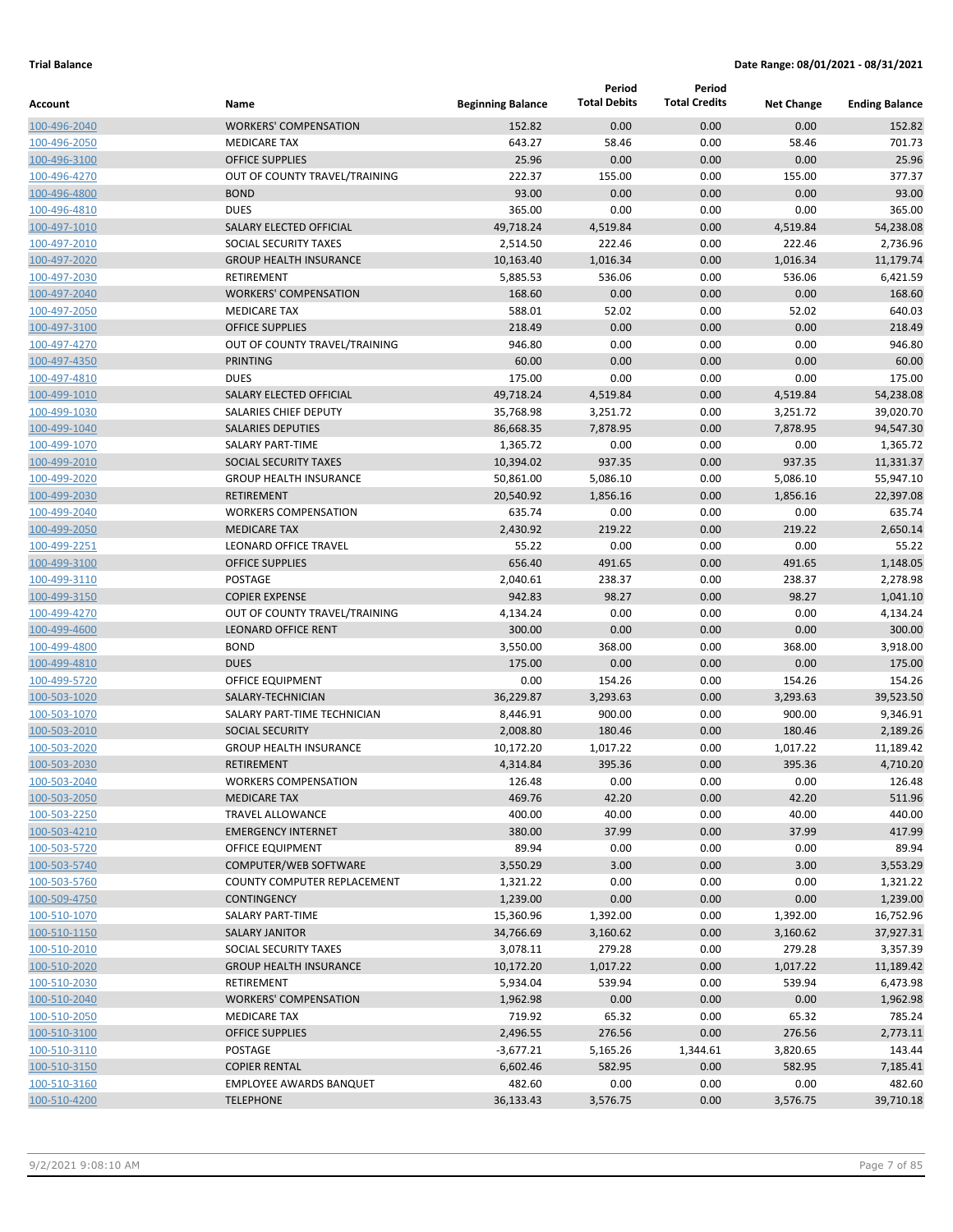|                              |                                          |                          | Period              | Period               |                   |                       |
|------------------------------|------------------------------------------|--------------------------|---------------------|----------------------|-------------------|-----------------------|
| Account                      | Name                                     | <b>Beginning Balance</b> | <b>Total Debits</b> | <b>Total Credits</b> | <b>Net Change</b> | <b>Ending Balance</b> |
| 100-510-4231                 | <b>CELL PHONE - JANITOR</b>              | $-8.11$                  | 0.00                | 0.00                 | 0.00              | -8.11                 |
| 100-510-4400                 | UTILITIES ELECTRICITY                    | 1,785.06                 | 210.71              | 0.00                 | 210.71            | 1,995.77              |
| 100-510-4430                 | <b>TRASH PICK-UP</b>                     | 612.92                   | 0.00                | 0.00                 | 0.00              | 612.92                |
| 100-510-4530                 | <b>COMPUTER SOFTWARE</b>                 | 239,252.73               | 0.00                | 0.00                 | 0.00              | 239,252.73            |
| 100-510-4820                 | <b>FIRE INSURANCE</b>                    | 25,785.00                | 0.00                | 0.00                 | 0.00              | 25,785.00             |
| 100-510-5770                 | <b>JANITOR EQUIPMENT</b>                 | 233.71                   | 0.00                | 0.00                 | 0.00              | 233.71                |
| 100-511-2251                 | <b>JANITOR TRAVEL</b>                    | 45.58                    | 0.00                | 0.00                 | 0.00              | 45.58                 |
| 100-511-3320                 | <b>JANITOR SUPPLIES</b>                  | 667.02                   | 35.22               | 0.00                 | 35.22             | 702.24                |
| 100-511-4400                 | UTILITIES ELECTRICITY                    | 3,144.92                 | 443.95              | 0.00                 | 443.95            | 3,588.87              |
| 100-511-4410                 | UTILITIES GAS                            | 845.87                   | 61.47               | 0.00                 | 61.47             | 907.34                |
| 100-511-4420                 | UTILITIES WATER                          | 518.22                   | 57.58               | 0.00                 | 57.58             | 575.80                |
| 100-511-4430                 | <b>TRASH PICK-UP SERVICE</b>             | 394.02                   | 43.78               | 0.00                 | 43.78             | 437.80                |
| 100-511-4500                 | R & M BUILDING                           | 726.42                   | 0.00                | 0.00                 | 0.00              | 726.42                |
| 100-511-4501                 | PEST CONTROL                             | 201.00                   | 0.00                | 0.00                 | 0.00              | 201.00                |
| 100-511-4820                 | <b>FIRE INSURANCE</b>                    | 1,047.00                 | 0.00                | 0.00                 | 0.00              | 1,047.00              |
| 100-512-3320                 | <b>JANITOR SUPPLIES</b>                  | 106.11                   | 0.00                | 0.00                 | 0.00              | 106.11                |
| 100-512-4400                 | UTILITIES ELECTRICITY                    | 3,720.16                 | 73.23               | 0.00                 | 73.23             | 3,793.39              |
| 100-512-4420                 | <b>UTILITIES WATER</b>                   | 403.06                   | 0.00                | 0.00                 | 0.00              | 403.06                |
| 100-512-4501                 | PEST CONTROL                             | 140.00                   | 0.00                | 0.00                 | 0.00              | 140.00                |
| 100-512-4820                 | <b>FIRE INSURANCE</b>                    | 1,477.00                 | 0.00                | 0.00                 | 0.00              | 1,477.00              |
| 100-513-3110                 | POSTAGE                                  | $-2,884.20$              | 2,077.75            | 717.48               | 1,360.27          | $-1,523.93$           |
| 100-513-3150                 | <b>COPIER RENTAL</b>                     | 1,078.97                 | 108.35              | 0.00                 | 108.35            | 1,187.32              |
| 100-513-3320                 | <b>JANITOR SUPPLIES</b>                  | 1,110.17                 | 35.22               | 0.00                 | 35.22             | 1,145.39              |
| 100-513-4210                 | <b>INTERNET</b>                          | 2,314.30                 | 231.43              | 0.00                 | 231.43            | 2,545.73              |
| 100-513-4400                 | UTILITIES ELECTRICITY                    | 4,378.66                 | 703.85              | 0.00                 | 703.85            | 5,082.51              |
| 100-513-4410                 | UTILITIES GAS                            | 1,290.06                 | 134.61              | 0.00                 | 134.61            | 1,424.67              |
| 100-513-4420                 | UTILITIES WATER                          | 892.66                   | 88.08               | 0.00                 | 88.08             | 980.74                |
| 100-513-4430                 | <b>TRASH PICKUP SERVICE</b>              | 788.04                   | 87.56               | 0.00                 | 87.56             | 875.60                |
| 100-513-4500                 | <b>R&amp;M BUILDING</b>                  | 3,134.52                 | 702.50              | 0.00                 | 702.50            | 3,837.02              |
| 100-513-4501                 | PEST CONTROL                             | 285.00                   | 0.00                | 0.00                 | 0.00              | 285.00                |
| 100-513-4820                 | <b>FIRE INSURANCE</b>                    | 2,689.00                 | 0.00                | 0.00                 | 0.00              | 2,689.00              |
| 100-514-4210                 | <b>INTERNET</b>                          | 826.90                   | 82.69               | 0.00                 | 82.69             | 909.59                |
| 100-515-4210                 | <b>INTERNET</b>                          | 469.50                   | 46.95               | 0.00                 | 46.95             | 516.45                |
| 100-515-4400                 | UTILITIES ELECTRICITY                    | 2,436.46                 | 438.07              | 0.00                 | 438.07            | 2,874.53              |
| 100-515-4410                 | UTILITIES GAS                            | 1,175.27                 | 63.07               | 0.00                 | 63.07             | 1,238.34              |
| 100-515-4420                 | UTILITIES WATER                          | 373.50                   | 41.50               | 0.00                 | 41.50             | 415.00                |
| 100-515-4501                 | PEST CONTROL                             | 65.00                    | 0.00                | 0.00                 | 0.00              | 65.00                 |
| 100-515-4502                 | <b>LAWN MAINTENANCE</b>                  | 620.00                   | 180.00              | 0.00                 | 180.00            | 800.00                |
| 100-515-4503                 | FIRE EXTINGUISHER INSPECTION             | 0.00                     | 116.00              | 0.00                 | 116.00            | 116.00                |
| 100-515-4820                 | FIRE INSURANCE                           | 1,845.00                 | 0.00                | 0.00                 | 0.00              | 1,845.00              |
| 100-516-2251                 | <b>JANITOR TRAVEL</b>                    | 57.20                    | 0.00                | 0.00                 | 0.00              | 57.20                 |
| 100-516-3320                 | <b>JANITOR SUPPLIES</b>                  | 363.97<br>4,350.36       | 0.00                | 0.00                 | 0.00              | 363.97                |
| 100-516-4400<br>100-516-4420 | UTILITIES ELECTRICITY<br>UTILITIES WATER | 518.22                   | 314.46<br>57.58     | 0.00<br>0.00         | 314.46<br>57.58   | 4,664.82<br>575.80    |
| 100-516-4500                 | <b>R&amp;M BUILDING</b>                  | 148.16                   | 0.00                | 0.00                 | 0.00              | 148.16                |
| 100-516-4501                 | PEST CONTROL                             | 228.00                   | 0.00                | 0.00                 | 0.00              | 228.00                |
| 100-516-4820                 | <b>FIRE INSURANCE</b>                    | 1,006.00                 | 0.00                | 0.00                 | 0.00              | 1,006.00              |
| 100-518-3110                 | POSTAGE                                  | 336.00                   | 0.00                | 0.00                 | 0.00              | 336.00                |
| 100-518-3320                 | <b>JANITOR SUPPLIES</b>                  | 2,431.70                 | 500.90              | 0.00                 | 500.90            | 2,932.60              |
| 100-518-4210                 | <b>INTERNET</b>                          | 10,477.80                | 1,046.18            | 0.00                 | 1,046.18          | 11,523.98             |
| 100-518-4400                 | UTILITIES ELECTRICITY                    | 16,106.91                | 3,151.60            | 0.00                 | 3,151.60          | 19,258.51             |
| 100-518-4410                 | UTILITIES GAS                            | 2,446.85                 | 382.02              | 0.00                 | 382.02            | 2,828.87              |
| 100-518-4420                 | UTILITIES WATER                          | 3,784.09                 | 638.81              | 0.00                 | 638.81            | 4,422.90              |
| 100-518-4430                 | <b>TRASH PICKUP SERVICE</b>              | 1,454.37                 | 320.24              | 0.00                 | 320.24            | 1,774.61              |
| 100-518-4500                 | R & M BUILDING                           | 530.87                   | 0.00                | 0.00                 | 0.00              | 530.87                |
| 100-518-4501                 | PEST CONTROL                             | 705.00                   | 145.00              | 0.00                 | 145.00            | 850.00                |
| 100-518-4700                 | OFFICE SPACE LEASE                       | 108,400.00               | 9,400.00            | 0.00                 | 9,400.00          | 117,800.00            |
| 100-518-4830                 | <b>ALARM MONITORING</b>                  | 885.60                   | 0.00                | 0.00                 | 0.00              | 885.60                |
| 100-520-4890                 | <b>LOCAL FUNDING</b>                     | 5,000.00                 | 0.00                | 0.00                 | 0.00              | 5,000.00              |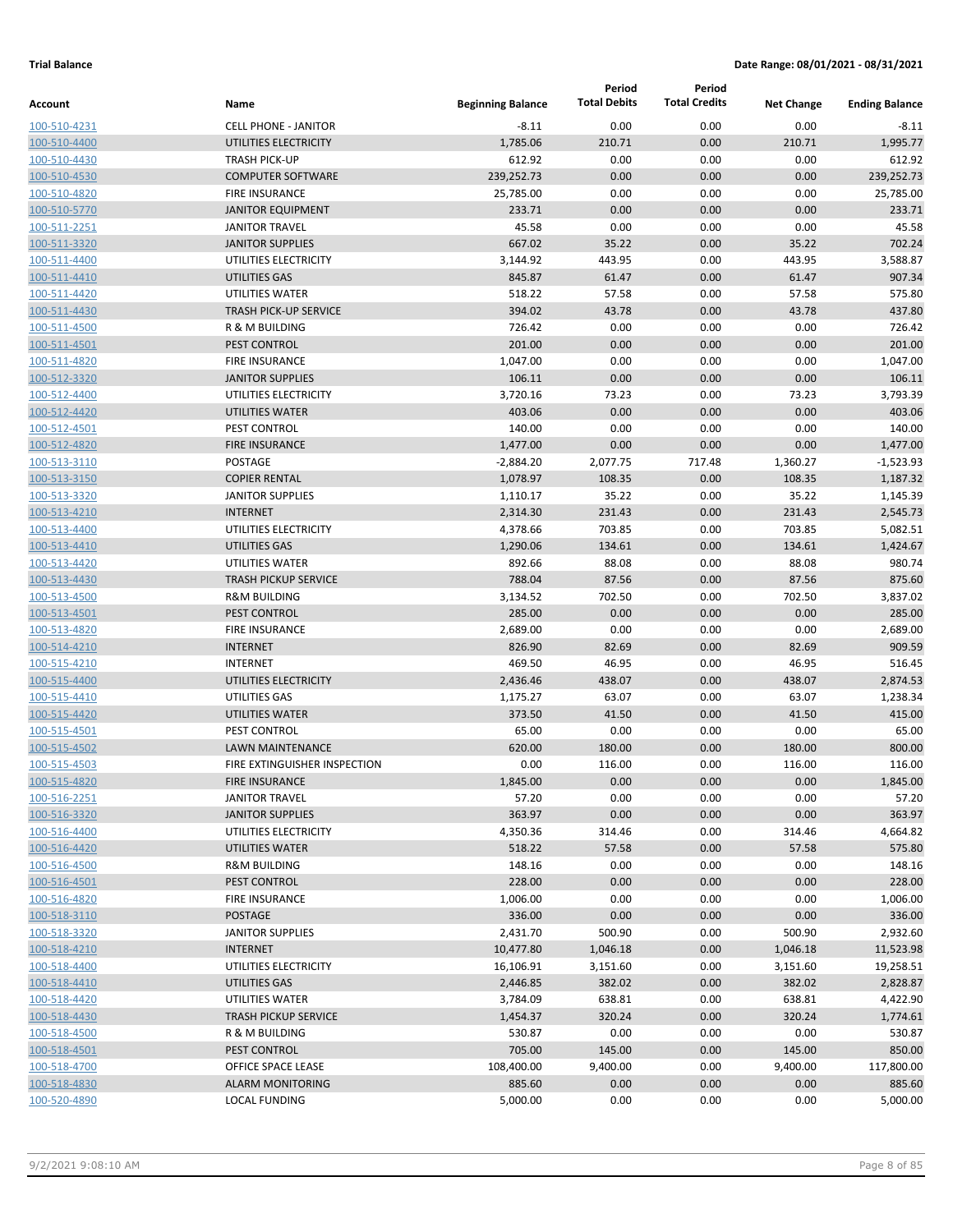|                              |                                                |                          | Period              | Period               |                   |                       |
|------------------------------|------------------------------------------------|--------------------------|---------------------|----------------------|-------------------|-----------------------|
| Account                      | Name                                           | <b>Beginning Balance</b> | <b>Total Debits</b> | <b>Total Credits</b> | <b>Net Change</b> | <b>Ending Balance</b> |
| 100-540-4170                 | <b>EMS SERVICE</b>                             | 555,000.03               | 123,333.34          | 0.00                 | 123,333.34        | 678,333.37            |
| 100-540-4400                 | UTILITIES ELECTRICITY                          | 3,283.34                 | 356.93              | 0.00                 | 356.93            | 3,640.27              |
| 100-543-4160                 | <b>FIRE PROTECTION SERVICE</b>                 | 98,489.82                | 32,829.94           | 0.00                 | 32,829.94         | 131,319.76            |
| 100-543-4220                 | <b>R&amp;M RADIO/TOWER</b>                     | 386.90                   | 0.00                | 0.00                 | 0.00              | 386.90                |
| 100-551-1010                 | SALARY ELECTED OFFICIAL                        | 28,493.96                | 2,590.36            | 0.00                 | 2,590.36          | 31,084.32             |
| 100-551-2010                 | SOCIAL SECURITY TAXES                          | 1,827.49                 | 166.20              | 0.00                 | 166.20            | 1,993.69              |
| 100-551-2020                 | <b>GROUP HEALTH INSURANCE</b>                  | 4,783.08                 | 478.30              | 0.00                 | 478.30            | 5,261.38              |
| 100-551-2030                 | <b>RETIREMENT</b>                              | 3,559.82                 | 330.94              | 0.00                 | 330.94            | 3,890.76              |
| 100-551-2040                 | <b>WORKERS' COMPENSATION</b>                   | 545.66                   | 0.00                | 0.00                 | 0.00              | 545.66<br>466.20      |
| 100-551-2050                 | <b>MEDICARE TAX</b><br><b>TRAVEL ALLOWANCE</b> | 427.34<br>2,000.00       | 38.86<br>200.00     | 0.00<br>0.00         | 38.86<br>200.00   | 2,200.00              |
| 100-551-2250<br>100-551-3110 | <b>POSTAGE</b>                                 | 24.07                    | 4.76                | 0.00                 | 4.76              | 28.83                 |
| 100-551-3300                 | AUTO EXPENSE-GAS AND OIL                       | 863.35                   | 0.00                | 0.00                 | 0.00              | 863.35                |
| 100-551-4220                 | R & M RADIO                                    | 125.00                   | 0.00                | 0.00                 | 0.00              | 125.00                |
| 100-551-4800                 | <b>BOND</b>                                    | 177.50                   | 0.00                | 0.00                 | 0.00              | 177.50                |
| 100-551-4880                 | LAW ENFORCEMENT INSURANCE                      | 462.96                   | 0.00                | 0.00                 | 0.00              | 462.96                |
| 100-551-5910                 | <b>ONLINE RESEARCH</b>                         | 450.00                   | 50.00               | 0.00                 | 50.00             | 500.00                |
| 100-552-1010                 | SALARY ELECTED OFFICIAL                        | 14,062.18                | 1,278.38            | 0.00                 | 1,278.38          | 15,340.56             |
| 100-552-2010                 | SOCIAL SECURITY TAXES                          | 871.86                   | 79.26               | 0.00                 | 79.26             | 951.12                |
| 100-552-2020                 | <b>GROUP HEALTH INSURANCE</b>                  | 10,172.20                | 1,017.22            | 0.00                 | 1,017.22          | 11,189.42             |
| 100-552-2030                 | <b>RETIREMENT</b>                              | 1,664.67                 | 151.62              | 0.00                 | 151.62            | 1,816.29              |
| 100-552-2040                 | <b>WORKERS' COMPENSATION</b>                   | 269.30                   | 0.00                | 0.00                 | 0.00              | 269.30                |
| 100-552-2050                 | <b>MEDICARE TAX</b>                            | 203.94                   | 18.54               | 0.00                 | 18.54             | 222.48                |
| 100-552-3300                 | AUTO EXPENSE-GAS AND OIL                       | 30.00                    | 0.00                | 0.00                 | 0.00              | 30.00                 |
| 100-552-4540                 | <b>R&amp;M AUTO</b>                            | 7.00                     | 0.00                | 0.00                 | 0.00              | 7.00                  |
| 100-552-4870                 | <b>AUTO INSURANCE</b>                          | 403.00                   | 0.00                | 0.00                 | 0.00              | 403.00                |
| 100-552-4880                 | LAW ENFOREMENT INSURANCE                       | 462.96                   | 0.00                | 0.00                 | 0.00              | 462.96                |
| 100-553-1010                 | SALARY ELECTED OFFICIAL                        | 12,549.02                | 1,140.82            | 0.00                 | 1,140.82          | 13,689.84             |
| 100-553-2010                 | SOCIAL SECURITY TAXES                          | 902.14                   | 83.14               | 0.00                 | 83.14             | 985.28                |
| 100-553-2020                 | <b>GROUP HEALTH INSURANCE</b>                  | 10,172.20                | 1,017.22            | 0.00                 | 1,017.22          | 11,189.42             |
| 100-553-2030                 | <b>RETIREMENT</b>                              | 1,615.96                 | 159.02              | 0.00                 | 159.02            | 1,774.98              |
| 100-553-2040                 | <b>WORKERS' COMPENSATION</b>                   | 240.32                   | 0.00                | 0.00                 | 0.00              | 240.32                |
| 100-553-2050                 | <b>MEDICARE TAX</b>                            | 210.94                   | 19.44               | 0.00                 | 19.44             | 230.38                |
| 100-553-2250                 | <b>TRAVEL ALLOWANCE</b>                        | 2,000.00                 | 200.00              | 0.00                 | 200.00            | 2,200.00              |
| 100-553-4210                 | <b>INTERNET</b>                                | 158.09                   | 37.99               | 0.00                 | 37.99             | 196.08                |
| 100-553-4530                 | <b>COMPUTER SOFTWARE</b><br><b>BOND</b>        | 781.00                   | 0.00                | 0.00<br>0.00         | 0.00              | 781.00                |
| 100-553-4800                 | <b>DUES</b>                                    | 178.00                   | 0.00<br>0.00        | 0.00                 | 0.00              | 178.00                |
| 100-553-4810<br>100-553-4880 | LAW ENFORCEMENT INSURANCE                      | 60.00<br>462.96          | 0.00                | 0.00                 | 0.00<br>0.00      | 60.00<br>462.96       |
| 100-555-4410                 | ANIMAL CONTROL OFFICER/SERVICES                | 1,552.36                 | 0.00                | 0.00                 | 0.00              | 1,552.36              |
| 100-559-4950                 | VINE AUTOMATED VICTIM NOTIF. SERV.             | 13,928.34                | 4,642.78            | 0.00                 | 4,642.78          | 18,571.12             |
| 100-560-1010                 | SALARY ELECTED OFFICIAL                        | 51,204.12                | 4,654.92            | 0.00                 | 4,654.92          | 55,859.04             |
| 100-560-1030                 | <b>SALARY CHIEF DEPUTY</b>                     | 44,423.00                | 4,038.46            | 0.00                 | 4,038.46          | 48,461.46             |
| 100-560-1040                 | SALARIES DEPUTIES                              | 551,957.76               | 52,264.50           | 0.00                 | 52,264.50         | 604,222.26            |
| 100-560-1050                 | SALARY ADMINISTRATIVE SECRETARY                | 36,200.59                | 2,692.32            | 0.00                 | 2,692.32          | 38,892.91             |
| 100-560-1051                 | SALARY EVIDENCE CLERK                          | 19,024.62                | 1,834.62            | 0.00                 | 1,834.62          | 20,859.24             |
| 100-560-1070                 | <b>SALARY PART-TIME</b>                        | 15,999.00                | 240.00              | 0.00                 | 240.00            | 16,239.00             |
| 100-560-1080                 | COMPENSATION/HOLIDAY PAY                       | 21,684.09                | 2,039.89            | 0.00                 | 2,039.89          | 23,723.98             |
| 100-560-1110                 | SALARY LIEUTENANT                              | 40,256.11                | 3,630.76            | 0.00                 | 3,630.76          | 43,886.87             |
| 100-560-1130                 | SALARY TRANSPORT OFFICER                       | 31,090.23                | 0.00                | 0.00                 | 0.00              | 31,090.23             |
| 100-560-1140                 | SALARY PROF. STANDARDS OFFICER                 | 32,401.59                | 2,945.59            | 0.00                 | 2,945.59          | 35,347.18             |
| 100-560-1200                 | SALARY DISPATCHER                              | 189,629.02               | 17,472.25           | 0.00                 | 17,472.25         | 207,101.27            |
| 100-560-2010                 | SOCIAL SECURITY TAXES                          | 62,903.04                | 5,473.64            | 0.00                 | 5,473.64          | 68,376.68             |
| 100-560-2020                 | <b>GROUP HEALTH INSURANCE</b>                  | 291,366.41               | 31,120.41           | 0.00                 | 31,120.41         | 322,486.82            |
| 100-560-2030                 | RETIREMENT                                     | 122,386.74               | 10,889.01           | 0.00                 | 10,889.01         | 133,275.75            |
| 100-560-2040                 | <b>WORKERS' COMPENSATION</b>                   | 15,430.36                | 0.00                | 0.00                 | 0.00              | 15,430.36             |
| 100-560-2050                 | <b>MEDICARE TAX</b>                            | 13,176.36                | 1,280.14            | 0.00                 | 1,280.14          | 14,456.50             |
| 100-560-2060                 | UNEMPLOYMENT EXPENSE                           | $-92.59$                 | 0.00                | 0.00                 | 0.00              | $-92.59$              |
| 100-560-2500                 | <b>EMPLOYEE PHYSICALS</b>                      | 1,184.00                 | 250.00              | 0.00                 | 250.00            | 1,434.00              |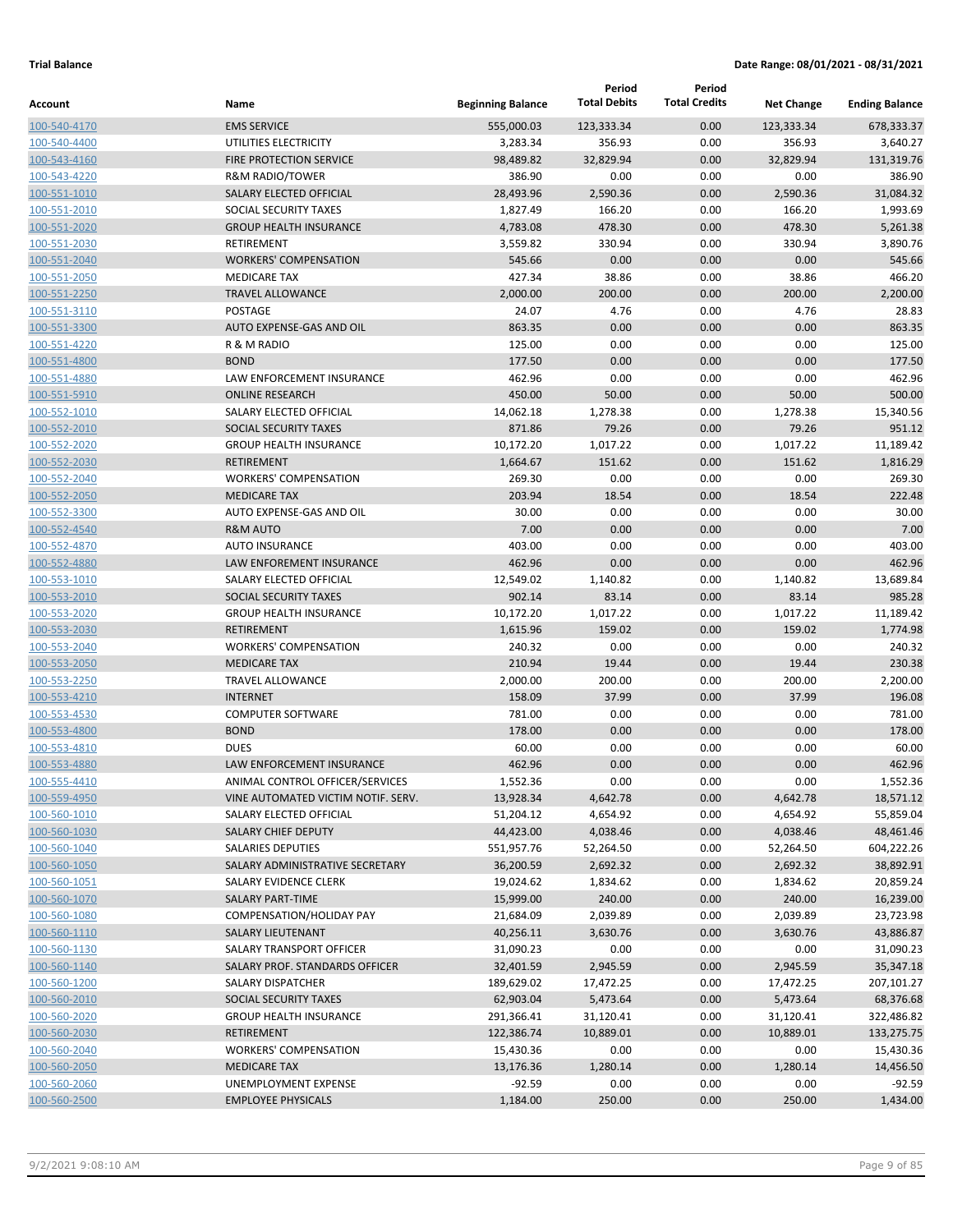|              |                                   |                          | Period              | Period               |                   |                       |
|--------------|-----------------------------------|--------------------------|---------------------|----------------------|-------------------|-----------------------|
| Account      | Name                              | <b>Beginning Balance</b> | <b>Total Debits</b> | <b>Total Credits</b> | <b>Net Change</b> | <b>Ending Balance</b> |
| 100-560-3100 | <b>OFFICE SUPPLIES</b>            | 8,576.90                 | 171.99              | 122.31               | 49.68             | 8,626.58              |
| 100-560-3110 | <b>POSTAGE</b>                    | 2,588.76                 | 117.65              | 0.00                 | 117.65            | 2,706.41              |
| 100-560-3200 | <b>WEAPONS SUPPLIES</b>           | 2,656.13                 | 45.00               | 0.00                 | 45.00             | 2,701.13              |
| 100-560-3210 | <b>PATROL SUPPLIES</b>            | 764.89                   | 725.06              | 0.00                 | 725.06            | 1,489.95              |
| 100-560-3300 | <b>AUTO EXPENSE GAS &amp; OIL</b> | 50,335.17                | 6,981.87            | 148.74               | 6,833.13          | 57,168.30             |
| 100-560-3320 | SHERIFF JANITOR SUPPLIES          | 1,437.04                 | 0.00                | 0.00                 | 0.00              | 1,437.04              |
| 100-560-3950 | UNIFORMS/OTHER                    | 7,137.07                 | 0.00                | 0.00                 | 0.00              | 7,137.07              |
| 100-560-4210 | <b>INTERNET SERVICE</b>           | 8,760.03                 | 901.83              | 0.00                 | 901.83            | 9,661.86              |
| 100-560-4220 | R & M RADIO                       | 220.00                   | 0.00                | 0.00                 | 0.00              | 220.00                |
| 100-560-4270 | OUT OF COUNTY TRAVEL/TRAINING     | 89.25                    | 120.00              | 0.00                 | 120.00            | 209.25                |
| 100-560-4280 | PRISONER TRANSPORT                | 8,828.48                 | 629.18              | 0.00                 | 629.18            | 9,457.66              |
| 100-560-4300 | <b>BIDS AND NOTICES</b>           | 67.42                    | 0.00                | 0.00                 | 0.00              | 67.42                 |
| 100-560-4320 | IMPOUNDMENT OF ESTRAY LIVESTOCK   | 11,325.00                | 0.00                | 0.00                 | 0.00              | 11,325.00             |
| 100-560-4420 | <b>UTILITIES WATER</b>            | 1,527.79                 | 339.52              | 0.00                 | 339.52            | 1,867.31              |
| 100-560-4430 | <b>SHERIFF TRASH PICKUP</b>       | 1,087.56                 | 120.84              | 0.00                 | 120.84            | 1,208.40              |
| 100-560-4500 | R & M BUILDING                    | 5,237.58                 | 948.38              | 0.00                 | 948.38            | 6,185.96              |
| 100-560-4501 | PEST CONTROL                      | 240.00                   | 0.00                | 0.00                 | 0.00              | 240.00                |
| 100-560-4530 | <b>TYLER/CAD MAINTENANCE</b>      | 16,152.80                | 0.00                | 0.00                 | 0.00              | 16,152.80             |
| 100-560-4540 | R & M AUTOMOBILES                 | 58,891.44                | 8,058.74            | 157.07               | 7,901.67          | 66,793.11             |
| 100-560-4800 | <b>BOND</b>                       | 537.50                   | 0.00                | 0.00                 | 0.00              | 537.50                |
| 100-560-4820 | <b>FIRE INSURANCE</b>             | 292.00                   | 0.00                | 0.00                 | 0.00              | 292.00                |
| 100-560-4870 | <b>AUTOMOBILE INSURANCE</b>       | 9,266.00                 | 0.00                | 0.00                 | 0.00              | 9,266.00              |
| 100-560-4880 | LAW ENFORCEMENT INSURANCE         | 15,983.68                | 0.00                | 0.00                 | 0.00              | 15,983.68             |
| 100-560-4890 | <b>LOCAL FUNDING 562</b>          | 36,287.76                | 0.00                | 0.00                 | 0.00              | 36,287.76             |
| 100-560-5720 | <b>OFFICE EQUIPMENT</b>           | 59.95                    | 0.00                | 0.00                 | 0.00              | 59.95                 |
| 100-560-5740 | <b>TECHNOLOGY</b>                 | 9,698.88                 | 0.00                | 0.00                 | 0.00              | 9,698.88              |
| 100-560-5750 | PURCHASE OF AUTOMOBILES           | 50,341.31                | 0.00                | 0.00                 | 0.00              | 50,341.31             |
| 100-560-5790 | <b>WEAPONS</b>                    | 311.12                   | 0.00                | 0.00                 | 0.00              | 311.12                |
| 100-565-3800 | PRISONER HOUSING                  | 1,561,345.74             | 182,103.80          | 0.00                 | 182,103.80        | 1,743,449.54          |
| 100-565-4000 | PRISONER TRANSPORT/GUARD          | 17,938.05                | 615.88              | 0.00                 | 615.88            | 18,553.93             |
| 100-565-4050 | PRISONER MEDICAL                  | 133,009.15               | 17,508.70           | 131.14               | 17,377.56         | 150,386.71            |
| 100-565-4500 | <b>R&amp;M BUILDING</b>           | 13,916.60                | 467.21              | 0.00                 | 467.21            | 14,383.81             |
| 100-573-1020 | SALARY-BOND SUPERVISOR            | 22,144.38                | 0.00                | 0.00                 | 0.00              | 22,144.38             |
| 100-573-2010 | <b>SOCIAL SECURITY TAXES</b>      | 1,358.56                 | 0.00                | 0.00                 | 0.00              | 1,358.56              |
| 100-573-2020 | <b>GROUP HEALTH INSURANCE</b>     | 5,086.10                 | 0.00                | 0.00                 | 0.00              | 5,086.10              |
| 100-573-2030 | <b>RETIREMENT</b>                 | 2,619.16                 | 0.00                | 0.00                 | 0.00              | 2,619.16              |
| 100-573-2040 | <b>WORKERS' COMPENSATION</b>      | 109.74                   | 0.00                | 0.00                 | 0.00              | 109.74                |
| 100-573-2050 | <b>MEDICARE TAX</b>               | 317.66                   | 0.00                | 0.00                 | 0.00              | 317.66                |
| 100-573-3100 | <b>OFFICE SUPPLIES</b>            | 368.39                   | 179.99              | 0.00                 | 179.99            | 548.38                |
| 100-573-3130 | DRUG TESTING SUPPLIES             | 1,610.00                 | 0.00                | 0.00                 | 0.00              | 1,610.00              |
| 100-573-4530 | <b>COMPUTER SOFTWARE</b>          | 1,177.00                 | 107.00              | 0.00                 | 107.00            | 1,284.00              |
| 100-573-4811 | <b>FUNDING CSCD</b>               | 15,284.00                | 3,803.00            | 0.00                 | 3,803.00          | 19,087.00             |
| 100-575-3110 | POSTAGE                           | 32.89                    | 3.06                | 0.00                 | 3.06              | 35.95                 |
| 100-575-3150 | <b>COPIER RENTAL</b>              | 266.23                   | 27.45               | 0.00                 | 27.45             | 293.68                |
| 100-575-9950 | JUVENILE PROBATION FUNDING        | 170,000.00               | 0.00                | 0.00                 | 0.00              | 170,000.00            |
| 100-590-1020 | <b>SALARY DIRECTOR</b>            | 25,595.22                | 2,326.84            | 0.00                 | 2,326.84          | 27,922.06             |
| 100-590-1040 | <b>SALARIES DEPUTIES</b>          | 34,422.97                | 3,129.36            | 0.00                 | 3,129.36          | 37,552.33             |
| 100-590-1070 | <b>SALARY PART-TIME</b>           | 8,061.72                 | 1,392.00            | 0.00                 | 1,392.00          | 9,453.72              |
| 100-590-2010 | SOCIAL SECURITY TAXES             | 4,096.46                 | 416.16              | 0.00                 | 416.16            | 4,512.62              |
| 100-590-2020 | <b>GROUP HEALTH INSURANCE</b>     | 20,515.26                | 2,034.44            | 0.00                 | 2,034.44          | 22,549.70             |
| 100-590-2030 | RETIREMENT                        | 8,060.41                 | 812.20              | 0.00                 | 812.20            | 8,872.61              |
| 100-590-2040 | <b>WORKERS' COMPENSATION</b>      | 245.24                   | 0.00                | 0.00                 | 0.00              | 245.24                |
| 100-590-2050 | <b>MEDICARE TAX</b>               | 1,018.56                 | 97.32               | 0.00                 | 97.32             | 1,115.88              |
| 100-590-3100 | <b>OFFICE SUPPLIES</b>            | 598.59                   | 0.00                | 0.00                 | 0.00              | 598.59                |
| 100-590-3110 | POSTAGE                           | 1,117.27                 | 95.37               | 0.00                 | 95.37             | 1,212.64              |
| 100-590-3150 | <b>COPIER RENTAL</b>              | 751.66                   | 74.64               | 0.00                 | 74.64             | 826.30                |
| 100-590-3300 | AUTO EXPENSE GAS & OIL            | 644.70                   | 47.00               | 0.00                 | 47.00             | 691.70                |
| 100-590-4270 | OUT OF COUNTY TRAVEL/TRAINING     | 743.75                   | 0.00                | 0.00                 | 0.00              | 743.75                |
| 100-590-4530 | <b>COMPUTER SOFTWARE</b>          | 300.00                   | 0.00                | 0.00                 | 0.00              | 300.00                |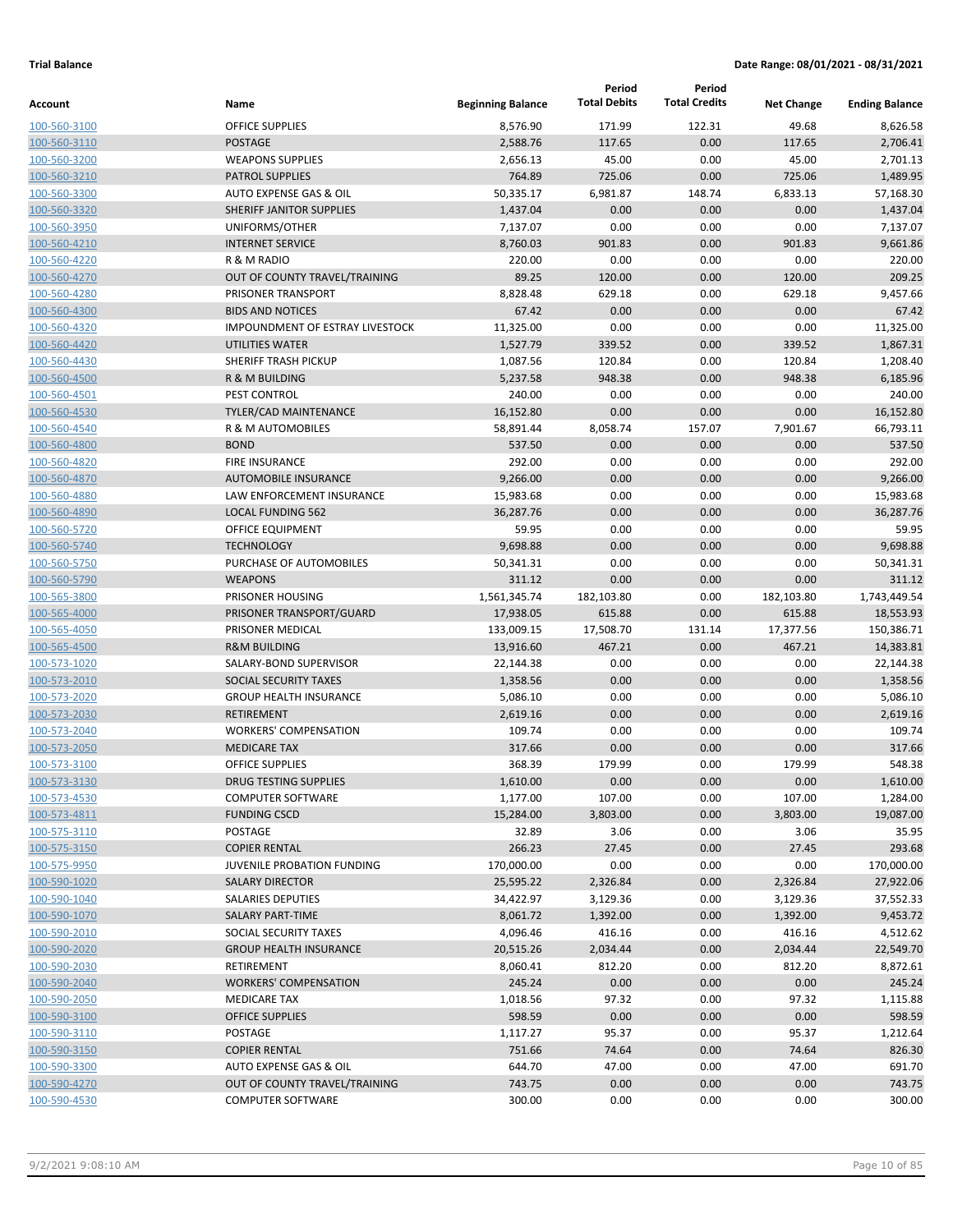|                              |                                             |                          | Period              | Period               |                   |                       |
|------------------------------|---------------------------------------------|--------------------------|---------------------|----------------------|-------------------|-----------------------|
| Account                      | Name                                        | <b>Beginning Balance</b> | <b>Total Debits</b> | <b>Total Credits</b> | <b>Net Change</b> | <b>Ending Balance</b> |
| 100-590-4540                 | <b>R&amp;M AUTO</b>                         | 331.45                   | 712.00              | 0.00                 | 712.00            | 1,043.45              |
| 100-590-4800                 | <b>BOND</b>                                 | 0.00                     | 100.00              | 0.00                 | 100.00            | 100.00                |
| 100-590-4870                 | <b>AUTOMOBILE INSURANCE</b>                 | 188.00                   | 0.00                | 0.00                 | 0.00              | 188.00                |
| 100-591-1020                 | <b>SALARY DIRECTOR</b>                      | 27,223.23                | 2,326.84            | 0.00                 | 2,326.84          | 29,550.07             |
| 100-591-2010                 | SOCIAL SECURITY TAXES                       | 2,250.38                 | 144.26              | 0.00                 | 144.26            | 2,394.64              |
| 100-591-2020                 | <b>GROUP HEALTH INSURANCE</b>               | 11,018.56                | 1,017.22            | 0.00                 | 1,017.22          | 12,035.78             |
| 100-591-2030                 | <b>RETIREMENT</b>                           | 3,221.83                 | 275.96              | 0.00                 | 275.96            | 3,497.79              |
| 100-591-2040                 | <b>WORKERS' COMPENSATION</b>                | 105.70                   | 0.00                | 0.00                 | 0.00              | 105.70                |
| 100-591-2050                 | <b>MEDICARE TAX</b>                         | 243.29                   | 33.74               | 0.00                 | 33.74             | 277.03                |
| 100-591-3100                 | <b>OFFICE SUPPLIES</b>                      | 164.24                   | 165.80              | 0.00                 | 165.80            | 330.04                |
| 100-591-3300                 | <b>AUTO EXPENSE GAS &amp; OIL</b>           | 254.34                   | 0.00                | 0.00                 | 0.00              | 254.34                |
| 100-591-4350                 | PRINTING                                    | 23.00                    | 0.00                | 0.00                 | 0.00              | 23.00                 |
| 100-591-4530                 | <b>COMPUTER SOFTWARE</b>                    | 100.00                   | 0.00                | 0.00                 | 0.00              | 100.00                |
| 100-591-4540                 | <b>R&amp;M AUTO</b>                         | 7,633.90                 | 0.00                | 0.00                 | 0.00              | 7,633.90              |
| 100-591-4870                 | <b>AUTOMOBILE INSURANCE</b>                 | 220.00                   | 0.00                | 0.00                 | 0.00              | 220.00                |
| 100-640-4100                 | FANNIN CO. CHILDRENS CTR                    | 1,000.00                 | 0.00                | 0.00                 | 0.00              | 1,000.00              |
| 100-640-4120                 | <b>FANNIN CO. HISTORICAL SOC</b>            | 4,500.00                 | 0.00                | 0.00                 | 0.00              | 4,500.00              |
| 100-640-4130                 | TEXOMA COMMUNITY CENTER(M.H.M.R.)           | 22,500.00                | 0.00                | 0.00                 | 0.00              | 22,500.00             |
| 100-640-4140                 | <b>FANNIN COUNTY CRISIS CENTER</b>          | 0.00                     | 1,000.00            | 0.00                 | 1,000.00          | 1,000.00              |
| 100-640-4150                 | <b>TAPS PUBLIC TRANSIT</b>                  | 5,000.00                 | 0.00                | 0.00                 | 0.00              | 5,000.00              |
| 100-640-4180                 | FANNIN CO COMMUNITY MINISTRIES, INC         | 1,000.00                 | 0.00                | 0.00                 | 0.00              | 1,000.00              |
| 100-640-4400                 | UTILITIES ELECTRICITY                       | 4,785.65                 | 642.72              | 0.00                 | 642.72            | 5,428.37              |
| 100-640-4410                 | UTILITIES GAS                               | 1,608.61                 | 65.30               | 0.00                 | 65.30             | 1,673.91              |
| 100-640-4420                 | UTILITIES WATER                             | 2,744.82                 | 305.31              | 0.00                 | 305.31            | 3,050.13              |
| 100-640-4430                 | <b>TRASH PICK-UP</b>                        | 394.02                   | 43.78               | 0.00                 | 43.78             | 437.80                |
| 100-640-4820                 | <b>FIRE INSURANCE</b>                       | 2,315.00                 | 0.00                | 0.00                 | 0.00              | 2,315.00              |
| 100-641-1020                 | SALARY APPOINTED OFFICIAL                   | 2,000.00                 | 200.00              | 0.00                 | 200.00            | 2,200.00              |
| 100-645-1020                 | SALARY IHC DIRECTOR                         | 15,312.00                | 1,392.00            | 0.00                 | 1,392.00          | 16,704.00             |
| 100-645-2010                 | SOCIAL SECURITY TAX<br><b>RETIREMENT</b>    | 949.30                   | 86.30               | 0.00                 | 86.30             | 1,035.60              |
| 100-645-2030                 |                                             | 1,812.67                 | 165.10              | 0.00                 | 165.10<br>0.00    | 1,977.77<br>51.92     |
| 100-645-2040                 | <b>WORKER'S COMP</b><br><b>MEDICARE TAX</b> | 51.92                    | 0.00                | 0.00                 |                   | 242.16                |
| 100-645-2050                 | <b>OFFICE SUPPLIES</b>                      | 221.98<br>527.79         | 20.18<br>0.00       | 0.00<br>0.00         | 20.18<br>0.00     | 527.79                |
| 100-645-3100<br>100-645-3110 | <b>POSTAGE</b>                              | 136.08                   | 0.00                | 0.00                 | 0.00              | 136.08                |
| 100-645-4090                 | <b>DIABETIC SUPPLIES</b>                    | 1,625.11                 | 60.11               | 0.00                 | 60.11             | 1,685.22              |
| 100-645-4110                 | PHYSICIAN, NON-EMERGENCY                    | 46,984.65                | 6,456.61            | 500.00               | 5,956.61          | 52,941.26             |
| 100-645-4120                 | PRESCRIPTIONS, DRUGS                        | 22,796.43                | 5,028.54            | 165.48               | 4,863.06          | 27,659.49             |
| 100-645-4130                 | HOSPITAL, INPATIENT                         | 63,037.38                | 9,593.47            | 0.00                 | 9,593.47          | 72,630.85             |
| 100-645-4140                 | HOSPITAL, OUTPATIENT                        | 113,485.58               | 12,364.60           | 0.00                 | 12,364.60         | 125,850.18            |
| 100-645-4150                 | LABORATORY/X-RAY                            | 2,600.37                 | 394.68              | 0.00                 | 394.68            | 2,995.05              |
| 100-645-4165                 | SKILLED NURSING FACILITY                    | 1,180.00                 | 0.00                | 0.00                 | 0.00              | 1,180.00              |
| 100-645-4210                 | <b>INTERNET</b>                             | 909.40                   | 93.94               | 0.00                 | 93.94             | 1,003.34              |
| 100-645-4530                 | <b>COMPUTER SOFTWARE</b>                    | 11,649.00                | 1,059.00            | 0.00                 | 1,059.00          | 12,708.00             |
| 100-665-1050                 | <b>SALARY SECRETARY</b>                     | 17,956.62                | 2,176.67            | 0.00                 | 2,176.67          | 20,133.29             |
| 100-665-1500                 | CO. AGENTS SALARIES                         | 43,840.72                | 3,985.52            | 0.00                 | 3,985.52          | 47,826.24             |
| 100-665-2010                 | SOCIAL SECURITY TAXES                       | 3,361.06                 | 323.26              | 0.00                 | 323.26            | 3,684.32              |
| 100-665-2020                 | <b>GROUP HEALTH INSURANCE</b>               | 10,172.20                | 1,017.22            | 0.00                 | 1,017.22          | 11,189.42             |
| 100-665-2030                 | <b>RETIREMENT</b>                           | 2,126.76                 | 258.16              | 0.00                 | 258.16            | 2,384.92              |
| 100-665-2040                 | <b>WORKERS' COMPENSATION</b>                | 81.20                    | 0.00                | 0.00                 | 0.00              | 81.20                 |
| 100-665-2050                 | <b>MEDICARE TAX</b>                         | 786.17                   | 75.61               | 0.00                 | 75.61             | 861.78                |
| 100-665-3100                 | <b>OFFICE SUPPLIES</b>                      | 532.89                   | 546.82              | 0.00                 | 546.82            | 1,079.71              |
| 100-665-3110                 | POSTAGE                                     | 110.00                   | 0.00                | 0.00                 | 0.00              | 110.00                |
| 100-665-3150                 | <b>COPIER RENTAL</b>                        | 1,024.44                 | 96.41               | 0.00                 | 96.41             | 1,120.85              |
| 100-665-4210                 | <b>INTERNET</b>                             | 649.90                   | 64.99               | 0.00                 | 64.99             | 714.89                |
| 100-665-4270                 | IN/OUT CO.TRAVEL/TRAINING-AG.               | 137.50                   | 0.00                | 0.00                 | 0.00              | 137.50                |
| 100-665-4280                 | IN/OUT CO.TRAVEL/TRAINING-F.C.S.            | 1,194.60                 | 263.94              | 0.00                 | 263.94            | 1,458.54              |
| 100-665-4290                 | IN/OUT CO.TRAVEL/TRAINING-4-H               | 2,156.88                 | 17.50               | 0.00                 | 17.50             | 2,174.38              |
| 100-696-4920                 | <b>INDIGENT BURIAL</b>                      | 500.00                   | 0.00                | 0.00                 | 0.00              | 500.00                |
|                              | Fund 100 Total:                             | 0.00                     | 3,592,627.21        | 3,592,627.21         | 0.00              | 0.00                  |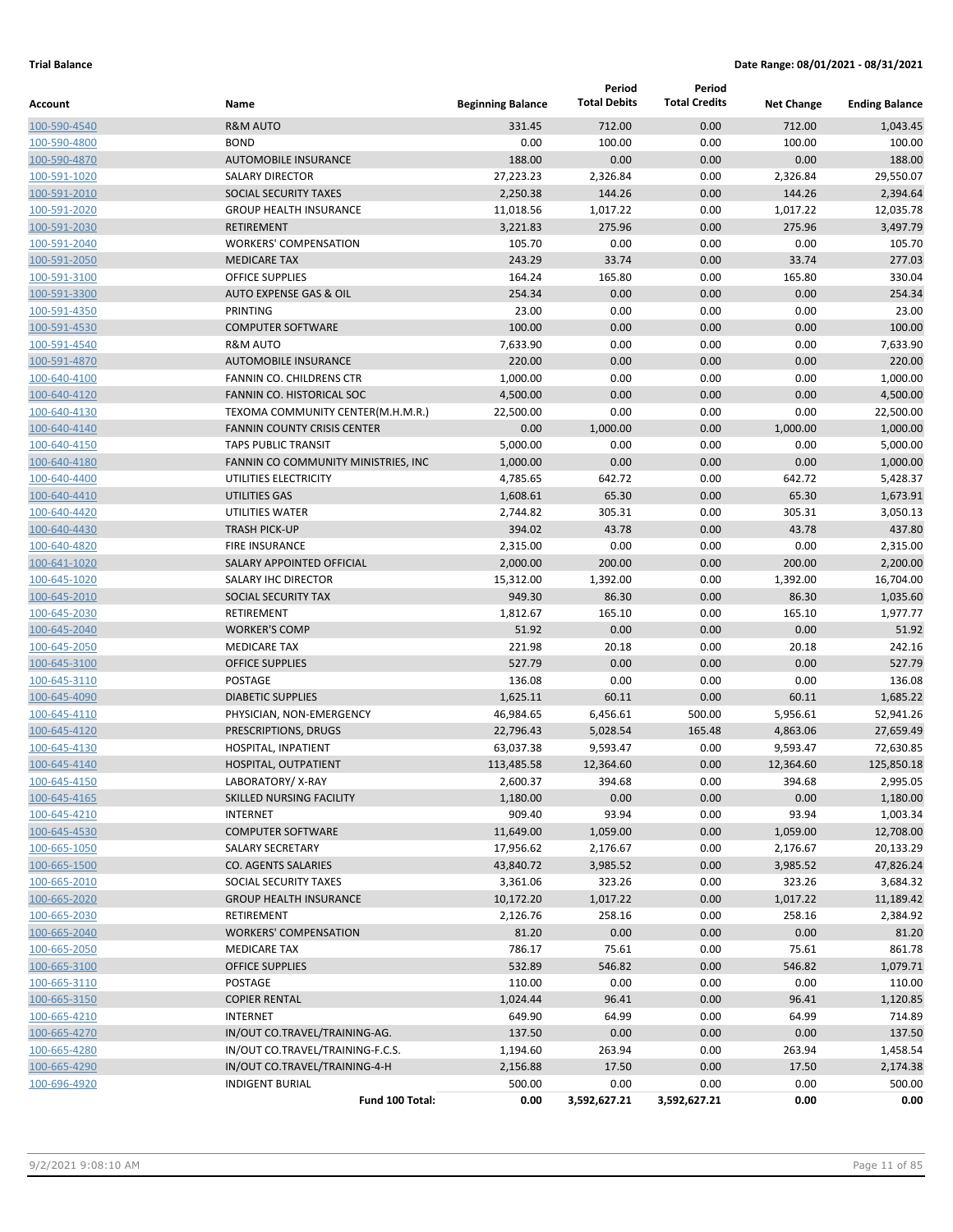| Account                         | Name                         | <b>Beginning Balance</b> | Period<br><b>Total Debits</b> | Period<br><b>Total Credits</b> | <b>Net Change</b> | <b>Ending Balance</b> |
|---------------------------------|------------------------------|--------------------------|-------------------------------|--------------------------------|-------------------|-----------------------|
| Fund: 110 - Courthouse Security |                              |                          |                               |                                |                   |                       |
| Asset                           |                              |                          |                               |                                |                   |                       |
| 110-103-1001                    | <b>CLAIM ON CASH</b>         | 107,416.41               | 1,601.70                      | 4,451.36                       | $-2,849.66$       | 104,566.75            |
| 110-120-3130                    | DUE FROM OTHER FUNDS         | 2,394.37                 | 0.00                          | 0.00                           | 0.00              | 2,394.37              |
| Liability                       |                              |                          |                               |                                |                   |                       |
| 110-102-1000                    | A/P CLEARING                 | 0.00                     | 4,451.36                      | 4,451.36                       | 0.00              | 0.00                  |
| <b>Equity</b>                   |                              |                          |                               |                                |                   |                       |
| 110-271-2000                    | <b>EQUITY ACCOUNT</b>        | $-135,692.15$            | 0.00                          | 0.00                           | 0.00              | $-135,692.15$         |
| Revenue                         |                              |                          |                               |                                |                   |                       |
| 110-340-6000                    | <b>COUNTY CLERK FEES</b>     | $-2,723.21$              | 0.00                          | 1,601.70                       | $-1,601.70$       | $-4,324.91$           |
| 110-340-6500                    | <b>DISTRICT CLERK FEES</b>   | $-2,556.26$              | 0.00                          | 0.00                           | 0.00              | $-2,556.26$           |
| 110-340-6510                    | <b>JUSTICE OF PEACE FEES</b> | $-110.83$                | 0.00                          | 0.00                           | 0.00              | $-110.83$             |
| Expense                         |                              |                          |                               |                                |                   |                       |
| 110-541-1070                    | SALARY PART-TIME             | 2,497.42                 | 4,451.36                      | 0.00                           | 4,451.36          | 6,948.78              |
| 110-542-4830                    | <b>ALARM MONITORING</b>      | 359.40                   | 0.00                          | 0.00                           | 0.00              | 359.40                |
| 110-542-5710                    | <b>EQUIPMENT</b>             | 28,414.85                | 0.00                          | 0.00                           | 0.00              | 28,414.85             |
|                                 | Fund 110 Total:              | 0.00                     | 10,504.42                     | 10,504.42                      | 0.00              | 0.00                  |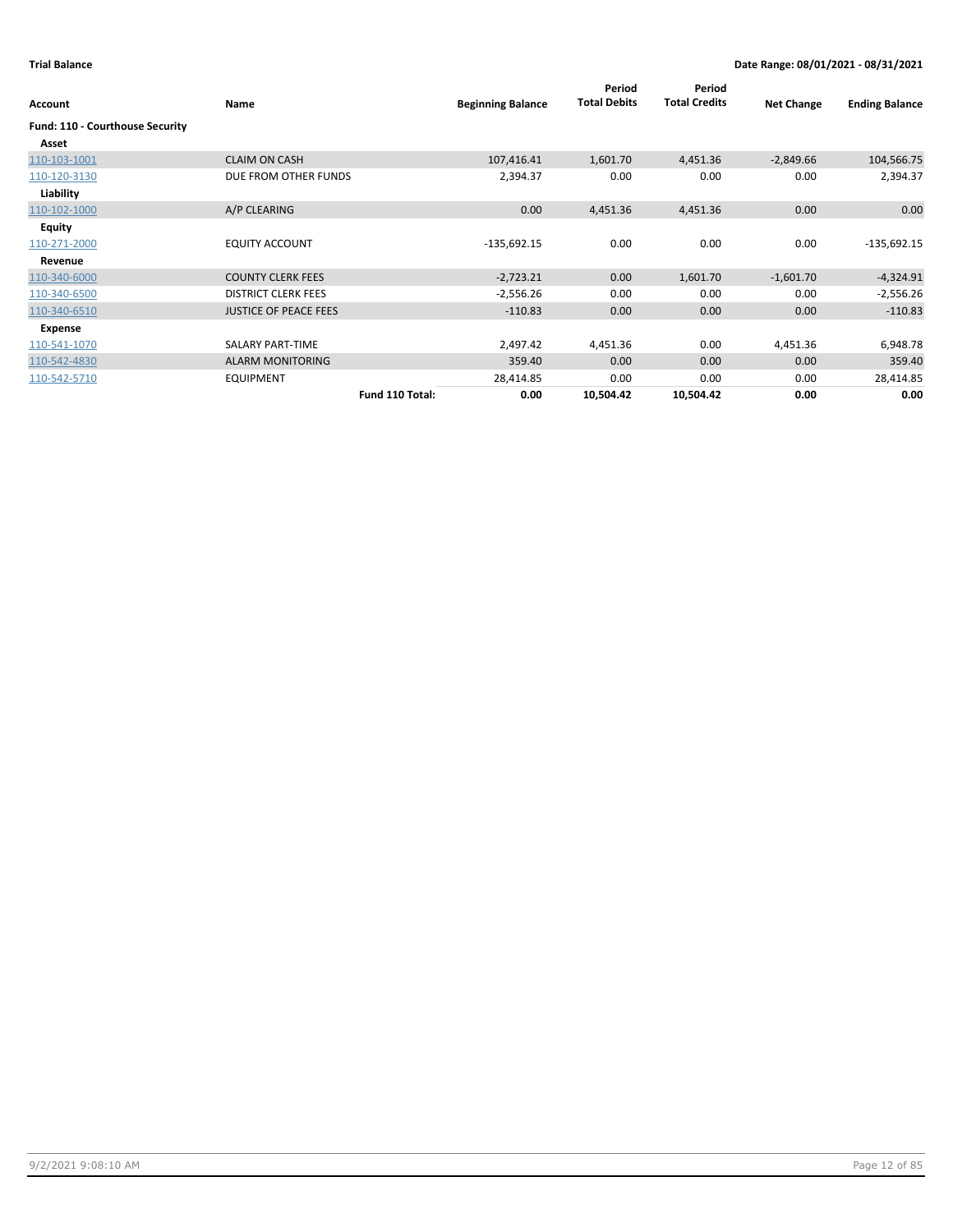| Account                                     | Name                    |                 | <b>Beginning Balance</b> | Period<br><b>Total Debits</b> | Period<br><b>Total Credits</b> | <b>Net Change</b> | <b>Ending Balance</b> |
|---------------------------------------------|-------------------------|-----------------|--------------------------|-------------------------------|--------------------------------|-------------------|-----------------------|
| Fund: 111 - Justice Court Building Security |                         |                 |                          |                               |                                |                   |                       |
| Asset                                       |                         |                 |                          |                               |                                |                   |                       |
| 111-103-1001                                | <b>CLAIM ON CASH</b>    |                 | 20.133.56                | 0.00                          | 0.00                           | 0.00              | 20,133.56             |
| 111-120-3130                                | DUE FROM OTHER FUNDS    |                 | 195.21                   | 0.00                          | 0.00                           | 0.00              | 195.21                |
| <b>Equity</b>                               |                         |                 |                          |                               |                                |                   |                       |
| 111-271-2000                                | <b>EQUITY ACCOUNT</b>   |                 | $-19,412.85$             | 0.00                          | 0.00                           | 0.00              | $-19,412.85$          |
| Revenue                                     |                         |                 |                          |                               |                                |                   |                       |
| 111-370-4550                                | JP1 SECURITY FEE        |                 | $-467.72$                | 0.00                          | 0.00                           | 0.00              | $-467.72$             |
| 111-370-4560                                | <b>JP2 SECURITY FEE</b> |                 | $-85.90$                 | 0.00                          | 0.00                           | 0.00              | $-85.90$              |
| 111-370-4570                                | <b>JP3 SECURITY FEE</b> |                 | $-362.30$                | 0.00                          | 0.00                           | 0.00              | $-362.30$             |
|                                             |                         | Fund 111 Total: | 0.00                     | 0.00                          | 0.00                           | 0.00              | 0.00                  |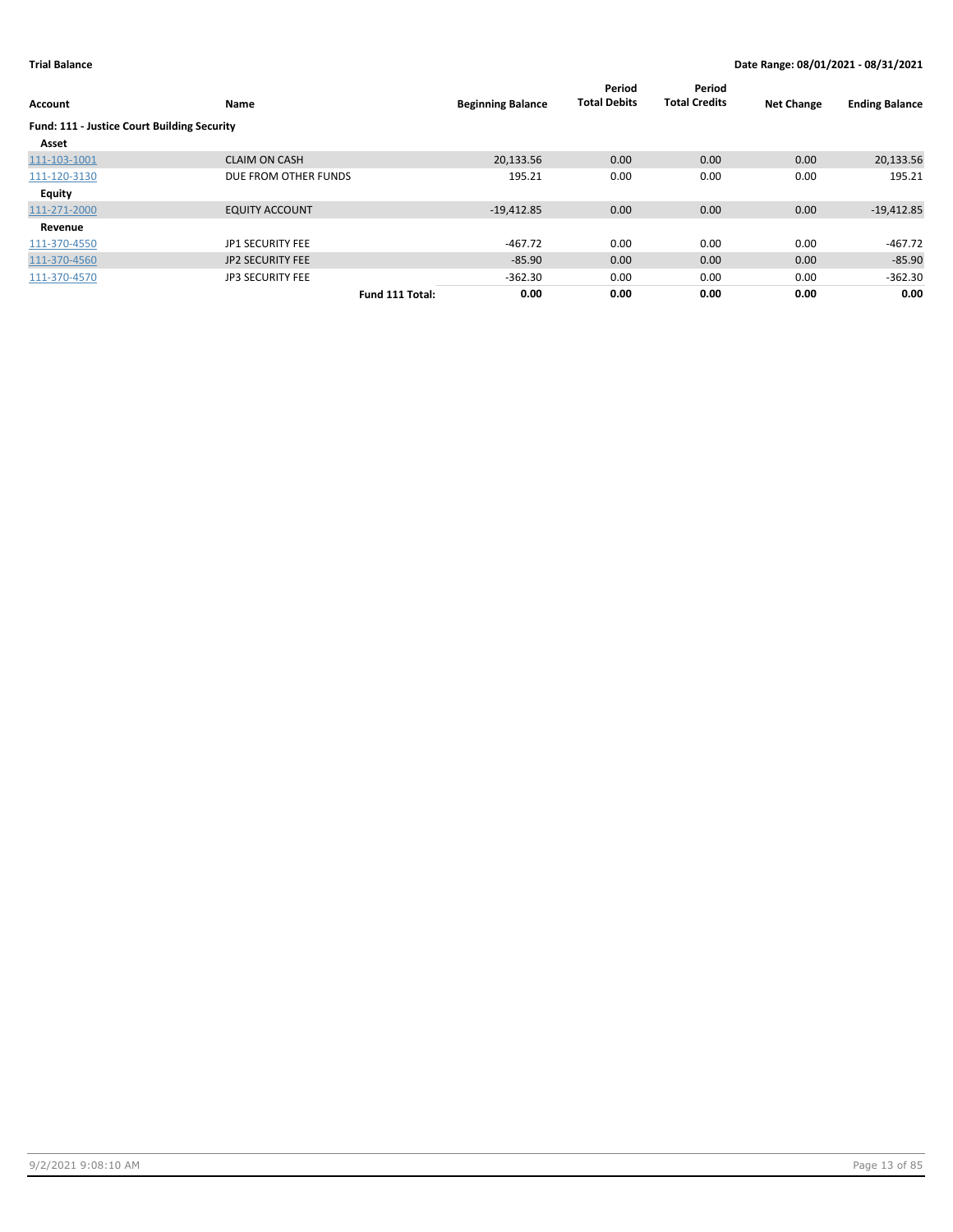| Account                                   | Name                             | <b>Beginning Balance</b> | Period<br><b>Total Debits</b> | Period<br><b>Total Credits</b> | <b>Net Change</b> | <b>Ending Balance</b> |
|-------------------------------------------|----------------------------------|--------------------------|-------------------------------|--------------------------------|-------------------|-----------------------|
| Fund: 120 - County Clerk Vital Statistics |                                  |                          |                               |                                |                   |                       |
| Asset                                     |                                  |                          |                               |                                |                   |                       |
| 120-103-1001                              | <b>CLAIM ON CASH</b>             | $-1,372.69$              | 133.00                        | 266.04                         | $-133.04$         | $-1,505.73$           |
| 120-120-3130                              | DUE FROM OTHER FUNDS             | 81.00                    | 0.00                          | 0.00                           | 0.00              | 81.00                 |
| Liability                                 |                                  |                          |                               |                                |                   |                       |
| 120-102-1000                              | A/P CLEARING                     | 0.00                     | 266.04                        | 266.04                         | 0.00              | 0.00                  |
| 120-200-9100                              | SYSTEM ADDED LIABILITY LINE-ITEM | 2,691.03                 | 0.00                          | 0.00                           | 0.00              | 2,691.03              |
| <b>Equity</b>                             |                                  |                          |                               |                                |                   |                       |
| 120-271-2000                              | <b>EQUITY ACCOUNT</b>            | $-2,699.41$              | 0.00                          | 0.00                           | 0.00              | $-2,699.41$           |
| Revenue                                   |                                  |                          |                               |                                |                   |                       |
| 120-370-1340                              | <b>CO.CLK.VITAL STAT.FEE</b>     | $-130.00$                | 0.00                          | 133.00                         | $-133.00$         | $-263.00$             |
| Expense                                   |                                  |                          |                               |                                |                   |                       |
| 120-411-3100                              | <b>OFFICE SUPPLIES</b>           | 1,430.07                 | 266.04                        | 0.00                           | 266.04            | 1,696.11              |
|                                           | Fund 120 Total:                  | 0.00                     | 665.08                        | 665.08                         | 0.00              | 0.00                  |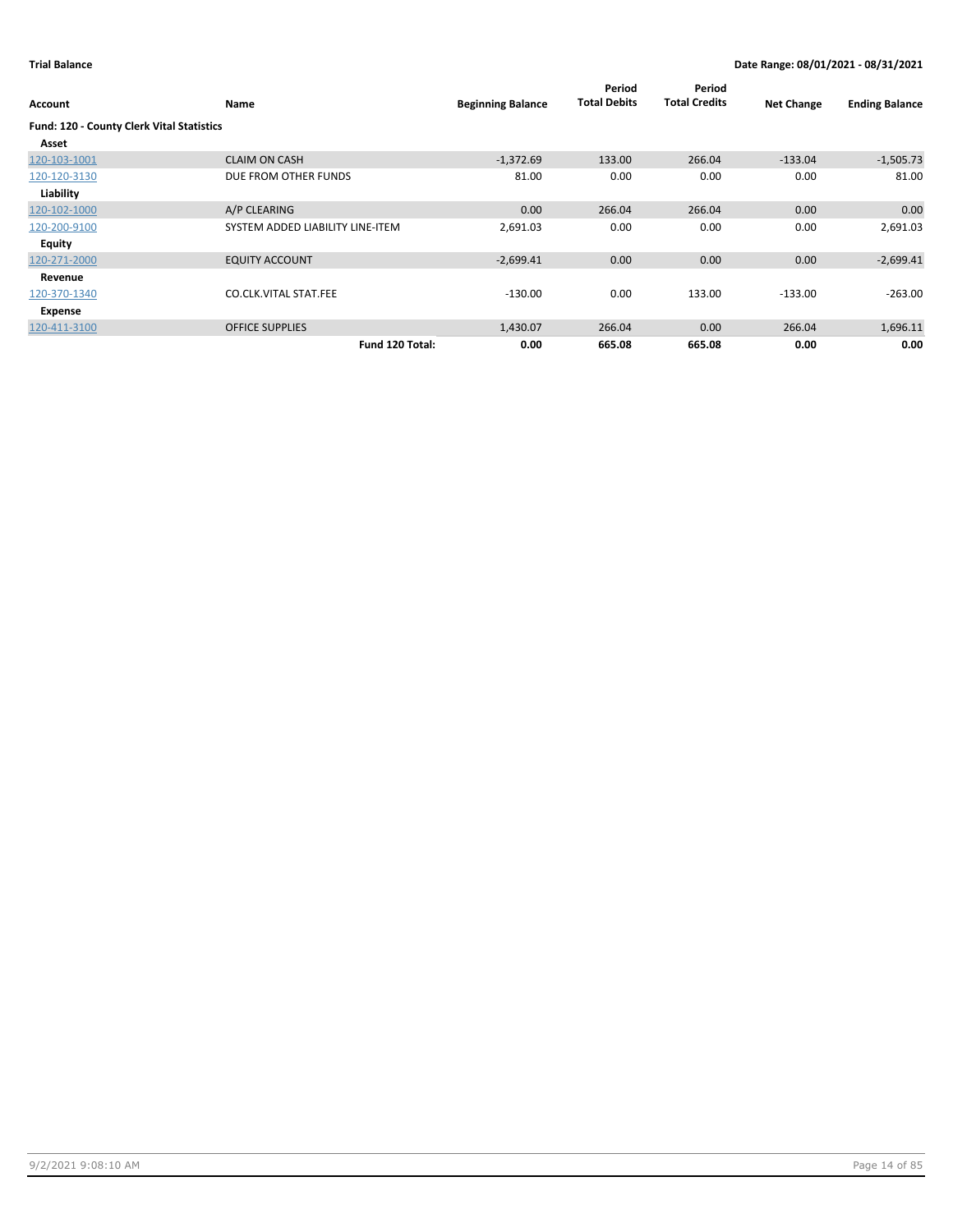|                                             |                                  |                          | Period              | Period               |                   |                       |
|---------------------------------------------|----------------------------------|--------------------------|---------------------|----------------------|-------------------|-----------------------|
| <b>Account</b>                              | Name                             | <b>Beginning Balance</b> | <b>Total Debits</b> | <b>Total Credits</b> | <b>Net Change</b> | <b>Ending Balance</b> |
| Fund: 121 - County Clerk Records Management |                                  |                          |                     |                      |                   |                       |
| Asset                                       |                                  |                          |                     |                      |                   |                       |
| 121-100-1001                                | PR Claim on Cash                 | 0.00                     | 3,383.82            | 3,383.82             | 0.00              | 0.00                  |
| 121-103-1001                                | <b>CLAIM ON CASH</b>             | 11,106.46                | 15,308.02           | 16,247.82            | $-939.80$         | 10,166.66             |
| 121-120-3130                                | DUE FROM OTHER FUNDS             | 7,397.84                 | 0.00                | 0.00                 | 0.00              | 7,397.84              |
| Liability                                   |                                  |                          |                     |                      |                   |                       |
| 121-102-1000                                | A/P CLEARING                     | 0.00                     | 12,864.00           | 12,864.00            | 0.00              | 0.00                  |
| 121-102-1001                                | PR AP Clearing                   | 0.00                     | 1,887.92            | 1,887.92             | 0.00              | 0.00                  |
| 121-200-1500                                | <b>ACCRUED SALARY PAYABLE</b>    | $-1,067.12$              | 0.00                | 0.00                 | 0.00              | $-1,067.12$           |
| 121-200-1550                                | <b>ACCRUED FRINGE BENEFITS</b>   | $-747.32$                | 0.00                | 0.00                 | 0.00              | $-747.32$             |
| 121-200-9000                                | <b>Payroll Liability Account</b> | $-186.05$                | 1,887.92            | 1,887.92             | 0.00              | $-186.05$             |
| 121-200-9100                                | SYSTEM ADDED LIABILITY LINE-ITEM | 7,706.52                 | 0.00                | 0.00                 | 0.00              | 7,706.52              |
| <b>Equity</b>                               |                                  |                          |                     |                      |                   |                       |
| 121-271-2000                                | <b>EQUITY ACCOUNT</b>            | $-78,481.91$             | 0.00                | 0.00                 | 0.00              | $-78,481.91$          |
| Revenue                                     |                                  |                          |                     |                      |                   |                       |
| 121-370-1310                                | SUBSCRIPTION/IMAGES FEES         | $-13,147.00$             | 0.00                | 636.00               | $-636.00$         | $-13,783.00$          |
| 121-370-1330                                | <b>CO.CLERK PRESERVE REC FEE</b> | $-8,193.97$              | 0.00                | 14,672.02            | $-14,672.02$      | $-22,865.99$          |
| Expense                                     |                                  |                          |                     |                      |                   |                       |
| 121-402-1040                                | <b>SALARY DEPUTY</b>             | 21,782.63                | 1,980.24            | 0.00                 | 1,980.24          | 23,762.87             |
| 121-402-2010                                | SOCIAL SECURITY TAXES            | 1,350.58                 | 122.78              | 0.00                 | 122.78            | 1,473.36              |
| 121-402-2020                                | <b>GROUP HEALTH INSURANCE</b>    | 10,172.20                | 1,017.22            | 0.00                 | 1,017.22          | 11,189.42             |
| 121-402-2030                                | <b>RETIREMENT</b>                | 2,578.62                 | 234.86              | 0.00                 | 234.86            | 2,813.48              |
| 121-402-2040                                | <b>WORKERS COMPENSATION</b>      | 73.86                    | 0.00                | 0.00                 | 0.00              | 73.86                 |
| 121-402-2050                                | <b>MEDICARE TAX</b>              | 315.92                   | 28.72               | 0.00                 | 28.72             | 344.64                |
| 121-402-3100                                | <b>OFFICE SUPPLIES</b>           | 166.95                   | 0.00                | 0.00                 | 0.00              | 166.95                |
| 121-402-3120                                | <b>IMAGING SYSTEM</b>            | 38,592.00                | 12,864.00           | 0.00                 | 12,864.00         | 51,456.00             |
| 121-402-3150                                | <b>COPIER MAINTENANCE</b>        | 579.79                   | 0.00                | 0.00                 | 0.00              | 579.79                |
|                                             | Fund 121 Total:                  | 0.00                     | 51,579.50           | 51,579.50            | 0.00              | 0.00                  |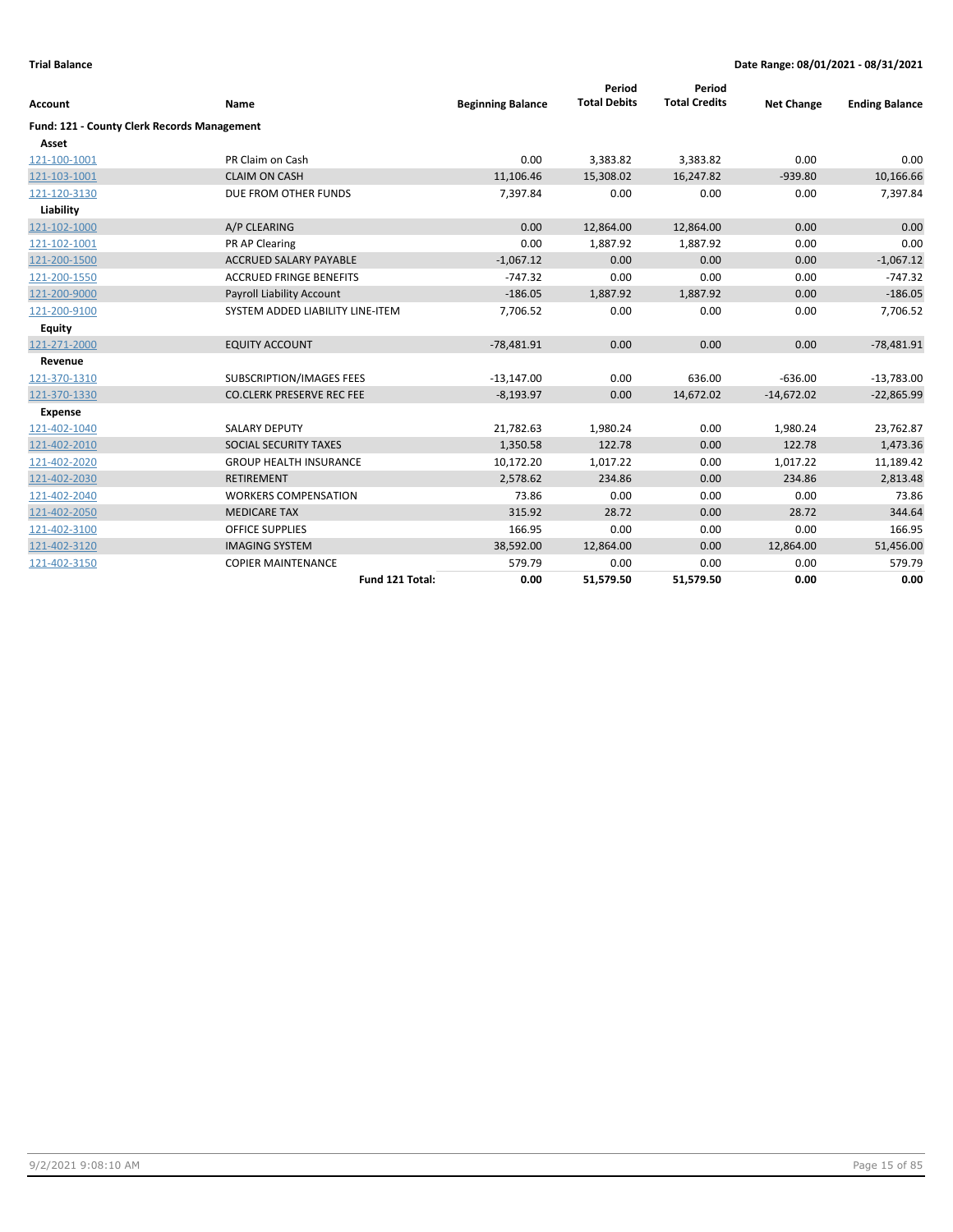| <b>Account</b>               | Name                             | <b>Beginning Balance</b> | Period<br><b>Total Debits</b> | Period<br><b>Total Credits</b> | <b>Net Change</b> | <b>Ending Balance</b> |
|------------------------------|----------------------------------|--------------------------|-------------------------------|--------------------------------|-------------------|-----------------------|
| Fund: 122 - Chapter 19 Funds |                                  |                          |                               |                                |                   |                       |
| Asset                        |                                  |                          |                               |                                |                   |                       |
| 122-103-1001                 | <b>CLAIM ON CASH</b>             | 11,374.81                | 0.00                          | 0.00                           | 0.00              | 11,374.81             |
| Liability                    |                                  |                          |                               |                                |                   |                       |
| 122-200-1500                 | ACCRUED SALARY PAYABLE           | 168.00                   | 0.00                          | 0.00                           | 0.00              | 168.00                |
| 122-200-1550                 | <b>ACCRUED FRINGE BENEFITS</b>   | 35.96                    | 0.00                          | 0.00                           | 0.00              | 35.96                 |
| 122-200-9100                 | SYSTEM ADDED LIABILITY LINE-ITEM | $-3,975.00$              | 0.00                          | 0.00                           | 0.00              | $-3,975.00$           |
| <b>Equity</b>                |                                  |                          |                               |                                |                   |                       |
| 122-271-2000                 | <b>EQUITY ACCOUNT</b>            | $-26,233.84$             | 0.00                          | 0.00                           | 0.00              | $-26,233.84$          |
| <b>Expense</b>               |                                  |                          |                               |                                |                   |                       |
| 122-403-3100                 | <b>OFFICE SUPPLIES</b>           | 1,260.00                 | 0.00                          | 0.00                           | 0.00              | 1,260.00              |
| 122-478-1033                 | <b>SECURITY</b>                  | 1,400.00                 | 0.00                          | 0.00                           | 0.00              | 1,400.00              |
| 122-478-1090                 | <b>SALARY ELECTION</b>           | 11,373.00                | 0.00                          | 0.00                           | 0.00              | 11,373.00             |
| 122-478-2030                 | <b>RETIREMENT</b>                | 165.06                   | 0.00                          | 0.00                           | 0.00              | 165.06                |
| 122-478-2050                 | <b>MEDICARE TAX</b>              | 136.02                   | 0.00                          | 0.00                           | 0.00              | 136.02                |
| 122-478-3100                 | <b>OFFICE SUPPLIES</b>           | 9.83                     | 0.00                          | 0.00                           | 0.00              | 9.83                  |
| 122-478-3970                 | <b>SANITIZING SUPPLIES</b>       | 1,547.27                 | 0.00                          | 0.00                           | 0.00              | 1,547.27              |
| 122-478-3980                 | PERSONAL PROTECTIVE EQUIPMENT    | 302.51                   | 0.00                          | 0.00                           | 0.00              | 302.51                |
| 122-478-3990                 | <b>OFFICE PROTECTION</b>         | 957.84                   | 0.00                          | 0.00                           | 0.00              | 957.84                |
| 122-478-4420                 | OTHER PROFESSIONAL SERVICES      | 1,266.94                 | 0.00                          | 0.00                           | 0.00              | 1,266.94              |
| 122-478-5720                 | OFFICE EQUIPMENT                 | 211.60                   | 0.00                          | 0.00                           | 0.00              | 211.60                |
|                              | Fund 122 Total:                  | 0.00                     | 0.00                          | 0.00                           | 0.00              | 0.00                  |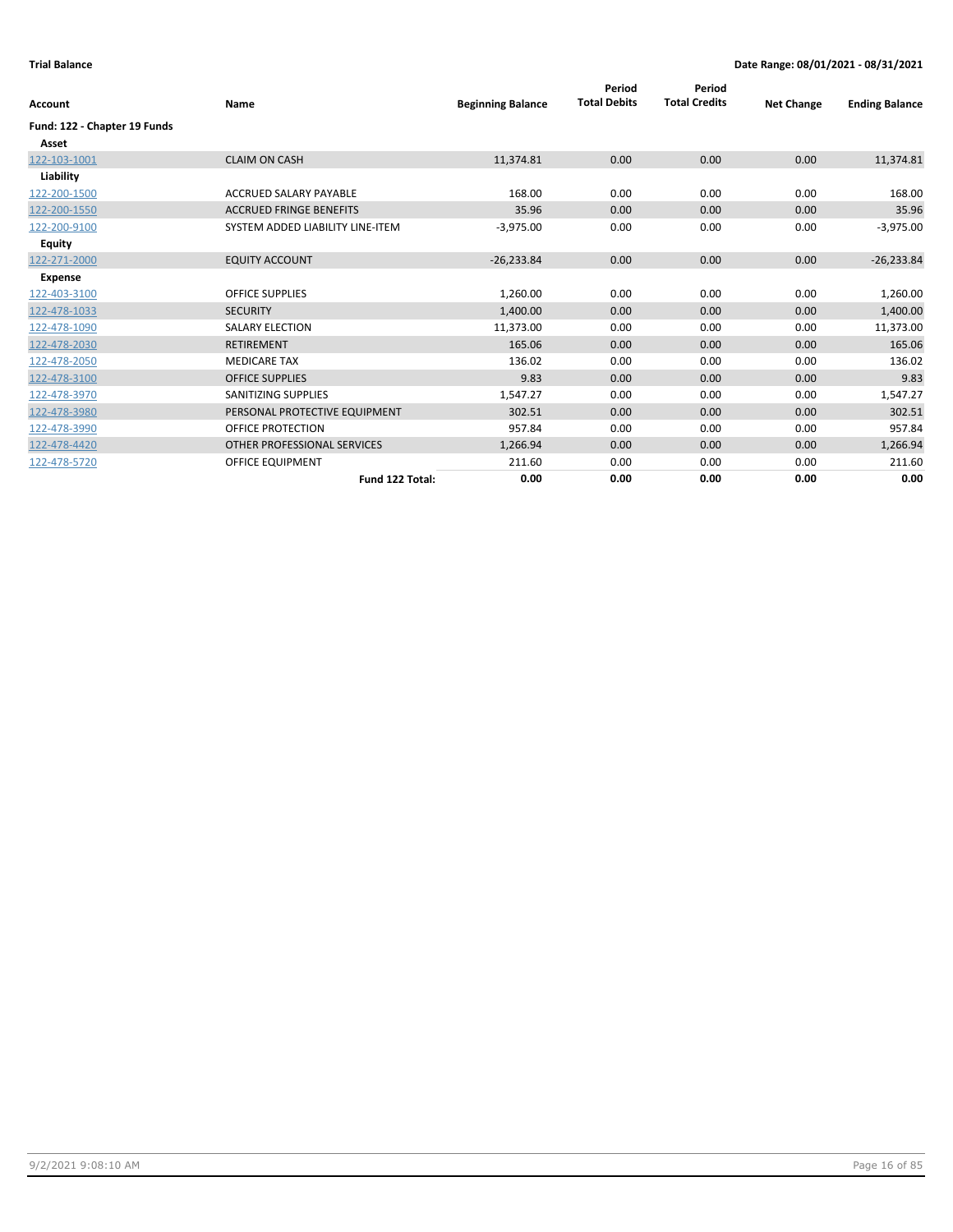| Account                                    | Name                             | <b>Beginning Balance</b> | Period<br><b>Total Debits</b> | Period<br><b>Total Credits</b> | <b>Net Change</b> | <b>Ending Balance</b> |
|--------------------------------------------|----------------------------------|--------------------------|-------------------------------|--------------------------------|-------------------|-----------------------|
| <b>Fund: 123 - Election Equipment Fund</b> |                                  |                          |                               |                                |                   |                       |
| Asset                                      |                                  |                          |                               |                                |                   |                       |
| 123-103-1001                               | <b>CLAIM ON CASH</b>             | 22,517.42                | 0.00                          | 0.00                           | 0.00              | 22,517.42             |
| Liability                                  |                                  |                          |                               |                                |                   |                       |
| 123-200-9100                               | SYSTEM ADDED LIABILITY LINE-ITEM | 1,191.29                 | 0.00                          | 0.00                           | 0.00              | 1,191.29              |
| Equity                                     |                                  |                          |                               |                                |                   |                       |
| 123-271-2000                               | <b>EQUITY ACCOUNT</b>            | $-154,762.78$            | 0.00                          | 0.00                           | 0.00              | $-154,762.78$         |
| Revenue                                    |                                  |                          |                               |                                |                   |                       |
| 123-335-1435                               | PROCEEDS FROM CAPITAL LEASE      | $-357,253.98$            | 0.00                          | 0.00                           | 0.00              | $-357,253.98$         |
| 123-340-4840                               | <b>ELECTION REIMBURSEMENTS</b>   | $-4,945.93$              | 0.00                          | 0.00                           | 0.00              | $-4,945.93$           |
| Expense                                    |                                  |                          |                               |                                |                   |                       |
| 123-403-5730                               | <b>ELECTION EQUIPMENT</b>        | 493,253.98               | 0.00                          | 0.00                           | 0.00              | 493,253.98            |
|                                            | Fund 123 Total:                  | 0.00                     | 0.00                          | 0.00                           | 0.00              | 0.00                  |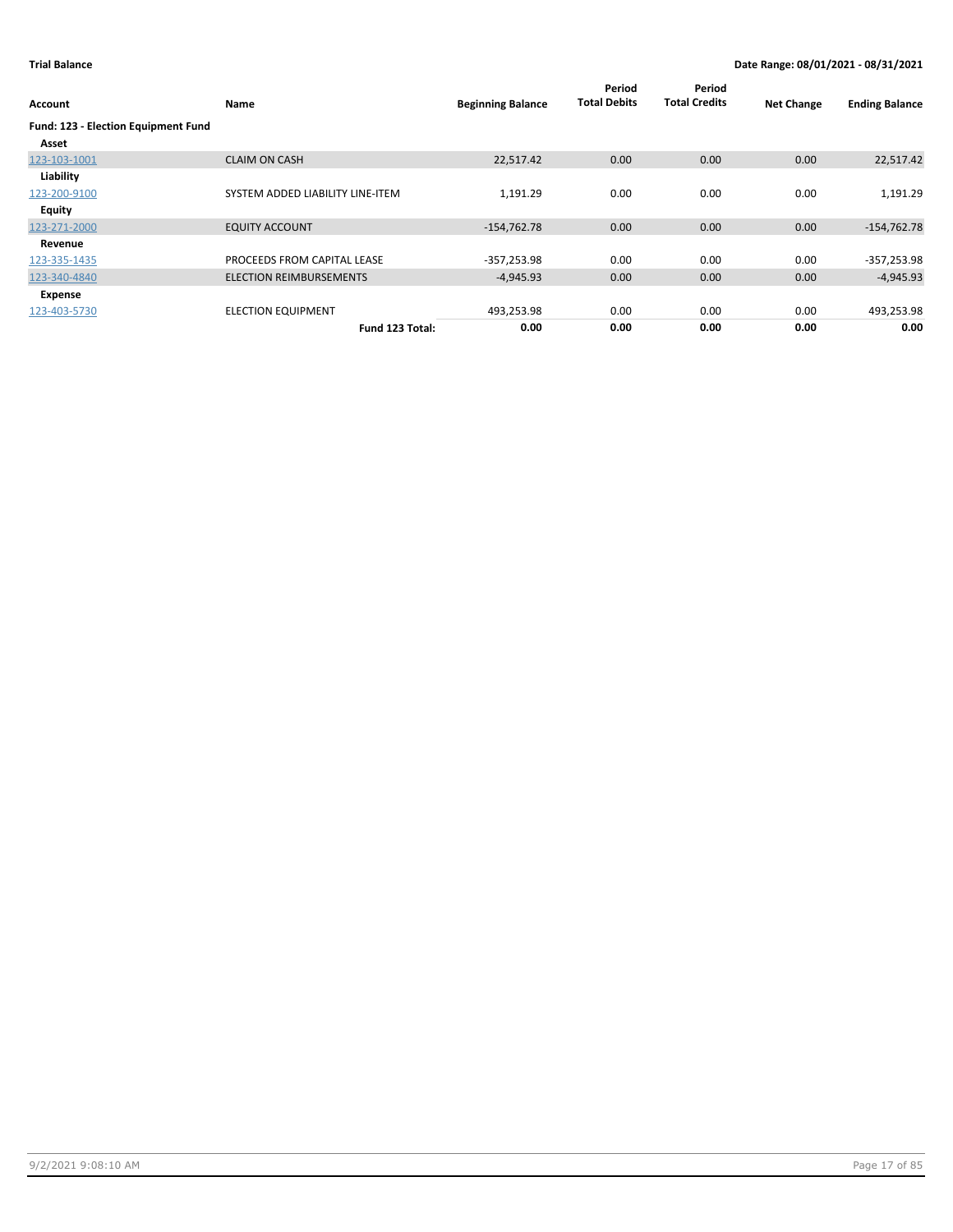| Account                                            | Name                                  | <b>Beginning Balance</b> | Period<br><b>Total Debits</b> | Period<br><b>Total Credits</b> | <b>Net Change</b> | <b>Ending Balance</b> |
|----------------------------------------------------|---------------------------------------|--------------------------|-------------------------------|--------------------------------|-------------------|-----------------------|
| Fund: 125 - County Clerk Co.& Dist.CourtTechnology |                                       |                          |                               |                                |                   |                       |
| Asset                                              |                                       |                          |                               |                                |                   |                       |
| 125-103-1001                                       | <b>CLAIM ON CASH</b>                  | 7,689.44                 | 45.78                         | 0.00                           | 45.78             | 7,735.22              |
| 125-120-3130                                       | DUE FROM OTHER FUNDS                  | 60.36                    | 0.00                          | 0.00                           | 0.00              | 60.36                 |
| <b>Equity</b>                                      |                                       |                          |                               |                                |                   |                       |
| 125-271-2000                                       | <b>EQUITY ACCOUNT</b>                 | $-8,011.37$              | 0.00                          | 0.00                           | 0.00              | $-8,011.37$           |
| Revenue                                            |                                       |                          |                               |                                |                   |                       |
| 125-370-4400                                       | CO. CLK. CO. & DIST. CT. TECHNOLOGY F | $-38.43$                 | 0.00                          | 45.78                          | -45.78            | $-84.21$              |
| Expense                                            |                                       |                          |                               |                                |                   |                       |
| 125-440-5720                                       | <b>OFFICE EQUIPMENT</b>               | 300.00                   | 0.00                          | 0.00                           | 0.00              | 300.00                |
|                                                    | Fund 125 Total:                       | 0.00                     | 45.78                         | 45.78                          | 0.00              | 0.00                  |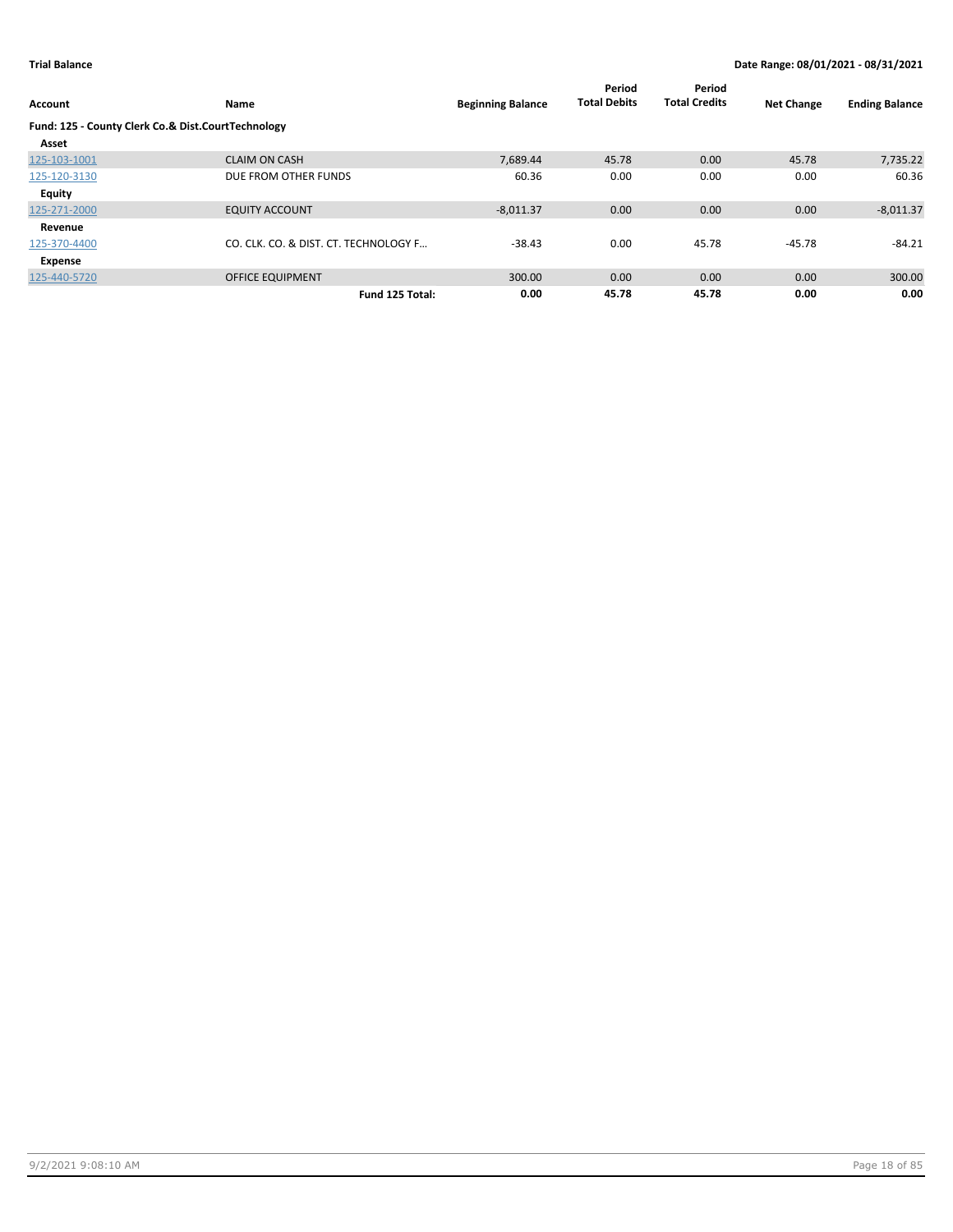| Account                                             | Name                                     | <b>Beginning Balance</b> | Period<br><b>Total Debits</b> | Period<br><b>Total Credits</b> | <b>Net Change</b> | <b>Ending Balance</b> |
|-----------------------------------------------------|------------------------------------------|--------------------------|-------------------------------|--------------------------------|-------------------|-----------------------|
| Fund: 126 - County Clerk Court Records Preservation |                                          |                          |                               |                                |                   |                       |
| Asset                                               |                                          |                          |                               |                                |                   |                       |
| 126-103-1001                                        | <b>CLAIM ON CASH</b>                     | 16.633.79                | 153.87                        | 0.00                           | 153.87            | 16,787.66             |
| 126-120-3130                                        | DUE FROM OTHER FUNDS                     | 180.00                   | 0.00                          | 0.00                           | 0.00              | 180.00                |
| Liability                                           |                                          |                          |                               |                                |                   |                       |
| 126-200-9100                                        | SYSTEM ADDED LIABILITY LINE-ITEM         | $-619.64$                | 0.00                          | 0.00                           | 0.00              | $-619.64$             |
| Equity                                              |                                          |                          |                               |                                |                   |                       |
| 126-271-2000                                        | <b>EQUITY ACCOUNT</b>                    | $-15,884.15$             | 0.00                          | 0.00                           | 0.00              | $-15,884.15$          |
| Revenue                                             |                                          |                          |                               |                                |                   |                       |
| 126-370-1330                                        | <b>CO.CLK.COURT RECORDS PRESERVATION</b> | $-310.00$                | 0.00                          | 153.87                         | $-153.87$         | $-463.87$             |
|                                                     | Fund 126 Total:                          | 0.00                     | 153.87                        | 153.87                         | 0.00              | 0.00                  |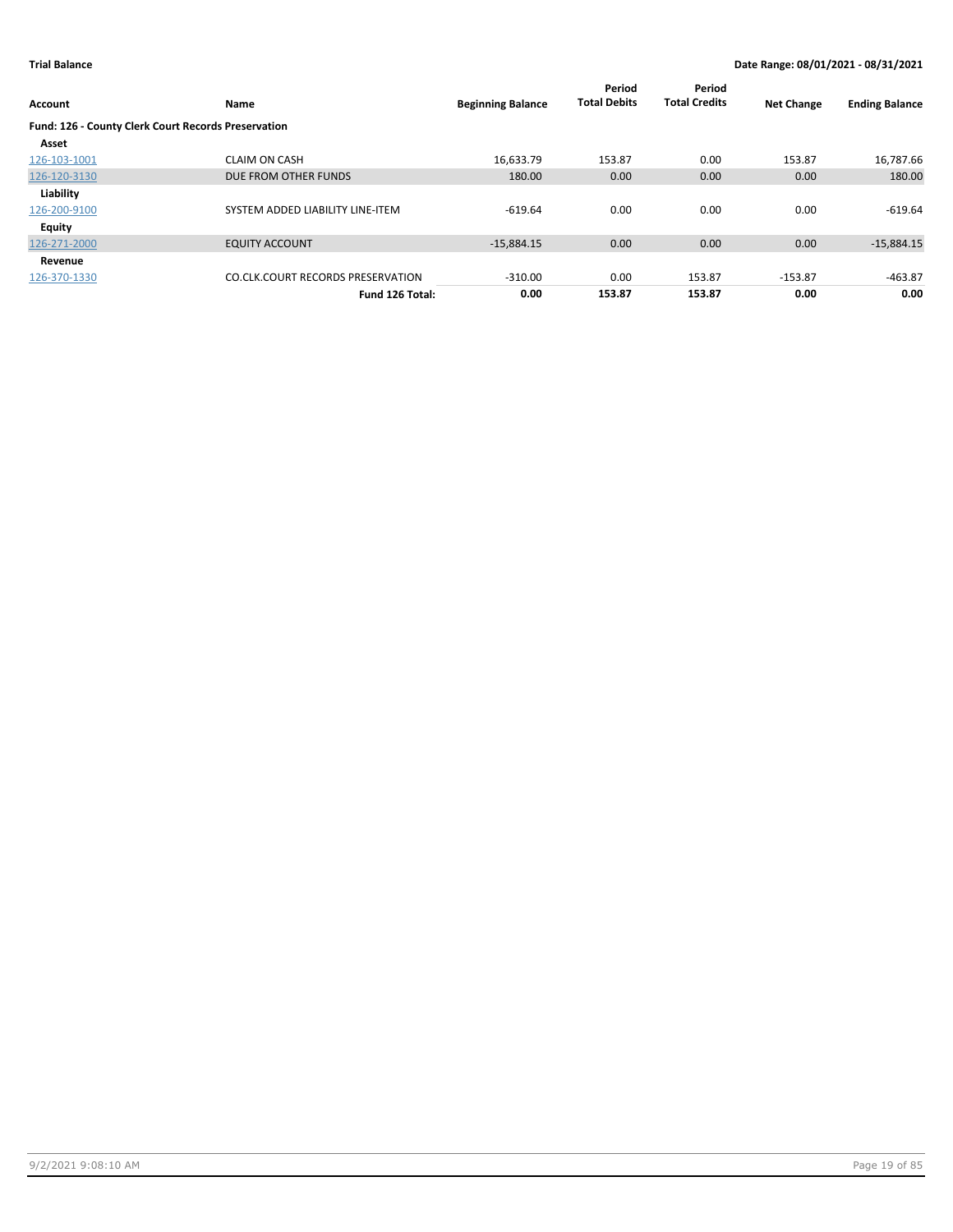| Account                                  | Name                             | <b>Beginning Balance</b> | Period<br><b>Total Debits</b> | Period<br><b>Total Credits</b> | <b>Net Change</b> | <b>Ending Balance</b> |
|------------------------------------------|----------------------------------|--------------------------|-------------------------------|--------------------------------|-------------------|-----------------------|
| Fund: 127 - County Clerk Records Archive |                                  |                          |                               |                                |                   |                       |
| Asset                                    |                                  |                          |                               |                                |                   |                       |
| 127-103-1001                             | <b>CLAIM ON CASH</b>             | 306,466.90               | 14,693.87                     | 0.00                           | 14,693.87         | 321,160.77            |
| 127-120-3130                             | DUE FROM OTHER FUNDS             | 7,350.00                 | 0.00                          | 0.00                           | 0.00              | 7,350.00              |
| Liability                                |                                  |                          |                               |                                |                   |                       |
| 127-200-9100                             | SYSTEM ADDED LIABILITY LINE-ITEM | $-32,895.20$             | 0.00                          | 0.00                           | 0.00              | $-32,895.20$          |
| <b>Equity</b>                            |                                  |                          |                               |                                |                   |                       |
| 127-271-2000                             | <b>EQUITY ACCOUNT</b>            | -281,757.02              | 0.00                          | 0.00                           | 0.00              | $-281,757.02$         |
| Revenue                                  |                                  |                          |                               |                                |                   |                       |
| 127-370-1330                             | CO. CLERK RECORDS ARCHIVE FEE    | $-16,770.00$             | 0.00                          | 14,693.87                      | $-14,693.87$      | $-31,463.87$          |
| Expense                                  |                                  |                          |                               |                                |                   |                       |
| 127-403-4370                             | DIGITAL IMAGING                  | 17,605.32                | 0.00                          | 0.00                           | 0.00              | 17,605.32             |
|                                          | Fund 127 Total:                  | 0.00                     | 14,693.87                     | 14,693.87                      | 0.00              | 0.00                  |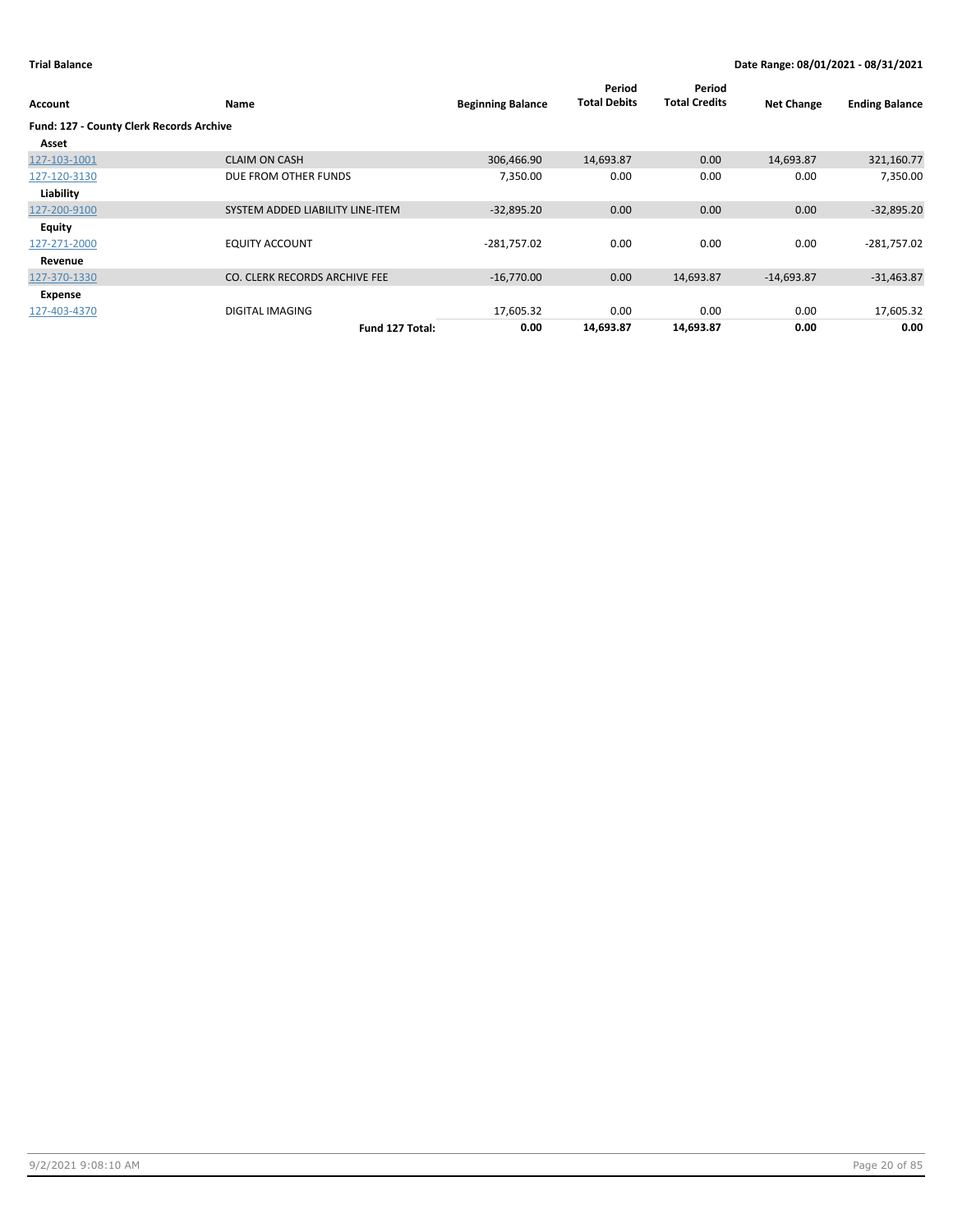| Account                                 | Name                        | <b>Beginning Balance</b> | Period<br><b>Total Debits</b> | Period<br><b>Total Credits</b> | <b>Net Change</b> | <b>Ending Balance</b> |
|-----------------------------------------|-----------------------------|--------------------------|-------------------------------|--------------------------------|-------------------|-----------------------|
| <b>Fund: 130 - Bail Bond Trust Fund</b> |                             |                          |                               |                                |                   |                       |
| Asset                                   |                             |                          |                               |                                |                   |                       |
| 130-103-1130                            | <b>SURETY BAIL BOND FEE</b> | 10.245.00                | 420.00                        | 0.00                           | 420.00            | 10,665.00             |
| Liability                               |                             |                          |                               |                                |                   |                       |
| 130-207-0970                            | DUE TO OTHER GOVERNMENTS    | $-5,100.00$              | 0.00                          | 0.00                           | 0.00              | $-5,100.00$           |
| <b>Equity</b>                           |                             |                          |                               |                                |                   |                       |
| 130-271-2000                            | <b>EQUITY ACCOUNT</b>       | $-225.00$                | 0.00                          | 0.00                           | 0.00              | $-225.00$             |
| Revenue                                 |                             |                          |                               |                                |                   |                       |
| 130-345-1130                            | <b>SURETY BAIL BOND FEE</b> | $-4,920.00$              | 0.00                          | 420.00                         | $-420.00$         | $-5,340.00$           |
|                                         | Fund 130 Total:             | 0.00                     | 420.00                        | 420.00                         | 0.00              | 0.00                  |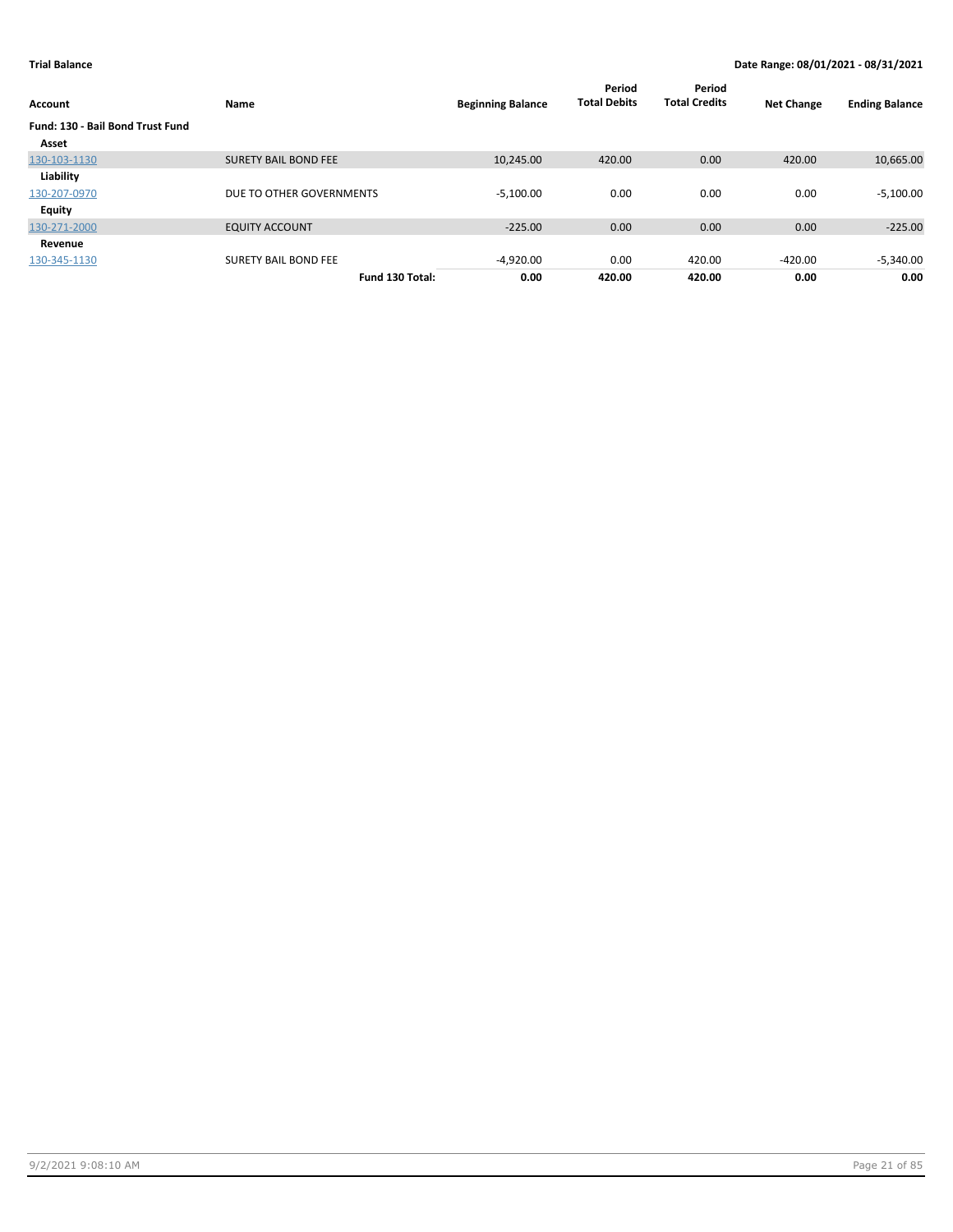| Account                                    | Name                             | <b>Beginning Balance</b> | Period<br><b>Total Debits</b> | Period<br><b>Total Credits</b> | <b>Net Change</b> | <b>Ending Balance</b> |
|--------------------------------------------|----------------------------------|--------------------------|-------------------------------|--------------------------------|-------------------|-----------------------|
| Fund: 160 - County Judge Excess Supplement |                                  |                          |                               |                                |                   |                       |
| Asset                                      |                                  |                          |                               |                                |                   |                       |
| 160-103-1001                               | <b>CLAIM ON CASH</b>             | 15,723.64                | 0.00                          | 319.41                         | $-319.41$         | 15,404.23             |
| Liability                                  |                                  |                          |                               |                                |                   |                       |
| 160-102-1000                               | A/P CLEARING                     | 0.00                     | 151.36                        | 151.36                         | 0.00              | 0.00                  |
| 160-200-9100                               | SYSTEM ADDED LIABILITY LINE-ITEM | 217.00                   | 0.00                          | 0.00                           | 0.00              | 217.00                |
| Equity                                     |                                  |                          |                               |                                |                   |                       |
| 160-271-2000                               | <b>EQUITY ACCOUNT</b>            | $-16,444.55$             | 0.00                          | 0.00                           | 0.00              | $-16,444.55$          |
| Expense                                    |                                  |                          |                               |                                |                   |                       |
| 160-452-3100                               | <b>OFFICE SUPPLIES</b>           | 38.80                    | 151.36                        | 0.00                           | 151.36            | 190.16                |
| 160-452-3110                               | <b>POSTAGE</b>                   | 465.11                   | 168.05                        | 0.00                           | 168.05            | 633.16                |
|                                            | Fund 160 Total:                  | 0.00                     | 470.77                        | 470.77                         | 0.00              | 0.00                  |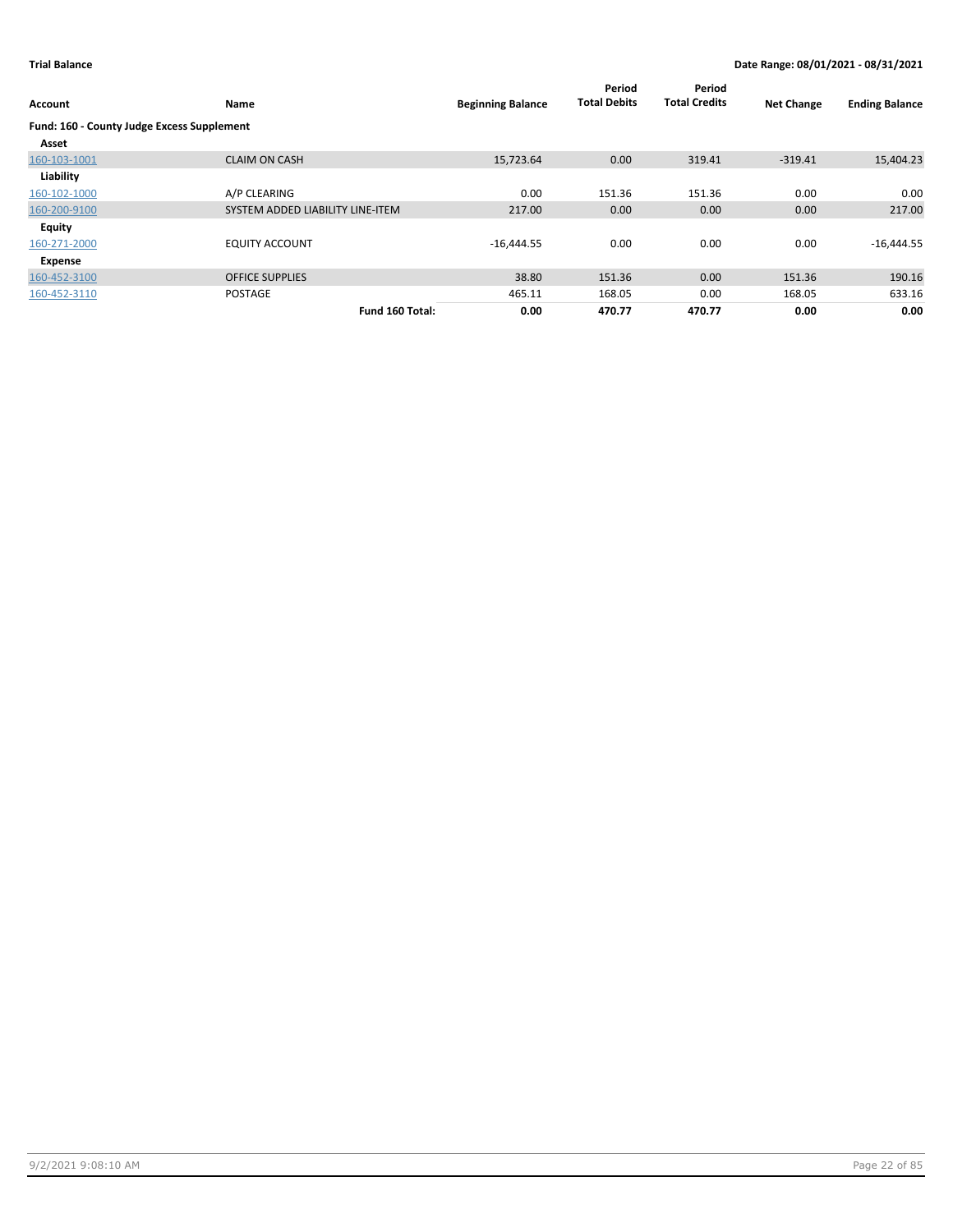| Account                              | Name                     | <b>Beginning Balance</b> | Period<br><b>Total Debits</b> | Period<br><b>Total Credits</b> | <b>Net Change</b> | <b>Ending Balance</b> |
|--------------------------------------|--------------------------|--------------------------|-------------------------------|--------------------------------|-------------------|-----------------------|
| Fund: 161 - Probate Judges Education |                          |                          |                               |                                |                   |                       |
| Asset                                |                          |                          |                               |                                |                   |                       |
| 161-103-1001                         | <b>CLAIM ON CASH</b>     | 5,982.52                 | 65.03                         | 0.00                           | 65.03             | 6,047.55              |
| 161-120-3130                         | DUE FROM OTHER FUNDS     | 60.00                    | 0.00                          | 0.00                           | 0.00              | 60.00                 |
| Equity                               |                          |                          |                               |                                |                   |                       |
| 161-271-2000                         | <b>EQUITY ACCOUNT</b>    | $-5,897.52$              | 0.00                          | 0.00                           | 0.00              | $-5,897.52$           |
| Revenue                              |                          |                          |                               |                                |                   |                       |
| 161-340-1310                         | PROBATE JUDGES EDUCATION | $-145.00$                | 0.00                          | 65.03                          | $-65.03$          | $-210.03$             |
|                                      | Fund 161 Total:          | 0.00                     | 65.03                         | 65.03                          | 0.00              | 0.00                  |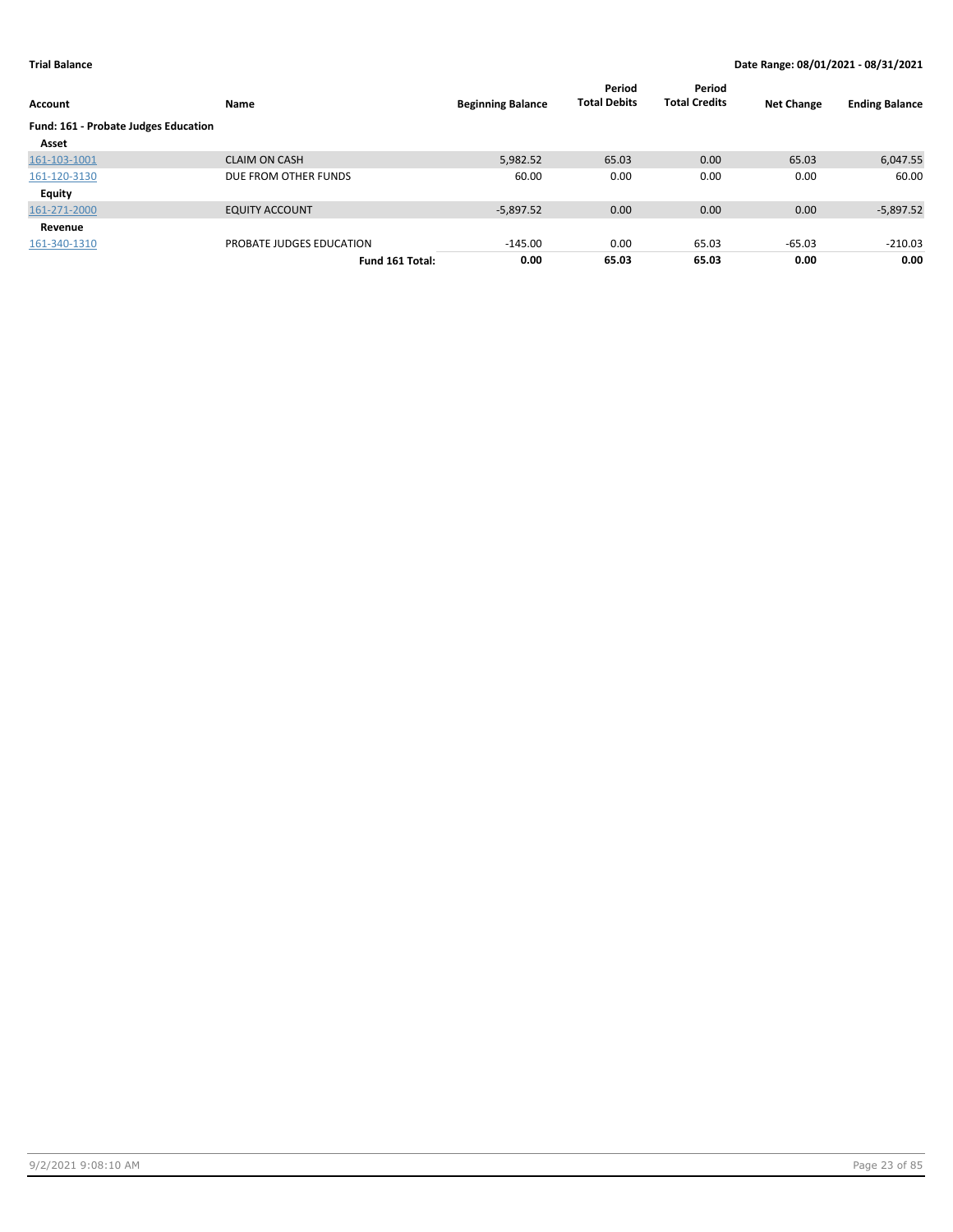| Account                                              | Name                           | <b>Beginning Balance</b> | Period<br><b>Total Debits</b> | Period<br><b>Total Credits</b> | <b>Net Change</b> | <b>Ending Balance</b> |
|------------------------------------------------------|--------------------------------|--------------------------|-------------------------------|--------------------------------|-------------------|-----------------------|
| <b>Fund: 190 - District Clerk Records Management</b> |                                |                          |                               |                                |                   |                       |
| Asset                                                |                                |                          |                               |                                |                   |                       |
| 190-100-1001                                         | PR Claim on Cash               | $-17.67$                 | 0.00                          | 0.00                           | 0.00              | $-17.67$              |
| 190-103-1001                                         | <b>CLAIM ON CASH</b>           | $-2,099.64$              | 0.00                          | 0.00                           | 0.00              | $-2,099.64$           |
| 190-120-3130                                         | DUE FROM OTHER FUNDS           | 281.70                   | 0.00                          | 0.00                           | 0.00              | 281.70                |
| Liability                                            |                                |                          |                               |                                |                   |                       |
| 190-200-1500                                         | <b>ACCRUED SALARY PAYABLE</b>  | $-18.81$                 | 0.00                          | 0.00                           | 0.00              | $-18.81$              |
| 190-200-1550                                         | <b>ACCRUED FRINGE BENEFITS</b> | $-38.94$                 | 0.00                          | 0.00                           | 0.00              | $-38.94$              |
| 190-200-9000                                         | Payroll Liability Account      | $-44.16$                 | 0.00                          | 0.00                           | 0.00              | $-44.16$              |
| Equity                                               |                                |                          |                               |                                |                   |                       |
| 190-271-2000                                         | <b>EQUITY ACCOUNT</b>          | $-3,346.58$              | 0.00                          | 0.00                           | 0.00              | $-3,346.58$           |
| Revenue                                              |                                |                          |                               |                                |                   |                       |
| 190-370-1360                                         | DST.CLK.PRES.REC.FEE           | $-2,827.47$              | 0.00                          | 0.00                           | 0.00              | $-2,827.47$           |
| <b>Expense</b>                                       |                                |                          |                               |                                |                   |                       |
| 190-450-1070                                         | <b>SALARY PART-TIME</b>        | 5,171.32                 | 0.00                          | 0.00                           | 0.00              | 5,171.32              |
| 190-450-2010                                         | SOCIAL SECURITY TAXES          | 316.11                   | 0.00                          | 0.00                           | 0.00              | 316.11                |
| 190-450-2020                                         | <b>GROUP HEALTH INSURANCE</b>  | 1,797.20                 | 0.00                          | 0.00                           | 0.00              | 1,797.20              |
| 190-450-2030                                         | <b>RETIREMENT</b>              | 612.17                   | 0.00                          | 0.00                           | 0.00              | 612.17                |
| 190-450-2050                                         | <b>MEDICARE TAX</b>            | 73.92                    | 0.00                          | 0.00                           | 0.00              | 73.92                 |
| 190-450-3100                                         | <b>OFFICE SUPPLIES</b>         | 140.85                   | 0.00                          | 0.00                           | 0.00              | 140.85                |
|                                                      | Fund 190 Total:                | 0.00                     | 0.00                          | 0.00                           | 0.00              | 0.00                  |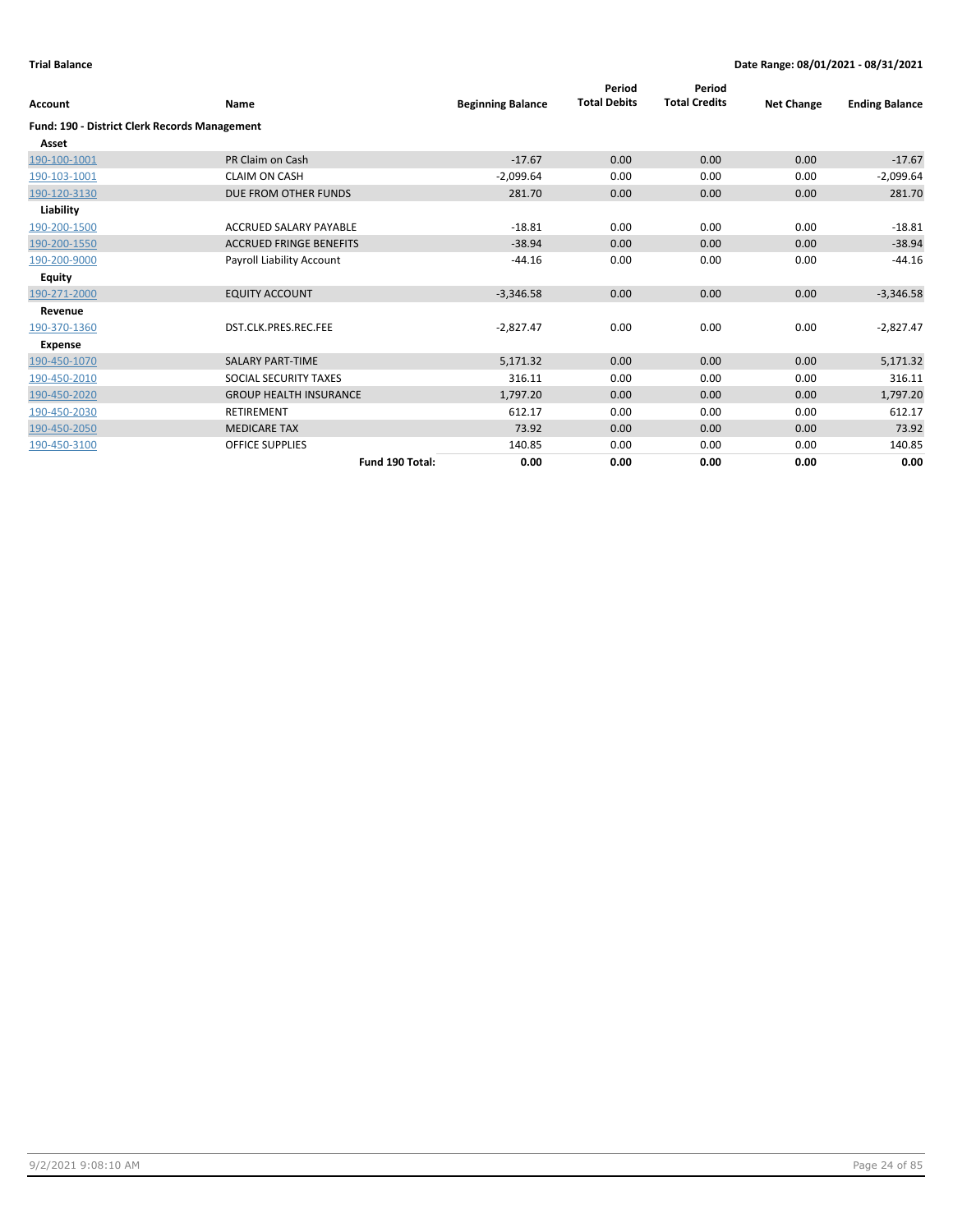| <b>Account</b>                                    | <b>Name</b>                     | <b>Beginning Balance</b> | Period<br><b>Total Debits</b> | Period<br><b>Total Credits</b> | <b>Net Change</b> | <b>Ending Balance</b> |
|---------------------------------------------------|---------------------------------|--------------------------|-------------------------------|--------------------------------|-------------------|-----------------------|
| <b>Fund: 191 - District Court Records Archive</b> |                                 |                          |                               |                                |                   |                       |
| Asset                                             |                                 |                          |                               |                                |                   |                       |
| 191-100-1001                                      | PR Claim on Cash                | 0.00                     | 741.05                        | 741.05                         | 0.00              | 0.00                  |
| 191-103-1001                                      | Claim On Cash                   | 40,701.46                | 0.00                          | 735.02                         | $-735.02$         | 39,966.44             |
| 191-120-3130                                      | DUE FROM OTHER FUNDS            | 515.26                   | 0.00                          | 0.00                           | 0.00              | 515.26                |
| Liability                                         |                                 |                          |                               |                                |                   |                       |
| 191-102-1000                                      | A/P CLEARING                    | $-56.34$                 | 0.00                          | 0.00                           | 0.00              | $-56.34$              |
| 191-102-1001                                      | <b>PR AP Clearing</b>           | 0.00                     | 408.58                        | 414.61                         | $-6.03$           | $-6.03$               |
| 191-200-9000                                      | PAYROLL LIABILITY ACCOUNT       | 0.00                     | 408.58                        | 408.58                         | 0.00              | 0.00                  |
| Equity                                            |                                 |                          |                               |                                |                   |                       |
| 191-271-2000                                      | <b>EQUITY ACCOUNT</b>           | $-37,643.10$             | 0.00                          | 0.00                           | 0.00              | $-37,643.10$          |
| Revenue                                           |                                 |                          |                               |                                |                   |                       |
| 191-370-4500                                      | DISTRICT CT.RECORDS ARCHIVE FEE | $-4,025.03$              | 0.00                          | 0.00                           | 0.00              | $-4,025.03$           |
| Expense                                           |                                 |                          |                               |                                |                   |                       |
| 191-450-1070                                      | <b>SALARY PART-TIME</b>         | 0.00                     | 470.12                        | 0.00                           | 470.12            | 470.12                |
| 191-450-2010                                      | SOCIAL SECURITY TAXES           | 0.00                     | 28.73                         | 0.00                           | 28.73             | 28.73                 |
| 191-450-2020                                      | <b>GROUP HEALTH INSURANCE</b>   | 0.00                     | 179.72                        | 0.00                           | 179.72            | 179.72                |
| 191-450-2030                                      | <b>RETIREMENT</b>               | 0.00                     | 55.76                         | 0.00                           | 55.76             | 55.76                 |
| 191-450-2050                                      | <b>MEDICARE TAX</b>             | 0.00                     | 6.72                          | 0.00                           | 6.72              | 6.72                  |
| 191-450-5720                                      | OFFICE EQUIPMENT                | 507.75                   | 0.00                          | 0.00                           | 0.00              | 507.75                |
|                                                   | Fund 191 Total:                 | 0.00                     | 2,299.26                      | 2,299.26                       | 0.00              | 0.00                  |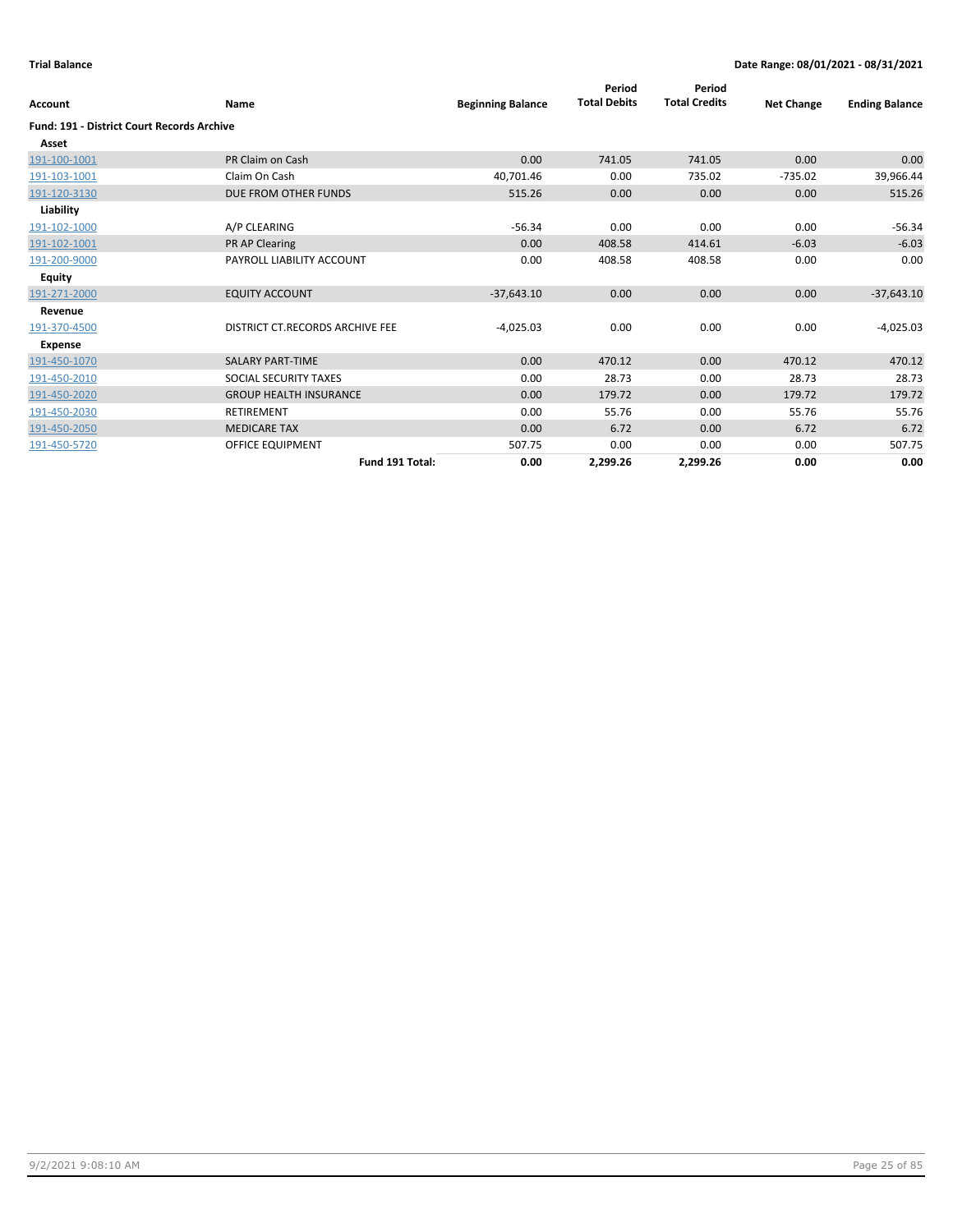| Account                                               | Name                              | <b>Beginning Balance</b> | Period<br><b>Total Debits</b> | Period<br><b>Total Credits</b> | <b>Net Change</b> | <b>Ending Balance</b> |
|-------------------------------------------------------|-----------------------------------|--------------------------|-------------------------------|--------------------------------|-------------------|-----------------------|
| Fund: 192 - District Clerk Co.& Dist.Court Technology |                                   |                          |                               |                                |                   |                       |
| Asset                                                 |                                   |                          |                               |                                |                   |                       |
| 192-103-1001                                          | Claim On Cash                     | 4.410.94                 | 0.00                          | 0.00                           | 0.00              | 4,410.94              |
| 192-120-3130                                          | DUE FROM OTHER FUNDS              | 27.72                    | 0.00                          | 0.00                           | 0.00              | 27.72                 |
| Equity                                                |                                   |                          |                               |                                |                   |                       |
| 192-271-2000                                          | <b>EQUITY ACCOUNT</b>             | $-3,873.58$              | 0.00                          | 0.00                           | 0.00              | $-3,873.58$           |
| Revenue                                               |                                   |                          |                               |                                |                   |                       |
| 192-370-4400                                          | DST.CLK.CO.&DST.CT.TECHNOLOGY FEE | $-565.08$                | 0.00                          | 0.00                           | 0.00              | $-565.08$             |
|                                                       | Fund 192 Total:                   | 0.00                     | 0.00                          | 0.00                           | 0.00              | 0.00                  |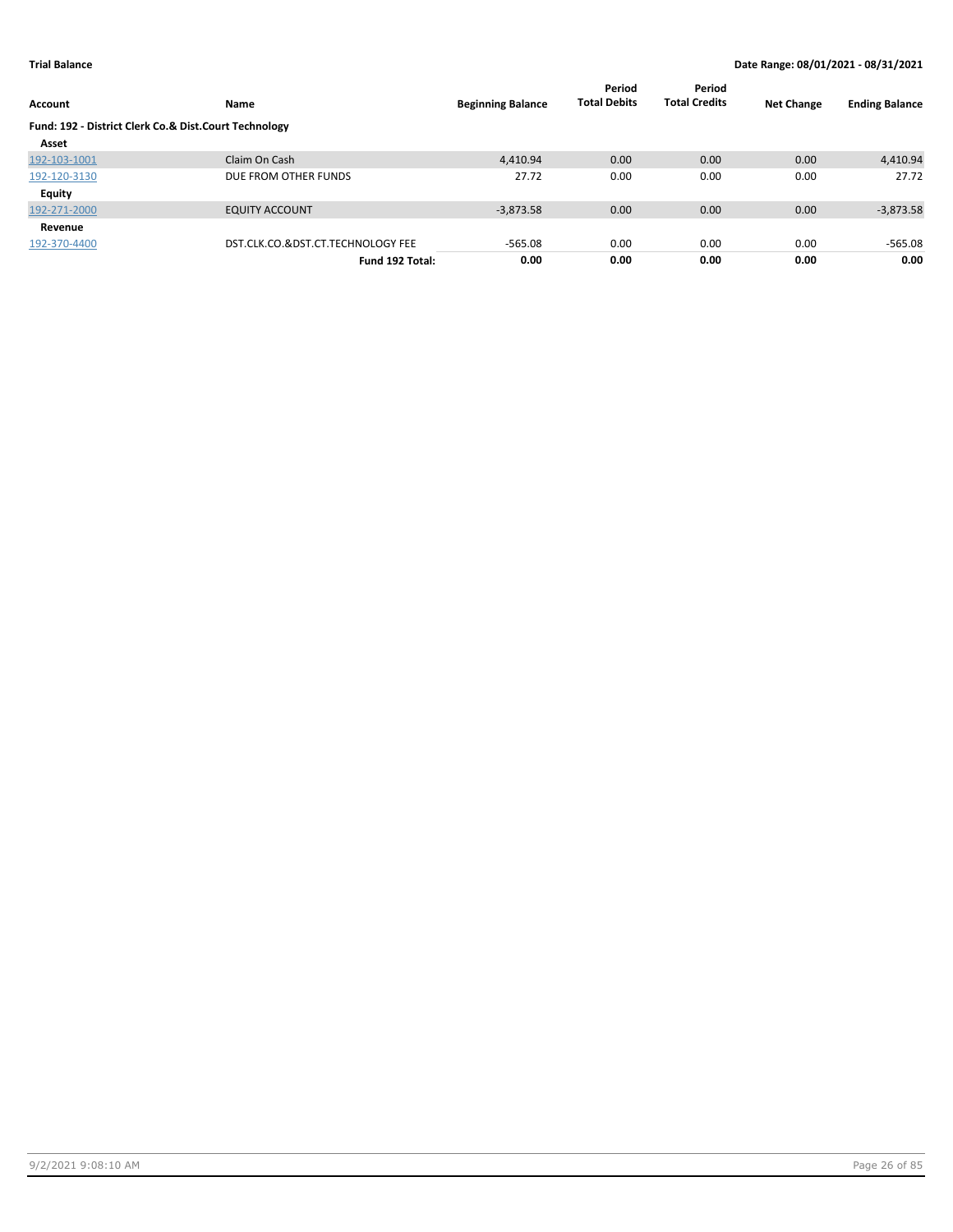| Account                                                      | Name                                | <b>Beginning Balance</b> | Period<br><b>Total Debits</b> | Period<br><b>Total Credits</b> | <b>Net Change</b> | <b>Ending Balance</b> |
|--------------------------------------------------------------|-------------------------------------|--------------------------|-------------------------------|--------------------------------|-------------------|-----------------------|
| <b>Fund: 193 - District Clerk Court Records Preservation</b> |                                     |                          |                               |                                |                   |                       |
| Asset                                                        |                                     |                          |                               |                                |                   |                       |
| 193-103-1001                                                 | Claim on Cash                       | 41,160.21                | 0.00                          | 0.00                           | 0.00              | 41,160.21             |
| 193-120-3130                                                 | DUE FROM OTHER FUNDS                | 385.33                   | 0.00                          | 0.00                           | 0.00              | 385.33                |
| <b>Equity</b>                                                |                                     |                          |                               |                                |                   |                       |
| 193-271-2000                                                 | <b>EQUITY ACCOUNT</b>               | $-38,208.65$             | 0.00                          | 0.00                           | 0.00              | $-38,208.65$          |
| Revenue                                                      |                                     |                          |                               |                                |                   |                       |
| 193-370-1330                                                 | DIST.CLK.COURT RECORDS PRESERVATION | $-3.336.89$              | 0.00                          | 0.00                           | 0.00              | $-3,336.89$           |
|                                                              | Fund 193 Total:                     | 0.00                     | 0.00                          | 0.00                           | 0.00              | 0.00                  |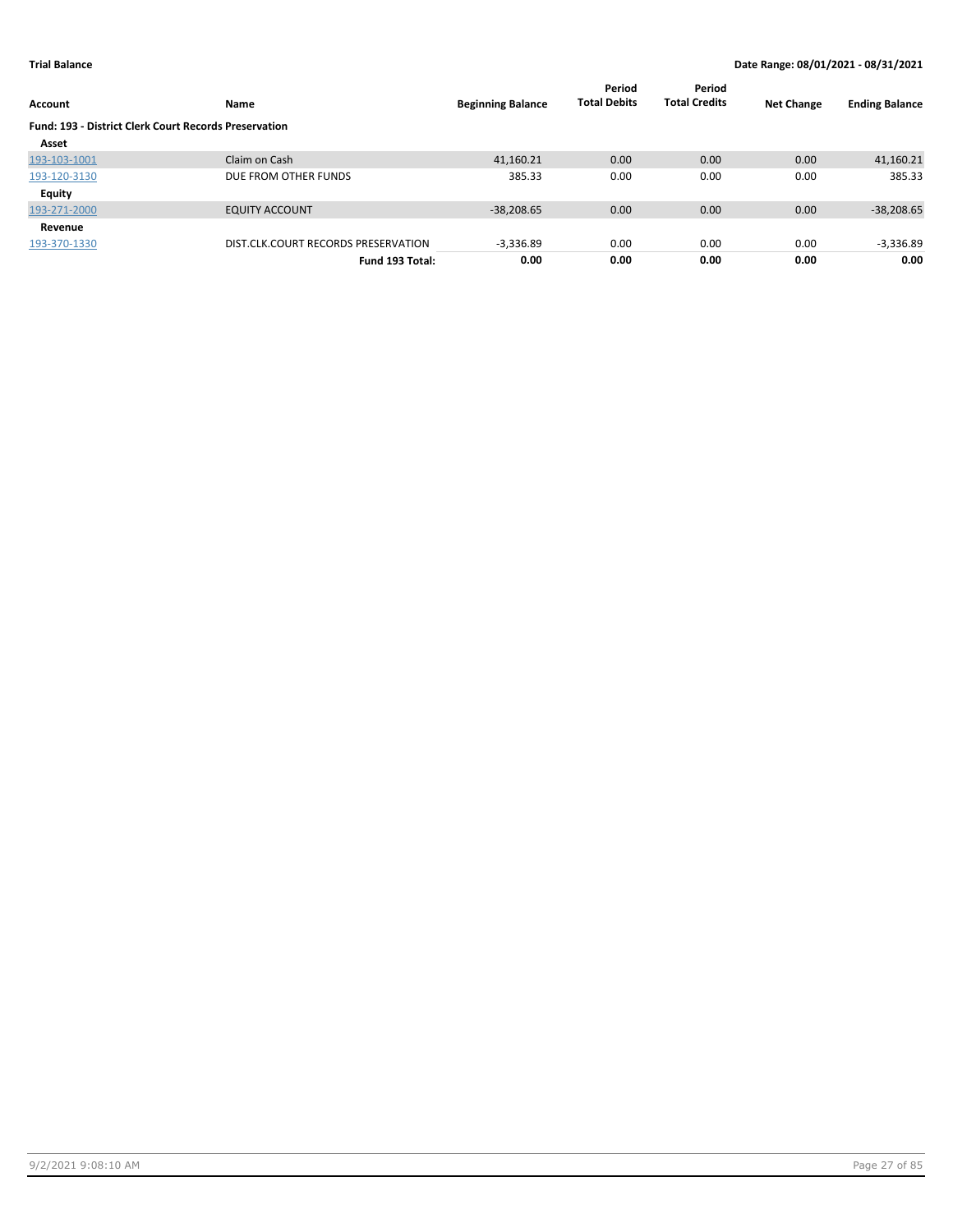| <b>Account</b>                                      | Name                             | <b>Beginning Balance</b> | Period<br><b>Total Debits</b> | Period<br><b>Total Credits</b> | <b>Net Change</b> | <b>Ending Balance</b> |
|-----------------------------------------------------|----------------------------------|--------------------------|-------------------------------|--------------------------------|-------------------|-----------------------|
| <b>Fund: 200 - County Offices Records Mangement</b> |                                  |                          |                               |                                |                   |                       |
| Asset                                               |                                  |                          |                               |                                |                   |                       |
| 200-100-1001                                        | PR CLAIM ON CASH                 | 0.00                     | 1,079.32                      | 1,079.32                       | 0.00              | 0.00                  |
| 200-103-1001                                        | <b>CLAIM ON CASH</b>             | 66,892.85                | 371.54                        | 1,387.01                       | $-1,015.47$       | 65,877.38             |
| 200-120-3130                                        | DUE FROM OTHER FUNDS             | 814.28                   | 0.00                          | 0.00                           | 0.00              | 814.28                |
| Liability                                           |                                  |                          |                               |                                |                   |                       |
| 200-102-1000                                        | A/P CLEARING                     | 0.00                     | 307.69                        | 307.69                         | 0.00              | 0.00                  |
| 200-102-1001                                        | PR AP CLEARING                   | 0.00                     | 333.51                        | 333.51                         | 0.00              | 0.00                  |
| 200-200-9000                                        | Payroll Liability Account        | $-79.48$                 | 333.51                        | 333.51                         | 0.00              | $-79.48$              |
| 200-200-9100                                        | SYSTEM ADDED LIABILITY LINE-ITEM | $-26,127.67$             | 0.00                          | 0.00                           | 0.00              | $-26,127.67$          |
| <b>Equity</b>                                       |                                  |                          |                               |                                |                   |                       |
| 200-271-2000                                        | <b>EQUITY ACCOUNT</b>            | $-39,158.89$             | 0.00                          | 0.00                           | 0.00              | $-39,158.89$          |
| Revenue                                             |                                  |                          |                               |                                |                   |                       |
| 200-370-1350                                        | <b>CO.OFFICE REC.MNGMT.FEE</b>   | $-12,829.55$             | 0.00                          | 371.54                         | $-371.54$         | $-13,201.09$          |
| <b>Expense</b>                                      |                                  |                          |                               |                                |                   |                       |
| 200-449-1070                                        | <b>SALARY PART-TIME</b>          | 6,695.76                 | 903.12                        | 0.00                           | 903.12            | 7,598.88              |
| 200-449-2010                                        | SOCIAL SECURITY TAXES            | 350.48                   | 55.99                         | 0.00                           | 55.99             | 406.47                |
| 200-449-2030                                        | <b>RETIREMENT</b>                | 793.02                   | 107.11                        | 0.00                           | 107.11            | 900.13                |
| 200-449-2040                                        | <b>WORKERS COMPENSATION</b>      | 25.28                    | 0.00                          | 0.00                           | 0.00              | 25.28                 |
| 200-449-2050                                        | <b>MEDICARE TAX</b>              | 171.25                   | 13.10                         | 0.00                           | 13.10             | 184.35                |
| 200-449-3500                                        | <b>RECORDS DISPOSAL</b>          | 2,452.67                 | 307.69                        | 0.00                           | 307.69            | 2,760.36              |
|                                                     | Fund 200 Total:                  | 0.00                     | 3,812.58                      | 3,812.58                       | 0.00              | 0.00                  |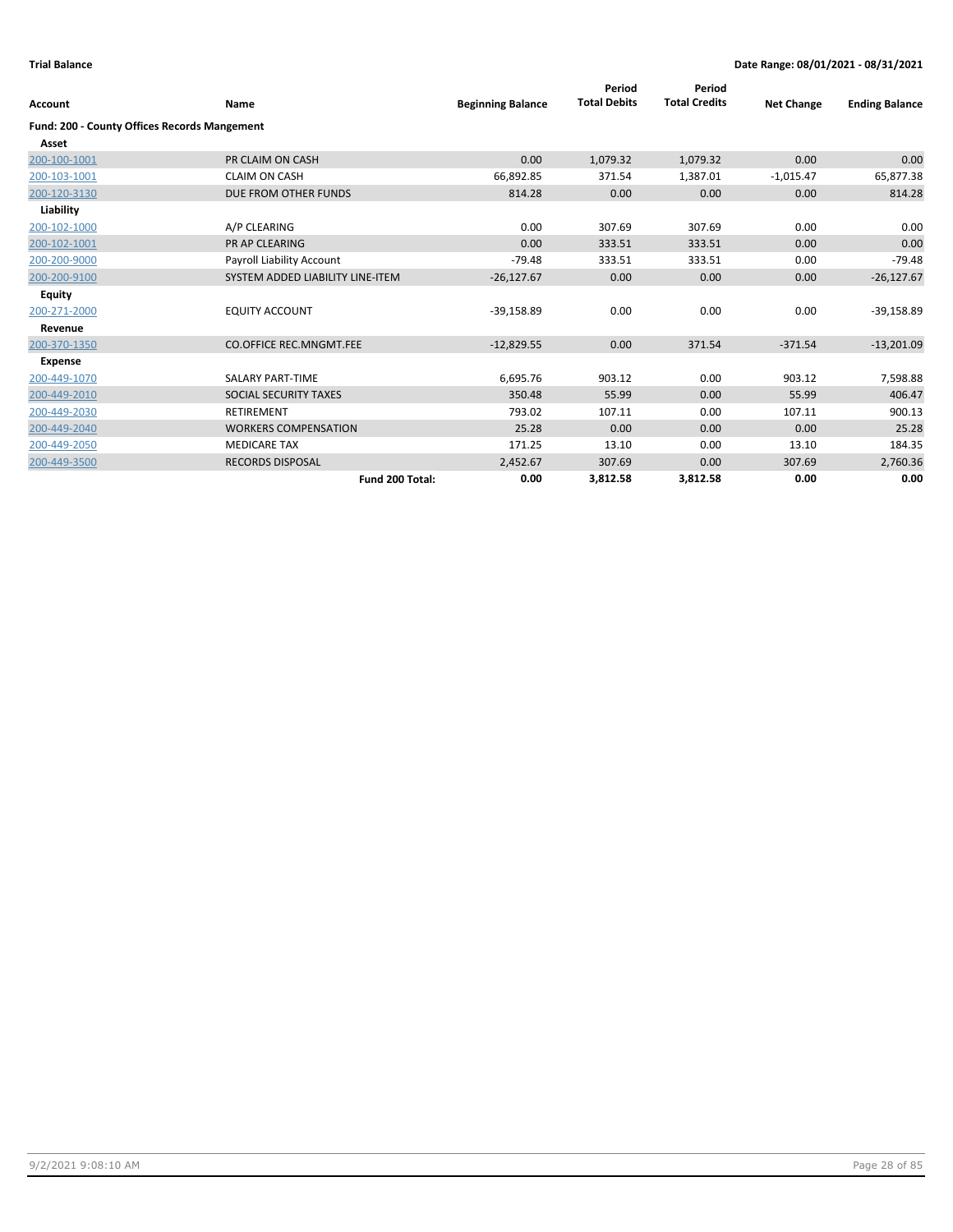|                               |                                       |                           | Period                 | Period               |                     |                             |
|-------------------------------|---------------------------------------|---------------------------|------------------------|----------------------|---------------------|-----------------------------|
| Account                       | Name                                  | <b>Beginning Balance</b>  | <b>Total Debits</b>    | <b>Total Credits</b> | <b>Net Change</b>   | <b>Ending Balance</b>       |
| Fund: 210 - Road & Bridge #1  |                                       |                           |                        |                      |                     |                             |
| Asset                         | PR Claim on Cash                      | $-325.85$                 |                        | 30,472.18            | 0.00                | $-325.85$                   |
| 210-100-1001<br>210-103-1001  | <b>CLAIM ON CASH</b>                  | 511,729.73                | 30,472.18<br>27,289.01 |                      | $-96,771.19$        | 414,958.54                  |
| 210-103-1750                  | <b>TEXPOOL</b>                        | 18,340.38                 | 0.00                   | 124,060.20<br>0.00   | 0.00                | 18,340.38                   |
| 210-120-3110                  | <b>TAXES RECEIVABLE</b>               | 39,142.20                 | 0.00                   | 0.00                 | 0.00                | 39,142.20                   |
| 210-120-3120                  | DUE FROM OTHER GOVERNMENTS            | 10,884.11                 | 0.00                   | 0.00                 | 0.00                | 10,884.11                   |
| 210-120-3130                  | DUE FROM OTHER FUNDS                  | 5,688.04                  | 0.00                   | 0.00                 | 0.00                | 5,688.04                    |
| 210-120-3150                  | <b>INVENTORY ASSEST</b>               | 14,925.02                 | 0.00                   | 0.00                 | 0.00                | 14,925.02                   |
| Liability                     |                                       |                           |                        |                      |                     |                             |
| 210-102-1000                  | A/P CLEARING                          | 0.00                      | 103,813.20             | 103,813.20           | 0.00                | 0.00                        |
| 210-102-1001                  | PR AP Clearing                        | 0.00                      | 16,030.52              | 16,080.98            | $-50.46$            | $-50.46$                    |
| 210-200-1500                  | ACCRUED SALARY PAYABLE                | $-12,588.66$              | 0.00                   | 0.00                 | 0.00                | $-12,588.66$                |
| 210-200-1550                  | <b>ACCRUED FRINGE BENEFITS</b>        | $-6,289.47$               | 0.00                   | 0.00                 | 0.00                | $-6,289.47$                 |
|                               | DEFERRED TAX REVENUE                  | $-36,773.45$              | 0.00                   | 0.00                 | 0.00                | $-36,773.45$                |
| 210-200-2000<br>210-200-9000  | Payroll Liability Account             | $-1,918.78$               | 16,030.52              | 16,074.20            | $-43.68$            | $-1,962.46$                 |
| 210-200-9100                  | SYSTEM ADDED LIABILITY LINE-ITEM      | 8,504.60                  | 0.00                   | 0.00                 | 0.00                | 8,504.60                    |
|                               |                                       |                           |                        |                      |                     |                             |
| <b>Equity</b><br>210-271-2000 | <b>EQUITY ACCOUNT</b>                 | -324,734.76               | 0.00                   | 0.00                 | 0.00                | -324,734.76                 |
| Revenue                       |                                       |                           |                        |                      |                     |                             |
| 210-310-1100                  | <b>CURRENT TAXES</b>                  | $-548,394.31$             | 0.00                   | 2,541.16             | $-2,541.16$         | -550,935.47                 |
| 210-310-1200                  | <b>DELINQUENT TAXES</b>               | $-16,270.41$              | 0.00                   |                      |                     | $-17,323.55$                |
|                               | PAY N LIEU TAX/GRASSLAND              | $-1,129.36$               | 0.00                   | 1,053.14<br>0.00     | $-1,053.14$<br>0.00 | $-1,129.36$                 |
| 210-318-1200<br>210-318-1210  | PAY N LIEU TAX/UPPER TRINITY          | $-548.84$                 | 0.00                   | 0.00                 | 0.00                | $-548.84$                   |
|                               | <b>SALES TAX REVENUES</b>             | $-62,156.42$              | 0.00                   | 7,411.67             | $-7,411.67$         | $-69,568.09$                |
| 210-318-1600<br>210-321-2000  | CAR REGISTRATION/SALES TAX            | $-73,368.00$              | 0.00                   | 0.00                 | 0.00                | $-73,368.00$                |
|                               | COUNTY'S ADDITIONAL \$10              |                           | 0.00                   | 5,781.81             | $-5,781.81$         | $-63,216.79$                |
| 210-321-3000                  | <b>COUNTY CLERK FINES</b>             | $-57,434.98$<br>$-904.22$ | 0.00                   | 481.23               | $-481.23$           |                             |
| 210-350-4030<br>210-350-4500  | <b>DISTRICT CLERK FINES</b>           | $-10,158.34$              | 0.00                   | 0.00                 | 0.00                | $-1,385.45$<br>$-10,158.34$ |
| 210-350-4550                  | J. P. #1 FINES                        | $-1,759.14$               | 0.00                   | 0.00                 | 0.00                | $-1,759.14$                 |
| 210-350-4560                  | J. P. #2 FINES                        | $-1,169.82$               | 0.00                   | 0.00                 | 0.00                | $-1,169.82$                 |
| 210-350-4570                  | J. P. #3 FINES                        | $-922.05$                 | 0.00                   | 0.00                 | 0.00                | $-922.05$                   |
| 210-360-1000                  | <b>INTEREST EARNINGS</b>              | $-292.77$                 | 0.00                   | 0.00                 | 0.00                | $-292.77$                   |
| 210-364-1630                  | SALE OF EQUIPMENT                     | $-18,569.37$              | 0.00                   | 0.00                 | 0.00                | $-18,569.37$                |
| 210-370-1200                  | STATE LATERAL ROAD                    | $-8,432.71$               | 0.00                   | 0.00                 | 0.00                | $-8,432.71$                 |
| 210-370-1250                  | <b>TDT WEIGHT FEES</b>                | $-19,518.78$              | 0.00                   | 0.00                 | 0.00                | $-19,518.78$                |
| 210-370-1300                  | <b>REFUNDS &amp; MISCELLANEOUS</b>    | $-1,204.34$               | 0.00                   | 0.00                 | 0.00                | $-1,204.34$                 |
| 210-370-1380                  | SALE OF SCRAP IRON                    | $-1,326.25$               | 0.00                   | 0.00                 | 0.00                | $-1,326.25$                 |
| 210-370-1420                  | <b>CULVERT PERMITTING PROCESS</b>     | $-360.00$                 | 0.00                   | 20.00                | $-20.00$            | $-380.00$                   |
| 210-370-1450                  | REIMBURSEMENT OF MATERIALS            | $-7,923.00$               | 0.00                   | 0.00                 | 0.00                | $-7,923.00$                 |
| 210-370-1500                  | <b>DONATIONS</b>                      | $-2,162.00$               | 0.00                   | 0.00                 | 0.00                | $-2,162.00$                 |
| Expense                       |                                       |                           |                        |                      |                     |                             |
| 210-621-1010                  | SALARY ELECTED OFFICIAL               | 53,511.70                 | 4,864.70               | 0.00                 | 4,864.70            | 58,376.40                   |
| 210-621-1030                  | SALARY FOREMAN                        | 27,522.58                 | 2,498.85               | 0.00                 | 2,498.85            | 30,021.43                   |
| 210-621-1060                  | SALARY PRECINCT EMPLOYEES             | 123,274.38                | 12,146.74              | 0.00                 | 12,146.74           | 135,421.12                  |
| 210-621-2010                  | SOCIAL SECURITY TAXES                 | 12,453.61                 | 1,202.55               | 0.00                 | 1,202.55            | 13,656.16                   |
| 210-621-2020                  | <b>GROUP HEALTH INSURANCE</b>         | 66,473.59                 | 7,120.54               | 0.00                 | 7,120.54            | 73,594.13                   |
| 210-621-2030                  | <b>RETIREMENT</b>                     | 24,182.74                 | 2,313.91               | 0.00                 | 2,313.91            | 26,496.65                   |
| 210-621-2040                  | <b>WORKERS COMPENSATION</b>           | 7,195.72                  | 0.00                   | 0.00                 | 0.00                | 7,195.72                    |
| 210-621-2050                  | <b>MEDICARE TAX</b>                   | 2,912.28                  | 281.21                 | 0.00                 | 281.21              | 3,193.49                    |
| 210-621-3140                  | <b>EMPLOYEE PHYSICALS/DOT TESTING</b> | 375.00                    | 0.00                   | 0.00                 | 0.00                | 375.00                      |
| 210-621-3400                  | <b>SHOP SUPPLIES</b>                  | 1,658.18                  | 123.53                 | 0.00                 | 123.53              | 1,781.71                    |
| 210-621-3410                  | R&B MAT. ROCK & GRAVEL                | 68,304.26                 | 11,911.55              | 0.00                 | 11,911.55           | 80,215.81                   |
| 210-621-3420                  | R&B MAT. CULVERTS                     | 9,777.33                  | 0.00                   | 0.00                 | 0.00                | 9,777.33                    |
| 210-621-3430                  | R&B MAT. HARDWARE & LUMBER            | 506.97                    | 0.00                   | 0.00                 | 0.00                | 506.97                      |
| 210-621-3440                  | R&B MAT. ASPHALT/RD OIL               | 52,554.76                 | 23,001.92              | 0.00                 | 23,001.92           | 75,556.68                   |
| 210-621-4060                  | TAX APPRAISAL DISTRICT                | 22,488.47                 | 5,546.21               | 0.00                 | 5,546.21            | 28,034.68                   |
| 210-621-4210                  | <b>INTERNET</b>                       | 675.00                    | 56.90                  | 0.00                 | 56.90               | 731.90                      |
| 210-621-4270                  | OUT OF COUNTY TRAVEL/TRAINING         | 1,710.50                  | 0.00                   | 0.00                 | 0.00                | 1,710.50                    |
|                               |                                       |                           |                        |                      |                     |                             |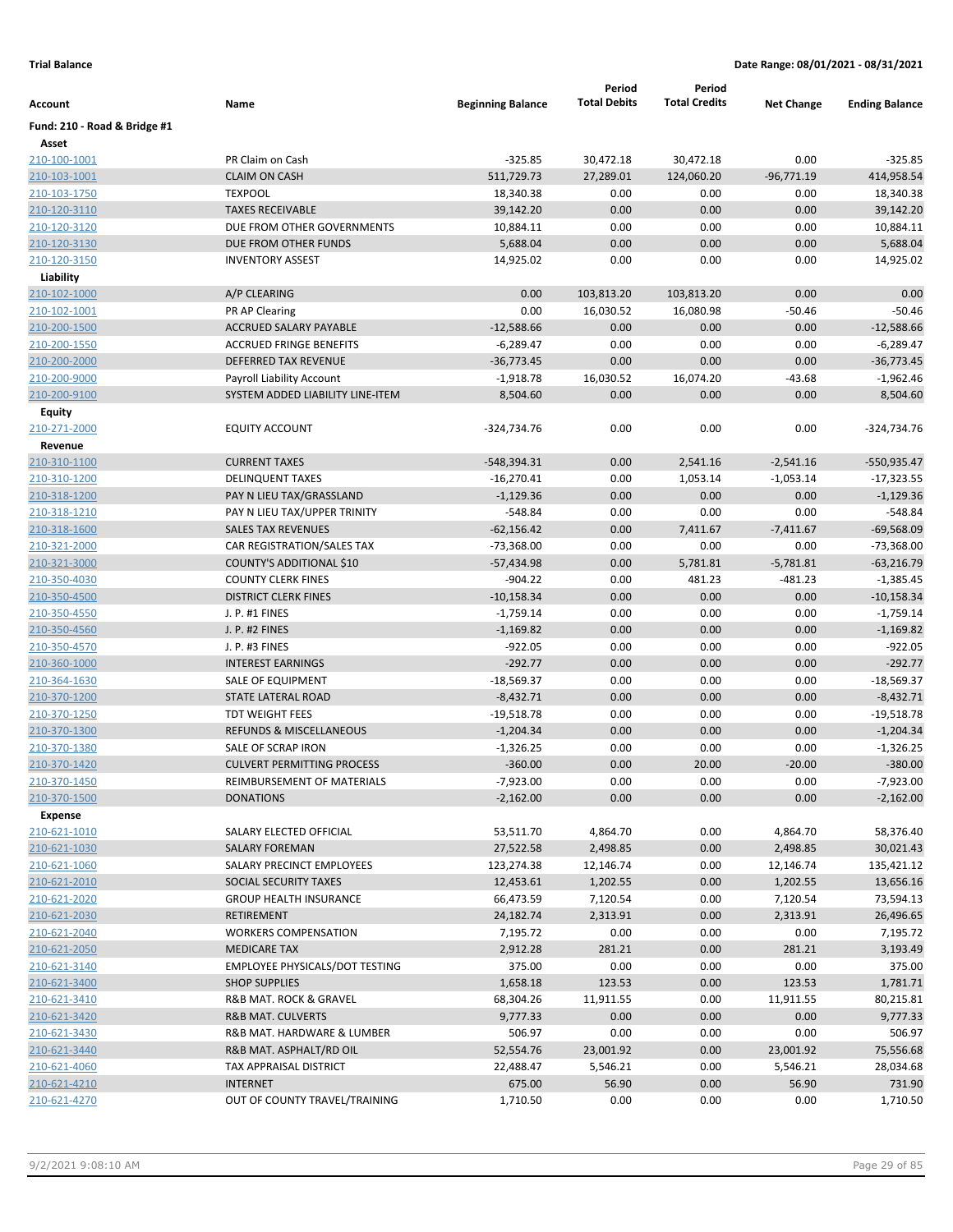|              |                                        |                          | Period              | Period               |                   |                       |
|--------------|----------------------------------------|--------------------------|---------------------|----------------------|-------------------|-----------------------|
| Account      | Name                                   | <b>Beginning Balance</b> | <b>Total Debits</b> | <b>Total Credits</b> | <b>Net Change</b> | <b>Ending Balance</b> |
| 210-621-4300 | <b>BIDS, NOTICES &amp; PERMITS</b>     | 250.42                   | 60.54               | 0.00                 | 60.54             | 310.96                |
| 210-621-4350 | PRINTING                               | 51.88                    | 0.00                | 0.00                 | 0.00              | 51.88                 |
| 210-621-4400 | UTILITY ELECTRICITY                    | 1,007.63                 | 90.47               | 0.00                 | 90.47             | 1,098.10              |
| 210-621-4420 | UTILITY WATER                          | 164.81                   | 19.70               | 0.00                 | 19.70             | 184.51                |
| 210-621-4430 | <b>TRASH PICKUP</b>                    | 863.31                   | 70.00               | 0.00                 | 70.00             | 933.31                |
| 210-621-4500 | <b>R&amp;M BUILDING</b>                | 84.99                    | 0.00                | 0.00                 | 0.00              | 84.99                 |
| 210-621-4570 | <b>R&amp;M MACHINERY GAS &amp; OIL</b> | 22,408.32                | 8,206.09            | 0.00                 | 8,206.09          | 30,614.41             |
| 210-621-4580 | <b>R&amp;M MACHINERY PARTS</b>         | 30,006.34                | 31,285.81           | 0.00                 | 31,285.81         | 61,292.15             |
| 210-621-4590 | <b>R&amp;M MACH. TIRES &amp; TUBES</b> | 13,644.46                | 2,790.00            | 0.00                 | 2,790.00          | 16,434.46             |
| 210-621-4600 | EQUIPMENT RENTAL/LEASE                 | 3,000.00                 | 0.00                | 0.00                 | 0.00              | 3,000.00              |
| 210-621-4800 | <b>BOND</b>                            | 177.50                   | 0.00                | 0.00                 | 0.00              | 177.50                |
| 210-621-4810 | <b>DUES</b>                            | 395.00                   | 0.00                | 0.00                 | 0.00              | 395.00                |
| 210-621-4820 | <b>INSURANCE</b>                       | 4,666.30                 | 0.00                | 0.00                 | 0.00              | 4,666.30              |
| 210-621-4940 | <b>FLOOD CONTROL SITE MAINTENANCE</b>  | 5,500.00                 | 0.00                | 0.00                 | 0.00              | 5,500.00              |
| 210-621-5710 | PURCHASE OF MACH./EQUIP                | 40,550.00                | 10,000.00           | 10,000.00            | 0.00              | 40,550.00             |
| 210-625-1050 | SALARY SECRETARY                       | 5,138.21                 | 0.00                | 0.00                 | 0.00              | 5,138.21              |
| 210-625-2010 | SOCIAL SECURITY TAXES                  | 241.52                   | 0.00                | 0.00                 | 0.00              | 241.52                |
| 210-625-2020 | <b>GROUP HEALTH INSURANCE</b>          | 1,017.53                 | 0.00                | 0.00                 | 0.00              | 1,017.53              |
| 210-625-2030 | <b>RETIREMENT</b>                      | 607.53                   | 0.00                | 0.00                 | 0.00              | 607.53                |
| 210-625-2040 | <b>WORKERS COMPENSATION</b>            | 29.48                    | 0.00                | 0.00                 | 0.00              | 29.48                 |
| 210-625-2050 | <b>MEDICARE TAX</b>                    | 56.58                    | 0.00                | 0.00                 | 0.00              | 56.58                 |
| 210-625-4530 | <b>COMPUTER SOFTWARE</b>               | 1,983.12                 | 563.12              | 0.00                 | 563.12            | 2,546.24              |
|              | Fund 210 Total:                        | 0.00                     | 317,789.77          | 317,789.77           | 0.00              | 0.00                  |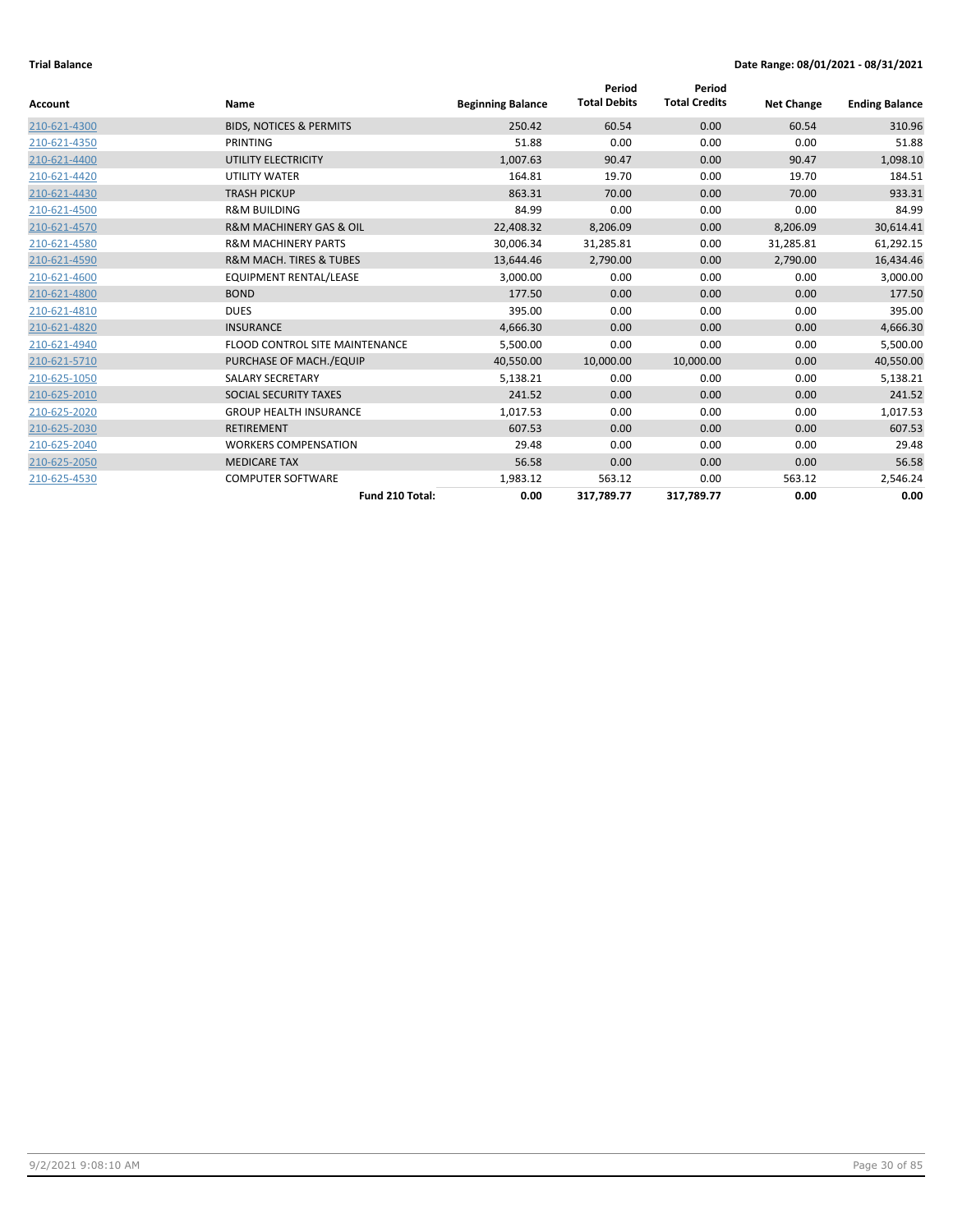|                              |                                       |                          | Period              | Period               |                   |                       |
|------------------------------|---------------------------------------|--------------------------|---------------------|----------------------|-------------------|-----------------------|
| Account                      | Name                                  | <b>Beginning Balance</b> | <b>Total Debits</b> | <b>Total Credits</b> | <b>Net Change</b> | <b>Ending Balance</b> |
| Fund: 220 - Road & Bridge #2 |                                       |                          |                     |                      |                   |                       |
| Asset                        |                                       |                          |                     |                      |                   |                       |
| 220-100-1001                 | PR Claim on Cash                      | $-738.19$                | 38,674.73           | 38,674.73            | 0.00              | $-738.19$             |
| 220-103-1001                 | <b>CLAIM ON CASH</b>                  | 397,810.37               | 70,033.38           | 83,130.46            | $-13,097.08$      | 384,713.29            |
| 220-103-1750                 | <b>TEXPOOL</b>                        | 262,303.48               | 0.00                | 0.00                 | 0.00              | 262,303.48            |
| 220-120-3110                 | <b>TAXES RECEIVABLE</b>               | 44,829.54                | 0.00                | 0.00                 | 0.00              | 44,829.54             |
| 220-120-3120                 | DUE FROM OTHER GOVERNMENTS            | 12,210.25                | 0.00                | 0.00                 | 0.00              | 12,210.25             |
| 220-120-3130                 | DUE FROM OTHER FUNDS                  | 6,625.78                 | 0.00                | 0.00                 | 0.00              | 6,625.78              |
| 220-120-3150                 | <b>INVENTORY ASSEST</b>               | 97,983.82                | 0.00                | 0.00                 | 0.00              | 97,983.82             |
| Liability                    |                                       |                          |                     |                      |                   |                       |
| 220-102-1000                 | A/P CLEARING                          | 0.00                     | 47,901.14           | 47,901.14            | 0.00              | 0.00                  |
| 220-102-1001                 | PR AP Clearing                        | 0.00                     | 23,321.90           | 23,353.60            | $-31.70$          | $-31.70$              |
| 220-200-1500                 | ACCRUED SALARY PAYABLE                | $-11,180.89$             | 0.00                | 0.00                 | 0.00              | $-11,180.89$          |
| 220-200-1550                 | <b>ACCRUED FRINGE BENEFITS</b>        | $-6,013.54$              | 0.00                | 0.00                 | 0.00              | $-6,013.54$           |
| 220-200-2000                 | DEFERRED TAX REVENUE                  | $-42,070.25$             | 0.00                | 0.00                 | 0.00              | -42,070.25            |
| 220-200-9000                 | PAYROLL LIABILITY ACCOUNT             | $-2,185.87$              | 23,321.90           | 23,321.90            | 0.00              | $-2,185.87$           |
| 220-200-9100                 | SYSTEM ADDED LIABILITY LINE-ITEM      | 21,189.85                | 0.00                | 0.00                 | 0.00              | 21,189.85             |
| <b>Equity</b>                |                                       |                          |                     |                      |                   |                       |
| 220-271-2000                 | <b>EQUITY ACCOUNT</b>                 | -708,802.44              | 0.00                | 0.00                 | 0.00              | -708,802.44           |
| Revenue                      |                                       |                          |                     |                      |                   |                       |
| 220-310-1100                 | <b>CURRENT TAXES</b>                  | $-638,916.65$            | 0.00                | 2,960.63             | $-2,960.63$       | $-641,877.28$         |
| 220-310-1200                 | <b>DELINQUENT TAXES</b>               | $-18,956.14$             | 0.00                | 1,226.97             | $-1,226.97$       | $-20,183.11$          |
| 220-318-1200                 | PAY N LIEU TAX/GRASSLAND              | -1,315.78                | 0.00                | 0.00                 | 0.00              | $-1,315.78$           |
| 220-318-1210                 | PAY N LIEU TAX/UPPER TRINITY          | $-639.17$                | 0.00                | 0.00                 | 0.00              | $-639.17$             |
| 220-318-1600                 | SALES TAX REVENUES                    | $-72,386.44$             | 0.00                | 8,631.52             | $-8,631.52$       | $-81,017.96$          |
| 220-321-2000                 | CAR REGISTRATION/SALES TAX            | $-85,464.01$             | 0.00                | 0.00                 | 0.00              | $-85,464.01$          |
| 220-321-3000                 | COUNTY'S ADDITIONAL \$10              | $-66,904.03$             | 0.00                | 6,735.05             | $-6,735.05$       | $-73,639.08$          |
| 220-330-2200                 | <b>CTIF GRANT</b>                     | 0.00                     | 0.00                | 26,400.00            | $-26,400.00$      | $-26,400.00$          |
| 220-350-4030                 | <b>COUNTY CLERK FINES</b>             | $-1,053.32$              | 0.00                | 560.57               | $-560.57$         | $-1,613.89$           |
| 220-350-4500                 | <b>DISTRICT CLERK FINES</b>           | $-11,833.11$             | 0.00                | 0.00                 | 0.00              | $-11,833.11$          |
| 220-350-4550                 | J. P. #1 FINES                        | $-2,049.15$              | 0.00                | 0.00                 | 0.00              | $-2,049.15$           |
| 220-350-4560                 | <b>J. P. #2 FINES</b>                 | $-1,362.68$              | 0.00                | 0.00                 | 0.00              | $-1,362.68$           |
| 220-350-4570                 | J. P. #3 FINES                        | $-1,074.07$              | 0.00                | 0.00                 | 0.00              | $-1,074.07$           |
| 220-360-1000                 | <b>INTEREST EARNINGS</b>              | $-449.79$                | 0.00                | 0.00                 | 0.00              | $-449.79$             |
| 220-364-1630                 | SALE OF EQUIPMENT                     | $-63,316.25$             | 0.00                | 0.00                 | 0.00              | -63,316.25            |
| 220-370-1200                 | STATE LATERAL ROAD                    | $-9,822.98$              | 0.00                | 0.00                 | 0.00              | $-9,822.98$           |
| 220-370-1250                 | <b>TDT WEIGHT FEES</b>                | $-22,736.81$             | 0.00                | 0.00                 | 0.00              | $-22,736.81$          |
| 220-370-1300                 | REFUNDS & MISCELLANEOUS               | $-1,464.37$              | 0.00                | 28.64                | $-28.64$          | $-1,493.01$           |
| 220-370-1419                 | ROAD ACCEPTANCE                       | $-1,600.00$              | 0.00                | 0.00                 | 0.00              | $-1,600.00$           |
| 220-370-1420                 | <b>CULVERT PERMITTING PROCESS</b>     | $-480.00$                | 0.00                | 20.00                | $-20.00$          | $-500.00$             |
| 220-370-1421                 | ROW PERMIT APPLICATION                | $-20.00$                 | 0.00                | 0.00                 | 0.00              | $-20.00$              |
| 220-370-1450                 | REIMBURSEMENT OF MATERIALS            | $-65,008.50$             | 0.00                | 23,470.00            | $-23,470.00$      | $-88,478.50$          |
| 220-370-1500                 | TRENTON HIGH MEADOWS SUBDIVISION      | $-4,200.00$              | 0.00                | 0.00                 | 0.00              | $-4,200.00$           |
| <b>Expense</b>               |                                       |                          |                     |                      |                   |                       |
| 220-622-1010                 | SALARY ELECTED OFFICIAL               | 53,511.70                | 7,297.05            | 2,432.35             | 4,864.70          | 58,376.40             |
| 220-622-1030                 | SALARY FOREMAN                        | 44,081.80                | 3,806.17            | 0.00                 | 3,806.17          | 47,887.97             |
| 220-622-1060                 | SALARY PRECINCT EMPLOYEES             | 157,499.81               | 14,095.41           | 0.00                 | 14,095.41         | 171,595.22            |
| 220-622-2010                 | SOCIAL SECURITY TAXES                 | 15,125.84                | 1,492.21            | 149.34               | 1,342.87          | 16,468.71             |
| 220-622-2020                 | <b>GROUP HEALTH INSURANCE</b>         | 81,377.60                | 8,646.37            | 508.61               | 8,137.76          | 89,515.36             |
| 220-622-2030                 | RETIREMENT                            | 30,198.31                | 2,988.55            | 288.48               | 2,700.07          | 32,898.38             |
| 220-622-2040                 | <b>WORKERS COMPENSATION</b>           | 6,679.20                 | 0.00                | 0.00                 | 0.00              | 6,679.20              |
| 220-622-2050                 | <b>MEDICARE TAX</b>                   | 3,537.44                 | 348.97              | 34.93                | 314.04            | 3,851.48              |
| 220-622-3140                 | <b>EMPLOYEE PHYSICALS/DOT TESTING</b> | 290.00                   | 160.00              | 0.00                 | 160.00            | 450.00                |
| 220-622-3400                 | <b>SHOP SUPPLIES</b>                  | 5,061.44                 | 2,194.54            | 0.00                 | 2,194.54          | 7,255.98              |
| 220-622-3410                 | R&B MAT. ROCK & GRAVEL                | 162,186.68               | 2,870.53            | 0.00                 | 2,870.53          | 165,057.21            |
| 220-622-3420                 | R&B MAT. CULVERTS                     | 13,935.74                | 0.00                | 0.00                 | 0.00              | 13,935.74             |
| 220-622-3430                 | R&B MAT. HARDWARE & LUMBER            | 6,159.71                 | 0.00                | 0.00                 | 0.00              | 6,159.71              |
| 220-622-3440                 | R&B MAT. ASPHALT/RD OIL               | 64,521.02                | 22,191.12           | 0.00                 | 22,191.12         | 86,712.14             |
| 220-622-3450                 | <b>CHEMICALS</b>                      | 580.27                   | 0.00                | 0.00                 | 0.00              | 580.27                |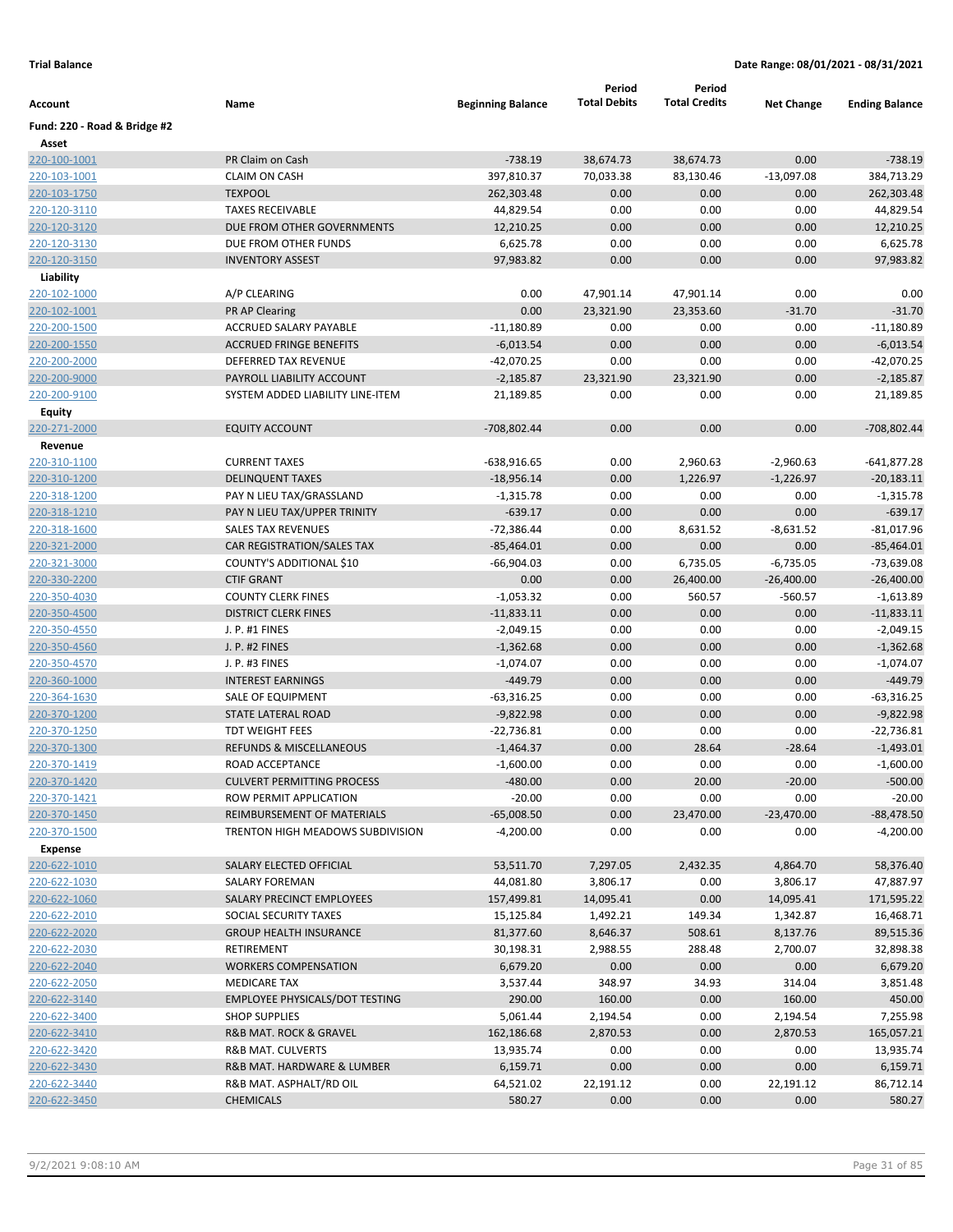| <b>Account</b> | Name                                   | <b>Beginning Balance</b> | Period<br><b>Total Debits</b> | Period<br><b>Total Credits</b> | <b>Net Change</b> | <b>Ending Balance</b> |
|----------------|----------------------------------------|--------------------------|-------------------------------|--------------------------------|-------------------|-----------------------|
| 220-622-3460   | <b>CTIF EXPENDITURES</b>               | 38,623.75                | 0.00                          | 0.00                           | 0.00              | 38,623.75             |
| 220-622-3950   | <b>UNIFORMS</b>                        | 2,586.79                 | 0.00                          | 0.00                           | 0.00              | 2,586.79              |
| 220-622-4060   | <b>TAX APPRAISAL DISTRICT</b>          | 26,196.10                | 6,460.60                      | 0.00                           | 6,460.60          | 32,656.70             |
| 220-622-4210   | <b>INTERNET</b>                        | 819.50                   | 81.95                         | 0.00                           | 81.95             | 901.45                |
| 220-622-4270   | OUT OF COUNTY TRAVEL/TRAINING          | 2,677.10                 | 0.00                          | 0.00                           | 0.00              | 2,677.10              |
| 220-622-4300   | <b>BIDS, NOTICES &amp; PERMITS</b>     | 52.29                    | 0.00                          | 0.00                           | 0.00              | 52.29                 |
| 220-622-4400   | UTILITY ELECTRICITY                    | 1,421.25                 | 151.59                        | 0.00                           | 151.59            | 1,572.84              |
| 220-622-4410   | <b>UTILITY GAS</b>                     | 908.08                   | 61.88                         | 0.00                           | 61.88             | 969.96                |
| 220-622-4420   | <b>UTILITY WATER</b>                   | 744.58                   | 91.21                         | 0.00                           | 91.21             | 835.79                |
| 220-622-4430   | <b>TRASH PICK-UP</b>                   | 383.20                   | 0.00                          | 0.00                           | 0.00              | 383.20                |
|                |                                        |                          |                               |                                |                   |                       |
| 220-622-4500   | <b>R&amp;M BUILDING</b>                | 2,278.39                 | 0.00                          | 0.00                           | 0.00              | 2,278.39              |
| 220-622-4570   | <b>R&amp;M MACHINERY GAS &amp; OIL</b> | 61,973.22                | 3,907.18                      | 0.00                           | 3,907.18          | 65,880.40             |
| 220-622-4580   | <b>R&amp;M MACHINERY PARTS</b>         | 87,531.84                | 6,686.92                      | 0.00                           | 6,686.92          | 94,218.76             |
| 220-622-4590   | <b>R&amp;M MACH. TIRES &amp; TUBES</b> | 11,877.93                | 2,480.50                      | 0.00                           | 2,480.50          | 14,358.43             |
| 220-622-4600   | <b>EQUIPMENT RENTAL/LEASE</b>          | 27,330.00                | 0.00                          | 0.00                           | 0.00              | 27,330.00             |
| 220-622-4810   | <b>DUES</b>                            | 395.00                   | 0.00                          | 0.00                           | 0.00              | 395.00                |
| 220-622-4820   | <b>INSURANCE</b>                       | 8.280.63                 | 0.00                          | 0.00                           | 0.00              | 8,280.63              |
| 220-622-4940   | FLOOD CONTROL SITE MAINTENANCE         | 4,000.00                 | 0.00                          | 0.00                           | 0.00              | 4,000.00              |
| 220-622-5710   | PURCHASE OF MACH./EQUIP                | 67,179.16                | 0.00                          | 0.00                           | 0.00              | 67,179.16             |
| 220-622-5730   | <b>RADIO EQUIPMENT</b>                 | 12.00                    | 0.00                          | 0.00                           | 0.00              | 12.00                 |
| 220-625-1050   | <b>SALARY SECRETARY</b>                | 5,138.21                 | 0.00                          | 0.00                           | 0.00              | 5,138.21              |
| 220-625-2010   | <b>SOCIAL SECURITY TAXES</b>           | 241.51                   | 0.00                          | 0.00                           | 0.00              | 241.51                |
| 220-625-2020   | <b>GROUP HEALTH INSURANCE</b>          | 1,017.53                 | 0.00                          | 0.00                           | 0.00              | 1,017.53              |
| 220-625-2030   | <b>RETIREMENT</b>                      | 607.53                   | 0.00                          | 0.00                           | 0.00              | 607.53                |
| 220-625-2040   | <b>WORKERS COMPENSATION</b>            | 29.48                    | 0.00                          | 0.00                           | 0.00              | 29.48                 |
| 220-625-2050   | <b>MEDICARE TAX</b>                    | 56.59                    | 0.00                          | 0.00                           | 0.00              | 56.59                 |
| 220-625-4530   | <b>COMPUTER SOFTWARE</b>               | 1,983.12                 | 563.12                        | 0.00                           | 563.12            | 2,546.24              |
|                | Fund 220 Total:                        | 0.00                     | 289,828.92                    | 289,828.92                     | 0.00              | 0.00                  |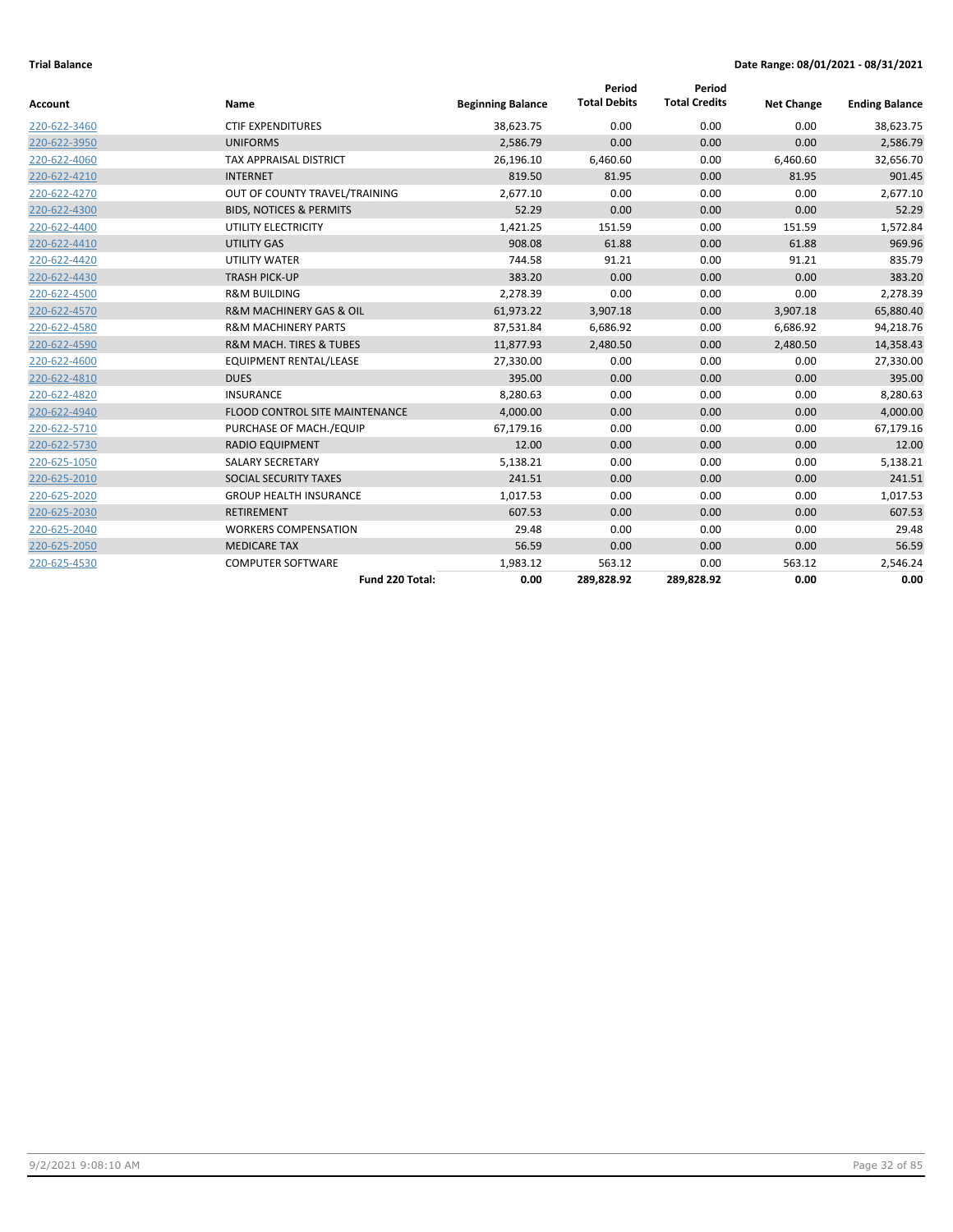| Account                                           | Name                     | <b>Beginning Balance</b> | Period<br><b>Total Debits</b> | Period<br><b>Total Credits</b> | <b>Net Change</b> | <b>Ending Balance</b> |
|---------------------------------------------------|--------------------------|--------------------------|-------------------------------|--------------------------------|-------------------|-----------------------|
| Fund: 221 - Raw Water Pipeline Road and Bridge #2 |                          |                          |                               |                                |                   |                       |
| Asset                                             |                          |                          |                               |                                |                   |                       |
| 221-103-1001                                      | <b>CLAIM ON CASH</b>     | 4,066.34                 | 0.00                          | 0.00                           | 0.00              | 4,066.34              |
| Equity                                            |                          |                          |                               |                                |                   |                       |
| 221-271-2000                                      | <b>EQUITY ACCOUNT</b>    | 7,933.66                 | 0.00                          | 0.00                           | 0.00              | 7,933.66              |
| Revenue                                           |                          |                          |                               |                                |                   |                       |
| 221-325-1790                                      | FOR MAINTENANCE OF ROADS | $-12,000.00$             | 0.00                          | 0.00                           | 0.00              | $-12,000.00$          |
|                                                   | Fund 221 Total:          | 0.00                     | 0.00                          | 0.00                           | 0.00              | 0.00                  |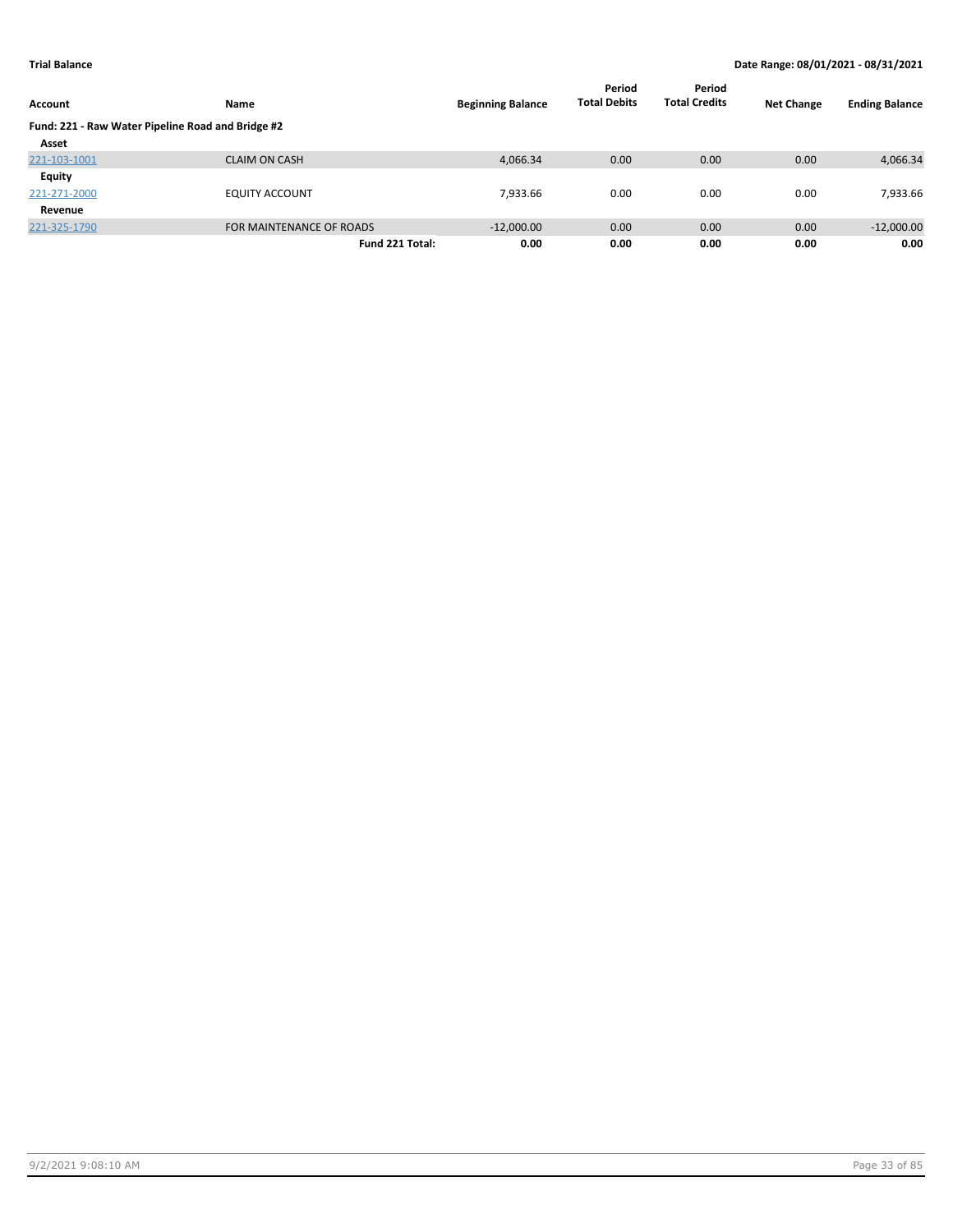|                              |                                                       |                             | Period              | Period               |                      |                             |
|------------------------------|-------------------------------------------------------|-----------------------------|---------------------|----------------------|----------------------|-----------------------------|
| Account                      | Name                                                  | <b>Beginning Balance</b>    | <b>Total Debits</b> | <b>Total Credits</b> | <b>Net Change</b>    | <b>Ending Balance</b>       |
| Fund: 230 - Road & Bridge #3 |                                                       |                             |                     |                      |                      |                             |
| Asset                        |                                                       |                             |                     |                      |                      |                             |
| 230-100-1001                 | PR Claim on Cash                                      | $-225.42$                   | 42,985.02           | 42,985.02            | 0.00                 | $-225.42$                   |
| 230-103-1001                 | <b>CLAIM ON CASH</b>                                  | 621,308.04                  | 30,697.33           | 89,236.49            | $-58,539.16$         | 562,768.88                  |
| 230-103-1750                 | <b>TEXPOOL</b>                                        | 621,553.39                  | 0.00                | 0.00                 | 0.00                 | 621,553.39                  |
| 230-120-3110                 | <b>TAXES RECEIVABLE</b>                               | 67,249.35                   | 0.00                | 0.00                 | 0.00                 | 67,249.35                   |
| 230-120-3120                 | DUE FROM OTHER GOVERNMENTS                            | 19,017.79                   | 0.00                | 0.00                 | 0.00                 | 19,017.79                   |
| 230-120-3130                 | DUE FROM OTHER FUNDS                                  | 9,938.67                    | 0.00                | 0.00                 | 0.00                 | 9,938.67                    |
| 230-120-3150                 | <b>INVENTORY ASSEST</b>                               | 39,576.00                   | 0.00                | 0.00                 | 0.00                 | 39,576.00                   |
| Liability                    |                                                       |                             |                     |                      |                      |                             |
| 230-102-1000                 | A/P CLEARING                                          | 0.00                        | 46,694.37           | 46,694.37            | 0.00                 | 0.00                        |
| 230-102-1001                 | PR AP Clearing                                        | 0.00                        | 21,940.65           | 22,036.67            | $-96.02$             | $-96.02$                    |
| 230-200-1500                 | <b>ACCRUED SALARY PAYABLE</b>                         | $-14,948.15$                | 0.00                | 0.00                 | 0.00                 | $-14,948.15$                |
| 230-200-1550                 | <b>ACCRUED FRINGE BENEFITS</b>                        | $-7,866.06$                 | 0.00                | 0.00                 | 0.00                 | $-7,866.06$                 |
| 230-200-2000                 | DEFERRED TAX REVENUE                                  | $-63,110.41$                | 0.00                | 0.00                 | 0.00                 | $-63,110.41$                |
| 230-200-9000                 | Payroll Liability Account                             | $-2,659.98$                 | 21,940.65           | 21,940.65            | 0.00                 | $-2,659.98$                 |
| 230-200-9100                 | SYSTEM ADDED LIABILITY LINE-ITEM                      | 35,302.94                   | 0.00                | 0.00                 | 0.00                 | 35,302.94                   |
| Equity                       |                                                       |                             |                     |                      |                      |                             |
| 230-271-2000                 | <b>EQUITY ACCOUNT</b>                                 | $-900,156.30$               | 0.00                | 0.00                 | 0.00                 | -900,156.30                 |
| Revenue                      |                                                       |                             |                     |                      |                      |                             |
| 230-310-1100                 | <b>CURRENT TAXES</b>                                  | $-958,313.82$               | 0.00                | 4,440.67             | $-4,440.67$          | -962,754.49                 |
| 230-310-1200                 | <b>DELINQUENT TAXES</b>                               | $-28,432.36$                | 0.00                | 1,840.33             | $-1,840.33$          | $-30,272.69$                |
| 230-318-1200                 | PAY N LIEU TAX/GRASSLAND                              | $-1,973.54$                 | 0.00                | 0.00                 | 0.00                 | $-1,973.54$                 |
| 230-318-1210                 | PAY N LIEU TAX/UPPER TRINITY                          | $-958.88$<br>$-108,593.52$  | 0.00                | 0.00                 | 0.00<br>$-12,948.93$ | $-958.88$                   |
| 230-318-1600                 | <b>SALES TAX REVENUES</b>                             |                             | 0.00                | 12,948.93            |                      | $-121,542.45$               |
| 230-321-2000                 | CAR REGISTRATION/SALES TAX                            | $-128,196.01$               | 0.00<br>0.00        | 0.00                 | 0.00                 | $-128,196.01$               |
| 230-321-3000                 | COUNTY'S ADDITIONAL \$10<br><b>COUNTY CLERK FINES</b> | $-100,356.07$               | 0.00                | 10,102.55            | $-10,102.55$         | $-110,458.62$               |
| 230-350-4030<br>230-350-4500 | <b>DISTRICT CLERK FINES</b>                           | $-1,579.98$                 | 0.00                | 840.85<br>0.00       | $-840.85$<br>0.00    | $-2,420.83$<br>$-17,749.66$ |
| 230-350-4550                 | J. P. #1 FINES                                        | $-17,749.66$<br>$-3,073.74$ | 0.00                | 0.00                 | 0.00                 | $-3,073.74$                 |
| 230-350-4560                 | J. P. #2 FINES                                        | $-2,044.04$                 | 0.00                | 0.00                 | 0.00                 | $-2,044.04$                 |
| 230-350-4570                 | J. P. #3 FINES                                        | $-1,611.10$                 | 0.00                | 0.00                 | 0.00                 | $-1,611.10$                 |
| 230-360-1000                 | <b>INTEREST EARNINGS</b>                              | $-778.43$                   | 0.00                | 0.00                 | 0.00                 | $-778.43$                   |
| 230-364-1630                 | SALE OF EQUIPMENT                                     | $-35,850.74$                | 0.00                | 0.00                 | 0.00                 | $-35,850.74$                |
| 230-370-1200                 | <b>STATE LATERAL ROAD</b>                             | $-14,734.47$                | 0.00                | 0.00                 | 0.00                 | $-14,734.47$                |
| 230-370-1250                 | <b>TDT WEIGHT FEES</b>                                | $-34,105.20$                | 0.00                | 0.00                 | 0.00                 | $-34,105.20$                |
| 230-370-1300                 | <b>REFUNDS &amp; MISCELLANEOUS</b>                    | $-11,212.75$                | 0.00                | 60.00                | $-60.00$             | $-11,272.75$                |
| 230-370-1420                 | <b>CULVERT PERMITTING PROCESS</b>                     | $-800.00$                   | 0.00                | 20.00                | $-20.00$             | $-820.00$                   |
| 230-370-1450                 | REIMBURSEMENT OF MATERIALS                            | $-5,443.05$                 | 0.00                | 444.00               | $-444.00$            | $-5,887.05$                 |
| <b>Expense</b>               |                                                       |                             |                     |                      |                      |                             |
| 230-623-1010                 | SALARY ELECTED OFFICIAL                               | 53,511.70                   | 4,864.70            | 0.00                 | 4,864.70             | 58,376.40                   |
| 230-623-1030                 | <b>SALARY FOREMAN</b>                                 | 29,011.83                   | 2,585.66            | 0.00                 | 2,585.66             | 31,597.49                   |
| 230-623-1050                 | SALARY SECRETARY                                      | 9,266.88                    | 864.00              | 0.00                 | 864.00               | 10,130.88                   |
| 230-623-1060                 | SALARY PRECINCT EMPLOYEES                             | 216,744.86                  | 19,152.86           | 0.00                 | 19,152.86            | 235,897.72                  |
| 230-623-2010                 | SOCIAL SECURITY TAXES                                 | 19,048.87                   | 1,694.36            | 0.00                 | 1,694.36             | 20,743.23                   |
| 230-623-2020                 | <b>GROUP HEALTH INSURANCE</b>                         | 100,695.98                  | 10,169.56           | 0.00                 | 10,169.56            | 110,865.54                  |
| 230-623-2030                 | RETIREMENT                                            | 36,525.04                   | 3,257.63            | 0.00                 | 3,257.63             | 39,782.67                   |
| 230-623-2040                 | <b>WORKERS COMPENSATION</b>                           | 8,821.98                    | 0.00                | 0.00                 | 0.00                 | 8,821.98                    |
| 230-623-2050                 | <b>MEDICARE TAX</b>                                   | 4,455.03                    | 396.25              | 0.00                 | 396.25               | 4,851.28                    |
| 230-623-3100                 | <b>OFFICE SUPPLIES</b>                                | 429.04                      | 251.89              | 0.00                 | 251.89               | 680.93                      |
| 230-623-3140                 | <b>EMPLOYEE PHYSICALS/DOT TESTING</b>                 | 215.00                      | 80.00               | 0.00                 | 80.00                | 295.00                      |
| 230-623-3400                 | <b>SHOP SUPPLIES</b>                                  | 8,147.61                    | 118.92              | 0.00                 | 118.92               | 8,266.53                    |
| 230-623-3410                 | R&B MAT. ROCK & GRAVEL                                | 138,421.98                  | 6,488.80            | 0.00                 | 6,488.80             | 144,910.78                  |
| 230-623-3420                 | R&B MAT. CULVERTS                                     | 5,999.20                    | 8,517.10            | 0.00                 | 8,517.10             | 14,516.30                   |
| 230-623-3430                 | R&B MAT. HARDWARE & LUMBER                            | 1,591.42                    | 0.00                | 0.00                 | 0.00                 | 1,591.42                    |
| 230-623-3440                 | R&B MAT. ASPHALT/RD OIL                               | 58,619.60                   | 0.00                | 0.00                 | 0.00                 | 58,619.60                   |
| 230-623-3450                 | CHEMICALS                                             | 9,975.00                    | 0.00                | 0.00                 | 0.00                 | 9,975.00                    |
| 230-623-3500                 | <b>DEBRIS REMOVAL</b>                                 | 1,282.53                    | 427.51              | 0.00                 | 427.51               | 1,710.04                    |
| 230-623-4060                 | TAX APPRAISAL DISTRICT                                | 39,294.17                   | 9,690.91            | 0.00                 | 9,690.91             | 48,985.08                   |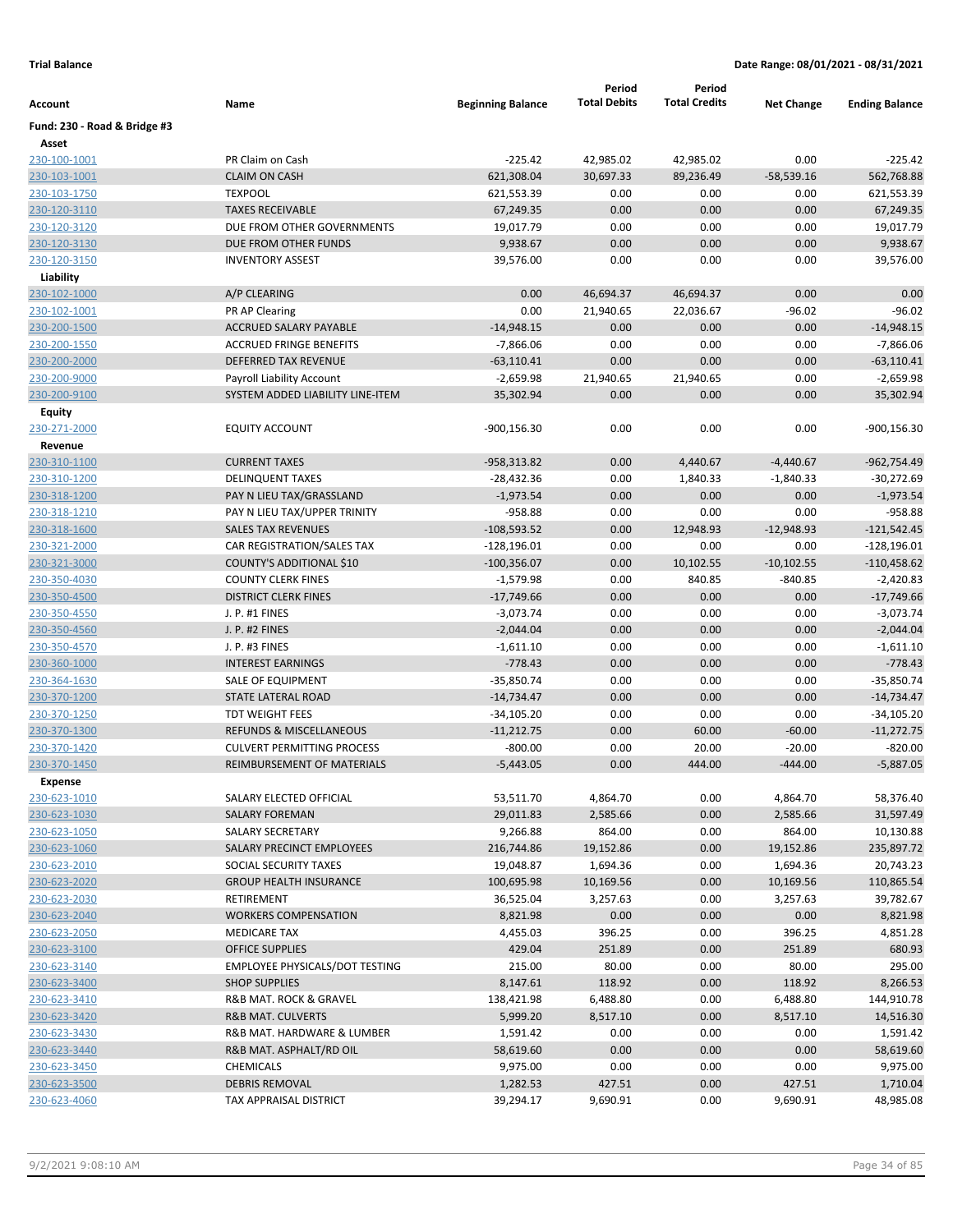| <b>Account</b> | Name                                   | <b>Beginning Balance</b> | Period<br><b>Total Debits</b> | Period<br><b>Total Credits</b> | <b>Net Change</b> | <b>Ending Balance</b> |
|----------------|----------------------------------------|--------------------------|-------------------------------|--------------------------------|-------------------|-----------------------|
|                |                                        |                          |                               |                                |                   |                       |
| 230-623-4210   | <b>INTERNET</b>                        | 819.50                   | 81.95                         | 0.00                           | 81.95             | 901.45                |
| 230-623-4270   | OUT OF COUNTY TRAVEL/TRAINING          | 1,171.40                 | 629.84                        | 0.00                           | 629.84            | 1,801.24              |
| 230-623-4300   | <b>BIDS, NOTICES &amp; PERMITS</b>     | 862.29                   | 0.00                          | 0.00                           | 0.00              | 862.29                |
| 230-623-4400   | UTILITY ELECTRICITY                    | 2,352.34                 | 230.99                        | 0.00                           | 230.99            | 2,583.33              |
| 230-623-4410   | <b>UTILITY GAS</b>                     | 354.38                   | 0.00                          | 0.00                           | 0.00              | 354.38                |
| 230-623-4420   | <b>UTILITY WATER</b>                   | 376.43                   | 32.18                         | 0.00                           | 32.18             | 408.61                |
| 230-623-4430   | <b>TRASH PICK-UP</b>                   | 840.72                   | 70.00                         | 0.00                           | 70.00             | 910.72                |
| 230-623-4500   | <b>R&amp;M BUILDING</b>                | 318.50                   | 0.00                          | 0.00                           | 0.00              | 318.50                |
| 230-623-4503   | FIRE EXTINGUISHER INSPECTION           | 0.00                     | 60.00                         | 0.00                           | 60.00             | 60.00                 |
| 230-623-4570   | <b>R&amp;M MACHINERY GAS &amp; OIL</b> | 79,012.03                | 8,115.17                      | 0.00                           | 8,115.17          | 87,127.20             |
| 230-623-4580   | <b>R&amp;M MACHINERY PARTS</b>         | 118,435.63               | 10,569.11                     | 0.00                           | 10,569.11         | 129,004.74            |
| 230-623-4590   | <b>R&amp;M MACH. TIRES &amp; TUBES</b> | 19,759.51                | 766.88                        | 346.88                         | 420.00            | 20,179.51             |
| 230-623-4600   | <b>EQUIPMENT RENTAL/LEASE</b>          | 10,500.00                | 0.00                          | 0.00                           | 0.00              | 10,500.00             |
| 230-623-4800   | <b>BOND</b>                            | 327.50                   | 0.00                          | 0.00                           | 0.00              | 327.50                |
| 230-623-4810   | <b>DUES</b>                            | 434.99                   | 0.00                          | 0.00                           | 0.00              | 434.99                |
| 230-623-4820   | <b>INSURANCE</b>                       | 9,148.64                 | 0.00                          | 0.00                           | 0.00              | 9,148.64              |
| 230-623-5710   | PURCHASE OF MACH./EQUIP                | 34,981.95                | 0.00                          | 0.00                           | 0.00              | 34,981.95             |
| 230-625-1050   | <b>SALARY SECRETARY</b>                | 5,138.21                 | 0.00                          | 0.00                           | 0.00              | 5,138.21              |
| 230-625-2010   | SOCIAL SECURITY TAXES                  | 241.51                   | 0.00                          | 0.00                           | 0.00              | 241.51                |
| 230-625-2020   | <b>GROUP HEALTH INSURANCE</b>          | 1,017.53                 | 0.00                          | 0.00                           | 0.00              | 1,017.53              |
| 230-625-2030   | <b>RETIREMENT</b>                      | 607.53                   | 0.00                          | 0.00                           | 0.00              | 607.53                |
| 230-625-2040   | <b>WORKERS COMPENSATION</b>            | 29.48                    | 0.00                          | 0.00                           | 0.00              | 29.48                 |
| 230-625-2050   | <b>MEDICARE TAX</b>                    | 56.59                    | 0.00                          | 0.00                           | 0.00              | 56.59                 |
| 230-625-4530   | <b>COMPUTER SOFTWARE</b>               | 1,983.12                 | 563.12                        | 0.00                           | 563.12            | 2,546.24              |
|                | Fund 230 Total:                        | 0.00                     | 253,937.41                    | 253,937.41                     | 0.00              | 0.00                  |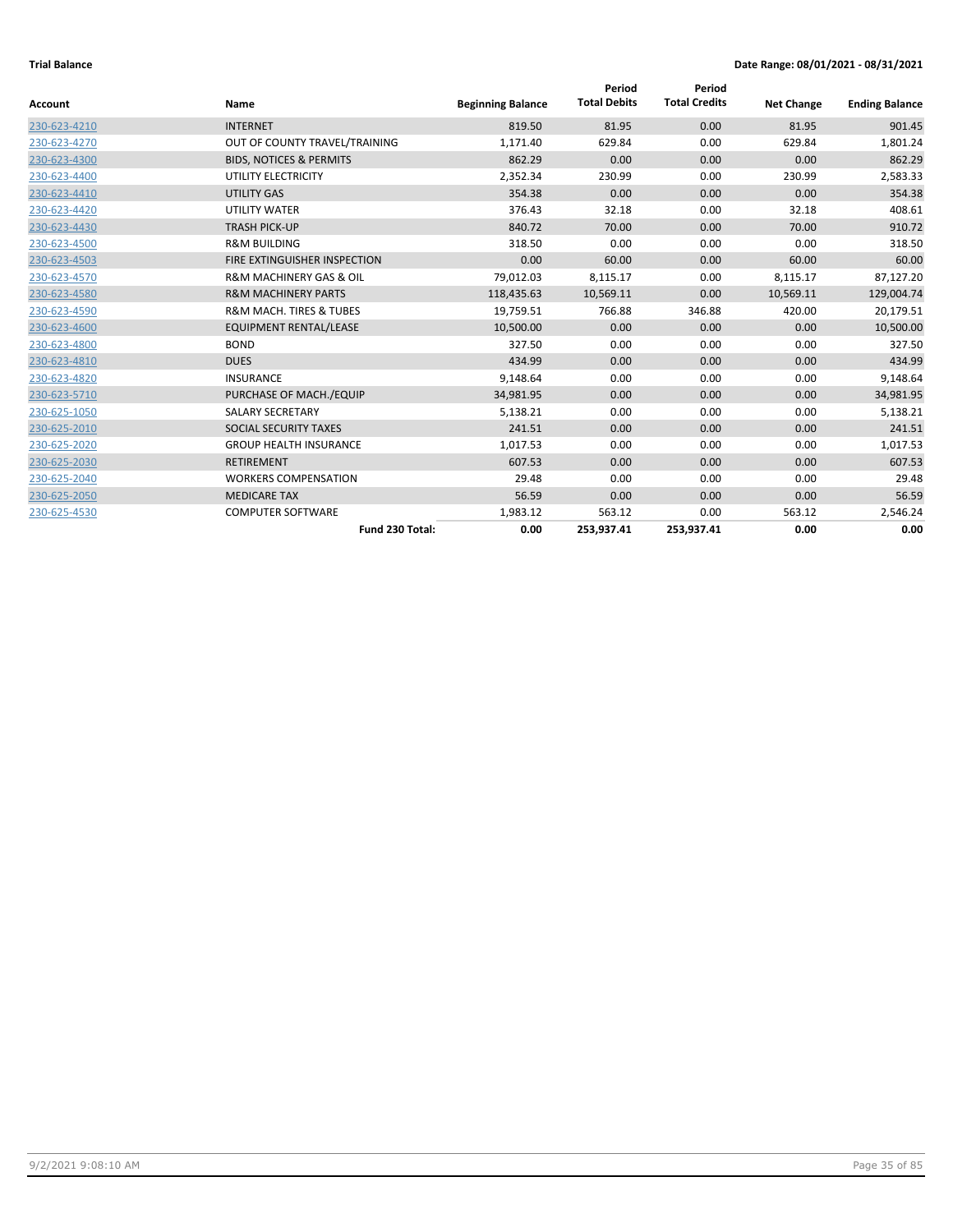|                                                       |                          |                          | Period              | Period               |                   |                       |
|-------------------------------------------------------|--------------------------|--------------------------|---------------------|----------------------|-------------------|-----------------------|
| Account                                               | <b>Name</b>              | <b>Beginning Balance</b> | <b>Total Debits</b> | <b>Total Credits</b> | <b>Net Change</b> | <b>Ending Balance</b> |
| Fund: 231 - Lake Road Impact/Raw Water PipelinePct. 3 |                          |                          |                     |                      |                   |                       |
| Asset                                                 |                          |                          |                     |                      |                   |                       |
| 231-103-1001                                          | <b>CLAIM ON CASH</b>     | 473,881.15               | 0.00                | 0.00                 | 0.00              | 473,881.15            |
| Equity                                                |                          |                          |                     |                      |                   |                       |
| 231-271-2000                                          | <b>EQUITY ACCOUNT</b>    | $-389,881.15$            | 0.00                | 0.00                 | 0.00              | $-389,881.15$         |
| Revenue                                               |                          |                          |                     |                      |                   |                       |
| 231-325-1790                                          | FOR MAINTENANCE OF ROADS | $-84,000.00$             | 0.00                | 0.00                 | 0.00              | $-84,000.00$          |
|                                                       | Fund 231 Total:          | 0.00                     | 0.00                | 0.00                 | 0.00              | 0.00                  |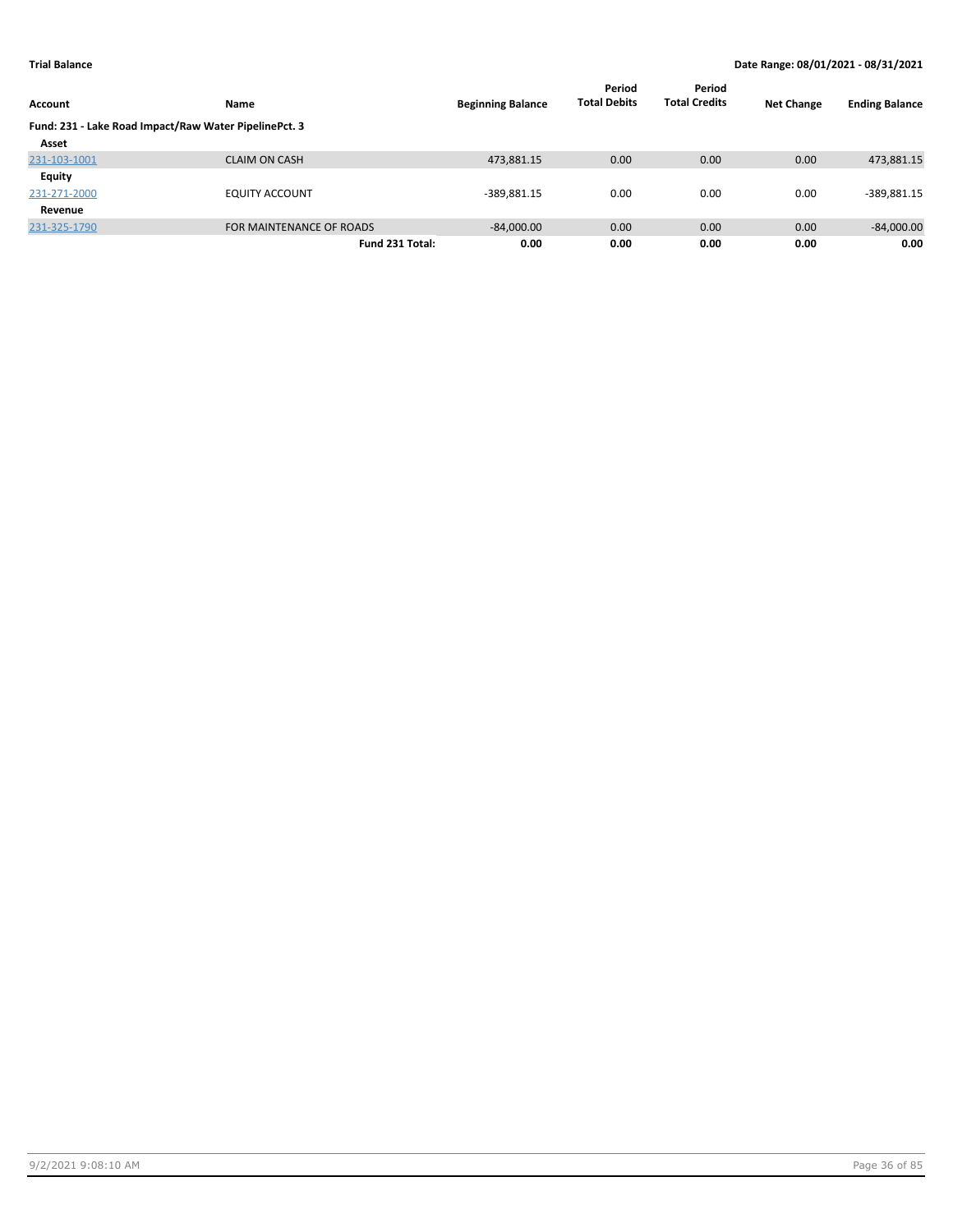|                              |                                                               |                          | Period              | Period               |                   |                             |
|------------------------------|---------------------------------------------------------------|--------------------------|---------------------|----------------------|-------------------|-----------------------------|
| Account                      | Name                                                          | <b>Beginning Balance</b> | <b>Total Debits</b> | <b>Total Credits</b> | <b>Net Change</b> | <b>Ending Balance</b>       |
| Fund: 240 - Road & Bridge #4 |                                                               |                          |                     |                      |                   |                             |
| Asset                        |                                                               |                          |                     |                      |                   |                             |
| 240-100-1001                 | PR Claim on Cash                                              | 5.12                     | 27,145.58           | 27,145.58            | 0.00              | 5.12                        |
| 240-103-1001                 | <b>CLAIM ON CASH</b>                                          | 508,362.77               | 54,475.13           | 100,857.63           | $-46,382.50$      | 461,980.27                  |
| 240-103-1750                 | <b>TEXPOOL</b>                                                | 109,845.89               | 0.00                | 0.00                 | 0.00              | 109,845.89                  |
| 240-120-3110                 | <b>TAXES RECEIVABLE</b>                                       | 37,864.07                | 0.00                | 0.00                 | 0.00              | 37,864.07                   |
| 240-120-3120                 | DUE FROM OTHER GOVERNMENTS                                    | 10,825.36                | 0.00                | 0.00                 | 0.00              | 10,825.36                   |
| 240-120-3130                 | DUE FROM OTHER FUNDS                                          | 5,657.34                 | 0.00                | 0.00                 | 0.00              | 5,657.34                    |
| 240-120-3150                 | <b>INVENTORY ASSEST</b>                                       | 5,616.62                 | 0.00                | 0.00                 | 0.00              | 5,616.62                    |
| Liability                    |                                                               |                          |                     |                      |                   |                             |
| 240-102-1000                 | A/P CLEARING                                                  | 0.00                     | 73,828.39           | 73,828.39            | 0.00              | 0.00                        |
| 240-102-1001                 | PR AP Clearing                                                | 0.00                     | 13,157.58           | 13,189.98            | $-32.40$          | $-32.40$                    |
| 240-200-1500                 | ACCRUED SALARY PAYABLE                                        | $-9,270.42$              | 0.00                | 0.00                 | 0.00              | $-9,270.42$                 |
| 240-200-1550                 | <b>ACCRUED FRINGE BENEFITS</b>                                | $-5,696.90$              | 0.00                | 0.00                 | 0.00              | $-5,696.90$                 |
| 240-200-2000                 | DEFERRED TAX REVENUE                                          | $-35,507.79$             | 0.00                | 0.00                 | 0.00<br>0.00      | $-35,507.79$<br>$-1,657.20$ |
| 240-200-9000                 | Payroll Liability Account<br>SYSTEM ADDED LIABILITY LINE-ITEM | $-1,657.20$              | 13,157.58<br>0.00   | 13,157.58<br>0.00    | 0.00              |                             |
| 240-200-9100                 |                                                               | 19,181.13                |                     |                      |                   | 19,181.13                   |
| <b>Equity</b>                | <b>EQUITY ACCOUNT</b>                                         | $-415, 120.75$           | 0.00                | 0.00                 | 0.00              |                             |
| 240-271-2000<br>Revenue      |                                                               |                          |                     |                      |                   | -415,120.75                 |
| 240-310-1100                 | <b>CURRENT TAXES</b>                                          | $-545,580.76$            | 0.00                | 2,528.13             | $-2,528.13$       | -548,108.89                 |
| 240-310-1200                 | <b>DELINQUENT TAXES</b>                                       | $-16,186.93$             | 0.00                | 1,047.73             | $-1,047.73$       | $-17,234.66$                |
| 240-318-1200                 | PAY N LIEU TAX/GRASSLAND                                      | $-1,123.56$              | 0.00                | 0.00                 | 0.00              | $-1,123.56$                 |
| 240-318-1210                 | PAY N LIEU TAX/UPPER TRINITY                                  | $-545.90$                | 0.00                | 0.00                 | 0.00              | $-545.90$                   |
| 240-318-1600                 | <b>SALES TAX REVENUES</b>                                     | $-61,823.72$             | 0.00                | 7,372.00             | $-7,372.00$       | $-69,195.72$                |
| 240-321-2000                 | CAR REGISTRATION/SALES TAX                                    | $-72,971.98$             | 0.00                | 0.00                 | 0.00              | $-72,971.98$                |
| 240-321-3000                 | COUNTY'S ADDITIONAL \$10                                      | $-57,124.92$             | 0.00                | 5,750.59             | $-5,750.59$       | $-62,875.51$                |
| 240-350-4030                 | <b>COUNTY CLERK FINES</b>                                     | $-899.36$                | 0.00                | 478.63               | $-478.63$         | $-1,377.99$                 |
| 240-350-4500                 | <b>DISTRICT CLERK FINES</b>                                   | $-10,103.51$             | 0.00                | 0.00                 | 0.00              | $-10,103.51$                |
| 240-350-4550                 | J. P. #1 FINES                                                | $-1,749.62$              | 0.00                | 0.00                 | 0.00              | $-1,749.62$                 |
| 240-350-4560                 | J. P. #2 FINES                                                | $-1,163.51$              | 0.00                | 0.00                 | 0.00              | $-1,163.51$                 |
| 240-350-4570                 | J. P. #3 FINES                                                | $-917.08$                | 0.00                | 0.00                 | 0.00              | $-917.08$                   |
| 240-360-1000                 | <b>INTEREST EARNINGS</b>                                      | $-332.29$                | 0.00                | 0.00                 | 0.00              | $-332.29$                   |
| 240-370-1200                 | STATE LATERAL ROAD                                            | $-8,387.19$              | 0.00                | 0.00                 | 0.00              | $-8,387.19$                 |
| 240-370-1250                 | <b>TDT WEIGHT FEES</b>                                        | $-19,413.44$             | 0.00                | 0.00                 | 0.00              | $-19,413.44$                |
| 240-370-1300                 | <b>REFUNDS &amp; MISCELLANEOUS</b>                            | $-1,420.56$              | 0.00                | 161.11               | $-161.11$         | $-1,581.67$                 |
| 240-370-1310                 | AUTOMOBILE INSURANCE LOSS PAYMEN                              | 0.00                     | 0.00                | 37,033.00            | $-37,033.00$      | $-37,033.00$                |
| 240-370-1420                 | <b>CULVERT PERMITTING PROCESS</b>                             | $-920.00$                | 0.00                | 20.00                | $-20.00$          | $-940.00$                   |
| 240-370-1421                 | ROW PERMIT APPLICATION                                        | $-20.00$                 | 0.00                | 0.00                 | 0.00              | $-20.00$                    |
| 240-370-1450                 | REIMBURSEMENT OF MATERIALS                                    | 585.76                   | 0.00                | 0.00                 | 0.00              | -585.76                     |
| 240-370-1460                 | SALE OF RECYCLED MATERIALS                                    | $-2,172.90$              | 0.00                | 0.00                 | 0.00              | $-2,172.90$                 |
| Expense                      |                                                               |                          |                     |                      |                   |                             |
| 240-624-1010                 | SALARY ELECTED OFFICIAL                                       | 53,511.70                | 4,864.70            | 0.00                 | 4,864.70          | 58,376.40                   |
| 240-624-1030                 | <b>SALARY FOREMAN</b>                                         | 11,404.74                | 0.00                | 0.00                 | 0.00              | 11,404.74                   |
| 240-624-1050                 | SALARY SECRETARY                                              | 25,941.43                | 2,358.31            | 0.00                 | 2,358.31          | 28,299.74                   |
| 240-624-1060                 | SALARY PRECINCT EMPLOYEES                                     | 105,621.58               | 10,385.52           | 0.00                 | 10,385.52         | 116,007.10                  |
| 240-624-2010                 | SOCIAL SECURITY TAXES                                         | 12,141.97                | 1,090.35            | 0.00                 | 1,090.35          | 13,232.32                   |
| 240-624-2020                 | <b>GROUP HEALTH INSURANCE</b>                                 | 64,593.47                | 6,103.32            | 0.00                 | 6,103.32          | 70,696.79                   |
| 240-624-2030                 | RETIREMENT                                                    | 23,259.66                | 2,088.38            | 0.00                 | 2,088.38          | 25,348.04                   |
| 240-624-2040                 | <b>WORKERS COMPENSATION</b>                                   | 5,887.58                 | 0.00                | 0.00                 | 0.00              | 5,887.58                    |
| 240-624-2050                 | MEDICARE TAX                                                  | 2,839.68                 | 255.00              | 0.00                 | 255.00            | 3,094.68                    |
| 240-624-2060                 | UNEMPLOYMENT EXPENSE                                          | 27.21                    | 0.00                | 0.00                 | 0.00              | 27.21                       |
| 240-624-3100                 | OFFICE SUPPLIES                                               | 61.19                    | 0.00                | 0.00                 | 0.00              | 61.19                       |
| 240-624-3140                 | <b>EMPLOYEE PHYSICALS/DOT TESTING</b>                         | 155.00                   | 160.00              | 0.00                 | 160.00            | 315.00                      |
| 240-624-3400                 | <b>SHOP SUPPLIES</b>                                          | 1,499.27                 | 7.98                | 0.00                 | 7.98              | 1,507.25                    |
| 240-624-3410                 | R&B MAT. ROCK & GRAVEL                                        | 102,945.76               | 6,035.52            | 0.00                 | 6,035.52          | 108,981.28                  |
| 240-624-3420                 | R&B MAT. CULVERTS                                             | 8,569.14                 | 0.00                | 0.00                 | 0.00              | 8,569.14                    |
| 240-624-3430                 | R&B MAT. HARDWARE & LUMBER                                    | 0.00                     | 60.07               | 0.00                 | 60.07             | 60.07                       |
| 240-624-3440                 | R&B MAT. ASPHALT/RD OIL                                       | 23,769.63                | 47,438.64           | 0.00                 | 47,438.64         | 71,208.27                   |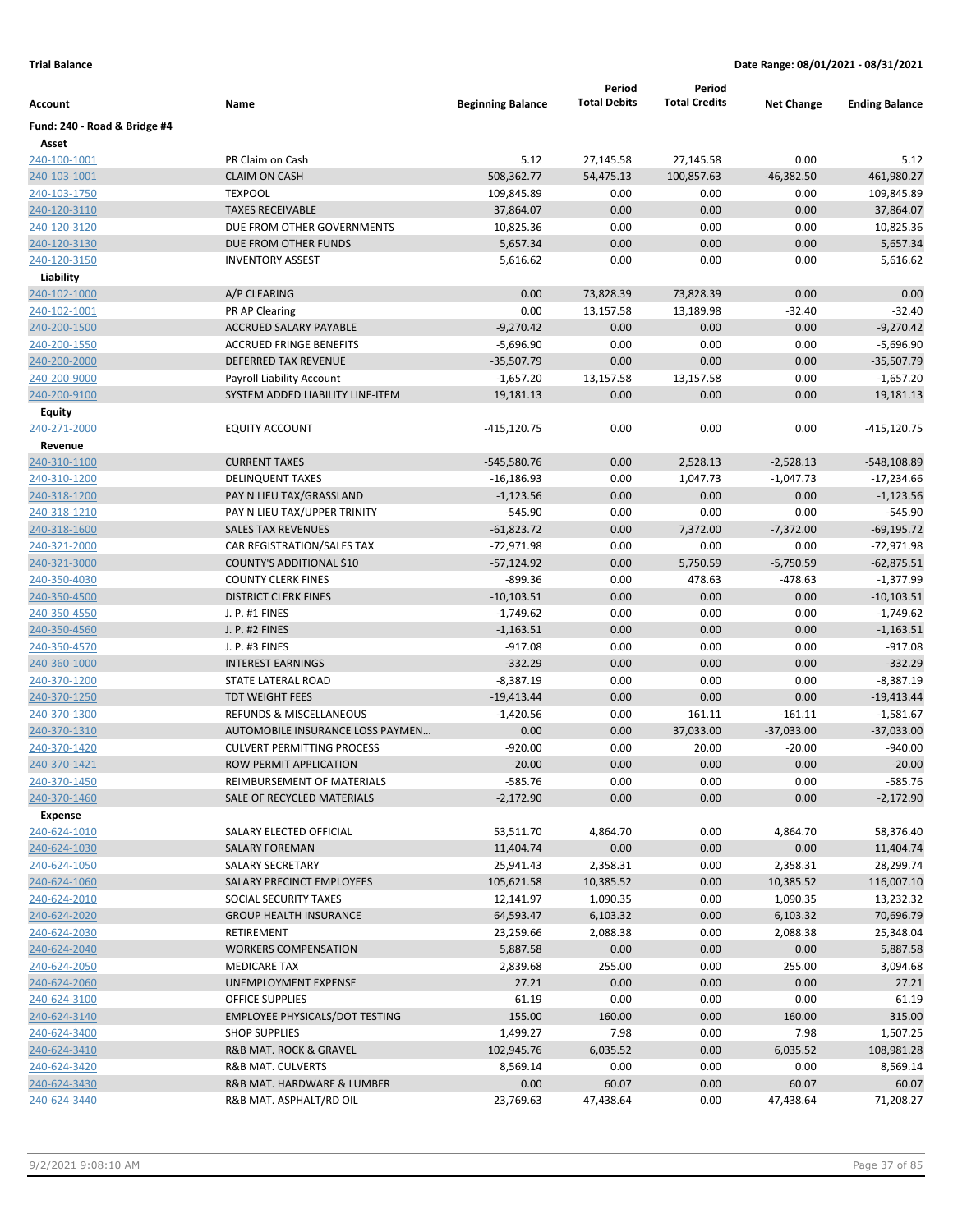|              |                                        |                          | Period              | Period               |                   |                       |
|--------------|----------------------------------------|--------------------------|---------------------|----------------------|-------------------|-----------------------|
| Account      | Name                                   | <b>Beginning Balance</b> | <b>Total Debits</b> | <b>Total Credits</b> | <b>Net Change</b> | <b>Ending Balance</b> |
| 240-624-3950 | <b>UNIFORMS</b>                        | 2,233.89                 | 216.35              | 0.00                 | 216.35            | 2,450.24              |
| 240-624-4060 | <b>TAX APPRAISAL DISTRICT</b>          | 22,367.10                | 5,516.28            | 0.00                 | 5,516.28          | 27,883.38             |
| 240-624-4210 | <b>INTERNET</b>                        | 905.65                   | 93.94               | 0.00                 | 93.94             | 999.59                |
| 240-624-4270 | OUT OF COUNTY TRAVEL/TRAINING          | 1,435.11                 | 852.96              | 0.00                 | 852.96            | 2,288.07              |
| 240-624-4300 | <b>BIDS, NOTICES &amp; PERMITS</b>     | 27.52                    | 0.00                | 0.00                 | 0.00              | 27.52                 |
| 240-624-4400 | UTILITY ELECTRICITY                    | 2,471.82                 | 209.61              | 0.00                 | 209.61            | 2,681.43              |
| 240-624-4410 | <b>UTILITY GAS</b>                     | 745.85                   | 63.29               | 0.00                 | 63.29             | 809.14                |
| 240-624-4420 | UTILITY WATER                          | 657.29                   | 92.75               | 0.00                 | 92.75             | 750.04                |
| 240-624-4430 | <b>TRASH PICK-UP</b>                   | 2,404.50                 | 400.75              | 0.00                 | 400.75            | 2,805.25              |
| 240-624-4500 | <b>R&amp;M BUILDING</b>                | 146.00                   | 0.00                | 0.00                 | 0.00              | 146.00                |
| 240-624-4570 | <b>R&amp;M MACHINERY GAS &amp; OIL</b> | 23,546.07                | 3,772.92            | 0.00                 | 3,772.92          | 27,318.99             |
| 240-624-4580 | <b>R&amp;M MACHINERY PARTS</b>         | 31,834.64                | 8,140.25            | 83.94                | 8,056.31          | 39,890.95             |
| 240-624-4590 | <b>R&amp;M MACH. TIRES &amp; TUBES</b> | 5,462.00                 | 120.00              | 0.00                 | 120.00            | 5,582.00              |
| 240-624-4600 | EQUIPMENT RENTAL/LEASE                 | 22,386.06                | 0.00                | 0.00                 | 0.00              | 22,386.06             |
| 240-624-4810 | <b>DUES</b>                            | 395.00                   | 0.00                | 0.00                 | 0.00              | 395.00                |
| 240-624-4820 | <b>INSURANCE</b>                       | 5,017.63                 | 0.00                | 0.00                 | 0.00              | 5,017.63              |
| 240-625-1050 | <b>SALARY SECRETARY</b>                | 5,137.65                 | 0.00                | 0.00                 | 0.00              | 5,137.65              |
| 240-625-2010 | SOCIAL SECURITY TAXES                  | 241.41                   | 0.00                | 0.00                 | 0.00              | 241.41                |
| 240-625-2020 | <b>GROUP HEALTH INSURANCE</b>          | 1,017.56                 | 0.00                | 0.00                 | 0.00              | 1,017.56              |
| 240-625-2030 | <b>RETIREMENT</b>                      | 607.19                   | 0.00                | 0.00                 | 0.00              | 607.19                |
| 240-625-2040 | <b>WORKERS COMPENSATION</b>            | 29.48                    | 0.00                | 0.00                 | 0.00              | 29.48                 |
| 240-625-2050 | <b>MEDICARE TAX</b>                    | 56.18                    | 0.00                | 0.00                 | 0.00              | 56.18                 |
| 240-625-4530 | <b>COMPUTER SOFTWARE</b>               | 1,983.14                 | 563.14              | 0.00                 | 563.14            | 2,546.28              |
|              | Fund 240 Total:                        | 0.00                     | 282,654.29          | 282,654.29           | 0.00              | 0.00                  |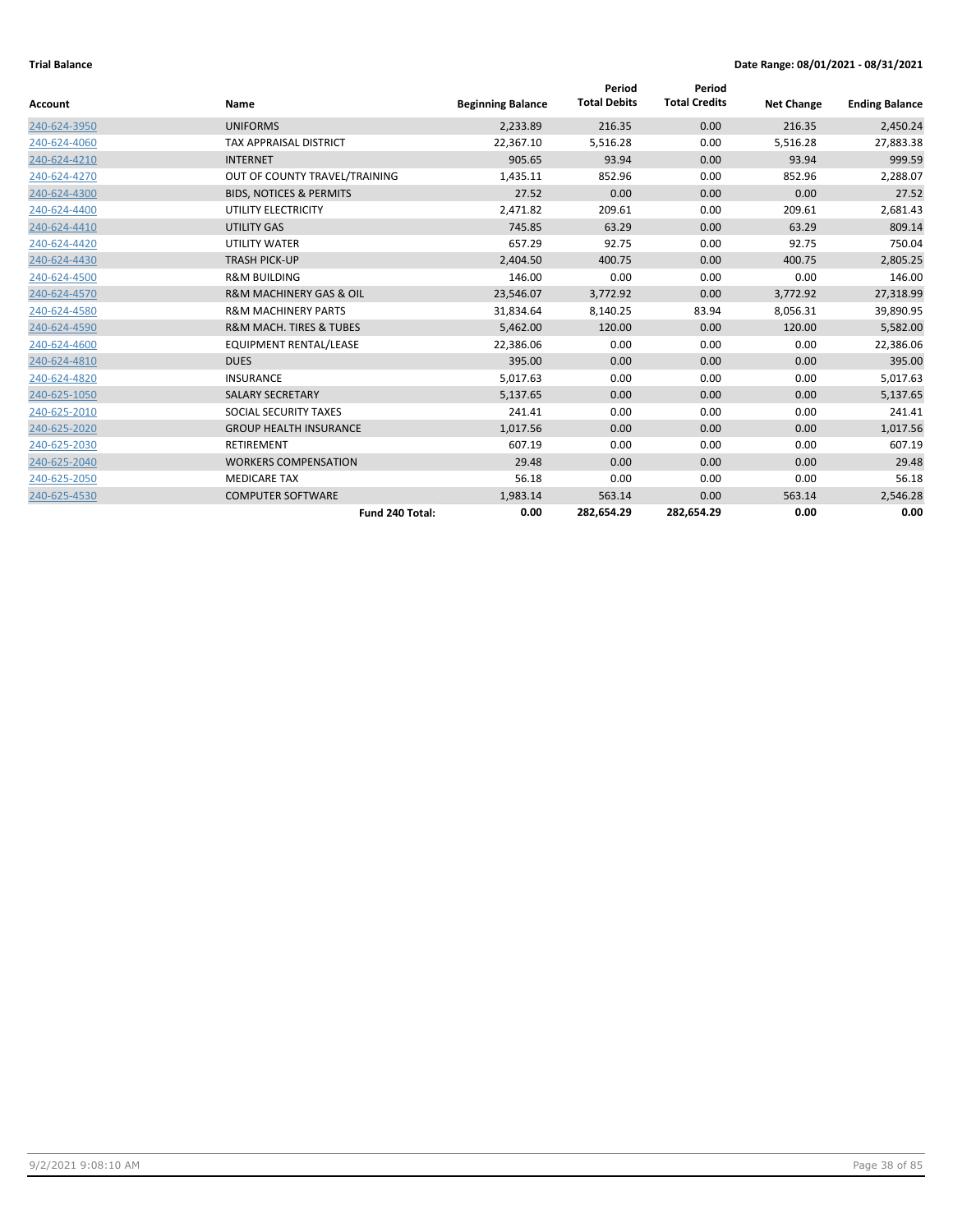| Account       | <b>Name</b>                                           | <b>Beginning Balance</b> | Period<br><b>Total Debits</b> | Period<br><b>Total Credits</b> | <b>Net Change</b> | <b>Ending Balance</b> |
|---------------|-------------------------------------------------------|--------------------------|-------------------------------|--------------------------------|-------------------|-----------------------|
|               | Fund: 241 - Lake Road Impact/Raw Water PipelinePct. 4 |                          |                               |                                |                   |                       |
| Asset         |                                                       |                          |                               |                                |                   |                       |
| 241-103-1001  | <b>CLAIM ON CASH</b>                                  | 470,408.04               | 0.00                          | 0.00                           | 0.00              | 470,408.04            |
| <b>Equity</b> |                                                       |                          |                               |                                |                   |                       |
| 241-271-2000  | <b>EQUITY ACCOUNT</b>                                 | $-366,408.04$            | 0.00                          | 0.00                           | 0.00              | $-366,408.04$         |
| Revenue       |                                                       |                          |                               |                                |                   |                       |
| 241-326-1830  | FOR MAINTENANCE OF ROADS                              | $-104,000.00$            | 0.00                          | 0.00                           | 0.00              | $-104,000.00$         |
|               | Fund 241 Total:                                       | 0.00                     | 0.00                          | 0.00                           | 0.00              | 0.00                  |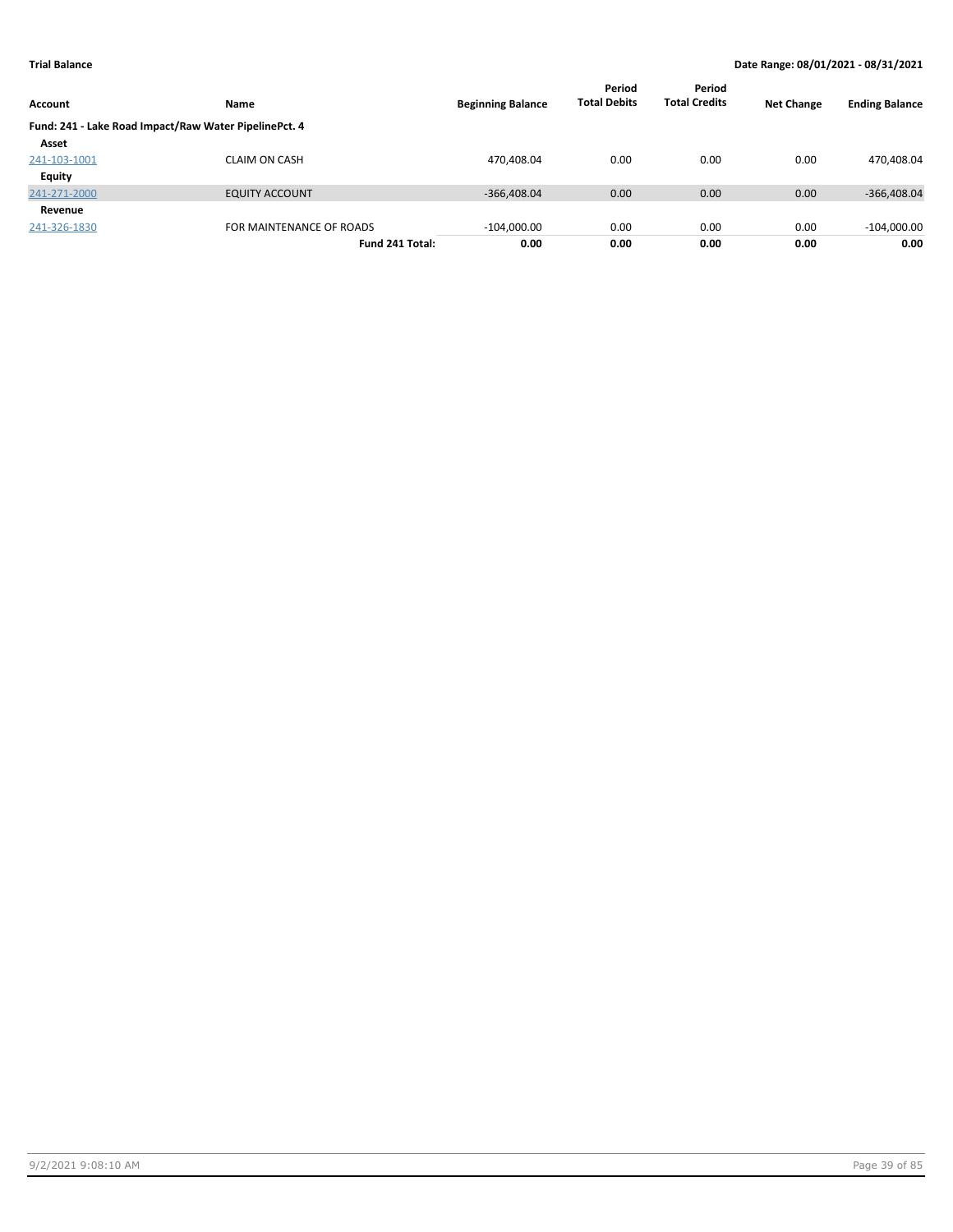| <b>Account</b>                                    | <b>Name</b>           |                 | <b>Beginning Balance</b> | Period<br><b>Total Debits</b> | Period<br><b>Total Credits</b> | <b>Net Change</b> | <b>Ending Balance</b> |
|---------------------------------------------------|-----------------------|-----------------|--------------------------|-------------------------------|--------------------------------|-------------------|-----------------------|
| Fund: 250 - Raw Water Pipeline Rock for Pct.2,3,4 |                       |                 |                          |                               |                                |                   |                       |
| Asset                                             |                       |                 |                          |                               |                                |                   |                       |
| 250-103-1001                                      | <b>CLAIM ON CASH</b>  |                 | 39.31                    | 0.00                          | 0.00                           | 0.00              | 39.31                 |
| <b>Equity</b>                                     |                       |                 |                          |                               |                                |                   |                       |
| 250-271-2000                                      | <b>EQUITY ACCOUNT</b> |                 | $-39.31$                 | 0.00                          | 0.00                           | 0.00              | $-39.31$              |
|                                                   |                       | Fund 250 Total: | 0.00                     | 0.00                          | 0.00                           | 0.00              | 0.00                  |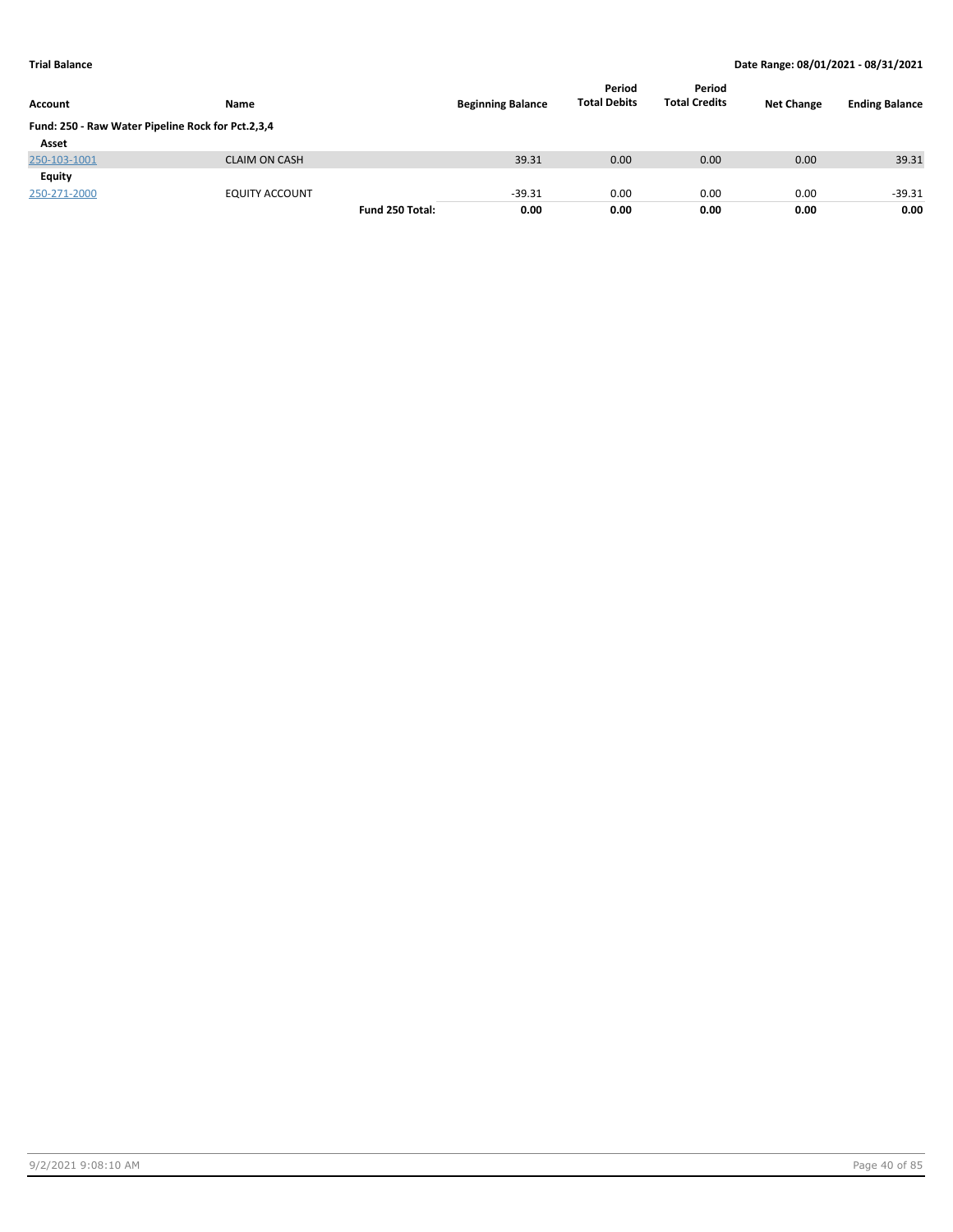| Account                                     | Name                             | <b>Beginning Balance</b> | Period<br><b>Total Debits</b> | Period<br><b>Total Credits</b> | <b>Net Change</b> | <b>Ending Balance</b> |
|---------------------------------------------|----------------------------------|--------------------------|-------------------------------|--------------------------------|-------------------|-----------------------|
| Fund: 260 - J.P.#1 Justice Court Technology |                                  |                          |                               |                                |                   |                       |
| Asset                                       |                                  |                          |                               |                                |                   |                       |
| 260-103-1001                                | <b>CLAIM ON CASH</b>             | 48,298.34                | 0.00                          | 0.00                           | 0.00              | 48,298.34             |
| 260-120-3130                                | DUE FROM OTHER FUNDS             | 437.79                   | 0.00                          | 0.00                           | 0.00              | 437.79                |
| Liability                                   |                                  |                          |                               |                                |                   |                       |
| 260-200-9100                                | SYSTEM ADDED LIABILITY LINE-ITEM | 30.56                    | 0.00                          | 0.00                           | 0.00              | 30.56                 |
| <b>Equity</b>                               |                                  |                          |                               |                                |                   |                       |
| 260-271-2000                                | <b>EQUITY ACCOUNT</b>            | $-49,831.27$             | 0.00                          | 0.00                           | 0.00              | $-49,831.27$          |
| Revenue                                     |                                  |                          |                               |                                |                   |                       |
| 260-370-4550                                | J.P.#1 TECHNOLOGY FEES           | $-479.58$                | 0.00                          | 0.00                           | 0.00              | $-479.58$             |
| Expense                                     |                                  |                          |                               |                                |                   |                       |
| 260-455-5720                                | OFFICE EQUIPMENT                 | 1,544.16                 | 0.00                          | 0.00                           | 0.00              | 1,544.16              |
|                                             | Fund 260 Total:                  | 0.00                     | 0.00                          | 0.00                           | 0.00              | 0.00                  |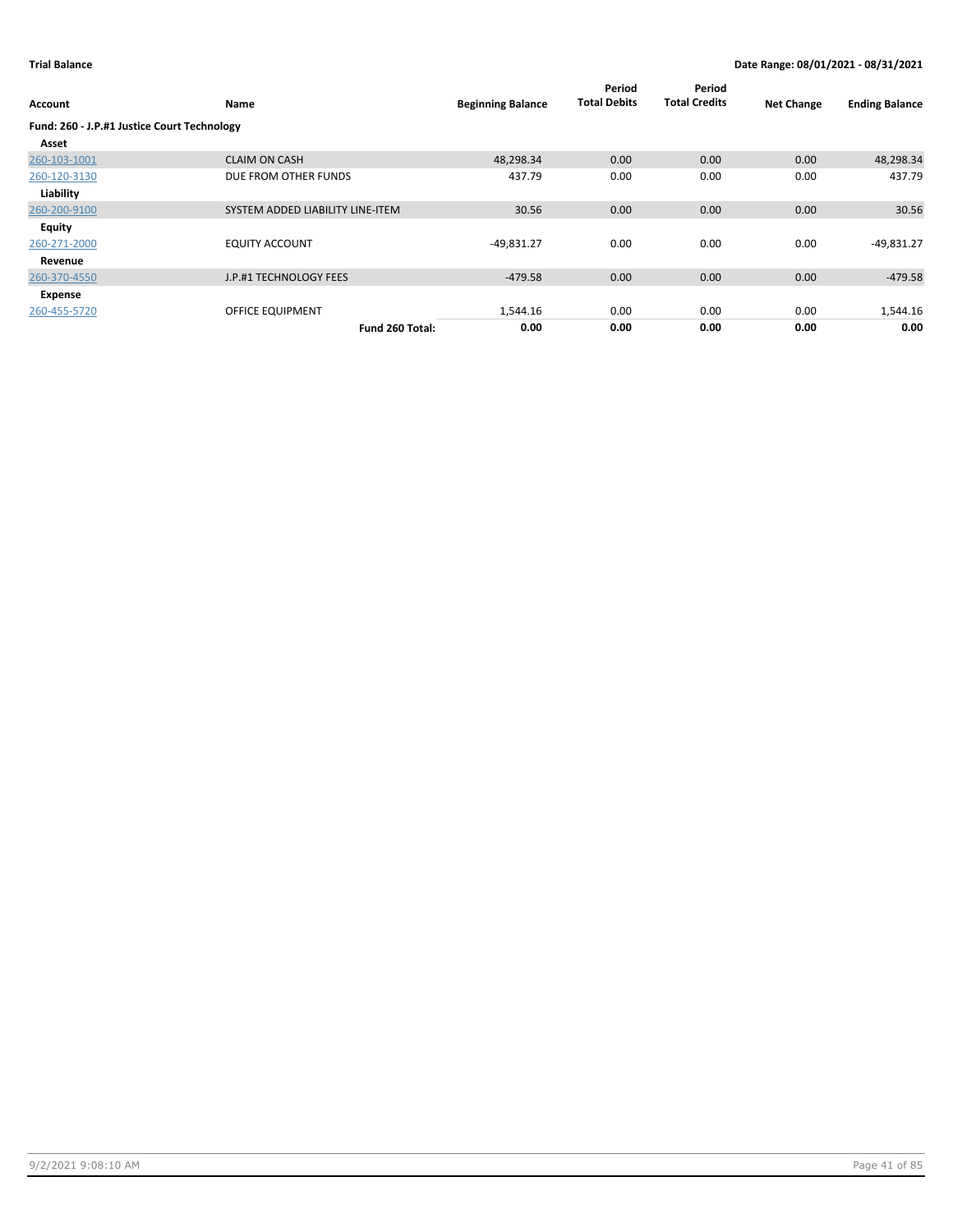| Account                                     | Name                   | <b>Beginning Balance</b> | Period<br><b>Total Debits</b> | Period<br><b>Total Credits</b> | <b>Net Change</b> | <b>Ending Balance</b> |
|---------------------------------------------|------------------------|--------------------------|-------------------------------|--------------------------------|-------------------|-----------------------|
| Fund: 270 - J.P.#2 Justice Court Technology |                        |                          |                               |                                |                   |                       |
| Asset                                       |                        |                          |                               |                                |                   |                       |
| 270-103-1001                                | <b>CLAIM ON CASH</b>   | 9,829.50                 | 0.00                          | 0.00                           | 0.00              | 9,829.50              |
| 270-120-3130                                | DUE FROM OTHER FUNDS   | 233.20                   | 0.00                          | 0.00                           | 0.00              | 233.20                |
| Equity                                      |                        |                          |                               |                                |                   |                       |
| 270-271-2000                                | <b>EQUITY ACCOUNT</b>  | $-9,992.58$              | 0.00                          | 0.00                           | 0.00              | $-9,992.58$           |
| Revenue                                     |                        |                          |                               |                                |                   |                       |
| 270-370-4560                                | J.P.#2 TECHNOLOGY FEES | $-70.12$                 | 0.00                          | 0.00                           | 0.00              | $-70.12$              |
|                                             | Fund 270 Total:        | 0.00                     | 0.00                          | 0.00                           | 0.00              | 0.00                  |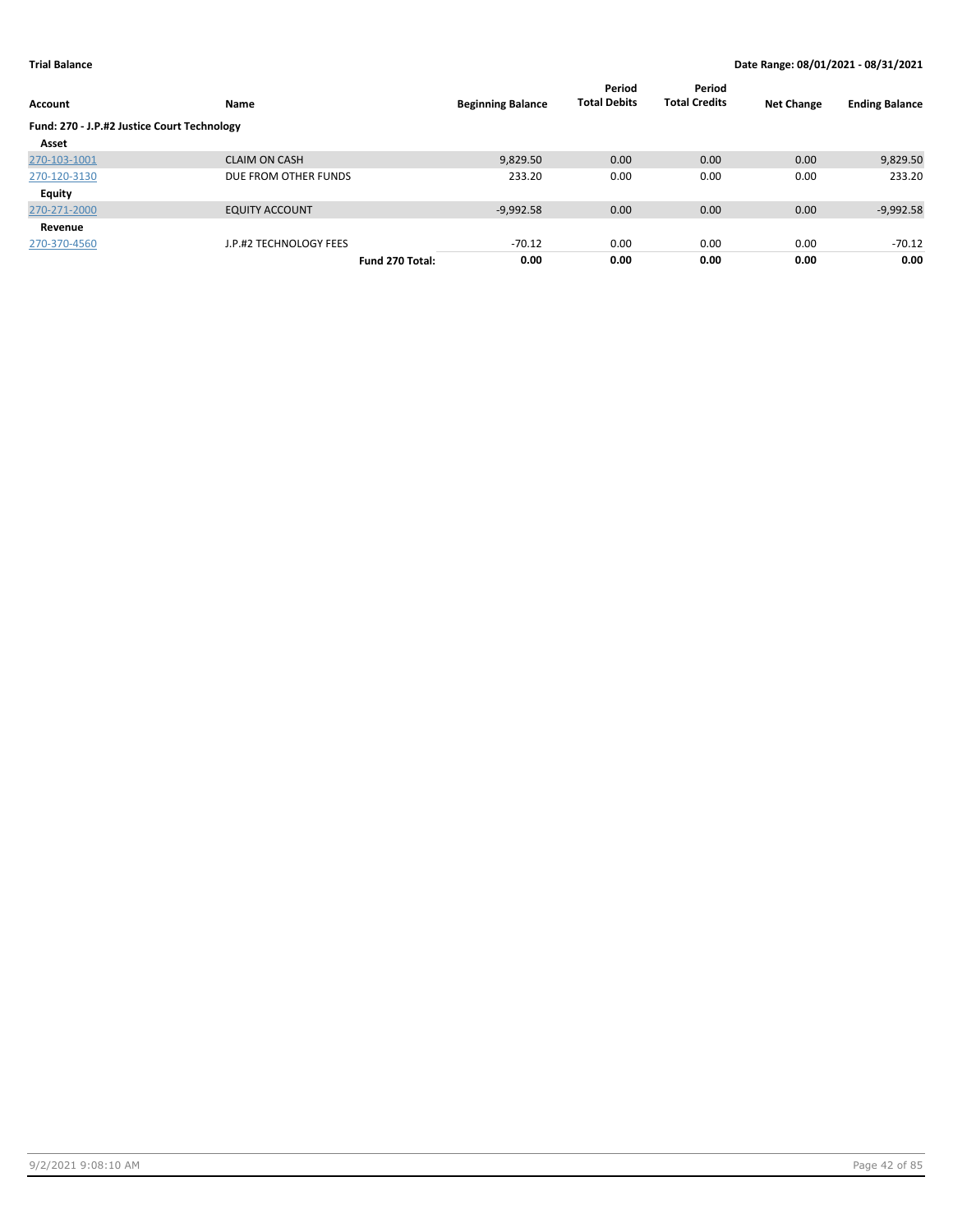| Account                                     | Name                             | <b>Beginning Balance</b> | Period<br><b>Total Debits</b> | Period<br><b>Total Credits</b> | <b>Net Change</b> | <b>Ending Balance</b> |
|---------------------------------------------|----------------------------------|--------------------------|-------------------------------|--------------------------------|-------------------|-----------------------|
| Fund: 280 - J.P.#3 Justice Court Technology |                                  |                          |                               |                                |                   |                       |
| Asset                                       |                                  |                          |                               |                                |                   |                       |
| 280-103-1001                                | <b>CLAIM ON CASH</b>             | 6,217.96                 | 0.00                          | 0.00                           | 0.00              | 6,217.96              |
| 280-120-3130                                | DUE FROM OTHER FUNDS             | 109.75                   | 0.00                          | 0.00                           | 0.00              | 109.75                |
| Liability                                   |                                  |                          |                               |                                |                   |                       |
| 280-200-9100                                | SYSTEM ADDED LIABILITY LINE-ITEM | $-859.99$                | 0.00                          | 0.00                           | 0.00              | $-859.99$             |
| Equity                                      |                                  |                          |                               |                                |                   |                       |
| 280-271-2000                                | <b>EQUITY ACCOUNT</b>            | $-5,151.71$              | 0.00                          | 0.00                           | 0.00              | $-5,151.71$           |
| Revenue                                     |                                  |                          |                               |                                |                   |                       |
| 280-370-4560                                | J.P.#3 TECHNOLOGY FEES           | $-316.01$                | 0.00                          | 0.00                           | 0.00              | $-316.01$             |
|                                             | Fund 280 Total:                  | 0.00                     | 0.00                          | 0.00                           | 0.00              | 0.00                  |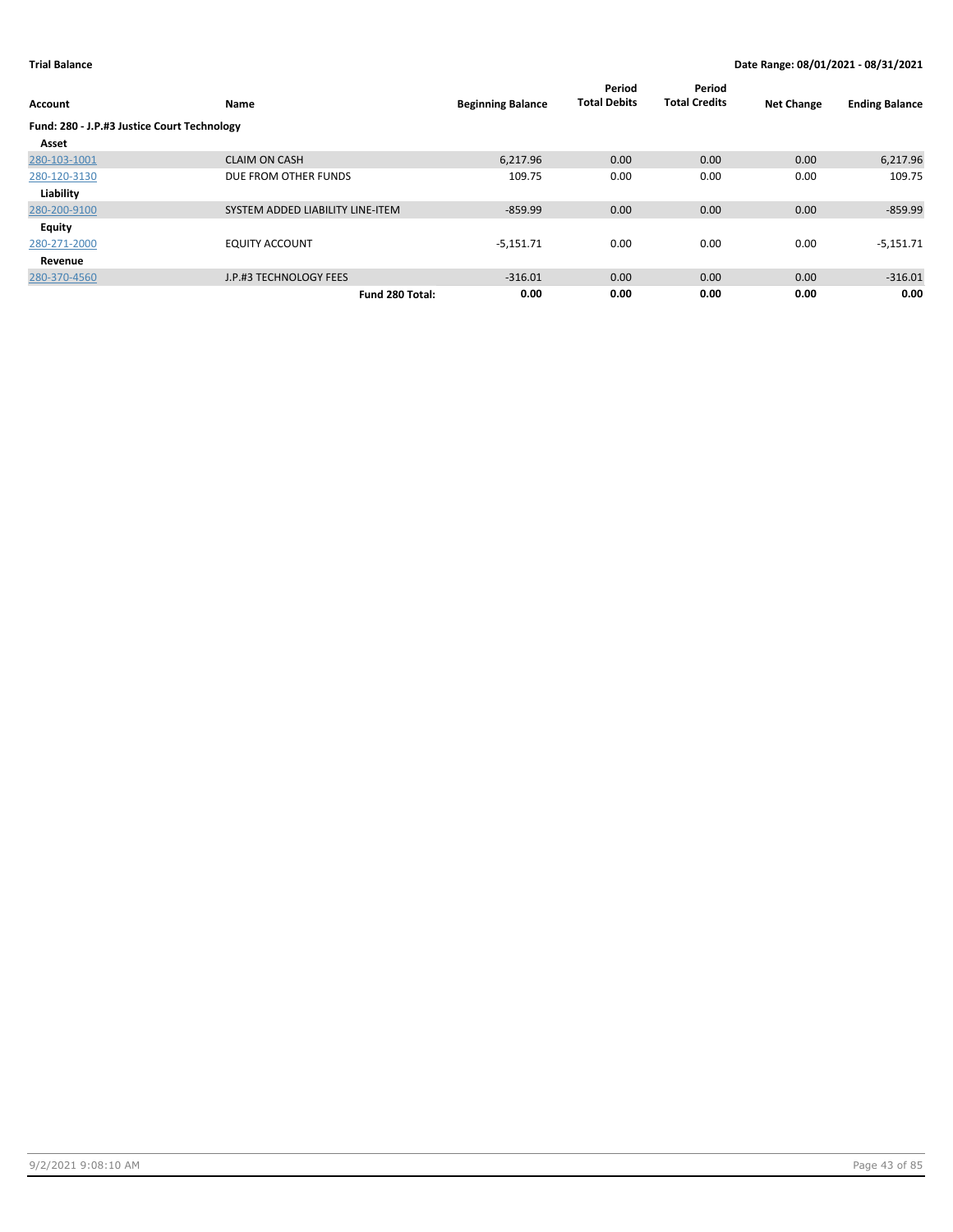|                                                 |                                    |                          | Period              | Period               |                   |                       |
|-------------------------------------------------|------------------------------------|--------------------------|---------------------|----------------------|-------------------|-----------------------|
| Account                                         | Name                               | <b>Beginning Balance</b> | <b>Total Debits</b> | <b>Total Credits</b> | <b>Net Change</b> | <b>Ending Balance</b> |
| Fund: 310 - F.C.Detention Center Annual Payment |                                    |                          |                     |                      |                   |                       |
| Asset                                           |                                    |                          |                     |                      |                   |                       |
| 310-103-1001                                    | <b>CLAIM ON CASH</b>               | 13,455.00                | 0.00                | 559.37               | $-559.37$         | 12,895.63             |
| Liability                                       |                                    |                          |                     |                      |                   |                       |
| 310-102-1000                                    | A/P CLEARING                       | 0.00                     | 559.37              | 559.37               | 0.00              | 0.00                  |
| 310-200-9100                                    | SYSTEM ADDED LIABILITY LINE-ITEM   | 530.00                   | 0.00                | 0.00                 | 0.00              | 530.00                |
| Equity                                          |                                    |                          |                     |                      |                   |                       |
| 310-271-2000                                    | <b>EQUITY ACCOUNT</b>              | $-12,308.85$             | 0.00                | 0.00                 | 0.00              | $-12,308.85$          |
| Revenue                                         |                                    |                          |                     |                      |                   |                       |
| 310-319-5510                                    | <b>ANNUAL PAYMENT</b>              | $-10,000.00$             | 0.00                | 0.00                 | 0.00              | $-10,000.00$          |
| 310-370-1300                                    | <b>REFUNDS &amp; MISCELLANEOUS</b> | $-100.00$                | 0.00                | 0.00                 | 0.00              | $-100.00$             |
| Expense                                         |                                    |                          |                     |                      |                   |                       |
| 310-560-4270                                    | OUT OF COUNTY TRAVEL/TRAINING      | 8,423.85                 | 559.37              | 0.00                 | 559.37            | 8,983.22              |
|                                                 | Fund 310 Total:                    | 0.00                     | 1,118.74            | 1,118.74             | 0.00              | 0.00                  |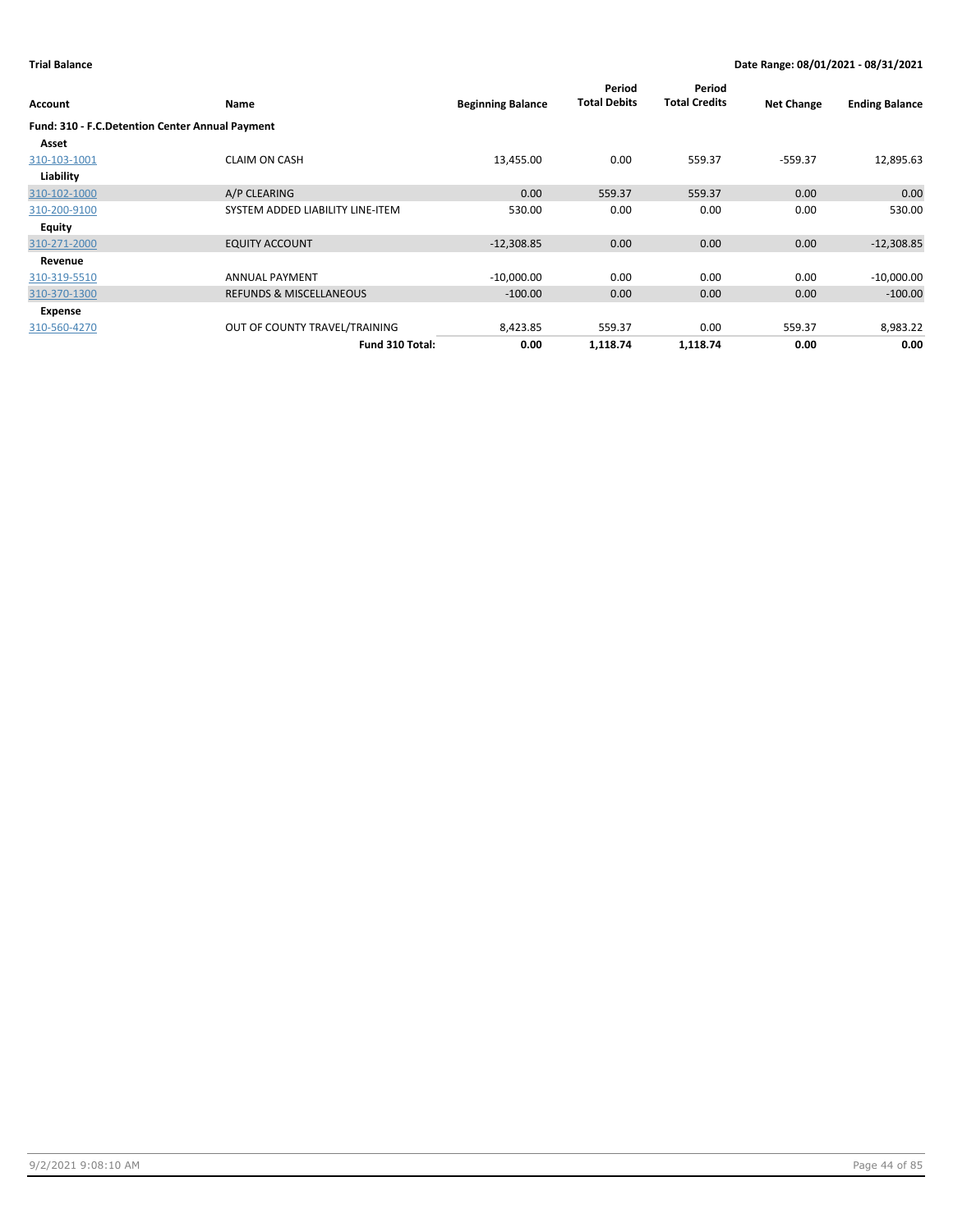| Account                                   | Name                   |                 | <b>Beginning Balance</b> | Period<br><b>Total Debits</b> | Period<br><b>Total Credits</b> | <b>Net Change</b> | <b>Ending Balance</b> |
|-------------------------------------------|------------------------|-----------------|--------------------------|-------------------------------|--------------------------------|-------------------|-----------------------|
| Fund: 330 - Bail Bondsman Application Fee |                        |                 |                          |                               |                                |                   |                       |
| Asset                                     |                        |                 |                          |                               |                                |                   |                       |
| 330-103-1001                              | <b>CLAIM ON CASH</b>   |                 | 9,428.03                 | 0.00                          | 0.00                           | 0.00              | 9,428.03              |
| Equity                                    |                        |                 |                          |                               |                                |                   |                       |
| 330-271-2000                              | <b>EQUITY ACCOUNT</b>  |                 | $-8.428.03$              | 0.00                          | 0.00                           | 0.00              | $-8,428.03$           |
| Revenue                                   |                        |                 |                          |                               |                                |                   |                       |
| 330-340-4800                              | <b>APPLICATION FEE</b> |                 | $-1,000.00$              | 0.00                          | 0.00                           | 0.00              | $-1,000.00$           |
|                                           |                        | Fund 330 Total: | 0.00                     | 0.00                          | 0.00                           | 0.00              | 0.00                  |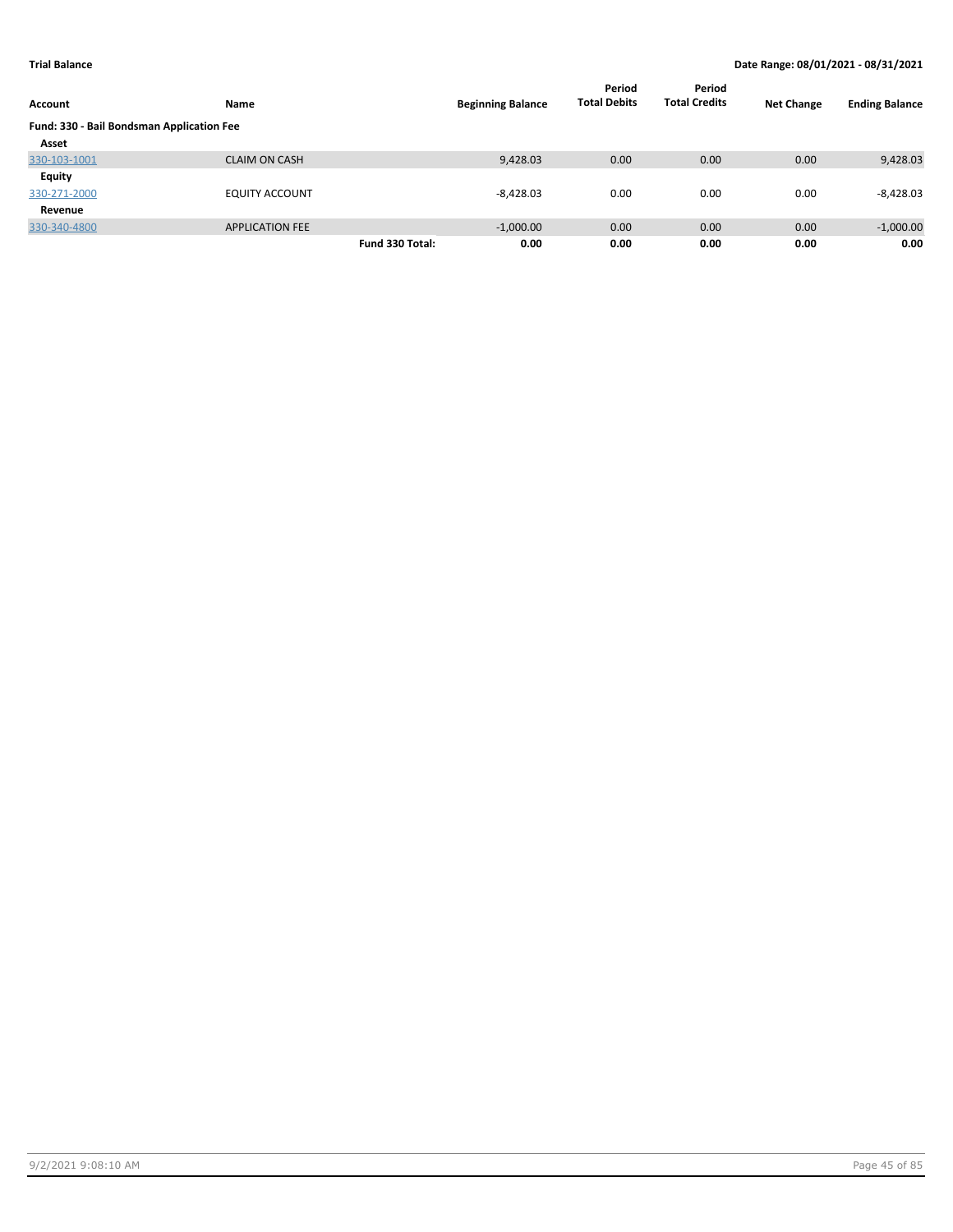| Account                 | Name                             | <b>Beginning Balance</b> | Period<br><b>Total Debits</b> | Period<br><b>Total Credits</b> | <b>Net Change</b> | <b>Ending Balance</b> |
|-------------------------|----------------------------------|--------------------------|-------------------------------|--------------------------------|-------------------|-----------------------|
| Fund: 350 - Law Library |                                  |                          |                               |                                |                   |                       |
| Asset                   |                                  |                          |                               |                                |                   |                       |
| 350-103-1001            | <b>CLAIM ON CASH</b>             | 205,743.23               | 538.51                        | 0.00                           | 538.51            | 206,281.74            |
| 350-120-3130            | DUE FROM OTHER FUNDS             | 1,803.63                 | 0.00                          | 0.00                           | 0.00              | 1,803.63              |
| Liability               |                                  |                          |                               |                                |                   |                       |
| 350-200-9100            | SYSTEM ADDED LIABILITY LINE-ITEM | $-300.00$                | 0.00                          | 0.00                           | 0.00              | $-300.00$             |
| Equity                  |                                  |                          |                               |                                |                   |                       |
| 350-271-2000            | <b>EQUITY ACCOUNT</b>            | $-196,152.06$            | 0.00                          | 0.00                           | 0.00              | $-196, 152.06$        |
| Revenue                 |                                  |                          |                               |                                |                   |                       |
| 350-340-4030            | <b>COUNTY CLERK FEES</b>         | $-1,155.00$              | 0.00                          | 538.51                         | $-538.51$         | $-1,693.51$           |
| 350-340-4500            | <b>DISTRICT CLERK FEES</b>       | $-9,939.80$              | 0.00                          | 0.00                           | 0.00              | $-9,939.80$           |
|                         | Fund 350 Total:                  | 0.00                     | 538.51                        | 538.51                         | 0.00              | 0.00                  |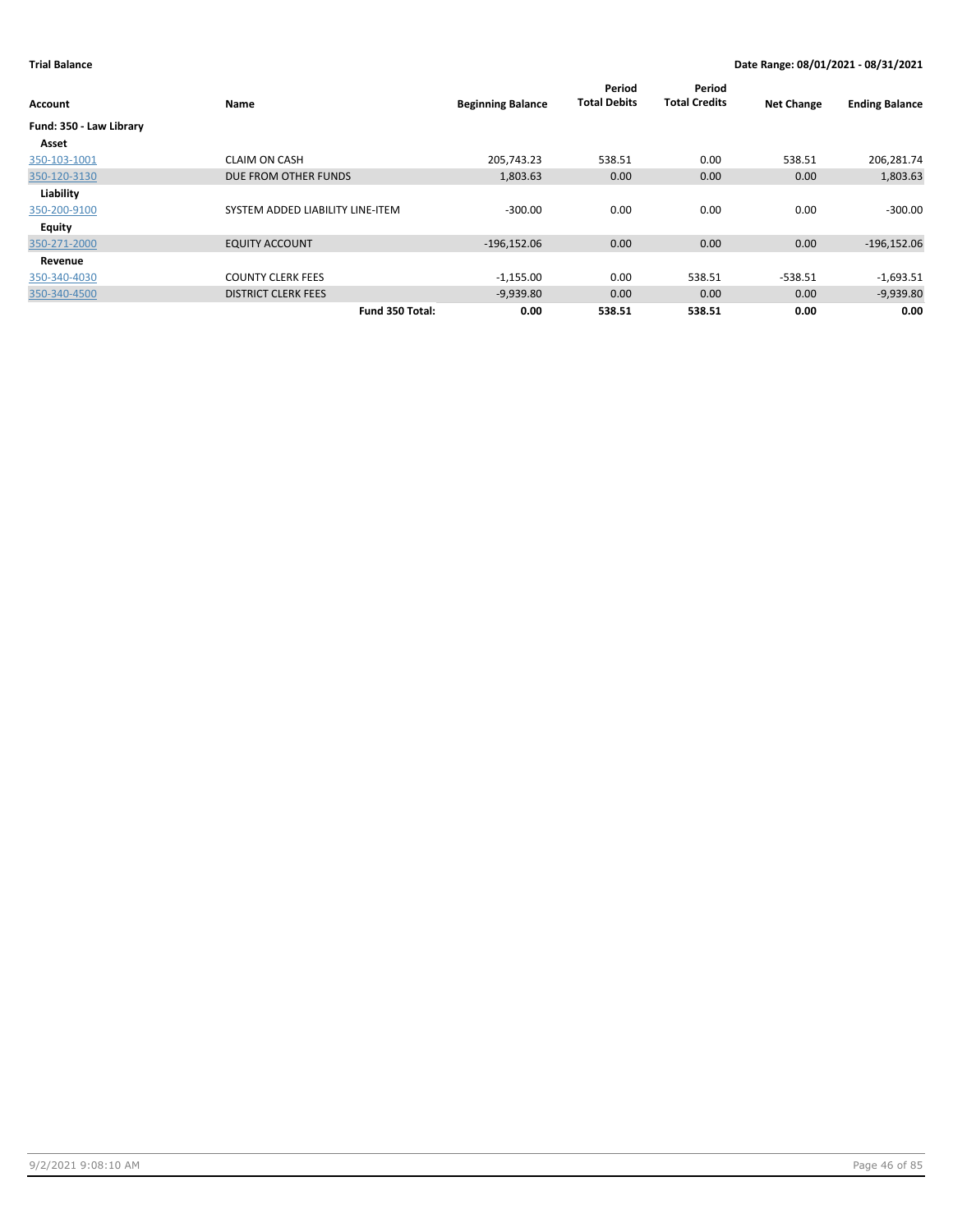| Account               | Name                               | <b>Beginning Balance</b> | Period<br><b>Total Debits</b> | Period<br><b>Total Credits</b> | <b>Net Change</b> | <b>Ending Balance</b> |
|-----------------------|------------------------------------|--------------------------|-------------------------------|--------------------------------|-------------------|-----------------------|
|                       |                                    |                          |                               |                                |                   |                       |
| Fund: 360 - D. A. Fee |                                    |                          |                               |                                |                   |                       |
| Asset                 |                                    |                          |                               |                                |                   |                       |
| 360-100-1001          | PR Claim on Cash                   | $-0.63$                  | 931.20                        | 931.20                         | 0.00              | $-0.63$               |
| 360-103-1360          | D.A. FEE CASH ACCOUNT              | 11,138.29                | 89.03                         | 0.00                           | 89.03             | 11,227.32             |
| 360-103-2360          | D.A. FEE SEIZURE FUND              | 28,441.59                | 0.00                          | 931.20                         | $-931.20$         | 27,510.39             |
| Liability             |                                    |                          |                               |                                |                   |                       |
| 360-102-1001          | PR AP Clearing                     | 0.00                     | 465.95                        | 465.95                         | 0.00              | 0.00                  |
| 360-200-1500          | <b>ACCURED SALARY PAYABLE</b>      | $-689.96$                | 0.00                          | 0.00                           | 0.00              | $-689.96$             |
| 360-200-1550          | <b>ACCURED FRINGE BENEFITS</b>     | $-232.17$                | 0.00                          | 0.00                           | 0.00              | $-232.17$             |
| 360-200-9000          | Payroll Liability Account          | $-88.62$                 | 465.95                        | 465.95                         | 0.00              | $-88.62$              |
| <b>Equity</b>         |                                    |                          |                               |                                |                   |                       |
| 360-271-2000          | <b>EQUITY ACCOUNT</b>              | $-26,298.61$             | 0.00                          | 0.00                           | 0.00              | $-26,298.61$          |
| Revenue               |                                    |                          |                               |                                |                   |                       |
| 360-340-4750          | <b>DISTRICT ATTORNEY FEES</b>      | $-481.28$                | 0.00                          | 5.00                           | $-5.00$           | $-486.28$             |
| 360-352-2000          | <b>CONTRABAND FORFEITURE</b>       | $-27,158.51$             | 0.00                          | 0.00                           | 0.00              | $-27,158.51$          |
| 360-360-1000          | INTEREST EARNINGS-D.A. FEE         | $-2.83$                  | 0.00                          | 0.00                           | 0.00              | $-2.83$               |
| 360-360-2360          | <b>INTEREST EARNINGS-SEIZURE</b>   | $-0.31$                  | 0.00                          | 0.00                           | 0.00              | $-0.31$               |
| 360-370-1300          | <b>REFUNDS &amp; MISCELLANEOUS</b> | $-951.92$                | 0.00                          | 84.03                          | $-84.03$          | $-1,035.95$           |
| <b>Expense</b>        |                                    |                          |                               |                                |                   |                       |
| 360-475-4900          | <b>MISCELLANEOUS</b>               | 1,959.20                 | 0.00                          | 0.00                           | 0.00              | 1,959.20              |
| 360-477-1012          | <b>SALARY SUPPLEMENT</b>           | 10,431.52                | 689.24                        | 0.00                           | 689.24            | 11,120.76             |
| 360-477-2010          | SOCIAL SECURITY TAXES              | 602.66                   | 39.17                         | 0.00                           | 39.17             | 641.83                |
| 360-477-2020          | <b>GROUP HEALTH INSURANCE</b>      | 1,451.50                 | 111.87                        | 0.00                           | 111.87            | 1,563.37              |
| 360-477-2030          | <b>RETIREMENT</b>                  | 1,232.24                 | 81.76                         | 0.00                           | 81.76             | 1,314.00              |
| 360-477-2040          | <b>WORKERS COMPENSATION</b>        | 6.82                     | 0.00                          | 0.00                           | 0.00              | 6.82                  |
| 360-477-2050          | <b>MEDICARE TAX</b>                | 141.02                   | 9.16                          | 0.00                           | 9.16              | 150.18                |
| 360-477-4900          | <b>MISCELLANEOUS</b>               | 500.00                   | 0.00                          | 0.00                           | 0.00              | 500.00                |
|                       | Fund 360 Total:                    | 0.00                     | 2,883.33                      | 2,883.33                       | 0.00              | 0.00                  |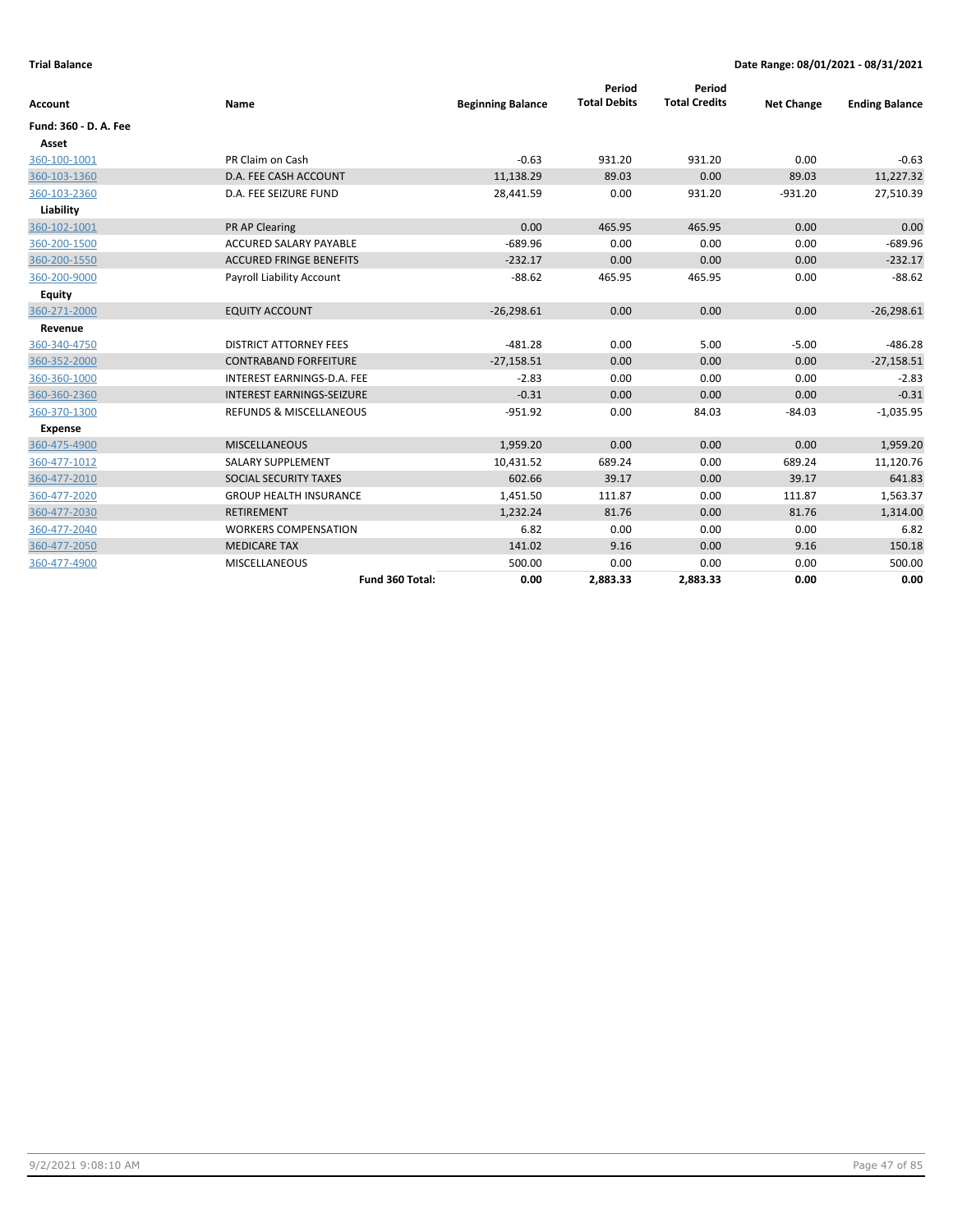| Account                               | Name                           | <b>Beginning Balance</b> | Period<br><b>Total Debits</b> | Period<br><b>Total Credits</b> | <b>Net Change</b> | <b>Ending Balance</b> |
|---------------------------------------|--------------------------------|--------------------------|-------------------------------|--------------------------------|-------------------|-----------------------|
| <b>Fund: 361 - Contraband Seizure</b> |                                |                          |                               |                                |                   |                       |
| Asset                                 |                                |                          |                               |                                |                   |                       |
| 361-103-1370                          | <b>CASH-CONTRABAND SEIZURE</b> | 17,241.36                | 0.00                          | 0.00                           | 0.00              | 17,241.36             |
| Liability                             |                                |                          |                               |                                |                   |                       |
| 361-207-0990                          | <b>HELD IN TRUST</b>           | $-14,788.14$             | 0.00                          | 0.00                           | 0.00              | $-14,788.14$          |
| Equity                                |                                |                          |                               |                                |                   |                       |
| 361-271-2000                          | <b>EQUITY ACCOUNT</b>          | $-2,451.48$              | 0.00                          | 0.00                           | 0.00              | $-2,451.48$           |
| Revenue                               |                                |                          |                               |                                |                   |                       |
| 361-360-1000                          | <b>INTEREST EARNINGS</b>       | $-1.74$                  | 0.00                          | 0.00                           | 0.00              | $-1.74$               |
|                                       | Fund 361 Total:                | 0.00                     | 0.00                          | 0.00                           | 0.00              | 0.00                  |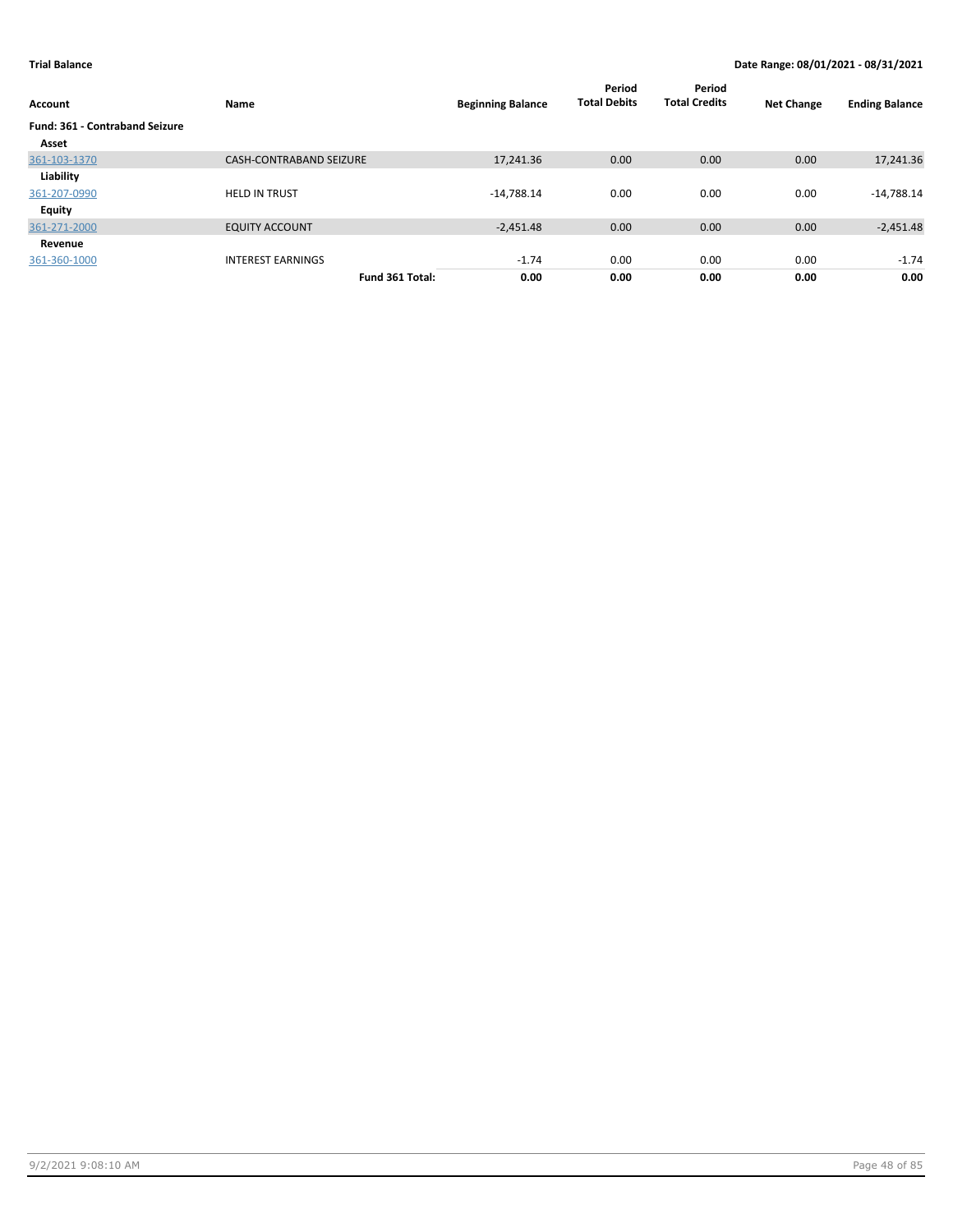| Account                        | Name                            | <b>Beginning Balance</b> | Period<br><b>Total Debits</b> | Period<br><b>Total Credits</b> | <b>Net Change</b> | <b>Ending Balance</b> |
|--------------------------------|---------------------------------|--------------------------|-------------------------------|--------------------------------|-------------------|-----------------------|
| Fund: 362 - Investigator/LEOSE |                                 |                          |                               |                                |                   |                       |
| Asset                          |                                 |                          |                               |                                |                   |                       |
| 362-103-1001                   | <b>CLAIM ON CASH</b>            | 977.88                   | 0.00                          | 226.21                         | $-226.21$         | 751.67                |
| Liability                      |                                 |                          |                               |                                |                   |                       |
| 362-102-1000                   | A/P CLEARING                    | 0.00                     | 226.21                        | 226.21                         | 0.00              | 0.00                  |
| <b>Equity</b>                  |                                 |                          |                               |                                |                   |                       |
| 362-271-2000                   | <b>EQUITY ACCOUNT</b>           | $-685.36$                | 0.00                          | 0.00                           | 0.00              | $-685.36$             |
| Revenue                        |                                 |                          |                               |                                |                   |                       |
| 362-330-4750                   | <b>INVESTIGATOR/LEOSE GRANT</b> | $-642.52$                | 0.00                          | 0.00                           | 0.00              | $-642.52$             |
| Expense                        |                                 |                          |                               |                                |                   |                       |
| 362-475-4270                   | OUT OF COUNTY TRAVEL/TRAINING   | 350.00                   | 226.21                        | 0.00                           | 226.21            | 576.21                |
|                                | Fund 362 Total:                 | 0.00                     | 452.42                        | 452.42                         | 0.00              | 0.00                  |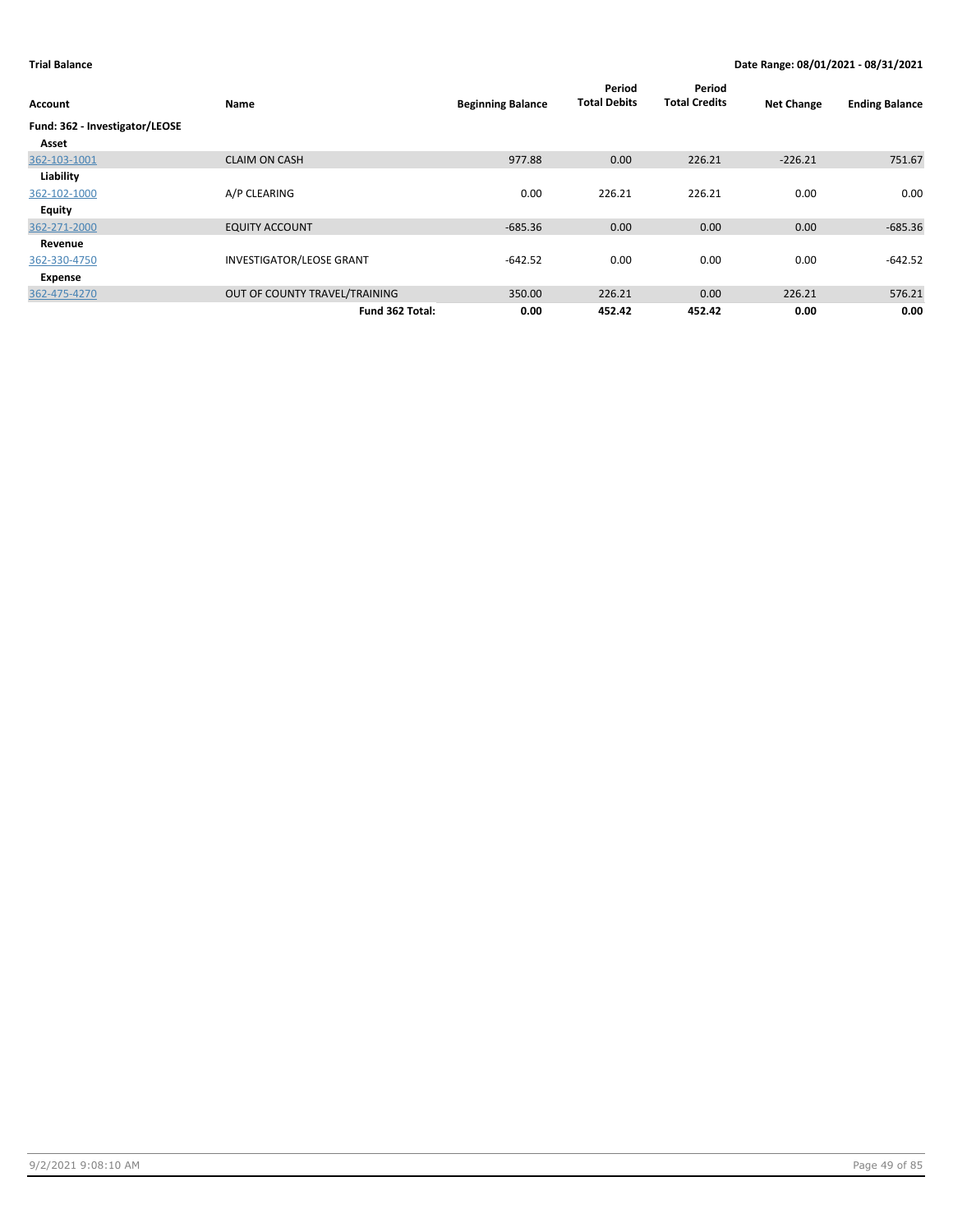| <b>Account</b>            | Name                         |                 | <b>Beginning Balance</b> | Period<br><b>Total Debits</b> | Period<br><b>Total Credits</b> | <b>Net Change</b> | <b>Ending Balance</b> |
|---------------------------|------------------------------|-----------------|--------------------------|-------------------------------|--------------------------------|-------------------|-----------------------|
| Fund: 380 - IHC Co-Op Gin |                              |                 |                          |                               |                                |                   |                       |
| Asset                     |                              |                 |                          |                               |                                |                   |                       |
| 380-103-1001              | <b>CLAIM ON CASH</b>         |                 | 521.67                   | 0.00                          | 0.00                           | 0.00              | 521.67                |
| 380-103-1750              | <b>IHC CO-OP GIN TEXPOOL</b> |                 | 19,223.65                | 0.00                          | 0.00                           | 0.00              | 19,223.65             |
| <b>Equity</b>             |                              |                 |                          |                               |                                |                   |                       |
| 380-271-2000              | <b>EQUITY ACCOUNT</b>        |                 | $-19,736.23$             | 0.00                          | 0.00                           | 0.00              | $-19,736.23$          |
| Revenue                   |                              |                 |                          |                               |                                |                   |                       |
| 380-360-1000              | <b>INTEREST EARNINGS</b>     |                 | $-9.09$                  | 0.00                          | 0.00                           | 0.00              | $-9.09$               |
|                           |                              | Fund 380 Total: | 0.00                     | 0.00                          | 0.00                           | 0.00              | 0.00                  |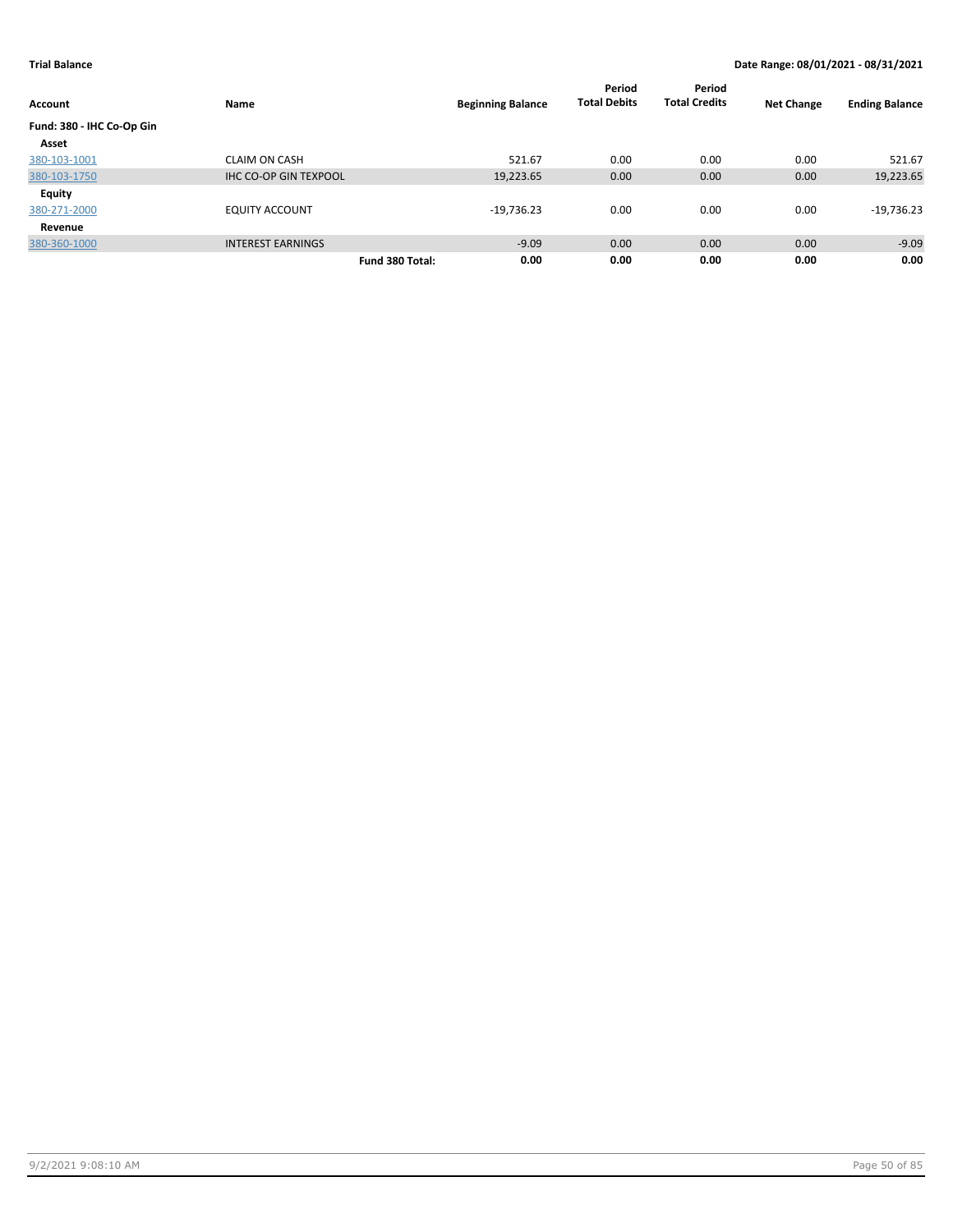| Account                            | Name                            | <b>Beginning Balance</b> | Period<br><b>Total Debits</b> | Period<br><b>Total Credits</b> | <b>Net Change</b> | <b>Ending Balance</b> |
|------------------------------------|---------------------------------|--------------------------|-------------------------------|--------------------------------|-------------------|-----------------------|
| Fund: 381 - IHC Bonnie Ruth Cooper |                                 |                          |                               |                                |                   |                       |
| Asset                              |                                 |                          |                               |                                |                   |                       |
| 381-103-1001                       | <b>CLAIM ON CASH</b>            | $-257.41$                | 0.00                          | 500.00                         | $-500.00$         | -757.41               |
| 381-103-1750                       | <b>B.R. COOPER-TEXPOOL</b>      | 1,258.30                 | 0.00                          | 0.00                           | 0.00              | 1,258.30              |
| Equity                             |                                 |                          |                               |                                |                   |                       |
| 381-271-2000                       | <b>EQUITY ACCOUNT</b>           | $-7,032.06$              | 0.00                          | 0.00                           | 0.00              | $-7,032.06$           |
| Revenue                            |                                 |                          |                               |                                |                   |                       |
| 381-360-1000                       | <b>INTEREST EARNINGS</b>        | $-2.46$                  | 0.00                          | 0.00                           | 0.00              | $-2.46$               |
| 381-370-1500                       | <b>BONNIE RUTH COOPER TRUST</b> | $-1,186.56$              | 0.00                          | 0.00                           | 0.00              | $-1,186.56$           |
| Expense                            |                                 |                          |                               |                                |                   |                       |
| 381-645-4110                       | PHYSICIAN, NON-EMERGENCY        | 1,257.45                 | 500.00                        | 0.00                           | 500.00            | 1,757.45              |
| 381-645-4130                       | HOSPITAL-INPATIENT              | 3,210.75                 | 0.00                          | 0.00                           | 0.00              | 3,210.75              |
| 381-645-4140                       | HOSPITAL-OUTPATIENT             | 2,684.10                 | 0.00                          | 0.00                           | 0.00              | 2,684.10              |
| 381-645-4150                       | LABORATORY/X-RAY                | 67.89                    | 0.00                          | 0.00                           | 0.00              | 67.89                 |
|                                    | Fund 381 Total:                 | 0.00                     | 500.00                        | 500.00                         | 0.00              | 0.00                  |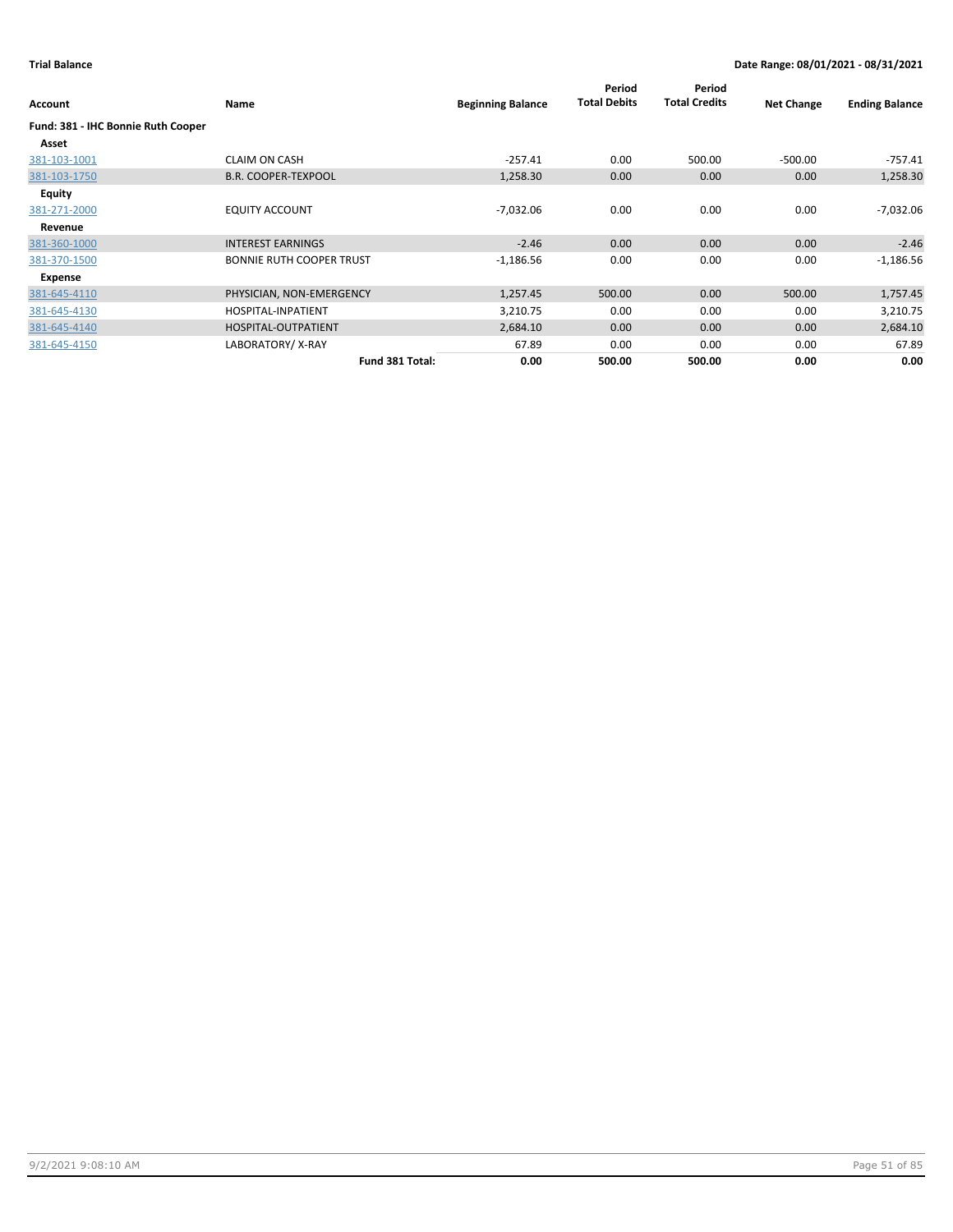| Account                 | Name                  |                 | <b>Beginning Balance</b> | Period<br><b>Total Debits</b> | Period<br><b>Total Credits</b> | <b>Net Change</b> | <b>Ending Balance</b> |
|-------------------------|-----------------------|-----------------|--------------------------|-------------------------------|--------------------------------|-------------------|-----------------------|
| <b>Fund: 410 - CERT</b> |                       |                 |                          |                               |                                |                   |                       |
| Asset                   |                       |                 |                          |                               |                                |                   |                       |
| 410-103-1001            | <b>CLAIM ON CASH</b>  |                 | 159.29                   | 0.00                          | 0.00                           | 0.00              | 159.29                |
| Equity                  |                       |                 |                          |                               |                                |                   |                       |
| 410-271-2000            | <b>EQUITY ACCOUNT</b> |                 | $-159.29$                | 0.00                          | 0.00                           | 0.00              | $-159.29$             |
|                         |                       | Fund 410 Total: | 0.00                     | 0.00                          | 0.00                           | 0.00              | 0.00                  |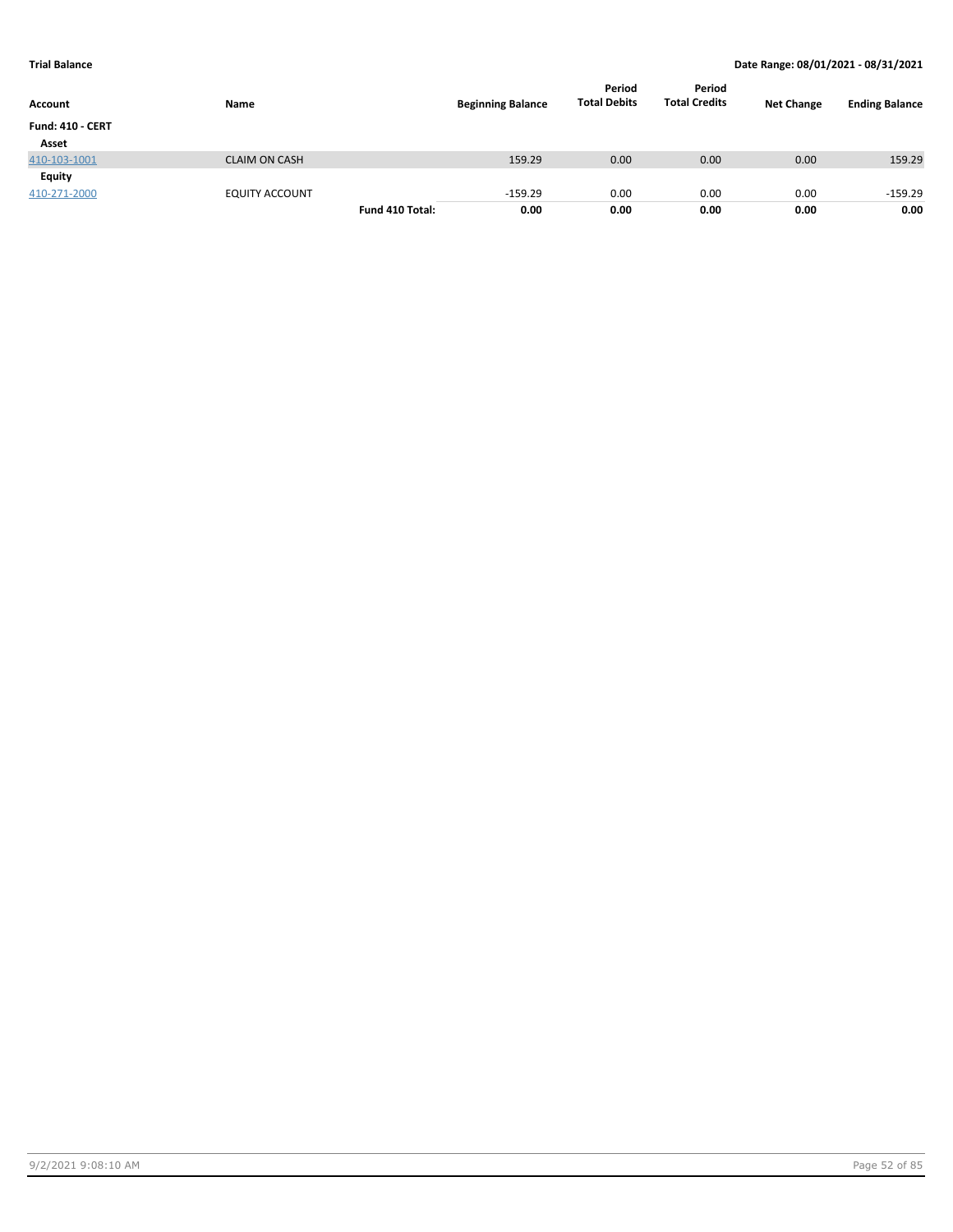| Account                                   | Name                             | <b>Beginning Balance</b> | Period<br><b>Total Debits</b> | Period<br><b>Total Credits</b> | <b>Net Change</b> | <b>Ending Balance</b> |
|-------------------------------------------|----------------------------------|--------------------------|-------------------------------|--------------------------------|-------------------|-----------------------|
| Fund: 412 - Safe Room Reimbursement Prog. |                                  |                          |                               |                                |                   |                       |
| Asset                                     |                                  |                          |                               |                                |                   |                       |
| 412-103-1001                              | <b>CLAIM ON CASH</b>             | 793.62                   | 0.00                          | 0.00                           | 0.00              | 793.62                |
| Liability                                 |                                  |                          |                               |                                |                   |                       |
| 412-200-9100                              | SYSTEM ADDED LIABILITY LINE-ITEM | 774.92                   | 0.00                          | 0.00                           | 0.00              | 774.92                |
| Equity                                    |                                  |                          |                               |                                |                   |                       |
| 412-271-2000                              | <b>EQUITY ACCOUNT</b>            | $-9,856.62$              | 0.00                          | 0.00                           | 0.00              | $-9,856.62$           |
| Expense                                   |                                  |                          |                               |                                |                   |                       |
| 412-408-4540                              | <b>R&amp;M AUTO</b>              | 7,833.60                 | 0.00                          | 0.00                           | 0.00              | 7,833.60              |
| 412-418-3100                              | <b>SUPPLIES</b>                  | 454.48                   | 0.00                          | 0.00                           | 0.00              | 454.48                |
|                                           | Fund 412 Total:                  | 0.00                     | 0.00                          | 0.00                           | 0.00              | 0.00                  |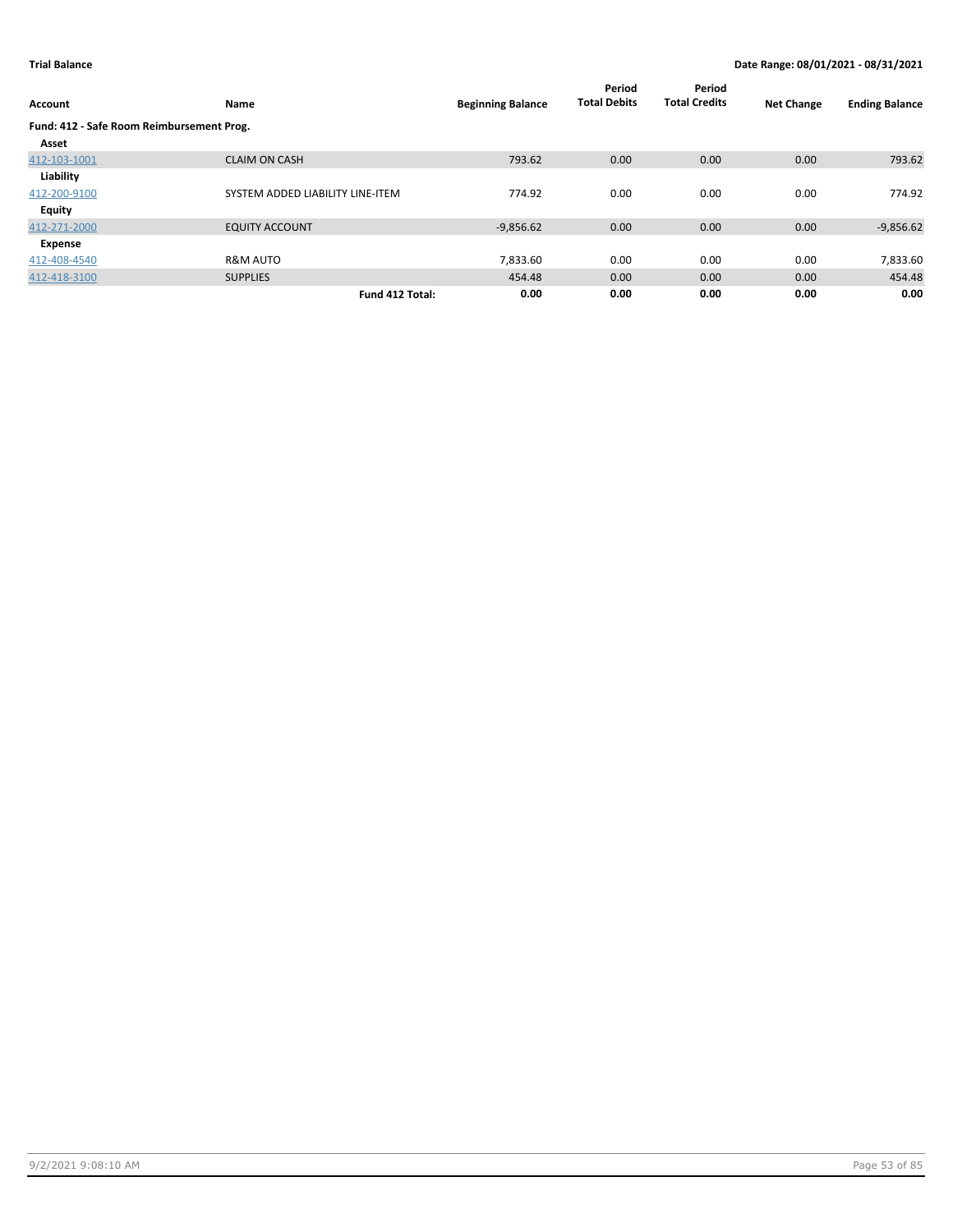|                                                 |                                |                          | Period              | Period               |                   |                       |
|-------------------------------------------------|--------------------------------|--------------------------|---------------------|----------------------|-------------------|-----------------------|
| Account                                         | Name                           | <b>Beginning Balance</b> | <b>Total Debits</b> | <b>Total Credits</b> | <b>Net Change</b> | <b>Ending Balance</b> |
| <b>Fund: 413 - CARES ACT-CORONAVIRUS RELIEF</b> |                                |                          |                     |                      |                   |                       |
| Asset                                           |                                |                          |                     |                      |                   |                       |
| 413-103-1001                                    | <b>CLAIM ON CASH</b>           | 744,451.39               | 0.00                | 136,757.00           | $-136,757.00$     | 607,694.39            |
| Liability                                       |                                |                          |                     |                      |                   |                       |
| 413-102-1000                                    | A/P CLEARING                   | 0.00                     | 136,757.00          | 136,757.00           | 0.00              | 0.00                  |
| 413-200-9000                                    | Payroll Liability Account      | $-75.16$                 | 0.00                | 0.00                 | 0.00              | $-75.16$              |
| <b>Equity</b>                                   |                                |                          |                     |                      |                   |                       |
| 413-271-2000                                    | <b>EQUITY ACCOUNT</b>          | $-177,488.98$            | 0.00                | 0.00                 | 0.00              | $-177,488.98$         |
| Revenue                                         |                                |                          |                     |                      |                   |                       |
| 413-330-4770                                    | <b>CORONAVIRUS RELIEF FUND</b> | $-751,476.00$            | 0.00                | 0.00                 | 0.00              | $-751,476.00$         |
| <b>Expense</b>                                  |                                |                          |                     |                      |                   |                       |
| 413-413-2251                                    | <b>JANITOR TRAVEL</b>          | 52.73                    | 0.00                | 0.00                 | 0.00              | 52.73                 |
| 413-413-3100                                    | <b>OFFICE SUPPLIES</b>         | 497.60                   | 0.00                | 0.00                 | 0.00              | 497.60                |
| 413-413-3110                                    | <b>POSTAGE</b>                 | 569.50                   | 0.00                | 0.00                 | 0.00              | 569.50                |
| 413-413-3970                                    | SANITIZING SUPPLIES            | 20,043.79                | 0.00                | 0.00                 | 0.00              | 20,043.79             |
| 413-413-3980                                    | PERSONAL PROTECTIVE EQUIPMENT  | 7,675.67                 | 0.00                | 0.00                 | 0.00              | 7,675.67              |
| 413-413-3981                                    | <b>PUBLIC HEALTH EXPENSES</b>  | 10,024.95                | 0.00                | 0.00                 | 0.00              | 10,024.95             |
| 413-413-3990                                    | <b>OFFICE PROTECTION</b>       | 23,441.86                | 0.00                | 0.00                 | 0.00              | 23,441.86             |
| 413-413-4420                                    | OTHER PROFESSIONAL SERVICES    | 2,604.14                 | 2,081.26            | 0.00                 | 2,081.26          | 4,685.40              |
| 413-413-5720                                    | <b>OFFICE EQUIPMENT</b>        | 24,097.89                | 0.00                | 0.00                 | 0.00              | 24,097.89             |
| 413-413-5740                                    | <b>TECHNOLOGY</b>              | 559.23                   | 64.99               | 0.00                 | 64.99             | 624.22                |
| 413-417-1070                                    | SALARY PART-TIME TEMP          | 18,726.00                | 0.00                | 0.00                 | 0.00              | 18,726.00             |
| 413-417-2010                                    | SOCIAL SECURITY TAXES          | 1,161.06                 | 0.00                | 0.00                 | 0.00              | 1,161.06              |
| 413-417-2050                                    | <b>MEDICARE TAX</b>            | 271.57                   | 0.00                | 0.00                 | 0.00              | 271.57                |
| 413-419-1502                                    | <b>COMP PAY OUT</b>            | 62,641.43                | 0.00                | 0.00                 | 0.00              | 62,641.43             |
| 413-419-2010                                    | SOCIAL SECURITY TAXES          | 3,883.78                 | 0.00                | 0.00                 | 0.00              | 3,883.78              |
| 413-419-2030                                    | <b>RETIREMENT</b>              | 7,429.26                 | 0.00                | 0.00                 | 0.00              | 7,429.26              |
| 413-419-2050                                    | <b>MEDICARE TAX</b>            | 908.29                   | 0.00                | 0.00                 | 0.00              | 908.29                |
| 413-623-5710                                    | PURCHASE OF MACH./EQUIP.       | 0.00                     | 120,000.00          | 0.00                 | 120,000.00        | 120,000.00            |
| 413-624-3440                                    | R&B MAT. ASPHALT/RD OIL        | 0.00                     | 14,610.75           | 0.00                 | 14,610.75         | 14,610.75             |
|                                                 | Fund 413 Total:                | 0.00                     | 273,514.00          | 273,514.00           | 0.00              | 0.00                  |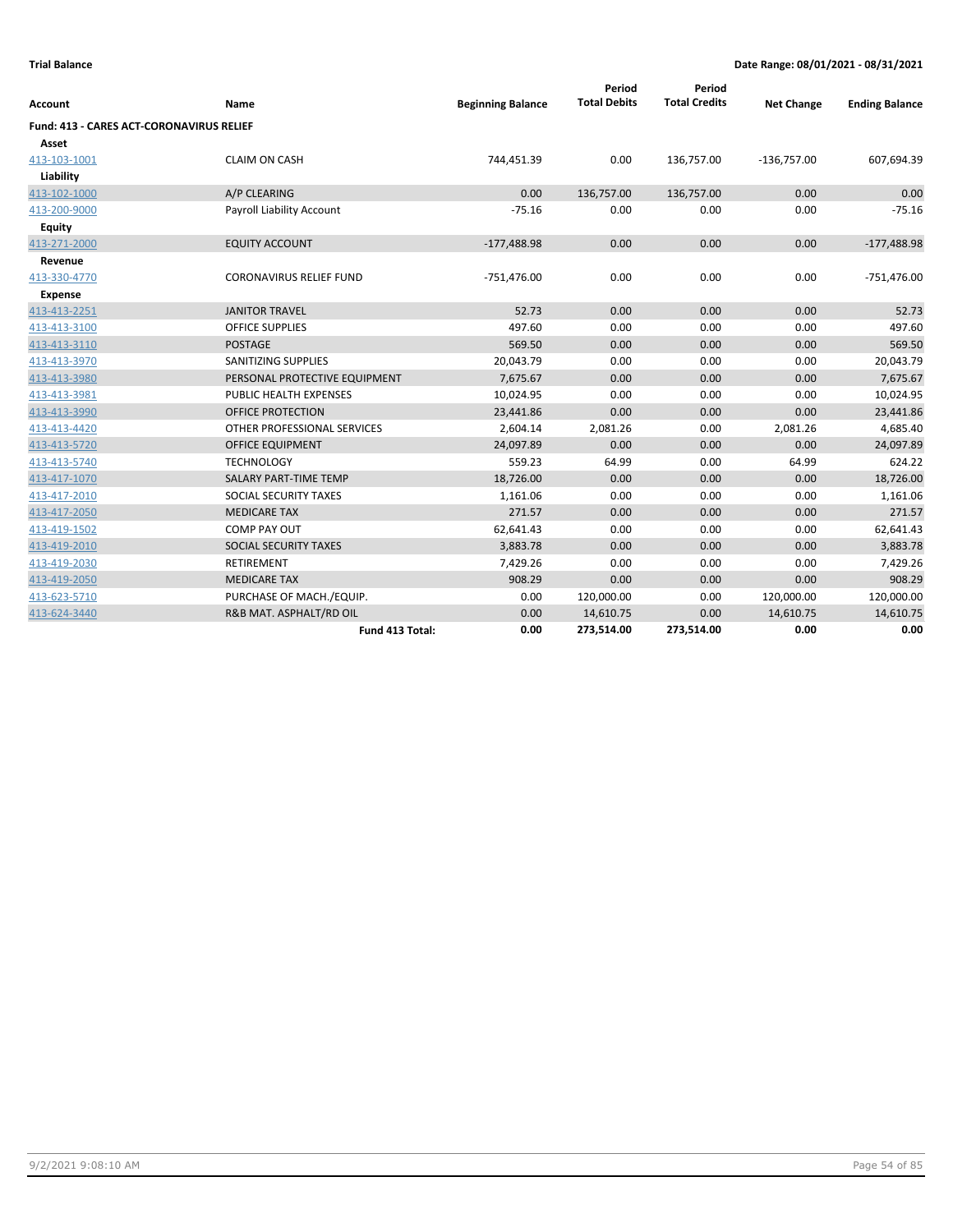| Account                        | <b>Name</b>                   | <b>Beginning Balance</b> | Period<br><b>Total Debits</b> | Period<br><b>Total Credits</b> | <b>Net Change</b> | <b>Ending Balance</b> |
|--------------------------------|-------------------------------|--------------------------|-------------------------------|--------------------------------|-------------------|-----------------------|
| Fund: 414 - OOG COVID #4145401 |                               |                          |                               |                                |                   |                       |
| Asset                          |                               |                          |                               |                                |                   |                       |
| 414-103-1001                   | <b>CLAIM ON CASH</b>          | 5,481.61                 | 0.00                          | 0.00                           | 0.00              | 5,481.61              |
| Revenue                        |                               |                          |                               |                                |                   |                       |
| 414-330-4772                   | <b>OOG CORONAVIRUS GRANT</b>  | $-52,011.09$             | 0.00                          | 0.00                           | 0.00              | $-52,011.09$          |
| Expense                        |                               |                          |                               |                                |                   |                       |
| 414-416-3970                   | SANITIZING SUPPLIES           | 689.03                   | 0.00                          | 0.00                           | 0.00              | 689.03                |
| 414-416-3980                   | PERSONAL PROTECTIVE EQUIPMENT | 4,081.46                 | 0.00                          | 0.00                           | 0.00              | 4,081.46              |
| 414-416-3990                   | OFFICE PROTECTION             | 1,200.00                 | 0.00                          | 0.00                           | 0.00              | 1,200.00              |
| 414-416-4530                   | <b>COMPUTER SOFTWARE</b>      | 1,276.15                 | 0.00                          | 0.00                           | 0.00              | 1,276.15              |
| 414-416-5740                   | <b>TECHNOLOGY</b>             | 39,282.84                | 0.00                          | 0.00                           | 0.00              | 39,282.84             |
|                                | Fund 414 Total:               | 0.00                     | 0.00                          | 0.00                           | 0.00              | 0.00                  |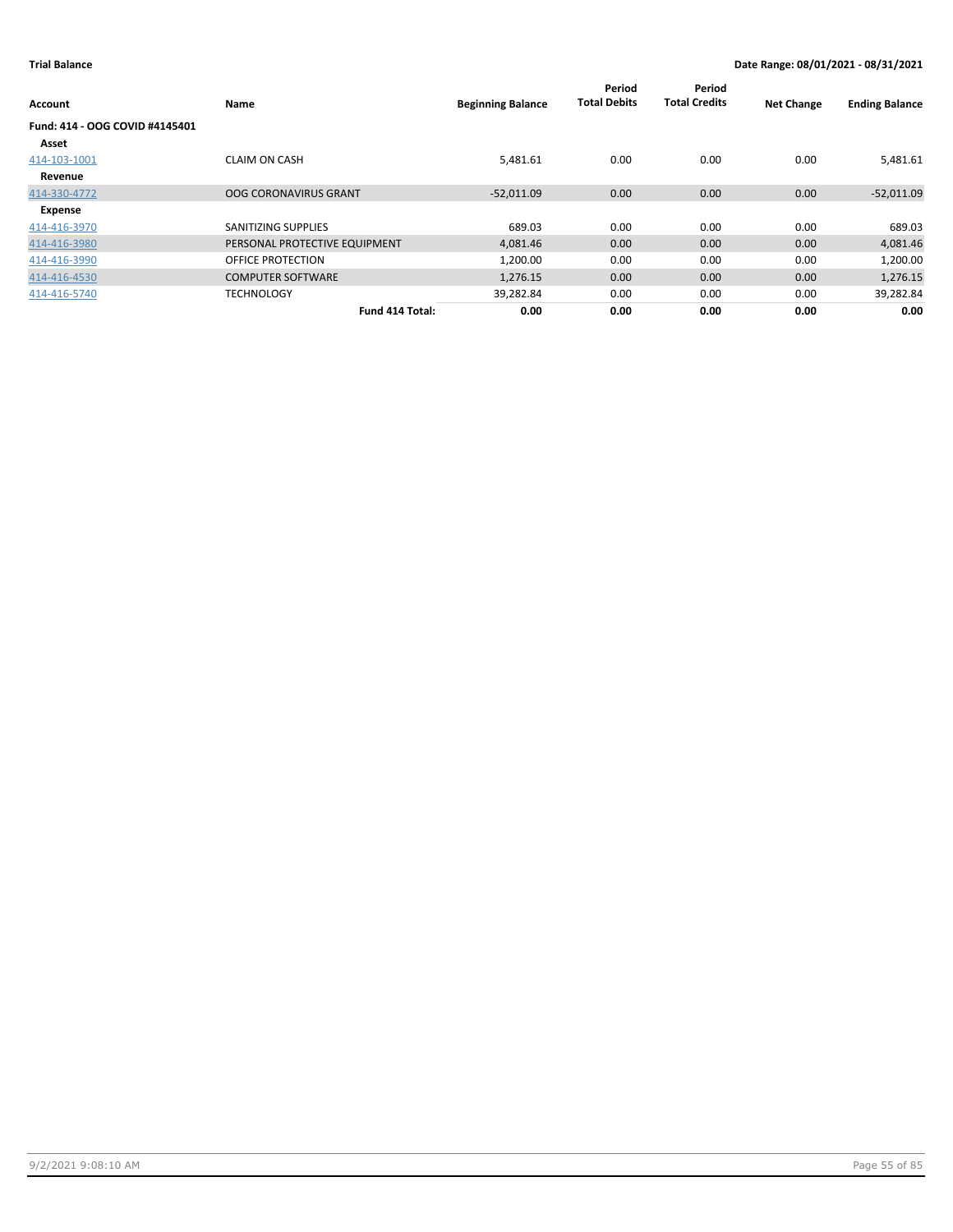| <b>Account</b>                              | <b>Name</b>          |                 | <b>Beginning Balance</b> | Period<br><b>Total Debits</b> | Period<br><b>Total Credits</b> | <b>Net Change</b> | <b>Ending Balance</b> |
|---------------------------------------------|----------------------|-----------------|--------------------------|-------------------------------|--------------------------------|-------------------|-----------------------|
| Fund: 415 - American Recovery Program Grant |                      |                 |                          |                               |                                |                   |                       |
| Asset                                       |                      |                 |                          |                               |                                |                   |                       |
| 415-103-1591                                | <b>CDARS DEPOSIT</b> |                 | 3,449,089.00             | 0.00                          | 0.00                           | 0.00              | 3,449,089.00          |
| Revenue                                     |                      |                 |                          |                               |                                |                   |                       |
| 415-330-4775                                | <b>ARP Grant</b>     |                 | $-3,449,089.00$          | 0.00                          | 0.00                           | 0.00              | $-3,449,089.00$       |
|                                             |                      | Fund 415 Total: | 0.00                     | 0.00                          | 0.00                           | 0.00              | 0.00                  |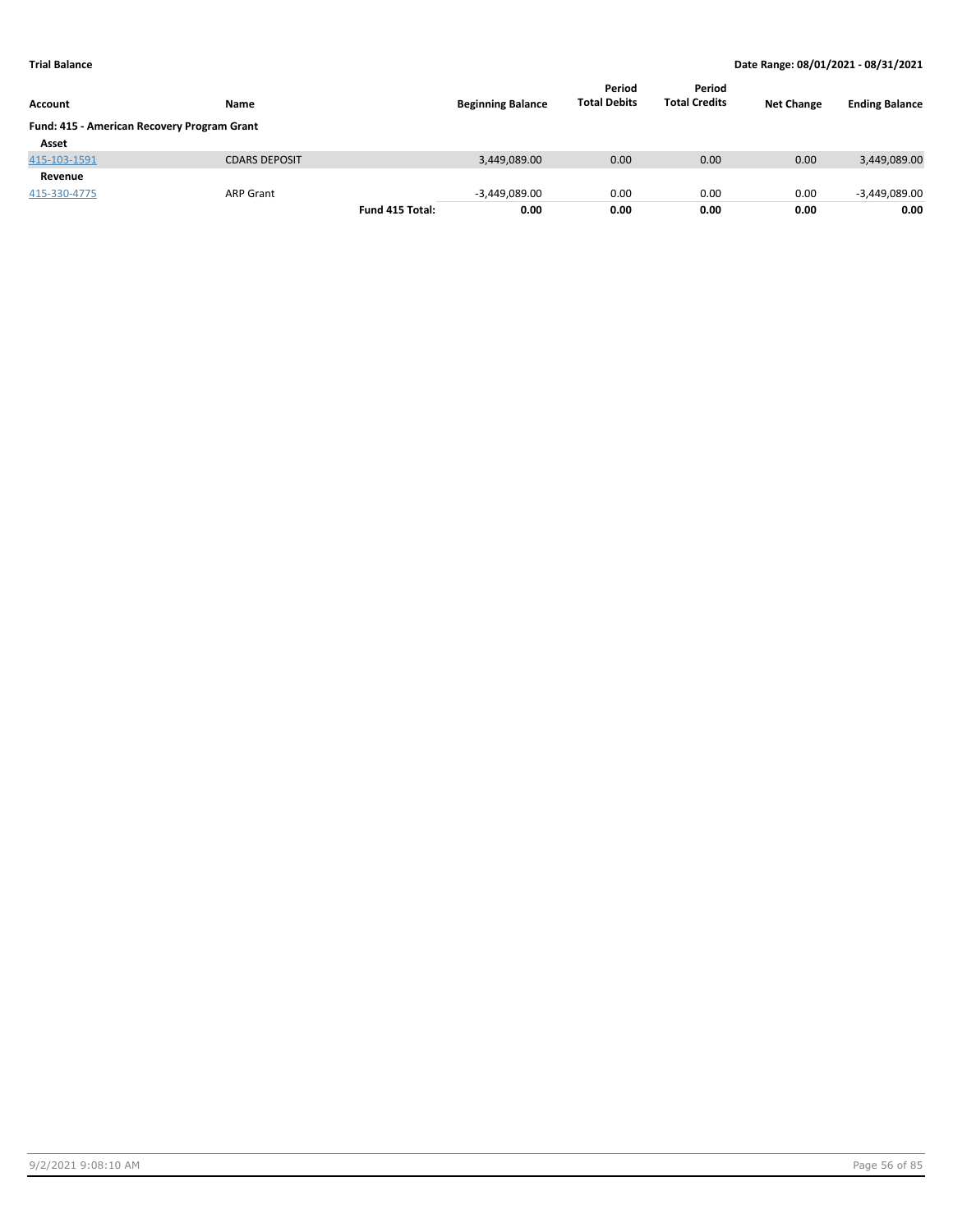| <b>Account</b>                        | Name                                   | <b>Beginning Balance</b> | Period<br><b>Total Debits</b> | Period<br><b>Total Credits</b> | <b>Net Change</b> | <b>Ending Balance</b> |
|---------------------------------------|----------------------------------------|--------------------------|-------------------------------|--------------------------------|-------------------|-----------------------|
| <b>Fund: 560 - Sheriff Forfeiture</b> |                                        |                          |                               |                                |                   |                       |
| Asset                                 |                                        |                          |                               |                                |                   |                       |
| 560-103-1560                          | CASH-F.C. SHERIFF FORFEITURE           | 57,106.00                | 0.00                          | 1,475.85                       | $-1,475.85$       | 55,630.15             |
| 560-103-1590                          | <b>CASH-FEDERAL FORFEITURE</b>         | 12,964.86                | 0.00                          | 0.00                           | 0.00              | 12,964.86             |
| Equity                                |                                        |                          |                               |                                |                   |                       |
| 560-271-2000                          | <b>EQUITY ACCOUNT</b>                  | $-76,327.56$             | 0.00                          | 0.00                           | 0.00              | $-76,327.56$          |
| Revenue                               |                                        |                          |                               |                                |                   |                       |
| 560-352-2000                          | <b>CONTRABAND FORFEITURE</b>           | $-71,704.58$             | 0.00                          | 0.00                           | 0.00              | $-71,704.58$          |
| 560-355-5600                          | <b>FEDERAL FORFEITURE FUNDS</b>        | $-1,586.65$              | 0.00                          | 0.00                           | 0.00              | $-1,586.65$           |
| 560-360-1000                          | <b>INTEREST EARNINGS-SO FORFEITURE</b> | $-5.72$                  | 0.00                          | 0.00                           | 0.00              | $-5.72$               |
| <b>Expense</b>                        |                                        |                          |                               |                                |                   |                       |
| 560-560-1501                          | <b>SIGN ON BONUS</b>                   | 1,000.00                 | 500.00                        | 0.00                           | 500.00            | 1,500.00              |
| 560-560-4200                          | <b>CELL PHONE</b>                      | 601.26                   | 30.25                         | 0.00                           | 30.25             | 631.51                |
| 560-560-4270                          | OUT OF COUNTY TRAVEL/TRAINING          | 1,830.00                 | 0.00                          | 0.00                           | 0.00              | 1,830.00              |
| 560-560-4420                          | <b>PROFESSIONAL SERVICES</b>           | 750.00                   | 0.00                          | 0.00                           | 0.00              | 750.00                |
| 560-560-4541                          | AUTOMOBILE ACCESSORIES                 | 2,044.68                 | 0.00                          | 0.00                           | 0.00              | 2,044.68              |
| 560-560-4900                          | <b>MISCELLANEOUS</b>                   | 181.00                   | 0.00                          | 0.00                           | 0.00              | 181.00                |
| 560-560-4950                          | NARCOTICS AND/OR OTHER INVESTIGAT      | 2,000.00                 | 0.00                          | 0.00                           | 0.00              | 2,000.00              |
| 560-560-4951                          | CONTRABAND FORFEITURE DISBURSEM        | 8,246.67                 | 0.00                          | 0.00                           | 0.00              | 8,246.67              |
| 560-560-5740                          | <b>TECHNOLOGY</b>                      | 12,214.59                | 945.60                        | 0.00                           | 945.60            | 13,160.19             |
| 560-560-5790                          | <b>WEAPONS</b>                         | 1,775.00                 | 0.00                          | 0.00                           | 0.00              | 1,775.00              |
| 560-560-5800                          | <b>INVESTIGATIVE EQUIPMENT</b>         | 5,888.00                 | 0.00                          | 0.00                           | 0.00              | 5,888.00              |
| 560-561-3200                          | <b>WEAPON SUPPLIES</b>                 | 2,385.00                 | 0.00                          | 0.00                           | 0.00              | 2,385.00              |
| 560-561-5730                          | TELEPHONE/RADIO EQUIPMENT              | 4,202.93                 | 0.00                          | 0.00                           | 0.00              | 4,202.93              |
| 560-561-5740                          | <b>TECHNOLOGY</b>                      | 2,056.52                 | 0.00                          | 0.00                           | 0.00              | 2,056.52              |
| 560-561-5750                          | <b>AUTOMOBILES</b>                     | 9,170.00                 | 0.00                          | 0.00                           | 0.00              | 9,170.00              |
| 560-561-5790                          | <b>WEAPONS</b>                         | 25,208.00                | 0.00                          | 0.00                           | 0.00              | 25,208.00             |
|                                       | Fund 560 Total:                        | 0.00                     | 1,475.85                      | 1,475.85                       | 0.00              | 0.00                  |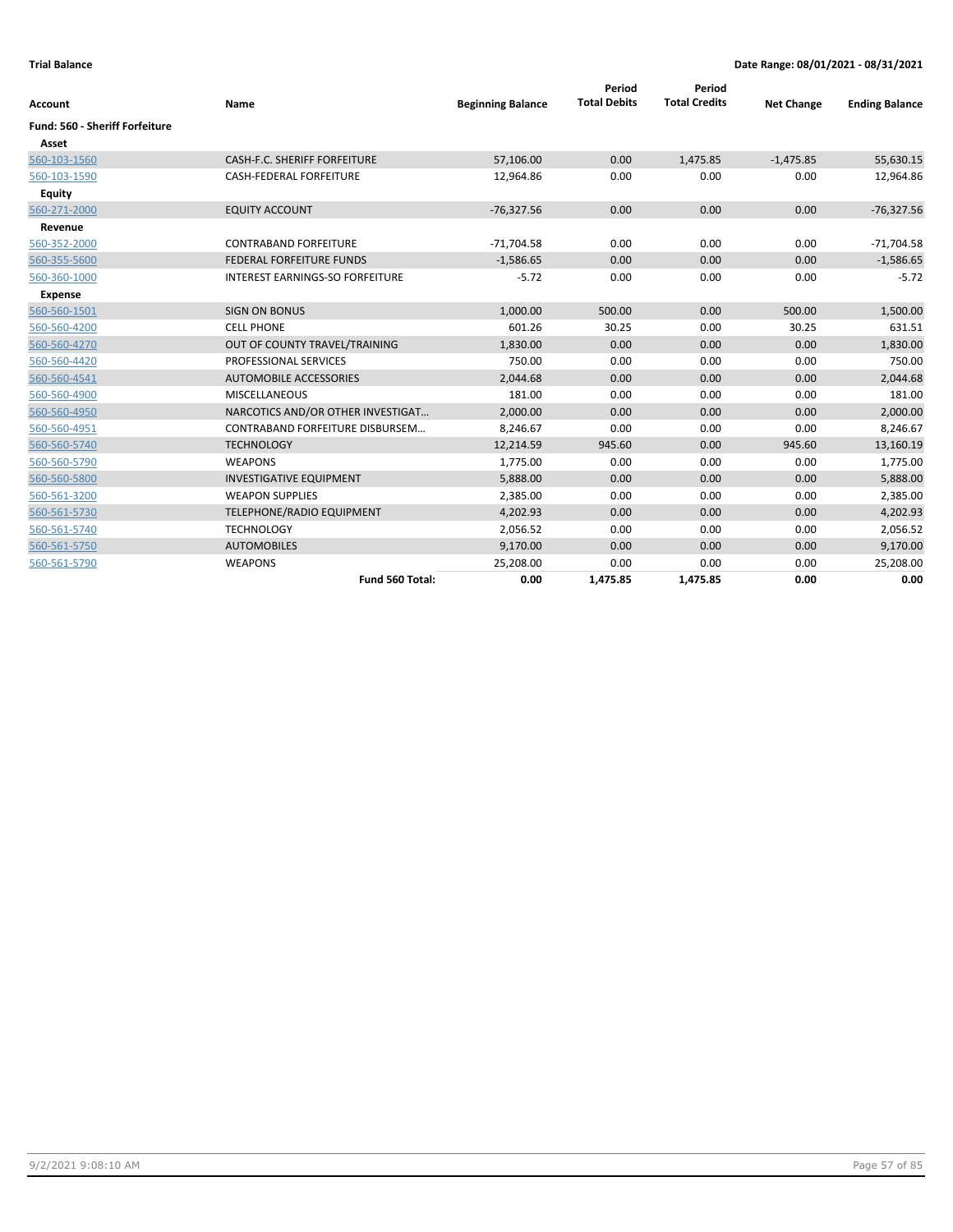| Account                                                       | Name                           | <b>Beginning Balance</b> | Period<br><b>Total Debits</b> | Period<br><b>Total Credits</b> | <b>Net Change</b> | <b>Ending Balance</b> |
|---------------------------------------------------------------|--------------------------------|--------------------------|-------------------------------|--------------------------------|-------------------|-----------------------|
| <b>Fund: 561 - Law Enforcement Education Sheriff's Office</b> |                                |                          |                               |                                |                   |                       |
| Asset                                                         |                                |                          |                               |                                |                   |                       |
| 561-103-1550                                                  | F.C. LAW ENFORCEMENT EDUCATION | 0.01                     | 0.00                          | 0.00                           | 0.00              | 0.01                  |
| Equity                                                        |                                |                          |                               |                                |                   |                       |
| 561-271-2000                                                  | <b>EQUITY ACCOUNT</b>          | $-0.09$                  | 0.00                          | 0.00                           | 0.00              | $-0.09$               |
| Revenue                                                       |                                |                          |                               |                                |                   |                       |
| 561-360-1000                                                  | <b>INTEREST EARNINGS</b>       | $-0.06$                  | 0.00                          | 0.00                           | 0.00              | $-0.06$               |
| 561-370-1600                                                  | PEACE OFFICE ALLOCATION        | $-1,972.51$              | 0.00                          | 0.00                           | 0.00              | $-1,972.51$           |
| Expense                                                       |                                |                          |                               |                                |                   |                       |
| 561-560-4270                                                  | OUT OF COUNTY TRAVEL/TRAINING  | 1,972.65                 | 0.00                          | 0.00                           | 0.00              | 1,972.65              |
|                                                               | Fund 561 Total:                | 0.00                     | 0.00                          | 0.00                           | 0.00              | 0.00                  |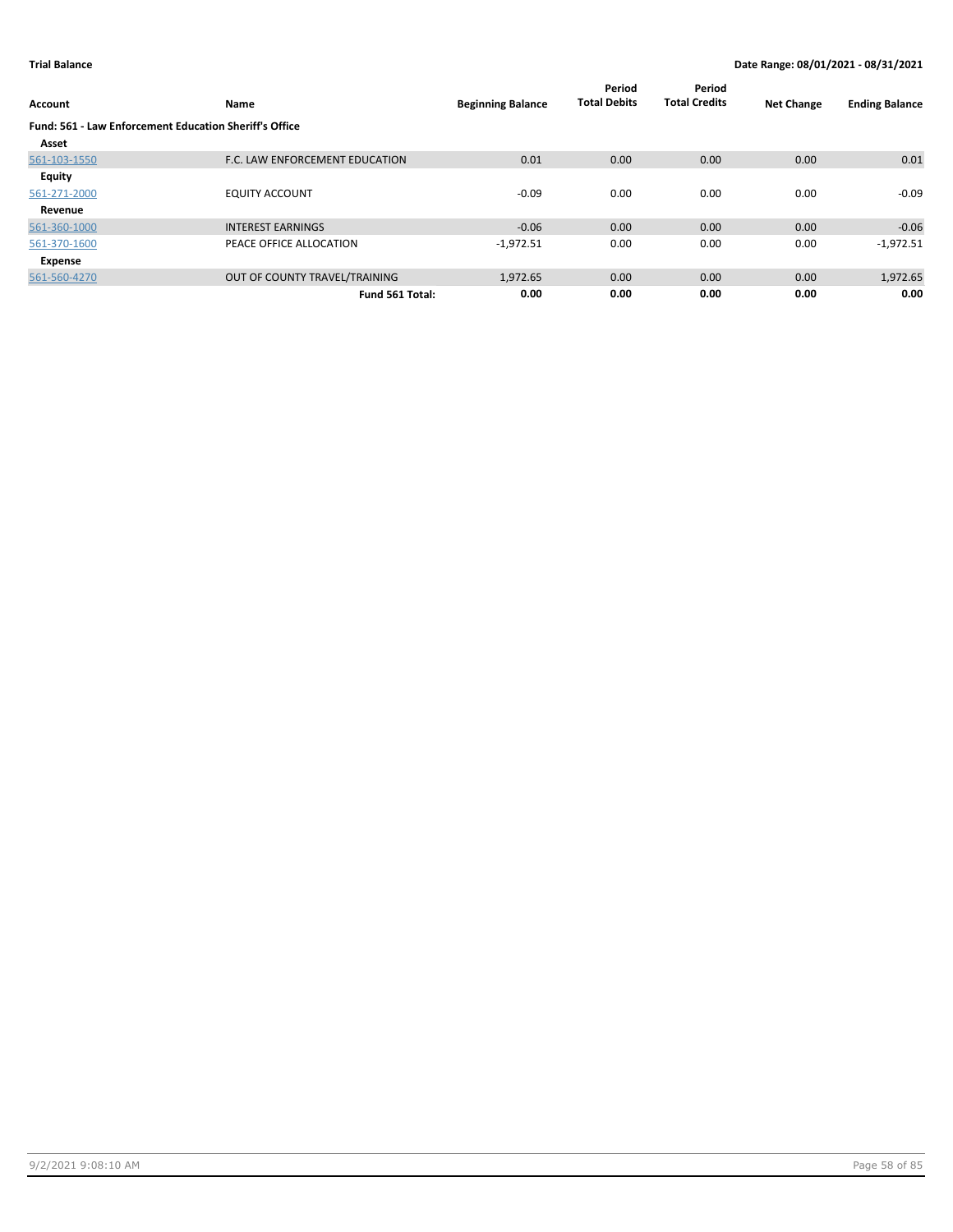| Account                                    | Name                             | <b>Beginning Balance</b> | Period<br><b>Total Debits</b> | Period<br><b>Total Credits</b> | <b>Net Change</b> | <b>Ending Balance</b> |
|--------------------------------------------|----------------------------------|--------------------------|-------------------------------|--------------------------------|-------------------|-----------------------|
| Fund: 562 - Bois D'Arc Lake Reservoir (SO) |                                  |                          |                               |                                |                   |                       |
| Asset                                      |                                  |                          |                               |                                |                   |                       |
| 562-100-1001                               | PR Claim on Cash                 | 0.00                     | 9,173.16                      | 9,173.16                       | 0.00              | 0.00                  |
| 562-103-1001                               | <b>CLAIM ON CASH</b>             | 315,871.23               | 0.00                          | 9,173.16                       | $-9,173.16$       | 306,698.07            |
| Liability                                  |                                  |                          |                               |                                |                   |                       |
| 562-102-1001                               | PR AP Clearing                   | 0.00                     | 4,611.97                      | 4,611.97                       | 0.00              | 0.00                  |
| 562-200-1500                               | <b>ACCRUED SALARY PAYABLE</b>    | $-3,264.36$              | 0.00                          | 0.00                           | 0.00              | $-3,264.36$           |
| 562-200-1550                               | <b>ACCRUED FRINGE BENEFITS</b>   | $-1,702.08$              | 0.00                          | 0.00                           | 0.00              | $-1,702.08$           |
| 562-200-9000                               | Payroll Liability Account        | $-553.50$                | 4,611.97                      | 4,611.97                       | 0.00              | $-553.50$             |
| 562-200-9100                               | SYSTEM ADDED LIABILITY LINE-ITEM | 50,527.35                | 0.00                          | 0.00                           | 0.00              | 50,527.35             |
| <b>Equity</b>                              |                                  |                          |                               |                                |                   |                       |
| 562-271-2000                               | <b>EQUITY ACCOUNT</b>            | $-30,966.54$             | 0.00                          | 0.00                           | 0.00              | $-30,966.54$          |
| Revenue                                    |                                  |                          |                               |                                |                   |                       |
| 562-319-1840                               | PERSONNEL INCOME YEAR 2          | $-121,500.00$            | 0.00                          | 0.00                           | 0.00              | $-121,500.00$         |
| 562-319-1860                               | VEHICLE OR SPEC EQUIP INC YEAR 2 | $-276,000.00$            | 0.00                          | 0.00                           | 0.00              | $-276,000.00$         |
| 562-370-1840                               | <b>LOCAL FUNDING</b>             | $-36,287.76$             | 0.00                          | 0.00                           | 0.00              | $-36,287.76$          |
| <b>Expense</b>                             |                                  |                          |                               |                                |                   |                       |
| 562-560-1040                               | <b>SALARIES DEPUTIES</b>         | 67,616.38                | 6,067.78                      | 0.00                           | 6,067.78          | 73,684.16             |
| 562-560-2010                               | SOCIAL SECURITY TAXES            | 2,974.88                 | 361.88                        | 0.00                           | 361.88            | 3,336.76              |
| 562-560-2020                               | <b>GROUP HEALTH INSURANCE</b>    | 21,878.18                | 1,939.24                      | 0.00                           | 1,939.24          | 23,817.42             |
| 562-560-2030                               | <b>RETIREMENT</b>                | 8,004.16                 | 719.63                        | 0.00                           | 719.63            | 8,723.79              |
| 562-560-2040                               | <b>WORKERS COMPENSATION</b>      | 1,278.18                 | 0.00                          | 0.00                           | 0.00              | 1,278.18              |
| 562-560-2050                               | <b>MEDICARE TAX</b>              | 2,123.88                 | 84.63                         | 0.00                           | 84.63             | 2,208.51              |
|                                            | Fund 562 Total:                  | 0.00                     | 27,570.26                     | 27,570.26                      | 0.00              | 0.00                  |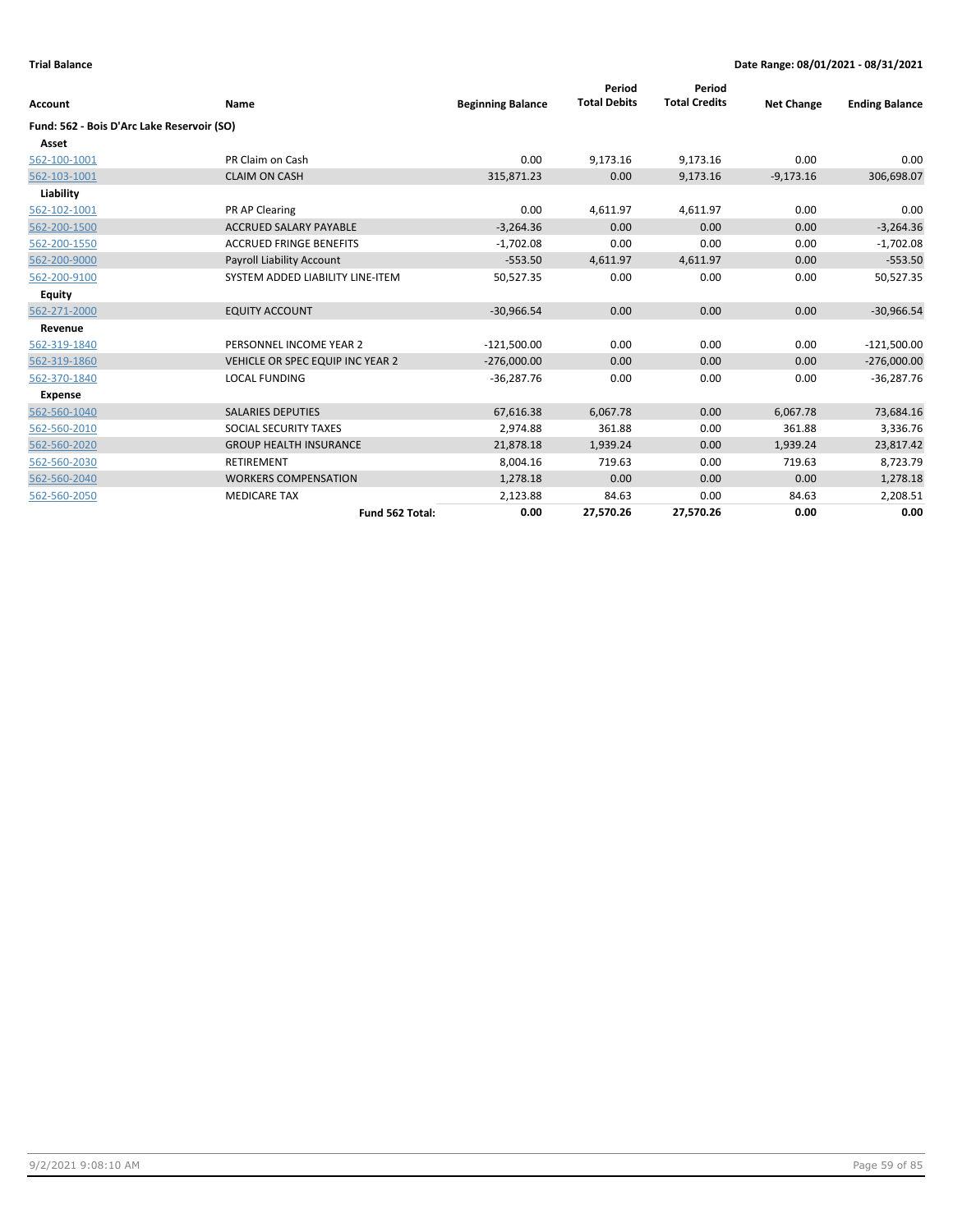| Account                                 | Name                  |                 | <b>Beginning Balance</b> | Period<br><b>Total Debits</b> | Period<br><b>Total Credits</b> | <b>Net Change</b> | <b>Ending Balance</b> |
|-----------------------------------------|-----------------------|-----------------|--------------------------|-------------------------------|--------------------------------|-------------------|-----------------------|
| Fund: 563 - Sheriff's Office Technology |                       |                 |                          |                               |                                |                   |                       |
| Asset                                   |                       |                 |                          |                               |                                |                   |                       |
| 563-103-1001                            | <b>CLAIM ON CASH</b>  |                 | 2,351.32                 | 0.00                          | 0.00                           | 0.00              | 2,351.32              |
| Equity                                  |                       |                 |                          |                               |                                |                   |                       |
| 563-271-2000                            | <b>EQUITY ACCOUNT</b> |                 | $-2,351.32$              | 0.00                          | 0.00                           | 0.00              | $-2,351.32$           |
|                                         |                       | Fund 563 Total: | 0.00                     | 0.00                          | 0.00                           | 0.00              | 0.00                  |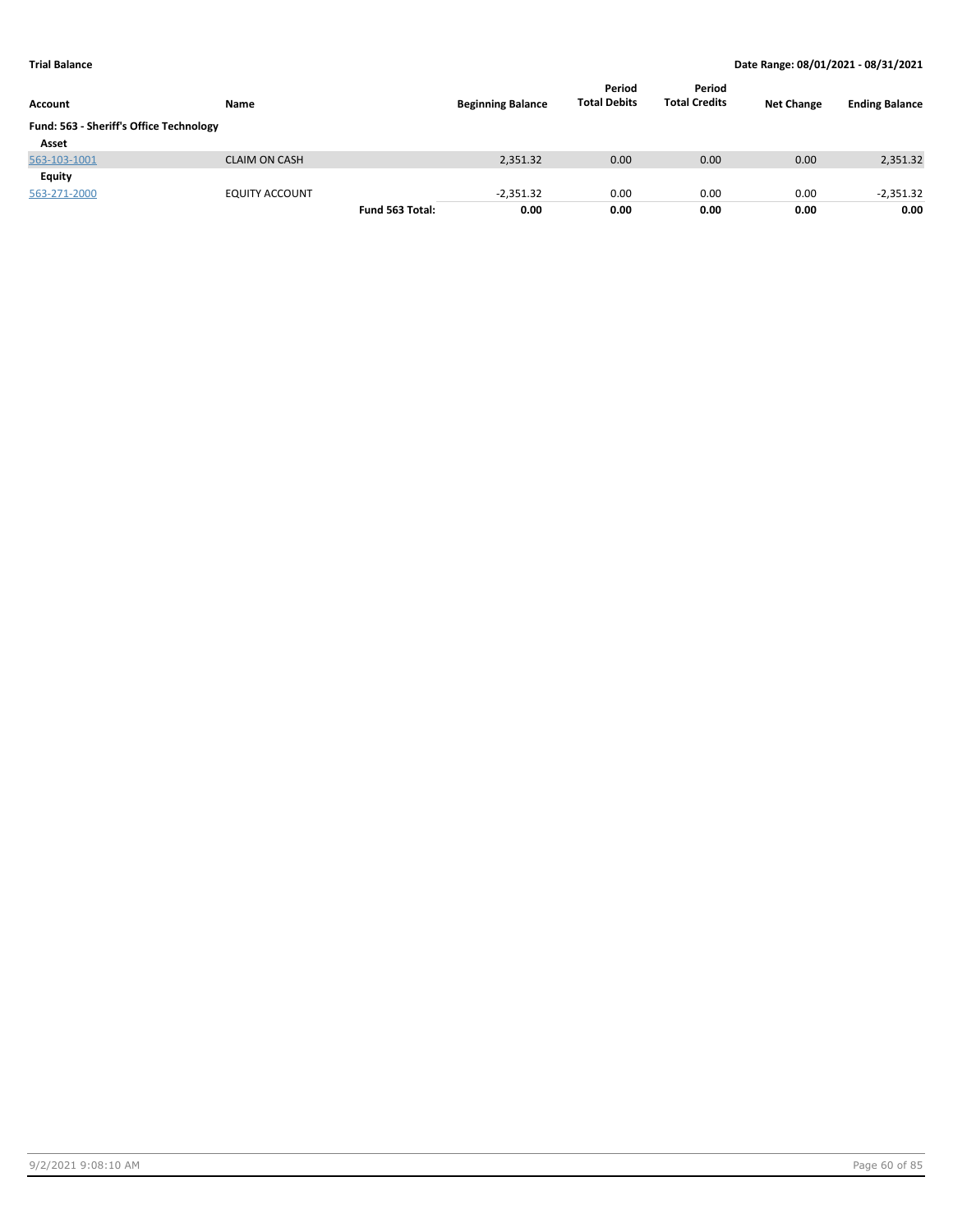| Account                                | <b>Name</b>                      | <b>Beginning Balance</b> | Period<br><b>Total Debits</b> | Period<br><b>Total Credits</b> | <b>Net Change</b> | <b>Ending Balance</b> |
|----------------------------------------|----------------------------------|--------------------------|-------------------------------|--------------------------------|-------------------|-----------------------|
| Fund: 590 - Specialty Court/Drug Court |                                  |                          |                               |                                |                   |                       |
| Asset                                  |                                  |                          |                               |                                |                   |                       |
| 590-103-1001                           | <b>CLAIM ON CASH</b>             | 28,996.01                | 170.58                        | 340.00                         | $-169.42$         | 28,826.59             |
| 590-120-3130                           | DUE FROM OTHER FUNDS             | 262.92                   | 0.00                          | 0.00                           | 0.00              | 262.92                |
| Liability                              |                                  |                          |                               |                                |                   |                       |
| 590-102-1000                           | A/P CLEARING                     | 0.00                     | 340.00                        | 340.00                         | 0.00              | 0.00                  |
| 590-200-9100                           | SYSTEM ADDED LIABILITY LINE-ITEM | 1,277.50                 | 0.00                          | 0.00                           | 0.00              | 1,277.50              |
| Equity                                 |                                  |                          |                               |                                |                   |                       |
| 590-271-2000                           | <b>EQUITY ACCOUNT</b>            | $-30,460.29$             | 0.00                          | 0.00                           | 0.00              | $-30,460.29$          |
| Revenue                                |                                  |                          |                               |                                |                   |                       |
| 590-370-4250                           | <b>DRUG COURT FEE</b>            | $-1,853.85$              | 0.00                          | 167.77                         | $-167.77$         | $-2,021.62$           |
| 590-370-4260                           | <b>SPECIALTY COURT</b>           | $-462.04$                | 0.00                          | 2.81                           | $-2.81$           | $-464.85$             |
| Expense                                |                                  |                          |                               |                                |                   |                       |
| 590-436-4370                           | ATTORNEY FEES DRUG COURT         | 2,239.75                 | 340.00                        | 0.00                           | 340.00            | 2,579.75              |
|                                        | Fund 590 Total:                  | 0.00                     | 850.58                        | 850.58                         | 0.00              | 0.00                  |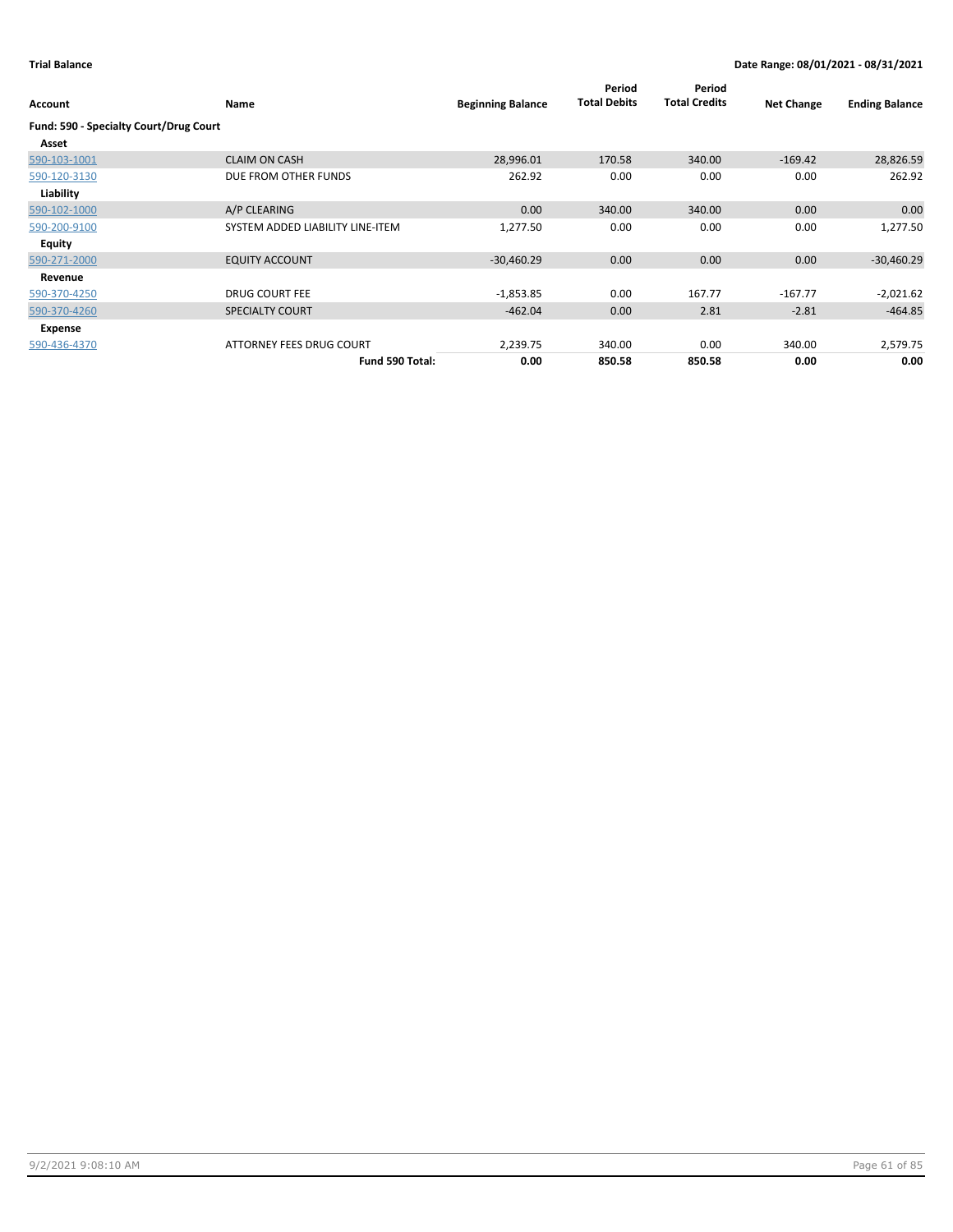|                     |                                    |                          | Period              | Period               |                   |                       |
|---------------------|------------------------------------|--------------------------|---------------------|----------------------|-------------------|-----------------------|
| <b>Account</b>      | Name                               | <b>Beginning Balance</b> | <b>Total Debits</b> | <b>Total Credits</b> | <b>Net Change</b> | <b>Ending Balance</b> |
| Fund: 600 - Sinking |                                    |                          |                     |                      |                   |                       |
| Asset               |                                    |                          |                     |                      |                   |                       |
| 600-103-1001        | <b>CLAIM ON CASH</b>               | 677,644.18               | 21,590.87           | 227,182.35           | $-205,591.48$     | 472,052.70            |
| 600-120-3110        | <b>TAXES RECEIVABLE</b>            | 18,250.88                | 0.00                | 0.00                 | 0.00              | 18,250.88             |
| 600-120-3120        | DUE FROM OTHER GOVERNMENTS         | 78.56                    | 0.00                | 0.00                 | 0.00              | 78.56                 |
| Liability           |                                    |                          |                     |                      |                   |                       |
| 600-102-1000        | A/P CLEARING                       | 0.00                     | 212,971.06          | 212,971.06           | 0.00              | 0.00                  |
| 600-200-2000        | <b>DEFERRED REVENUE</b>            | $-16,699.66$             | 0.00                | 0.00                 | 0.00              | $-16,699.66$          |
| <b>Equity</b>       |                                    |                          |                     |                      |                   |                       |
| 600-271-2000        | <b>EQUITY ACCOUNT</b>              | $-244,575.54$            | 0.00                | 0.00                 | 0.00              | $-244,575.54$         |
| Revenue             |                                    |                          |                     |                      |                   |                       |
| 600-310-1100        | <b>CURRENT TAXES</b>               | $-1,305,985.98$          | 9,636.03            | 15,766.81            | $-6,130.78$       | $-1,312,116.76$       |
| 600-310-1200        | <b>DELINQUENT TAXES</b>            | $-34,079.97$             | 4,575.26            | 5,824.06             | $-1,248.80$       | $-35,328.77$          |
| 600-318-1200        | PAY N LIEU TAX/GRASSLAND           | $-1,007.68$              | 0.00                | 0.00                 | 0.00              | $-1,007.68$           |
| 600-318-1210        | PAY N LIEU TAX/UPPER TRINITY       | $-489.60$                | 0.00                | 0.00                 | 0.00              | $-489.60$             |
| Expense             |                                    |                          |                     |                      |                   |                       |
| 600-620-3090        | ANNUAL PAYING AGENT REGISTRAR FEES | 789.81                   | 389.81              | 0.00                 | 389.81            | 1,179.62              |
| 600-620-4010        | <b>CONTINUING DISCLOSURE FEES</b>  | 2,250.00                 | 0.00                | 0.00                 | 0.00              | 2,250.00              |
| 600-620-6270        | PRINCIPAL, 2017 GO BONDS           | 175,000.00               | 0.00                | 0.00                 | 0.00              | 175,000.00            |
| 600-620-6300        | PRINCIPAL, 2018 GO BONDS           | 160,000.00               | 0.00                | 0.00                 | 0.00              | 160,000.00            |
| 600-660-6670        | INTEREST, 2017 GO BONDS            | 99,837.50                | 96,337.50           | 0.00                 | 96,337.50         | 196,175.00            |
| 600-660-6700        | INTEREST, 2018 GO BONDS            | 236,500.00               | 0.00                | 0.00                 | 0.00              | 236,500.00            |
| 600-660-6710        | INTEREST, 2020 CO BONDS            | 232,487.50               | 116,243.75          | 0.00                 | 116,243.75        | 348,731.25            |
|                     | Fund 600 Total:                    | 0.00                     | 461.744.28          | 461.744.28           | 0.00              | 0.00                  |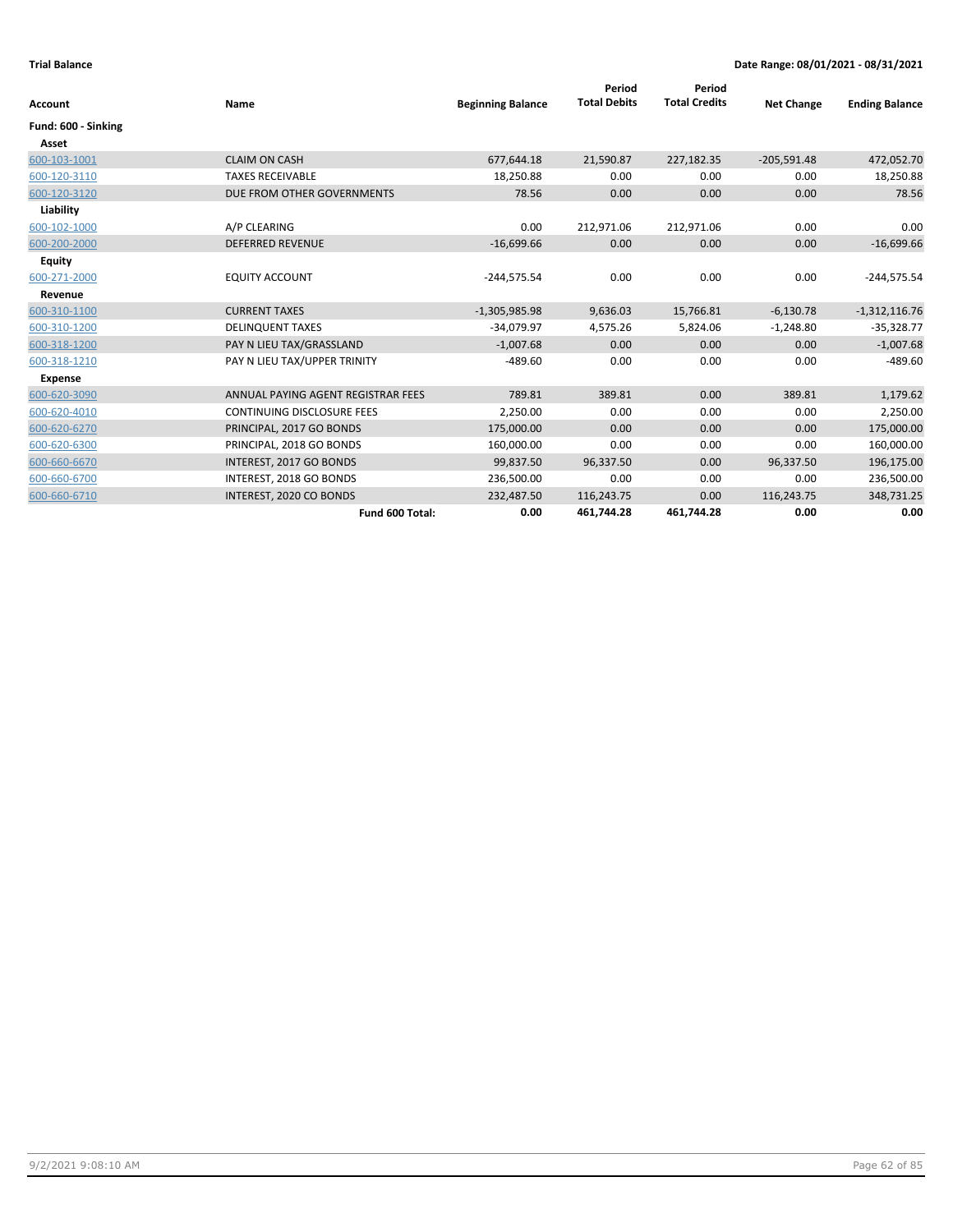| Account                                            | Name                     | <b>Beginning Balance</b> | Period<br><b>Total Debits</b> | Period<br><b>Total Credits</b> | <b>Net Change</b> | <b>Ending Balance</b> |
|----------------------------------------------------|--------------------------|--------------------------|-------------------------------|--------------------------------|-------------------|-----------------------|
| Fund: 630 - Law Enforcement Education Const. Pct.1 |                          |                          |                               |                                |                   |                       |
| Asset                                              |                          |                          |                               |                                |                   |                       |
| 630-103-1001                                       | <b>CLAIM ON CASH</b>     | 3,016.09                 | 0.00                          | 0.00                           | 0.00              | 3,016.09              |
| Equity                                             |                          |                          |                               |                                |                   |                       |
| 630-271-2000                                       | <b>EQUITY ACCOUNT</b>    | $-2,373.57$              | 0.00                          | 0.00                           | 0.00              | $-2,373.57$           |
| Revenue                                            |                          |                          |                               |                                |                   |                       |
| 630-370-1600                                       | PEACE OFFICER ALLOCATION | $-642.52$                | 0.00                          | 0.00                           | 0.00              | $-642.52$             |
|                                                    | Fund 630 Total:          | 0.00                     | 0.00                          | 0.00                           | 0.00              | 0.00                  |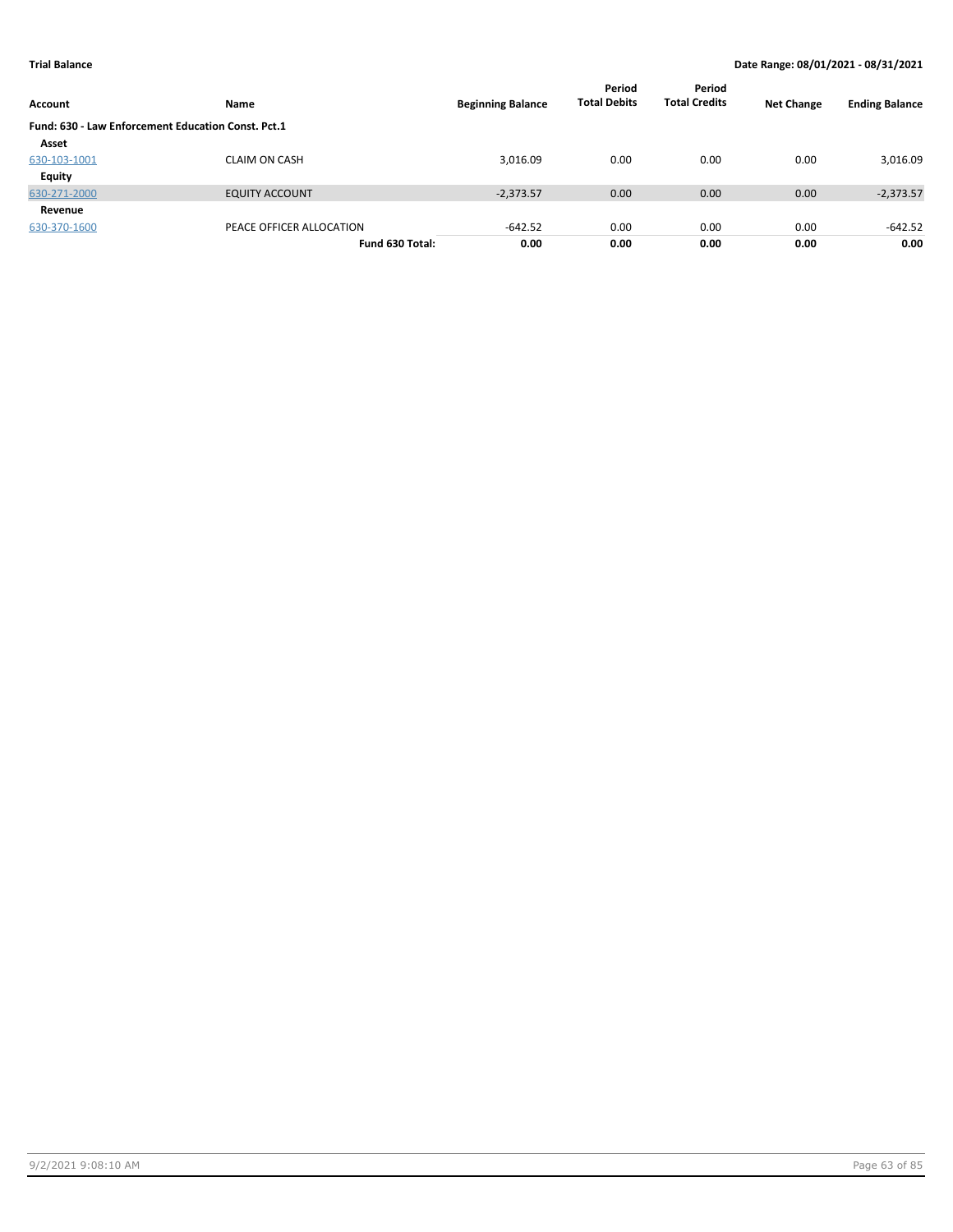| Account                                            | Name                     | <b>Beginning Balance</b> | Period<br><b>Total Debits</b> | Period<br><b>Total Credits</b> | <b>Net Change</b> | <b>Ending Balance</b> |
|----------------------------------------------------|--------------------------|--------------------------|-------------------------------|--------------------------------|-------------------|-----------------------|
| Fund: 640 - Law Enforcement Education Const. Pct.2 |                          |                          |                               |                                |                   |                       |
| Asset                                              |                          |                          |                               |                                |                   |                       |
| 640-103-1001                                       | <b>CLAIM ON CASH</b>     | 1,682.87                 | 0.00                          | 0.00                           | 0.00              | 1,682.87              |
| Equity                                             |                          |                          |                               |                                |                   |                       |
| 640-271-2000                                       | <b>EQUITY ACCOUNT</b>    | $-1,040.35$              | 0.00                          | 0.00                           | 0.00              | $-1,040.35$           |
| Revenue                                            |                          |                          |                               |                                |                   |                       |
| 640-370-1600                                       | PEACE OFFICER ALLOCATION | $-642.52$                | 0.00                          | 0.00                           | 0.00              | $-642.52$             |
|                                                    | Fund 640 Total:          | 0.00                     | 0.00                          | 0.00                           | 0.00              | 0.00                  |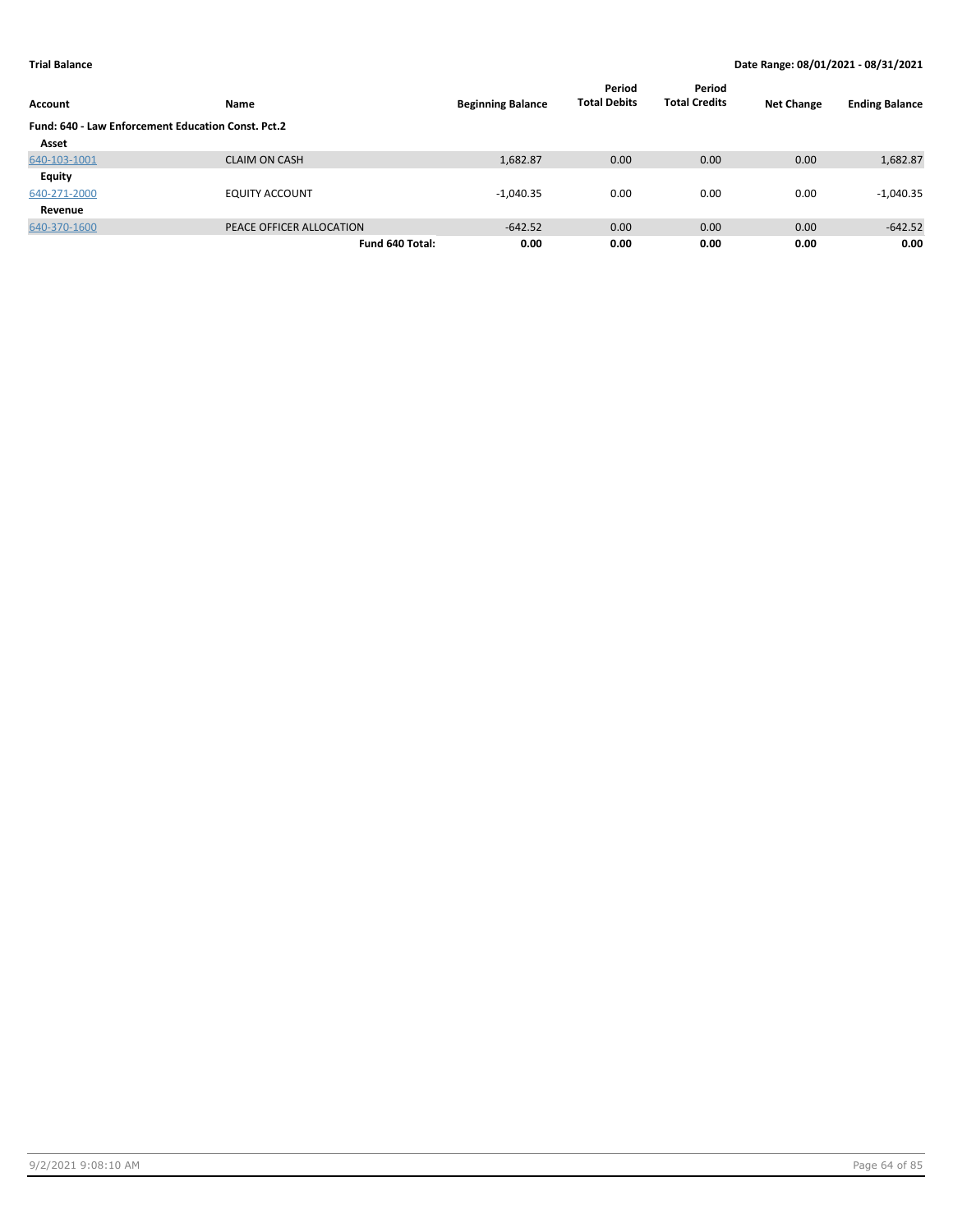| Account                                            | Name                     | <b>Beginning Balance</b> | Period<br><b>Total Debits</b> | Period<br><b>Total Credits</b> | <b>Net Change</b> | <b>Ending Balance</b> |
|----------------------------------------------------|--------------------------|--------------------------|-------------------------------|--------------------------------|-------------------|-----------------------|
| Fund: 650 - Law Enforcement Education Const. Pct.3 |                          |                          |                               |                                |                   |                       |
| Asset                                              |                          |                          |                               |                                |                   |                       |
| 650-103-1001                                       | <b>CLAIM ON CASH</b>     | 4,019.32                 | 0.00                          | 0.00                           | 0.00              | 4,019.32              |
| Equity                                             |                          |                          |                               |                                |                   |                       |
| 650-271-2000                                       | <b>EQUITY ACCOUNT</b>    | $-3,376.80$              | 0.00                          | 0.00                           | 0.00              | $-3,376.80$           |
| Revenue                                            |                          |                          |                               |                                |                   |                       |
| 650-370-1600                                       | PEACE OFFICER ALLOCATION | $-642.52$                | 0.00                          | 0.00                           | 0.00              | $-642.52$             |
|                                                    | Fund 650 Total:          | 0.00                     | 0.00                          | 0.00                           | 0.00              | 0.00                  |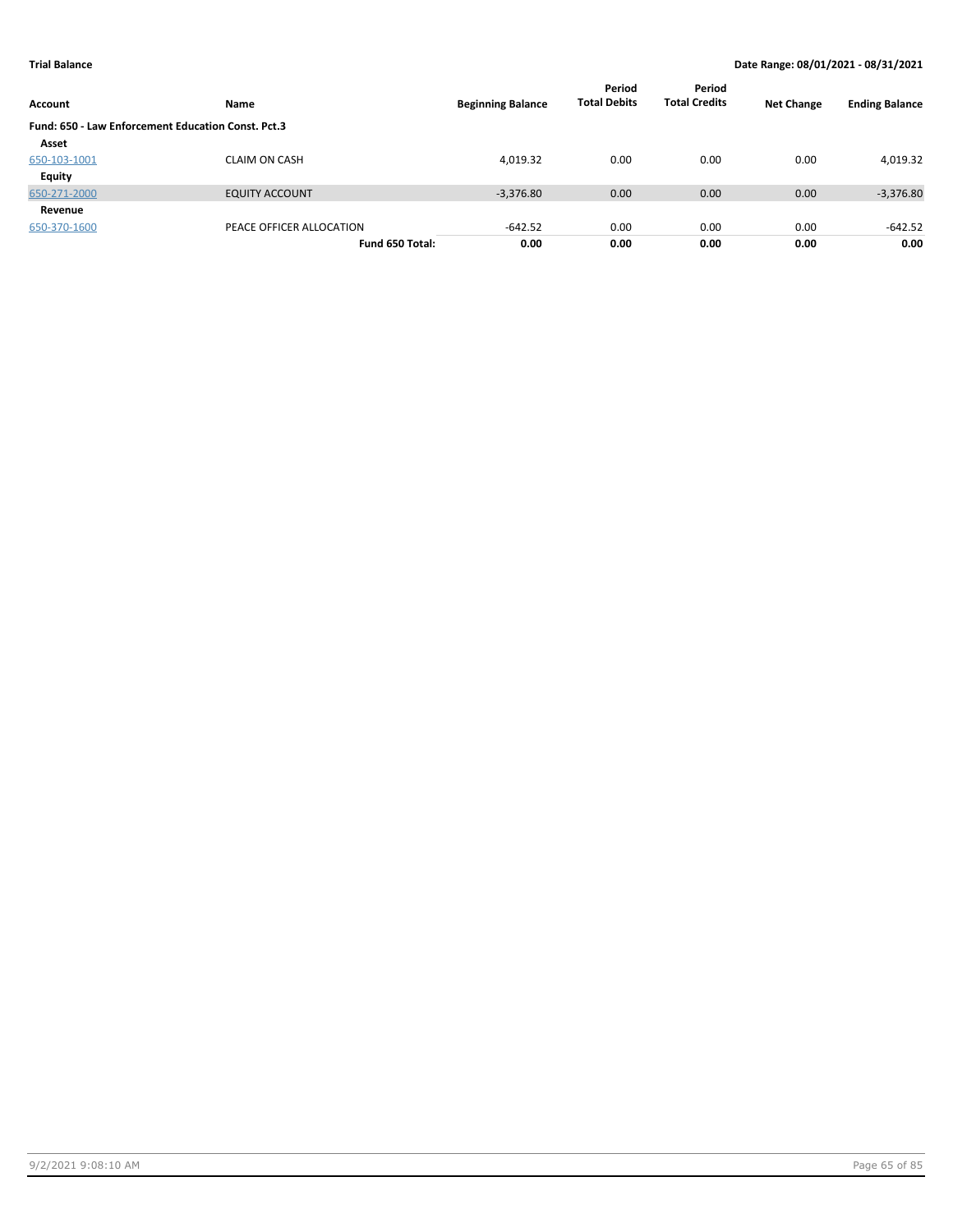| Account                                            | Name                             | <b>Beginning Balance</b> | Period<br><b>Total Debits</b> | Period<br><b>Total Credits</b> | <b>Net Change</b> | <b>Ending Balance</b> |
|----------------------------------------------------|----------------------------------|--------------------------|-------------------------------|--------------------------------|-------------------|-----------------------|
| Fund: 660 - 2017 GO Bonds-Construction Fund FY2017 |                                  |                          |                               |                                |                   |                       |
| Asset                                              |                                  |                          |                               |                                |                   |                       |
| 660-120-3130                                       | DUE FROM OTHER FUNDS             | 160,470.65               | 0.00                          | 0.00                           | 0.00              | 160,470.65            |
| Liability                                          |                                  |                          |                               |                                |                   |                       |
| 660-200-9100                                       | SYSTEM ADDED LIABILITY LINE-ITEM | 118,487.23               | 0.00                          | 0.00                           | 0.00              | 118,487.23            |
| 660-200-9200                                       | <b>RETAINAGE PAYABLE</b>         | $-19,591.05$             | 0.00                          | 0.00                           | 0.00              | $-19,591.05$          |
| Equity                                             |                                  |                          |                               |                                |                   |                       |
| 660-271-2000                                       | <b>EQUITY ACCOUNT</b>            | $-261,048.64$            | 0.00                          | 0.00                           | 0.00              | $-261,048.64$         |
| Expense                                            |                                  |                          |                               |                                |                   |                       |
| 660-667-1670                                       | <b>CONSTRUTION MANAGER AGENT</b> | 1,681.81                 | 0.00                          | 0.00                           | 0.00              | 1,681.81              |
|                                                    | Fund 660 Total:                  | 0.00                     | 0.00                          | 0.00                           | 0.00              | 0.00                  |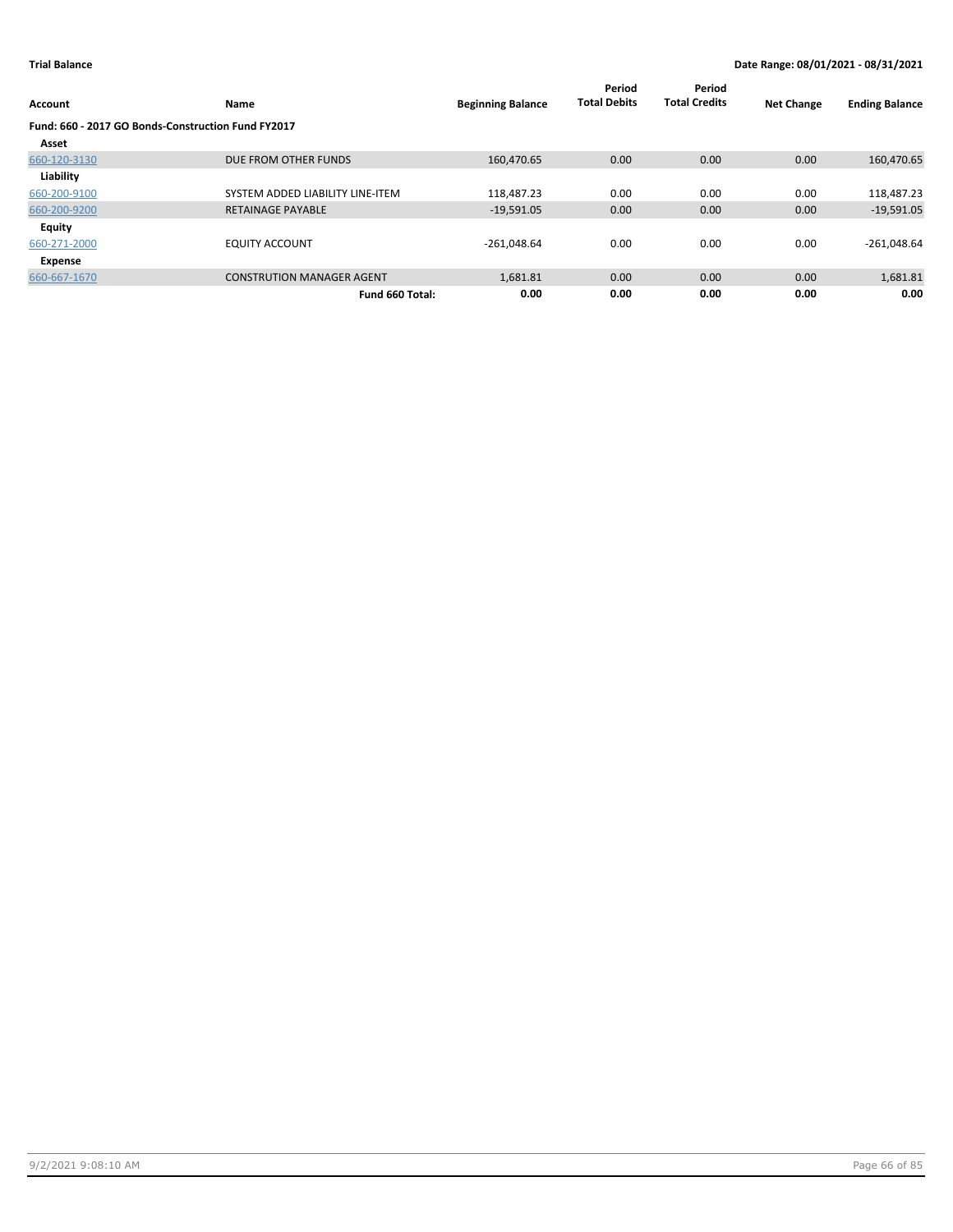| Account                                   | Name                             | <b>Beginning Balance</b> | Period<br><b>Total Debits</b> | Period<br><b>Total Credits</b> | <b>Net Change</b> | <b>Ending Balance</b> |
|-------------------------------------------|----------------------------------|--------------------------|-------------------------------|--------------------------------|-------------------|-----------------------|
| <b>Fund: 670 - Courthouse Restoration</b> |                                  |                          |                               |                                |                   |                       |
| Asset                                     |                                  |                          |                               |                                |                   |                       |
| 670-103-1001                              | <b>CLAIM ON CASH</b>             | 2,963,059.18             | 316,461.71                    | 0.00                           | 316,461.71        | 3,279,520.89          |
| 670-120-3100                              | <b>GRANT RECEIVED FROM THC</b>   | 21,732.49                | 0.00                          | 0.00                           | 0.00              | 21,732.49             |
| Liability                                 |                                  |                          |                               |                                |                   |                       |
| 670-200-9000                              | SYSTEM ADDED LIABILITY LINE-ITEM | 16,253.96                | 0.00                          | 0.00                           | 0.00              | 16,253.96             |
| 670-207-9500                              | DUE TO OTHER FUNDS               | $-160,470.65$            | 0.00                          | 0.00                           | 0.00              | $-160,470.65$         |
| Equity                                    |                                  |                          |                               |                                |                   |                       |
| 670-271-2000                              | <b>EQUITY ACCOUNT</b>            | 94,958.74                | 0.00                          | 0.00                           | 0.00              | 94,958.74             |
| Revenue                                   |                                  |                          |                               |                                |                   |                       |
| 670-330-5100                              | <b>COURTHOUSE RESTORATION</b>    | $-2,935,533.72$          | 0.00                          | 316,461.71                     | $-316,461.71$     | $-3,251,995.43$       |
|                                           | Fund 670 Total:                  | 0.00                     | 316,461.71                    | 316,461.71                     | 0.00              | 0.00                  |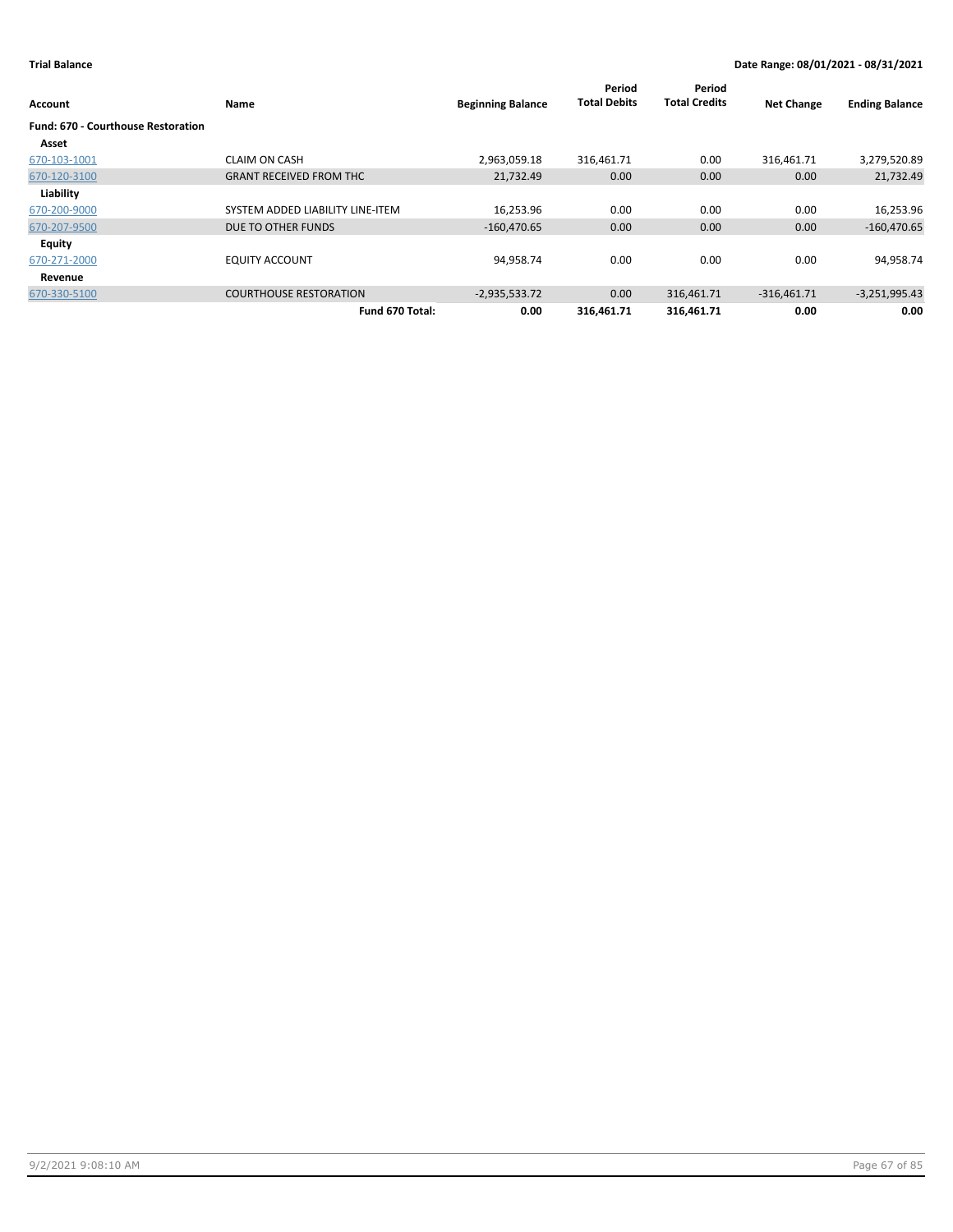| Account       | Name                                               | <b>Beginning Balance</b> | Period<br><b>Total Debits</b> | Period<br><b>Total Credits</b> | <b>Net Change</b> | <b>Ending Balance</b> |
|---------------|----------------------------------------------------|--------------------------|-------------------------------|--------------------------------|-------------------|-----------------------|
|               | Fund: 680 - 2018 GO Bonds-Construction Fund FY2019 |                          |                               |                                |                   |                       |
| Asset         |                                                    |                          |                               |                                |                   |                       |
| 680-103-1001  | <b>CLAIM ON CASH</b>                               | 1.05                     | 0.00                          | 0.00                           | 0.00              | 1.05                  |
| <b>Equity</b> |                                                    |                          |                               |                                |                   |                       |
| 680-271-2000  | <b>EQUITY ACCOUNT</b>                              | $-2,408,729.28$          | 0.00                          | 0.00                           | 0.00              | $-2,408,729.28$       |
| Revenue       |                                                    |                          |                               |                                |                   |                       |
| 680-360-1680  | <b>INTEREST EARNINGS BUSINESS MONEY F</b>          | $-1,040.20$              | 0.00                          | 0.00                           | 0.00              | $-1,040.20$           |
| Expense       |                                                    |                          |                               |                                |                   |                       |
| 680-668-1650  | <b>CONSTRUCTION</b>                                | 1,769,138.98             | 0.00                          | 0.00                           | 0.00              | 1,769,138.98          |
| 680-668-1670  | <b>CONSTRUCTION MANAGER AGENT</b>                  | 342,068.93               | 0.00                          | 0.00                           | 0.00              | 342,068.93            |
| 680-668-1680  | <b>MASONRY AND STONE</b>                           | 275,527.16               | 0.00                          | 0.00                           | 0.00              | 275,527.16            |
| 680-668-4030  | <b>ARCHITECTURAL FEES</b>                          | 13,000.00                | 0.00                          | 0.00                           | 0.00              | 13,000.00             |
| 680-668-4260  | <b>PROFESSIONAL FEES</b>                           | 6,856.80                 | 0.00                          | 0.00                           | 0.00              | 6,856.80              |
| 680-668-4430  | TRASH PICK UP                                      | 3,176.56                 | 0.00                          | 0.00                           | 0.00              | 3,176.56              |
|               | Fund 680 Total:                                    | 0.00                     | 0.00                          | 0.00                           | 0.00              | 0.00                  |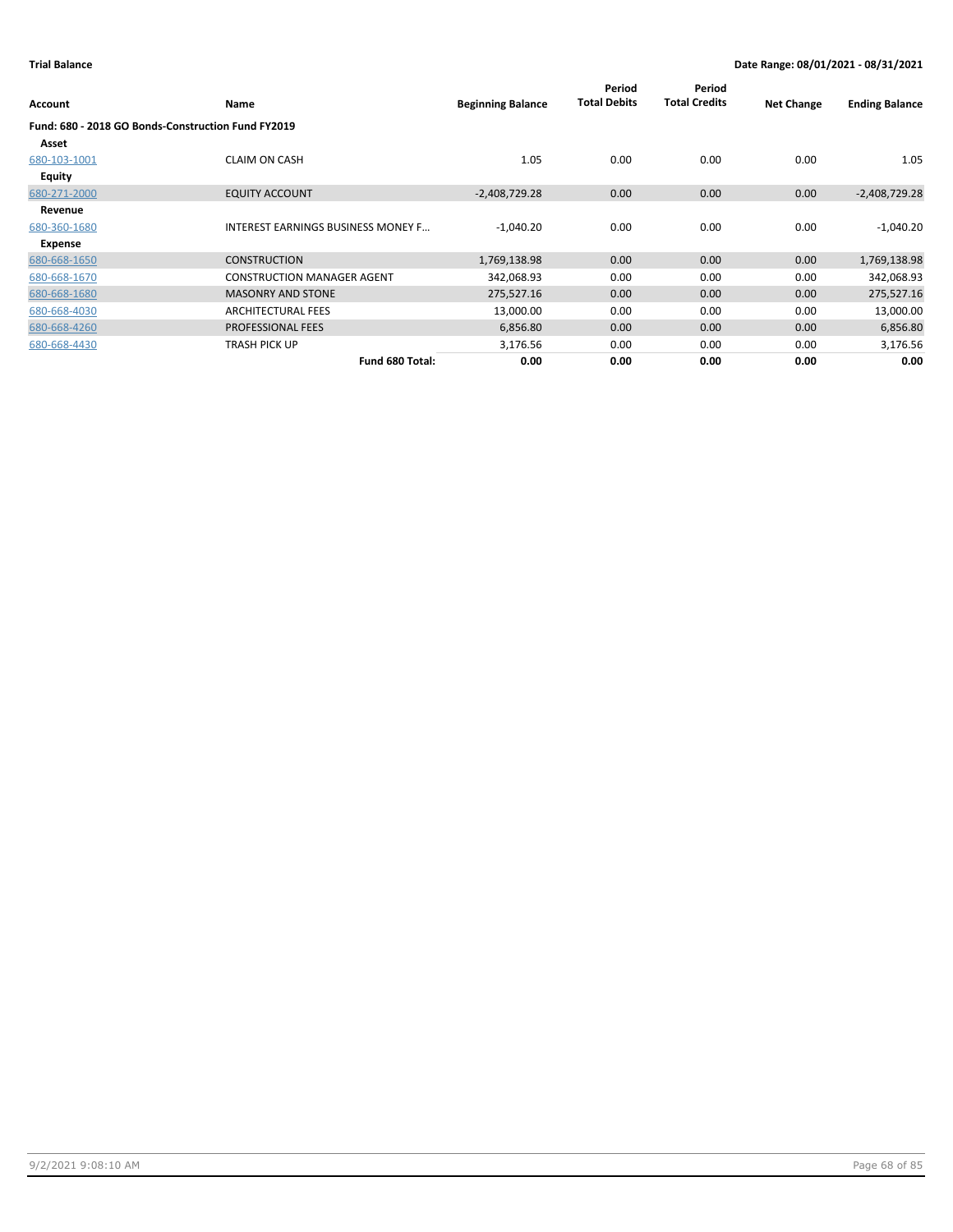| Account                                            | Name                                | <b>Beginning Balance</b> | Period<br><b>Total Debits</b> | Period<br><b>Total Credits</b> | <b>Net Change</b> | <b>Ending Balance</b> |
|----------------------------------------------------|-------------------------------------|--------------------------|-------------------------------|--------------------------------|-------------------|-----------------------|
| Fund: 690 - 2020 CO Bonds-Construction Fund FY2020 |                                     |                          |                               |                                |                   |                       |
| Asset                                              |                                     |                          |                               |                                |                   |                       |
|                                                    |                                     |                          |                               |                                |                   |                       |
| 690-103-1001                                       | <b>CLAIM ON CASH</b>                | $-244,421.31$            | 971,914.33                    | 1,538,529.44                   | $-566,615.11$     | $-811,036.42$         |
| 690-103-1200                                       | CO BONDS CONST.2020-COMB. FUNDS     | 109.77                   | 0.00                          | 0.00                           | 0.00              | 109.77                |
| 690-103-1690                                       | <b>ICS DEPOSIT</b>                  | 3,789,834.65             | 0.00                          | 970,914.33                     | $-970,914.33$     | 2,818,920.32          |
| Liability                                          |                                     |                          |                               |                                |                   |                       |
| 690-102-1000                                       | A/P CLEARING                        | 0.00                     | 1,538,529.44                  | 1,538,529.44                   | 0.00              | 0.00                  |
| Equity                                             |                                     |                          |                               |                                |                   |                       |
| 690-271-2000                                       | <b>EQUITY ACCOUNT</b>               | $-9,903,829.75$          | 0.00                          | 0.00                           | 0.00              | $-9,903,829.75$       |
| Revenue                                            |                                     |                          |                               |                                |                   |                       |
| 690-360-1000                                       | <b>INTEREST EARNING LEGEND BANK</b> | $-9.70$                  | 0.00                          | 0.00                           | 0.00              | $-9.70$               |
| 690-360-1690                                       | <b>INTEREST EARNINGS ICS</b>        | $-9,644.44$              | 0.00                          | 0.00                           | 0.00              | $-9,644.44$           |
| <b>Expense</b>                                     |                                     |                          |                               |                                |                   |                       |
| 690-669-1650                                       | <b>CONSTRUCTION</b>                 | 4,764,361.72             | 1,119,752.61                  | 0.00                           | 1,119,752.61      | 5,884,114.33          |
| 690-669-1670                                       | <b>CONSTRUCTION MANAGER AGENT</b>   | 469,151.72               | 197,460.47                    | 0.00                           | 197,460.47        | 666,612.19            |
| 690-669-1680                                       | <b>MASONRY AND STONE</b>            | 974,312.76               | 209,639.23                    | 0.00                           | 209,639.23        | 1,183,951.99          |
| 690-669-4030                                       | <b>ARCHITECTURAL FEE</b>            | 39,000.00                | 6,500.00                      | 0.00                           | 6,500.00          | 45,500.00             |
| 690-669-4260                                       | PROFESSIONAL FEES                   | 8,721.80                 | 2,800.00                      | 0.00                           | 2,800.00          | 11,521.80             |
| 690-669-4430                                       | <b>TRASH PICK UP</b>                | 8,262.78                 | 1,377.13                      | 0.00                           | 1,377.13          | 9,639.91              |
| 690-669-5735                                       | FF&E                                | 100,000.00               | 0.00                          | 0.00                           | 0.00              | 100,000.00            |
| 690-669-5740                                       | <b>TECHNOLOGY</b>                   | 4,150.00                 | 0.00                          | 0.00                           | 0.00              | 4,150.00              |
|                                                    | Fund 690 Total:                     | 0.00                     | 4,047,973.21                  | 4,047,973.21                   | 0.00              | 0.00                  |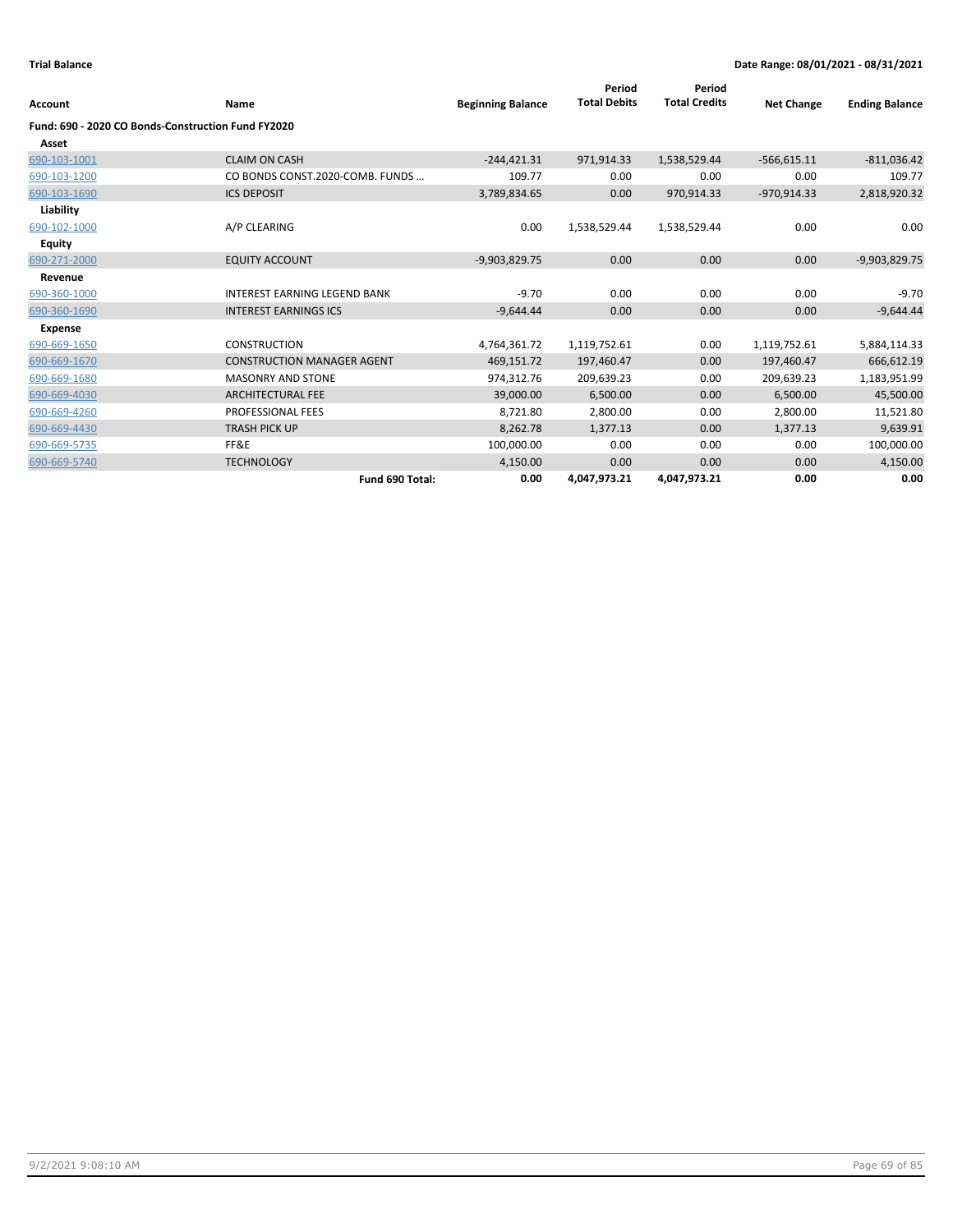| Account                  | Name                     |                 | <b>Beginning Balance</b> | Period<br><b>Total Debits</b> | Period<br><b>Total Credits</b> | <b>Net Change</b> | <b>Ending Balance</b> |
|--------------------------|--------------------------|-----------------|--------------------------|-------------------------------|--------------------------------|-------------------|-----------------------|
| Fund: 700 - Right of Way |                          |                 |                          |                               |                                |                   |                       |
| Asset                    |                          |                 |                          |                               |                                |                   |                       |
| 700-103-1001             | <b>CLAIM ON CASH</b>     |                 | 16,205.96                | 0.00                          | 0.00                           | 0.00              | 16,205.96             |
| 700-103-1750             | <b>TEXPOOL</b>           |                 | 84,920.37                | 0.00                          | 0.00                           | 0.00              | 84,920.37             |
| Equity                   |                          |                 |                          |                               |                                |                   |                       |
| 700-271-2000             | <b>EQUITY ACCOUNT</b>    |                 | $-100,997.91$            | 0.00                          | 0.00                           | 0.00              | $-100,997.91$         |
| Revenue                  |                          |                 |                          |                               |                                |                   |                       |
| 700-360-1000             | <b>INTEREST EARNINGS</b> |                 | $-38.42$                 | 0.00                          | 0.00                           | 0.00              | $-38.42$              |
| 700-370-1421             | <b>ROW PERMITS</b>       |                 | $-90.00$                 | 0.00                          | 0.00                           | 0.00              | $-90.00$              |
|                          |                          | Fund 700 Total: | 0.00                     | 0.00                          | 0.00                           | 0.00              | 0.00                  |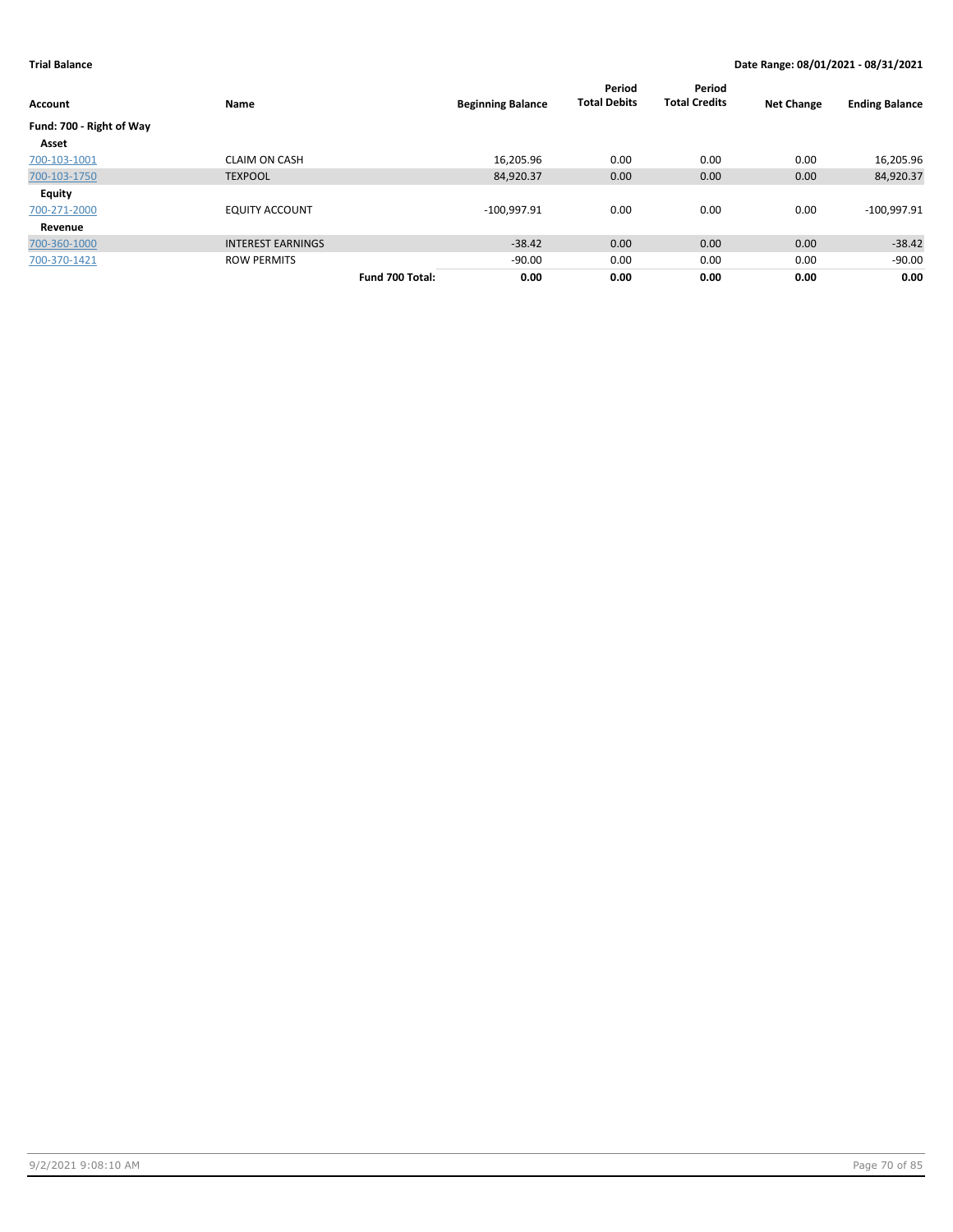| <b>Account</b>                     | Name                        | <b>Beginning Balance</b> | Period<br><b>Total Debits</b> | Period<br><b>Total Credits</b> | <b>Net Change</b> | <b>Ending Balance</b> |
|------------------------------------|-----------------------------|--------------------------|-------------------------------|--------------------------------|-------------------|-----------------------|
| Fund: 800 - Veterans Court Program |                             |                          |                               |                                |                   |                       |
| Asset                              |                             |                          |                               |                                |                   |                       |
| 800-103-1001                       | Claim On Cash               | 0.00                     | 1,100.00                      | 0.00                           | 1,100.00          | 1,100.00              |
| 800-103-1800                       | CASH-VETERANS COURT PROGRAM | 1,075.00                 | 0.00                          | 1,075.00                       | $-1,075.00$       | 0.00                  |
| Equity                             |                             |                          |                               |                                |                   |                       |
| 800-271-2000                       | <b>EQUITY ACCOUNT</b>       | $-600.00$                | 0.00                          | 0.00                           | 0.00              | $-600.00$             |
| Revenue                            |                             |                          |                               |                                |                   |                       |
| 800-370-1800                       | <b>PROGRAM FEES</b>         | $-475.00$                | 0.00                          | 25.00                          | $-25.00$          | $-500.00$             |
|                                    | Fund 800 Total:             | 0.00                     | 1.100.00                      | 1.100.00                       | 0.00              | 0.00                  |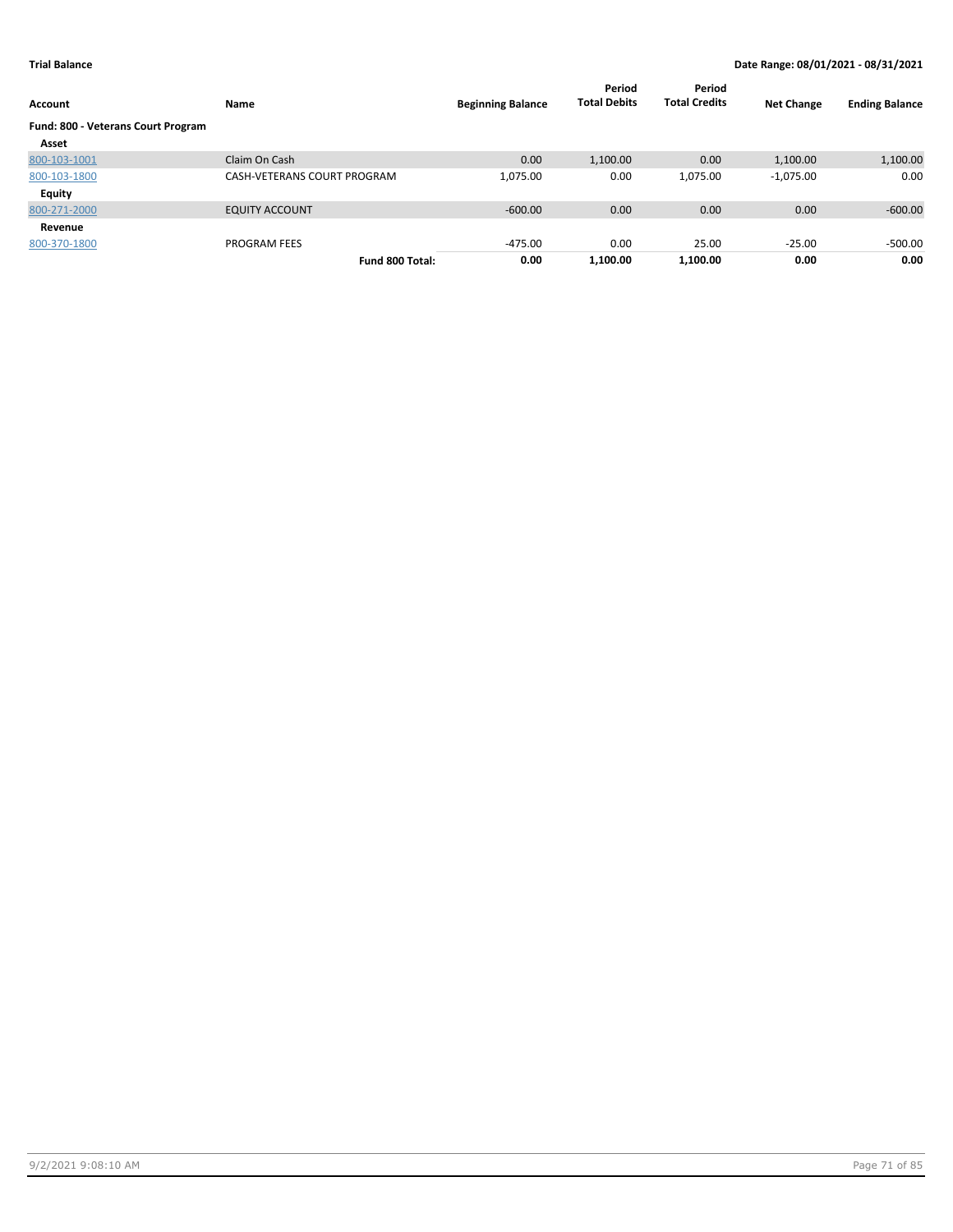| <b>Account</b>                           | Name                             | <b>Beginning Balance</b> | Period<br><b>Total Debits</b> | Period<br><b>Total Credits</b> | <b>Net Change</b> | <b>Ending Balance</b> |
|------------------------------------------|----------------------------------|--------------------------|-------------------------------|--------------------------------|-------------------|-----------------------|
| Fund: 810 - County Lake Road Impact Fund |                                  |                          |                               |                                |                   |                       |
| Asset                                    |                                  |                          |                               |                                |                   |                       |
| 810-103-1001                             | <b>CLAIM ON CASH</b>             | 204,021.21               | 0.00                          | 0.00                           | 0.00              | 204,021.21            |
| Liability                                |                                  |                          |                               |                                |                   |                       |
| 810-200-9100                             | SYSTEM ADDED LIABILITY LINE-ITEM | 30,992.00                | 0.00                          | 0.00                           | 0.00              | 30,992.00             |
| <b>Equity</b>                            |                                  |                          |                               |                                |                   |                       |
| 810-271-2000                             | <b>EQUITY ACCOUNT</b>            | $-135,013.21$            | 0.00                          | 0.00                           | 0.00              | $-135,013.21$         |
| Revenue                                  |                                  |                          |                               |                                |                   |                       |
| 810-318-1830                             | YEAR 3 PAYMENT                   | $-100,000.00$            | 0.00                          | 0.00                           | 0.00              | $-100,000.00$         |
|                                          | Fund 810 Total:                  | 0.00                     | 0.00                          | 0.00                           | 0.00              | 0.00                  |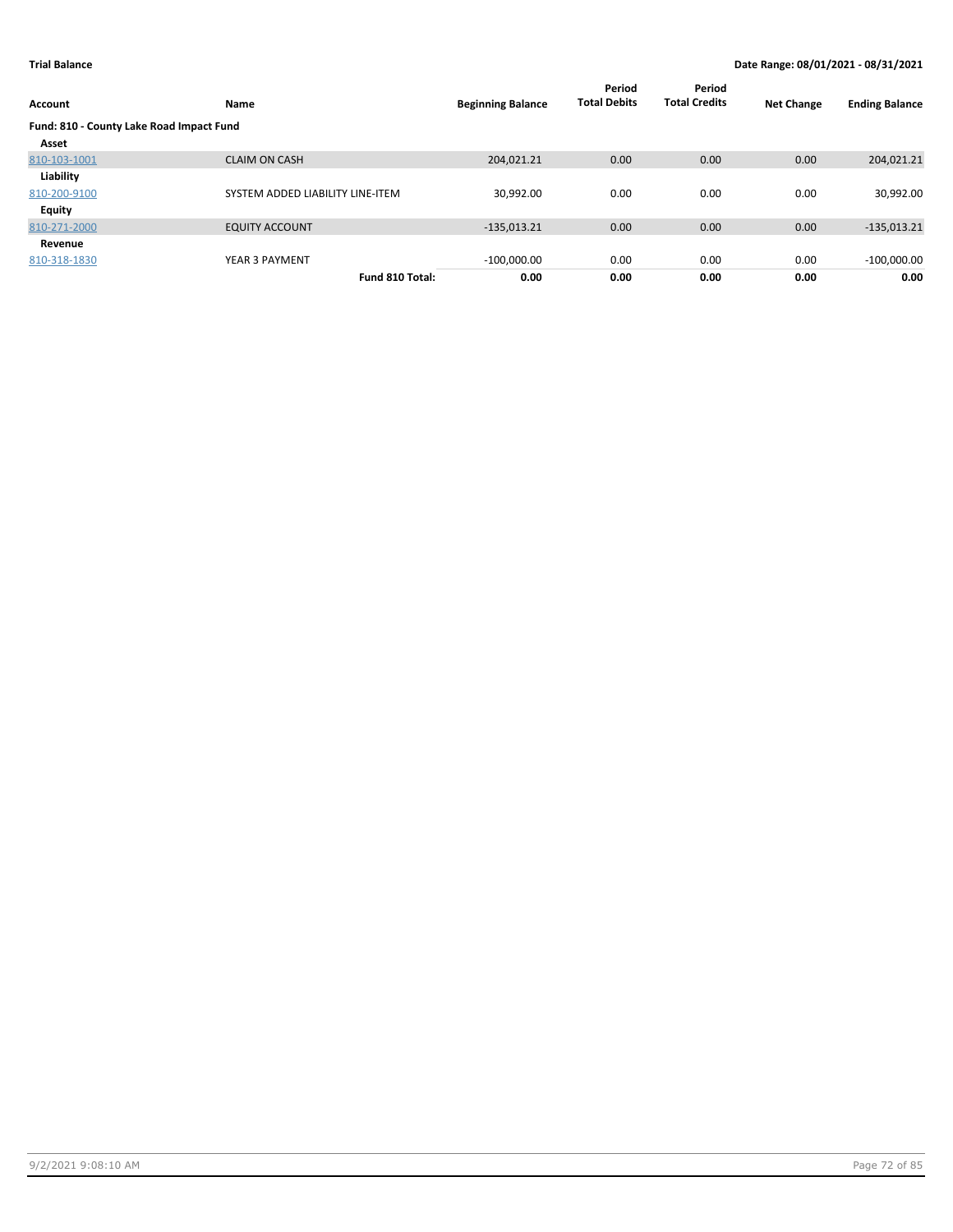| <b>Account</b>          | Name                               | <b>Beginning Balance</b> | Period<br><b>Total Debits</b> | Period<br><b>Total Credits</b> | <b>Net Change</b> | <b>Ending Balance</b> |
|-------------------------|------------------------------------|--------------------------|-------------------------------|--------------------------------|-------------------|-----------------------|
| Fund: 850 - Lake Fannin |                                    |                          |                               |                                |                   |                       |
| Asset                   |                                    |                          |                               |                                |                   |                       |
| 850-103-1001            | <b>CLAIM ON CASH</b>               | 17,286.77                | 725.00                        | 329.86                         | 395.14            | 17,681.91             |
| Liability               |                                    |                          |                               |                                |                   |                       |
| 850-102-1000            | A/P CLEARING                       | 0.00                     | 329.86                        | 329.86                         | 0.00              | 0.00                  |
| 850-200-9100            | SYSTEM ADDED LIABILITY LINE-ITEM   | 388.75                   | 0.00                          | 0.00                           | 0.00              | 388.75                |
| <b>Equity</b>           |                                    |                          |                               |                                |                   |                       |
| 850-271-2000            | <b>EQUITY ACCOUNT</b>              | $-4,955.78$              | 0.00                          | 0.00                           | 0.00              | $-4,955.78$           |
| Revenue                 |                                    |                          |                               |                                |                   |                       |
| 850-370-1402            | <b>FRANCHISE TAX</b>               | $-153.00$                | 0.00                          | 0.00                           | 0.00              | $-153.00$             |
| 850-370-1500            | <b>DONATIONS</b>                   | $-8,675.90$              | 0.00                          | 0.00                           | 0.00              | $-8,675.90$           |
| 850-370-1830            | <b>VOLUNTEER MEMBERSHIP FEES</b>   | $-100.00$                | 0.00                          | 0.00                           | 0.00              | $-100.00$             |
| 850-370-1840            | <b>LOCAL FUNDING</b>               | $-5,000.00$              | 0.00                          | 0.00                           | 0.00              | $-5,000.00$           |
| 850-370-1850            | <b>RENTAL FEE</b>                  | $-3,387.50$              | 0.00                          | 725.00                         | $-725.00$         | $-4,112.50$           |
| 850-370-1860            | <b>DEPOSIT FEE</b>                 | $-750.00$                | 0.00                          | 0.00                           | 0.00              | $-750.00$             |
| <b>Expense</b>          |                                    |                          |                               |                                |                   |                       |
| 850-520-1402            | <b>FRANCHISE TAX</b>               | 0.00                     | 153.00                        | 0.00                           | 153.00            | 153.00                |
| 850-520-1860            | <b>DEPOSIT REFUND</b>              | 900.00                   | 0.00                          | 0.00                           | 0.00              | 900.00                |
| 850-520-4400            | UTILITIES ELECTRICITY              | 293.78                   | 70.26                         | 0.00                           | 70.26             | 364.04                |
| 850-520-4420            | <b>UTILITIES WATER</b>             | 948.39                   | 36.60                         | 0.00                           | 36.60             | 984.99                |
| 850-520-4430            | <b>TRASH PICK UP</b>               | 700.00                   | 70.00                         | 0.00                           | 70.00             | 770.00                |
| 850-520-4500            | <b>R&amp;M BUILDING</b>            | 344.49                   | 0.00                          | 0.00                           | 0.00              | 344.49                |
| 850-520-4840            | <b>GENERAL LIABILITY INSURANCE</b> | 2,160.00                 | 0.00                          | 0.00                           | 0.00              | 2,160.00              |
|                         | Fund 850 Total:                    | 0.00                     | 1,384.72                      | 1,384.72                       | 0.00              | 0.00                  |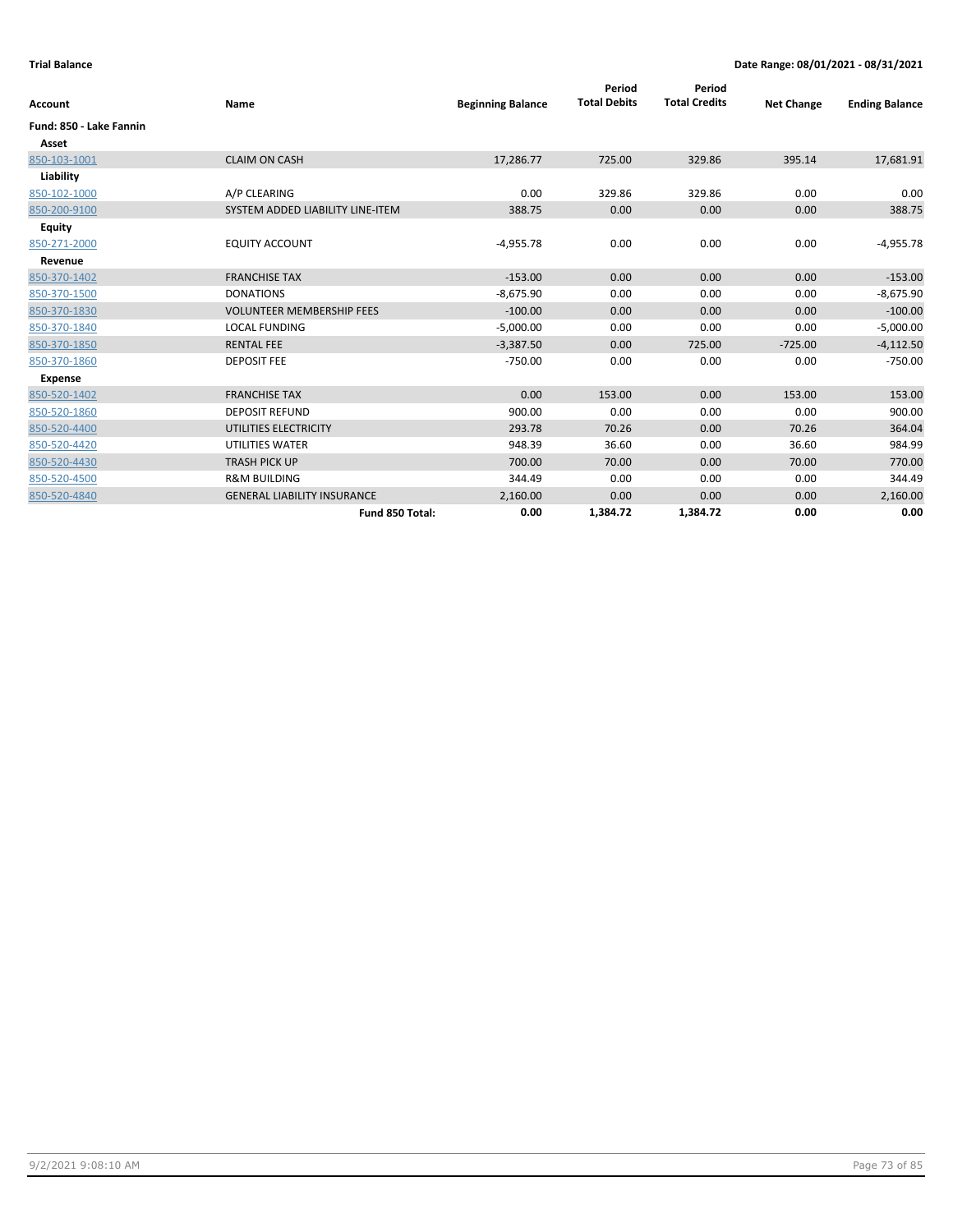|                              |                                                      |                          | Period              | Period               |                   |                       |
|------------------------------|------------------------------------------------------|--------------------------|---------------------|----------------------|-------------------|-----------------------|
| Account                      | Name                                                 | <b>Beginning Balance</b> | <b>Total Debits</b> | <b>Total Credits</b> | <b>Net Change</b> | <b>Ending Balance</b> |
| Fund: 890 - T.J.J.D.         |                                                      |                          |                     |                      |                   |                       |
| Asset                        |                                                      |                          |                     |                      |                   |                       |
| 890-100-1001                 | PR Claim on Cash                                     | 3,252.86                 | 17,959.35           | 17,868.05            | 91.30             | 3,344.16              |
| 890-103-9880                 | CASH-LOCAL FUNDS CARRIED FORWARD                     | 31,300.65                | 0.00                | 0.00                 | 0.00              | 31,300.65             |
| 890-103-9910                 | CASH-STRUCTURAL FAM THER HOSP AU                     | 16,666.00                | 0.00                | 0.00                 | 0.00              | 16,666.00             |
| 890-103-9920                 | <b>CASH-INTEREST INCOME</b>                          | 13,294.62                | 0.00                | 0.00                 | 0.00              | 13,294.62             |
| 890-103-9930                 | CASH-BASIC PROBATION SUPERVISION                     | 19,920.29                | 0.00                | 13,639.37            | $-13,639.37$      | 6,280.92              |
| 890-103-9940                 | <b>CASH-COMMUNITY PROGRAMS</b>                       | 5,238.18                 | 0.00                | 5,088.84             | $-5,088.84$       | 149.34                |
| 890-103-9950                 | CASH LOCAL FUNDING FY 2021                           | 46,936.79                | 0.00                | 16,543.27            | $-16,543.27$      | 30,393.52             |
| 890-103-9960                 | CASH-PRE/POST ADJUDICATION                           | 27.55                    | 0.00                | 26.76                | $-26.76$          | 0.79                  |
| 890-103-9970                 | <b>CASH-COMMITMENT DIVERSION</b>                     | 891.26                   | 0.00                | 861.21               | $-861.21$         | 30.05                 |
| 890-103-9980                 | <b>CASH-MENTAL HEALTH SERVICES</b>                   | 4,511.67                 | 0.00                | 500.00               | $-500.00$         | 4,011.67              |
| Liability                    |                                                      |                          |                     |                      |                   |                       |
| 890-102-1000                 | A/P CLEARING                                         | 0.00                     | 14,030.45           | 14,030.45            | 0.00              | 0.00                  |
| 890-102-1001                 | PR AP Clearing                                       | 0.00                     | 10,842.64           | 10,933.94            | $-91.30$          | $-91.30$              |
| 890-200-9000                 | Payroll Liability Account                            | $-1,165.38$              | 10,842.64           | 10,842.64            | 0.00              | $-1,165.38$           |
| Equity                       |                                                      |                          |                     |                      |                   |                       |
| 890-271-2000                 | <b>EQUITY ACCOUNT</b>                                | $-92,798.10$             | 0.00                | 0.00                 | 0.00              | $-92,798.10$          |
| Revenue                      |                                                      |                          |                     |                      |                   |                       |
| 890-330-9080                 | STRUCTURAL FAMILY THERAPY GRANT                      | $-41,144.10$             | 0.00                | 0.00                 | 0.00              | -41,144.10            |
| 890-330-9081                 | STRUCTURAL FAM THER HOSP AUTH                        | $-50,000.00$             | 0.00                | 0.00                 | 0.00              | $-50,000.00$          |
| 890-330-9150                 | <b>BASIC PROBATION SUPERVISION</b>                   | $-113,932.00$            | 0.00                | 0.00                 | 0.00              | $-113,932.00$         |
| 890-330-9160                 | <b>COMMUNITY PROGRAMS</b>                            | $-62,500.00$             | 0.00                | 0.00                 | 0.00              | $-62,500.00$          |
| 890-330-9170                 | PRE/POST ADJUDICATION                                | $-3,644.00$              | 0.00                | 0.00                 | 0.00              | $-3,644.00$           |
| 890-330-9180                 | <b>COMMITMENT DIVERSION</b>                          | $-8,333.00$              | 0.00                | 0.00                 | 0.00              | $-8,333.00$           |
| 890-330-9190                 | <b>MENTAL HEALTH SERVICES</b>                        | $-8,947.00$              | 0.00                | 0.00                 | 0.00              | $-8,947.00$           |
| 890-360-1890                 | <b>INTEREST EARNINGS</b>                             | $-10.43$                 | 0.00                | 0.00                 | 0.00              | $-10.43$              |
| 890-370-9950                 | LOCAL FUNDING                                        | $-170,000.00$            | 0.00                | 0.00                 | 0.00              | $-170,000.00$         |
| <b>Expense</b>               |                                                      |                          |                     |                      |                   |                       |
| 890-581-4160                 | STRUCTURAL FAMILY THERAPY                            | 41,144.10                | 0.00                | 0.00                 | 0.00              | 41,144.10             |
| 890-582-4160                 | STRUCTURAL FAM THER HOSP AUTH                        | 33,334.00                | 0.00                | 0.00                 | 0.00              | 33,334.00             |
| 890-589-4530                 | <b>COMPUTER SOFTWARE</b>                             | 3,000.00                 | 0.00                | 0.00                 | 0.00              | 3,000.00              |
| 890-592-1020                 | SALARY APPOINTED OFFICIAL                            | 1,190.19                 | 8.26                | 0.00                 | 8.26              | 1,198.45              |
| 890-592-1030                 | SALARY COMM.CORR.OFFICERS                            | 1,489.03                 | 10.33               | 0.00                 | 10.33             | 1,499.36              |
| 890-592-2010                 | SOCIAL SECURITY TAX                                  | 163.93                   | 1.14                | 0.00                 | 1.14              | 165.07                |
| 890-592-2020                 | <b>GROUP HEALTH INSURANCE</b>                        | 610.80                   | 4.56                | 0.00                 | 4.56              | 615.36                |
| 890-592-2030                 | RETIREMENT                                           | 316.72                   | 2.21                | 0.00                 | 2.21              | 318.93                |
| 890-592-2040                 | <b>WORKERS COMPENSATION</b>                          | 24.76                    | 0.00                | 0.00                 | 0.00              | 24.76                 |
| 890-592-2050                 | <b>MEDICARE TAX</b>                                  | 38.18                    | 0.26                | 0.00                 | 0.26              | 38.44                 |
| 890-593-1020                 | SALARY APPOINTED OFFICIAL                            | 2,605.21                 | 265.60              | 0.00                 | 265.60            | 2,870.81              |
| 890-593-1030                 | SALARY COMM.CORR.OFFICERS                            | 3,259.47                 | 332.30              | 0.00                 | 332.30            | 3,591.77              |
| 890-593-2010                 | SOCIAL SECURITY TAX<br><b>GROUP HEALTH INSURANCE</b> | 359.30                   | 36.75               | 0.00                 | 36.75             | 396.05                |
| 890-593-2020<br>890-593-2030 | RETIREMENT                                           | 1,308.26<br>694.38       | 147.06<br>70.92     | 0.00<br>0.00         | 147.06<br>70.92   | 1,455.32<br>765.30    |
| 890-593-2040                 | <b>WORKERS COMPENSATION</b>                          | 56.60                    | 0.00                | 0.00                 | 0.00              | 56.60                 |
| 890-593-2050                 | <b>MEDICARE TAX</b>                                  | 84.08                    | 8.58                | 0.00                 | 8.58              | 92.66                 |
| 890-594-1020                 | SALARY APPOINTED OFFICIAL                            | 385.79                   | 0.00                | 0.00                 | 0.00              | 385.79                |
| 890-594-1030                 | SALARY COMM.CORR.OFFICERS                            | 482.61                   | 0.00                | 0.00                 | 0.00              | 482.61                |
| 890-594-2010                 | SOCIAL SECURITY TAX                                  | 53.12                    | 0.00                | 0.00                 | 0.00              | 53.12                 |
| 890-594-2020                 | <b>GROUP HEALTH INSURANCE</b>                        | 198.15                   | 0.00                | 0.00                 | 0.00              | 198.15                |
| 890-594-2030                 | RETIREMENT                                           | 102.70                   | 0.00                | 0.00                 | 0.00              | 102.70                |
| 890-594-2040                 | <b>WORKERS COMPENSATION</b>                          | 7.42                     | 0.00                | 0.00                 | 0.00              | 7.42                  |
| 890-594-2050                 | <b>MEDICARE TAX</b>                                  | 12.39                    | 0.00                | 0.00                 | 0.00              | 12.39                 |
| 890-594-4130                 | <b>PSYCHOLOGICAL</b>                                 | 2,775.00                 | 500.00              | 0.00                 | 500.00            | 3,275.00              |
| 890-594-4140                 | COUNSELING                                           | 2,013.00                 | 0.00                | 0.00                 | 0.00              | 2,013.00              |
| 890-994-4150                 | RESIDENTIAL PLACEMENT                                | 8,855.90                 | 0.00                | 0.00                 | 0.00              | 8,855.90              |
| 890-994-4880                 | LAW ENFORCEMENT INSURANCE                            | 694.44                   | 0.00                | 0.00                 | 0.00              | 694.44                |
| 890-995-1020                 | SALARY APPOINTED OFFICIAL                            | 4,154.63                 | 363.67              | 0.00                 | 363.67            | 4,518.30              |
| 890-995-1030                 | SALARY COMM.CORR.OFFICERS                            | 5,198.07                 | 455.00              | 0.00                 | 455.00            | 5,653.07              |
|                              |                                                      |                          |                     |                      |                   |                       |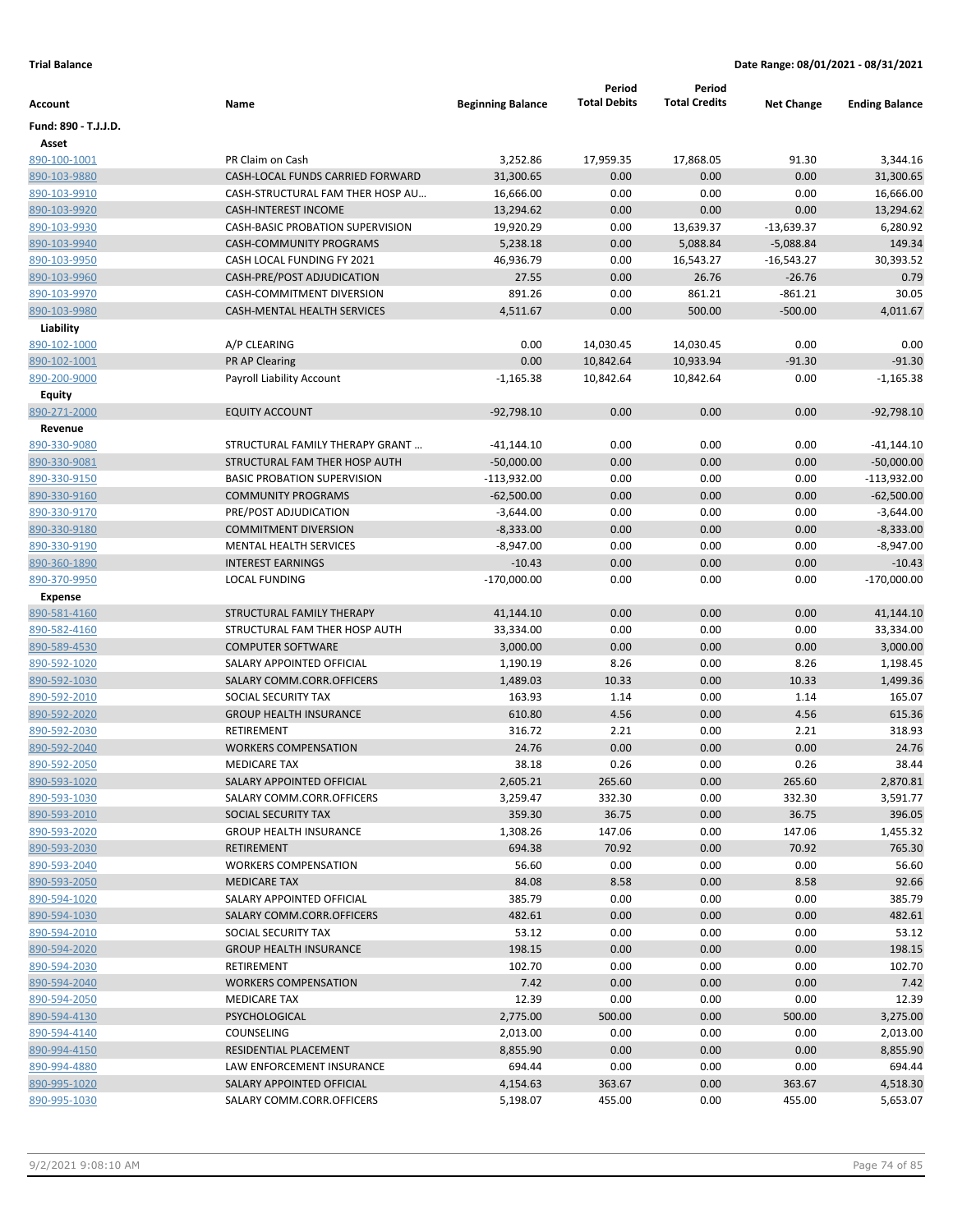| Account      | Name                                 | <b>Beginning Balance</b> | Period<br><b>Total Debits</b> | Period<br><b>Total Credits</b> | <b>Net Change</b> | <b>Ending Balance</b> |
|--------------|--------------------------------------|--------------------------|-------------------------------|--------------------------------|-------------------|-----------------------|
| 890-995-2010 | SOCIAL SECURITY TAX                  | 573.02                   | 50.33                         | 0.00                           | 50.33             | 623.35                |
| 890-995-2020 | <b>GROUP HEALTH INSURANCE</b>        | 2,093.39                 | 201.40                        | 0.00                           | 201.40            | 2,294.79              |
| 890-995-2030 | <b>RETIREMENT</b>                    | 1,107.12                 | 97.10                         | 0.00                           | 97.10             | 1,204.22              |
| 890-995-2040 | <b>WORKERS COMPENSATION</b>          | 89.44                    | 0.00                          | 0.00                           | 0.00              | 89.44                 |
| 890-995-2050 | <b>MEDICARE TAX</b>                  | 134.06                   | 11.77                         | 0.00                           | 11.77             | 145.83                |
| 890-995-4010 | <b>AUDIT EXPENSE</b>                 | 6,300.00                 | 0.00                          | 0.00                           | 0.00              | 6,300.00              |
| 890-995-4040 | DETENTION OPERATING COST FY20        | 13,995.07                | 0.00                          | 0.00                           | 0.00              | 13,995.07             |
| 890-995-4041 | <b>DETENTION OPERATING COST FY21</b> | 99,997.29                | 11,809.98                     | 0.00                           | 11,809.98         | 111,807.27            |
| 890-995-4150 | RESIDENTIAL PLACEMENT                | 0.00                     | 3,554.02                      | 0.00                           | 3,554.02          | 3,554.02              |
| 890-995-4530 | <b>COMPUTER SOFTWARE</b>             | 90.00                    | 0.00                          | 0.00                           | 0.00              | 90.00                 |
| 890-996-1020 | SALARY APPOINTED OFFICIAL            | 32,499.16                | 3,303.36                      | 0.00                           | 3,303.36          | 35,802.52             |
| 890-996-1030 | SALARY COMM.CORR.OFFICERS            | 40,661.03                | 4,132.94                      | 0.00                           | 4,132.94          | 44,793.97             |
| 890-996-2010 | SOCIAL SECURITY TAX                  | 4,484.01                 | 457.26                        | 0.00                           | 457.26            | 4,941.27              |
| 890-996-2020 | <b>GROUP HEALTH INSURANCE</b>        | 16,321.97                | 1,829.51                      | 0.00                           | 1,829.51          | 18,151.48             |
| 890-996-2030 | <b>RETIREMENT</b>                    | 8,661.76                 | 881.95                        | 0.00                           | 881.95            | 9,543.71              |
| 890-996-2040 | <b>WORKERS COMPENSATION</b>          | 703.60                   | 0.00                          | 0.00                           | 0.00              | 703.60                |
| 890-996-2050 | <b>MEDICARE TAX</b>                  | 1,048.98                 | 106.95                        | 0.00                           | 106.95            | 1,155.93              |
| 890-996-3100 | <b>OFFICE SUPPLIES</b>               | 354.48                   | 1,388.33                      | 0.00                           | 1,388.33          | 1,742.81              |
| 890-996-3110 | <b>POSTAGE</b>                       | 0.00                     | 32.89                         | 0.00                           | 32.89             | 32.89                 |
| 890-996-4210 | <b>INTERNET</b>                      | 999.59                   | 93.94                         | 0.00                           | 93.94             | 1,093.53              |
| 890-996-4230 | <b>CELL PHONE ALLOWANCE</b>          | 334.35                   | 34.68                         | 0.00                           | 34.68             | 369.03                |
| 890-996-4270 | OUT OF COUNTY TRAVEL/TRAINING        | 1,810.12                 | 1,083.88                      | 0.00                           | 1,083.88          | 2,894.00              |
| 890-996-4350 | <b>PRINTING</b>                      | 0.00                     | 293.68                        | 0.00                           | 293.68            | 293.68                |
| 890-997-1020 | SALARY APPOINTED OFFICIAL            | 19,776.97                | 1,569.29                      | 0.00                           | 1,569.29          | 21,346.26             |
| 890-997-1030 | SALARY COMM.CORR.OFFICERS            | 24,743.77                | 1,963.42                      | 0.00                           | 1,963.42          | 26,707.19             |
| 890-997-2010 | SOCIAL SECURITY TAX                  | 2,727.02                 | 217.22                        | 0.00                           | 217.22            | 2,944.24              |
| 890-997-2020 | <b>GROUP HEALTH INSURANCE</b>        | 9,984.03                 | 869.13                        | 0.00                           | 869.13            | 10,853.16             |
| 890-997-2030 | <b>RETIREMENT</b>                    | 5,269.47                 | 418.96                        | 0.00                           | 418.96            | 5,688.43              |
| 890-997-2040 | <b>WORKERS COMPENSATION</b>          | 424.54                   | 0.00                          | 0.00                           | 0.00              | 424.54                |
| 890-997-2050 | <b>MEDICARE TAX</b>                  | 637.67                   | 50.82                         | 0.00                           | 50.82             | 688.49                |
|              | Fund 890 Total:                      | 0.00                     | 90,334.53                     | 90,334.53                      | 0.00              | 0.00                  |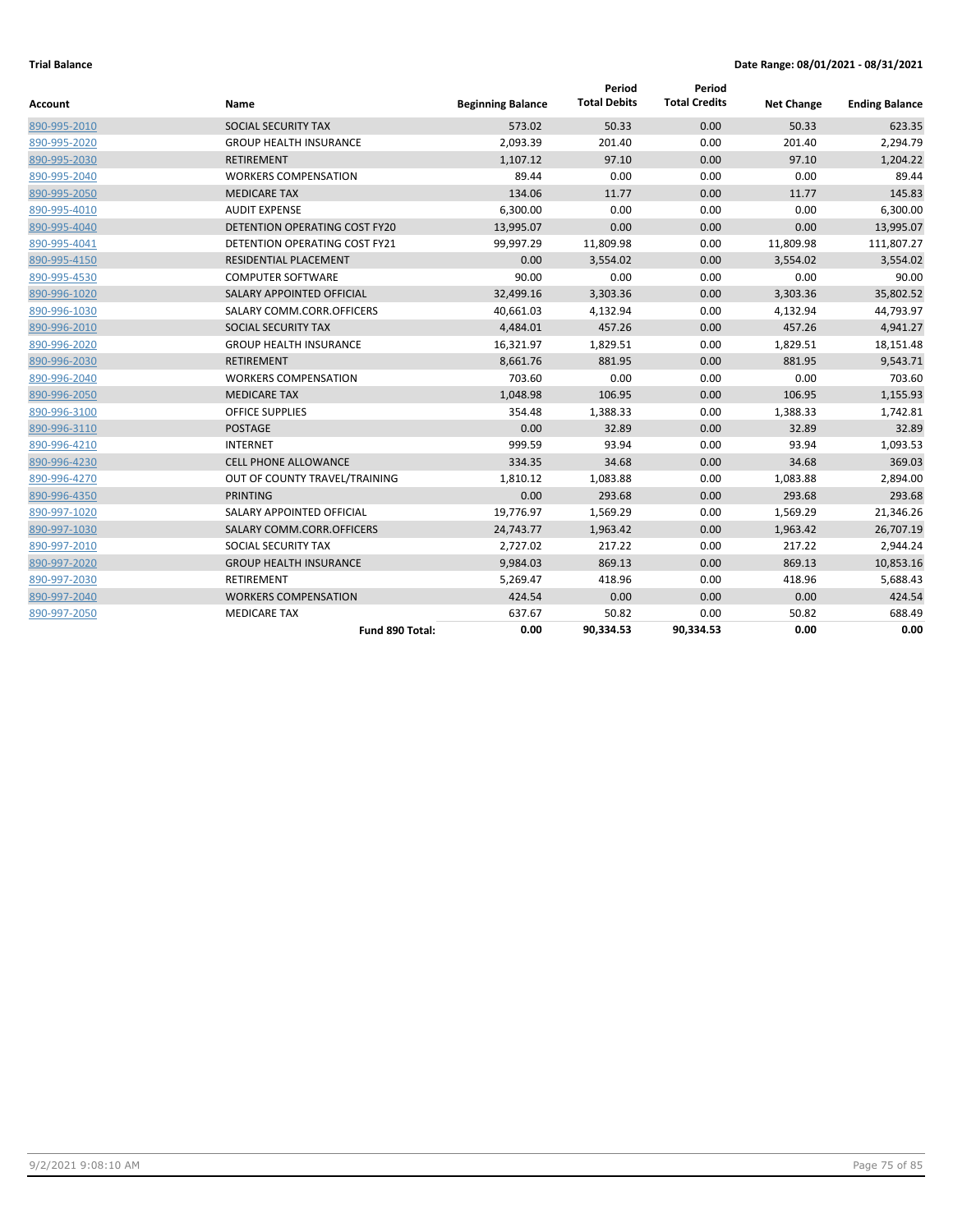| Account                                           | Name                                  | <b>Beginning Balance</b> | Period<br><b>Total Debits</b> | Period<br><b>Total Credits</b> | <b>Net Change</b> | <b>Ending Balance</b> |
|---------------------------------------------------|---------------------------------------|--------------------------|-------------------------------|--------------------------------|-------------------|-----------------------|
| <b>Fund: 891 - Juvenile Probation-Restitution</b> |                                       |                          |                               |                                |                   |                       |
| Asset                                             |                                       |                          |                               |                                |                   |                       |
| 891-103-1870                                      | <b>CASH-JUVENILE PROBATION</b>        | 2,843.15                 | 232.00                        | 97.34                          | 134.66            | 2,977.81              |
| Equity                                            |                                       |                          |                               |                                |                   |                       |
| 891-271-2000                                      | <b>EQUITY ACCOUNT</b>                 | $-3,754.92$              | 0.00                          | 0.00                           | 0.00              | $-3,754.92$           |
| Revenue                                           |                                       |                          |                               |                                |                   |                       |
| 891-340-5750                                      | <b>JUVENILE PROBATION FEES</b>        | $-585.00$                | 0.00                          | 135.00                         | $-135.00$         | $-720.00$             |
| 891-340-5760                                      | <b>JUVENILE PROBATION RESTITUTION</b> | $-563.44$                | 0.00                          | 0.00                           | 0.00              | $-563.44$             |
| 891-340-5770                                      | <b>JUVENILE PROBATION COURT COSTS</b> | $-100.00$                | 0.00                          | 0.00                           | 0.00              | $-100.00$             |
| 891-340-5790                                      | REIMBURSEMENT OF EXPENSES             | $-566.76$                | 0.00                          | 97.00                          | $-97.00$          | $-663.76$             |
| Expense                                           |                                       |                          |                               |                                |                   |                       |
| 891-891-3100                                      | OFFICE SUPPLIES/MISC.                 | 2,020.87                 | 97.34                         | 0.00                           | 97.34             | 2,118.21              |
| 891-891-3190                                      | <b>RESTITUTION</b>                    | 586.10                   | 0.00                          | 0.00                           | 0.00              | 586.10                |
| 891-891-3200                                      | <b>COURT COSTS</b>                    | 120.00                   | 0.00                          | 0.00                           | 0.00              | 120.00                |
|                                                   | Fund 891 Total:                       | 0.00                     | 329.34                        | 329.34                         | 0.00              | 0.00                  |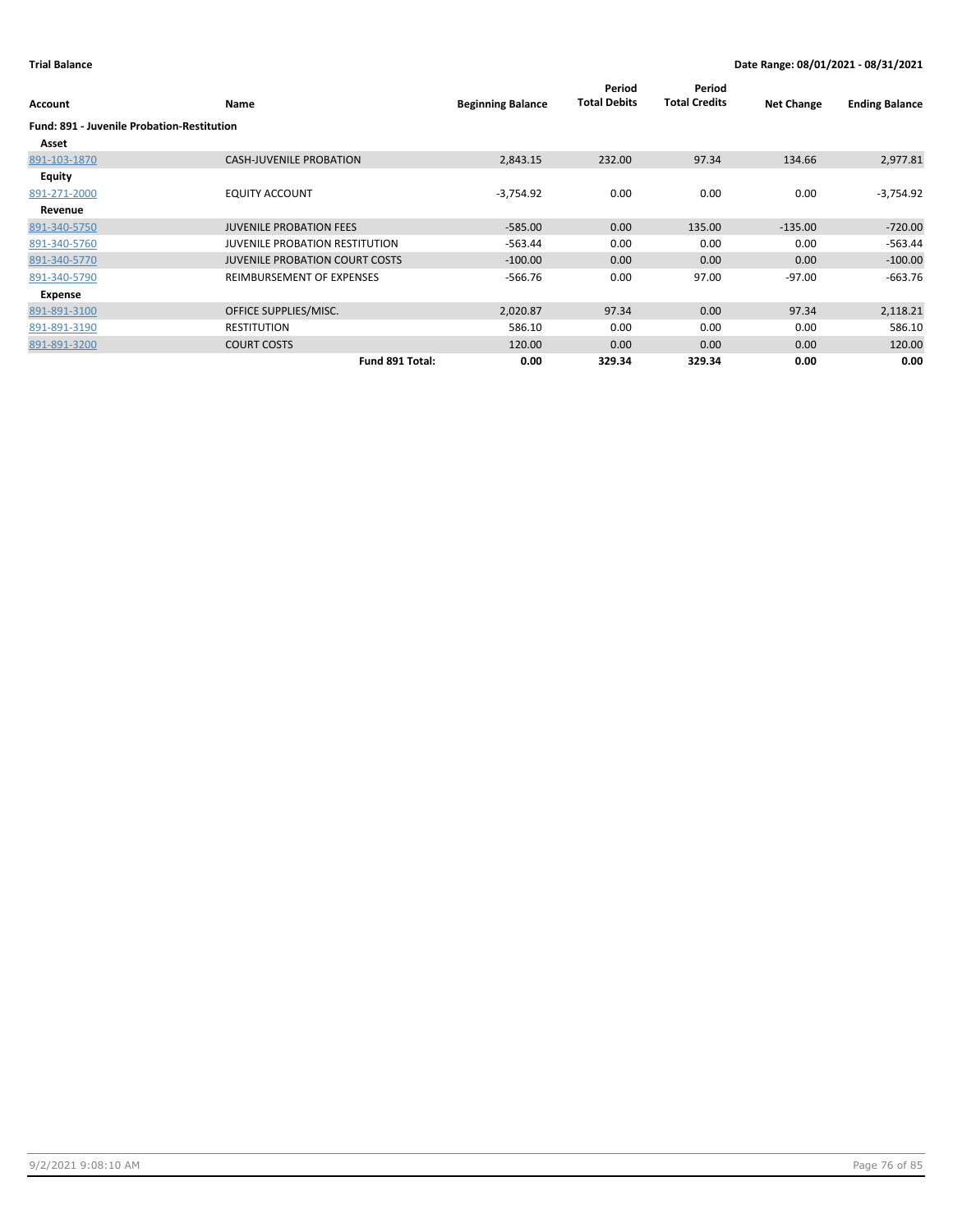| <b>Account</b>      | Name                     |                 | <b>Beginning Balance</b> | Period<br><b>Total Debits</b> | Period<br><b>Total Credits</b> | <b>Net Change</b> | <b>Ending Balance</b> |
|---------------------|--------------------------|-----------------|--------------------------|-------------------------------|--------------------------------|-------------------|-----------------------|
| Fund: 920 - Statzer |                          |                 |                          |                               |                                |                   |                       |
| Asset               |                          |                 |                          |                               |                                |                   |                       |
| 920-103-1001        | <b>CLAIM ON CASH</b>     |                 | 6,838.43                 | 0.00                          | 0.00                           | 0.00              | 6,838.43              |
| 920-103-1750        | <b>TEXPOOL</b>           |                 | 41,421.86                | 0.00                          | 0.00                           | 0.00              | 41,421.86             |
| Equity              |                          |                 |                          |                               |                                |                   |                       |
| 920-271-2000        | <b>EQUITY ACCOUNT</b>    |                 | $-47,483.68$             | 0.00                          | 0.00                           | 0.00              | -47,483.68            |
| Revenue             |                          |                 |                          |                               |                                |                   |                       |
| 920-360-1000        | <b>INTEREST EARNINGS</b> |                 | $-18.76$                 | 0.00                          | 0.00                           | 0.00              | $-18.76$              |
| 920-370-1000        | <b>RENT</b>              |                 | $-757.85$                | 0.00                          | 0.00                           | 0.00              | $-757.85$             |
|                     |                          | Fund 920 Total: | 0.00                     | 0.00                          | 0.00                           | 0.00              | 0.00                  |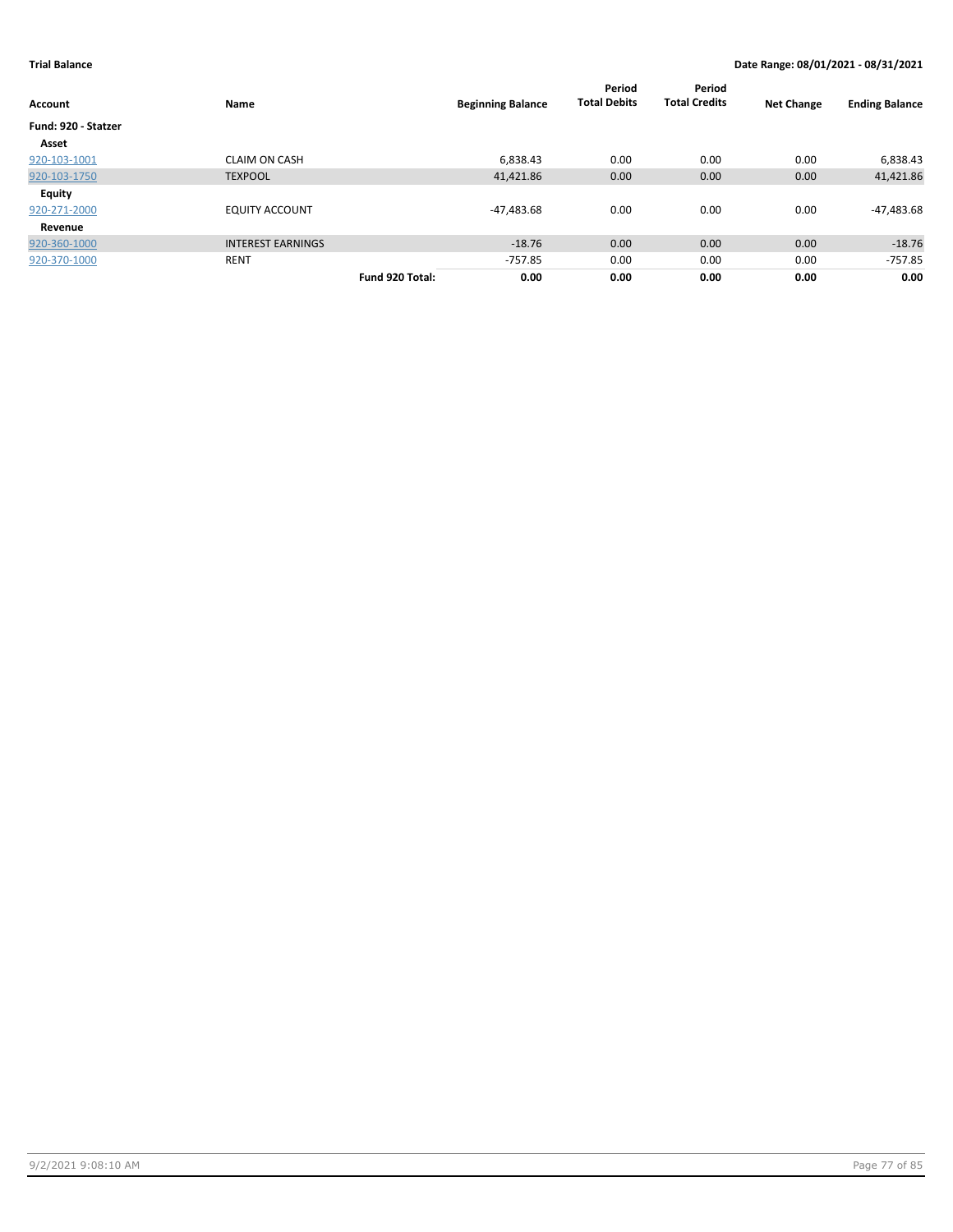| Account                               | <b>Name</b>                         | <b>Beginning Balance</b> | Period<br><b>Total Debits</b> | Period<br><b>Total Credits</b> | <b>Net Change</b> | <b>Ending Balance</b> |
|---------------------------------------|-------------------------------------|--------------------------|-------------------------------|--------------------------------|-------------------|-----------------------|
| Fund: 930 - Texas Community Dev.Prog. |                                     |                          |                               |                                |                   |                       |
| Asset                                 |                                     |                          |                               |                                |                   |                       |
| 930-103-9090                          | CASH-#7219149 HICKORY CREEK         | 100.00                   | 0.00                          | 0.00                           | 0.00              | 100.00                |
| <b>Equity</b>                         |                                     |                          |                               |                                |                   |                       |
| 930-271-2000                          | <b>EQUITY ACCOUNT</b>               | $-100.00$                | 0.00                          | 0.00                           | 0.00              | $-100.00$             |
| Revenue                               |                                     |                          |                               |                                |                   |                       |
| 930-330-9090                          | <b>GRANT #7219149 HICKORY CREEK</b> | $-212,816.59$            | 0.00                          | 0.00                           | 0.00              | $-212,816.59$         |
| Expense                               |                                     |                          |                               |                                |                   |                       |
| 930-909-4140                          | <b>GRANT ADMINISTRATION</b>         | 4,750.00                 | 0.00                          | 0.00                           | 0.00              | 4,750.00              |
| 930-909-4150                          | <b>CONSTRUCTION EXPENSE</b>         | 178,666.59               | 0.00                          | 0.00                           | 0.00              | 178,666.59            |
| 930-909-4160                          | ENGINEERING                         | 29,400.00                | 0.00                          | 0.00                           | 0.00              | 29,400.00             |
|                                       | Fund 930 Total:                     | 0.00                     | 0.00                          | 0.00                           | 0.00              | 0.00                  |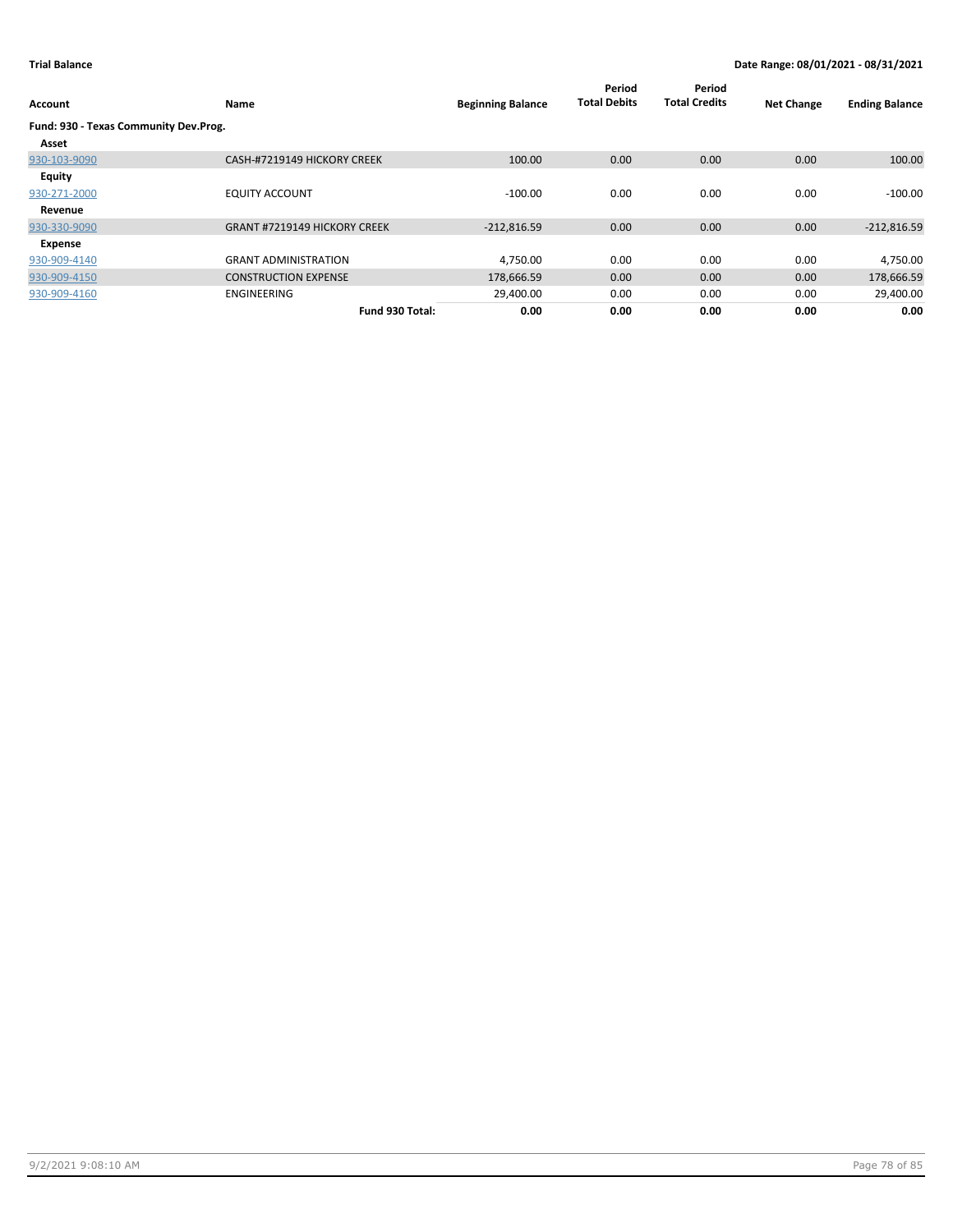| Account             | Name                                | <b>Beginning Balance</b> | Period<br><b>Total Debits</b> | Period<br><b>Total Credits</b> | <b>Net Change</b> | <b>Ending Balance</b> |
|---------------------|-------------------------------------|--------------------------|-------------------------------|--------------------------------|-------------------|-----------------------|
| Fund: 950 - Payroll |                                     |                          |                               |                                |                   |                       |
| Asset               |                                     |                          |                               |                                |                   |                       |
| 950-100-1001        | PR Claim on cash                    | 1,012.17                 | 4,996.24                      | 4,996.21                       | 0.03              | 1,012.20              |
| Liability           |                                     |                          |                               |                                |                   |                       |
| 950-102-1001        | PR AP Clearing                      | 0.00                     | 4,996.21                      | 4,996.21                       | 0.00              | 0.00                  |
| 950-271-2000        | <b>DEPOSITS</b>                     | $-20.64$                 | 0.00                          | 0.00                           | 0.00              | $-20.64$              |
| Revenue             |                                     |                          |                               |                                |                   |                       |
| 950-370-1300        | REFUNDS & MISCELLANEOUS             | $-19,549.44$             | 0.00                          | 4,996.24                       | $-4,996.24$       | $-24,545.68$          |
| Expense             |                                     |                          |                               |                                |                   |                       |
| 950-415-2020        | <b>COBRA Group Health Insurance</b> | 19,520.37                | 4,996.21                      | 0.00                           | 4,996.21          | 24,516.58             |
|                     | Fund 950 Total:                     | 962.46                   | 14.988.66                     | 14,988.66                      | 0.00              | 962.46                |

**\*\*\*Error: Fund 950 Out of Balance\*\*\***

**\*\*\*Warning: Account Authorization is turned on. Please run the Unauthorized Account Listing Report to see if you are out of balance due to missing accounts \*\*\***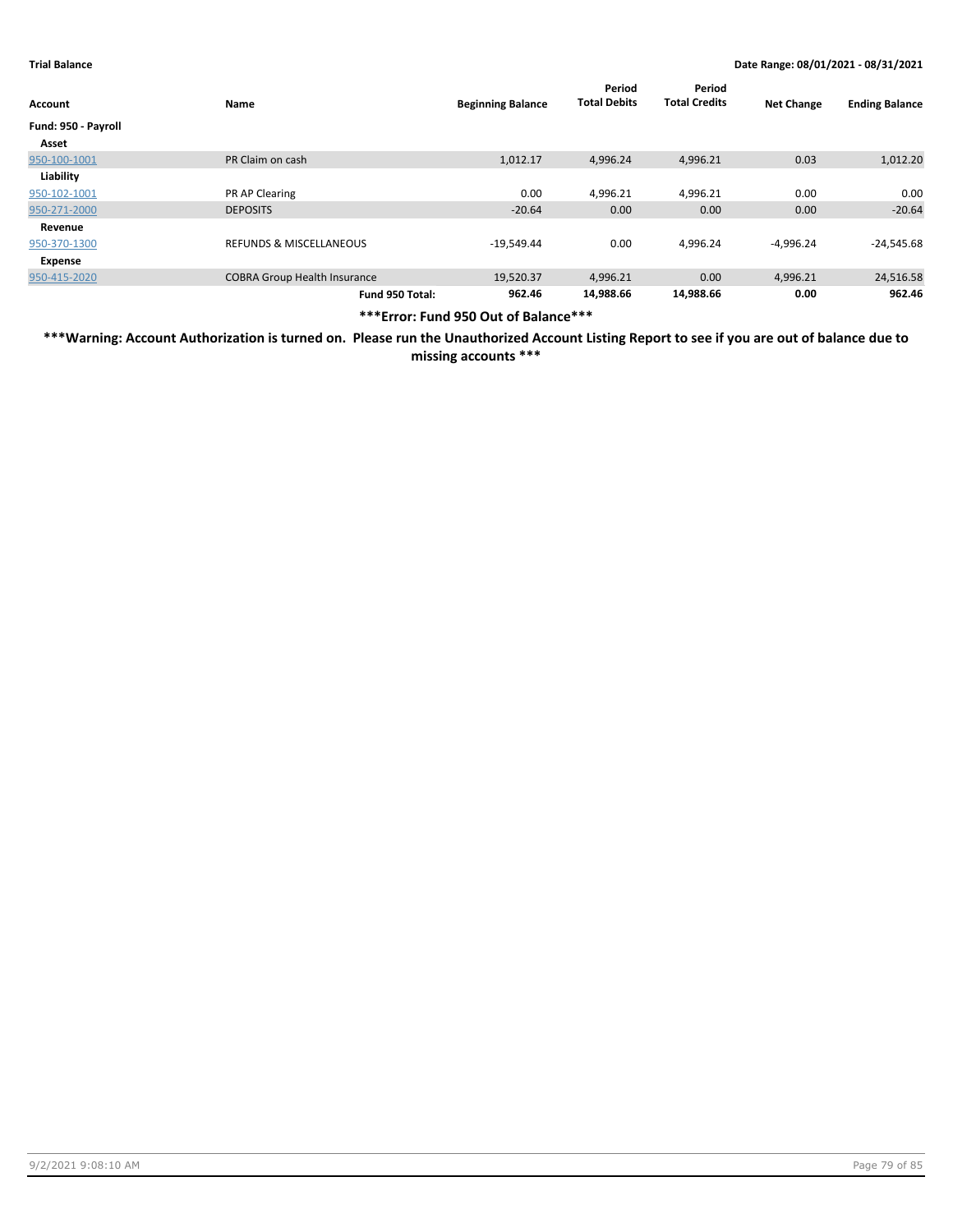|                            |                                  |                          | Period              | Period               |                   |                       |
|----------------------------|----------------------------------|--------------------------|---------------------|----------------------|-------------------|-----------------------|
| <b>Account</b>             | Name                             | <b>Beginning Balance</b> | <b>Total Debits</b> | <b>Total Credits</b> | <b>Net Change</b> | <b>Ending Balance</b> |
| Fund: 990 - Capital Assets |                                  |                          |                     |                      |                   |                       |
| Asset                      |                                  |                          |                     |                      |                   |                       |
| 990-160-1000               | LAND                             | 341,561.30               | 0.00                | 0.00                 | 0.00              | 341,561.30            |
| 990-160-2000               | <b>BUILDINGS</b>                 | 4,737,000.00             | 0.00                | 0.00                 | 0.00              | 4,737,000.00          |
| 990-160-2010               | ACCUM. DEPRECIATION-BUILDINGS    | $-3,612,211.08$          | 0.00                | 0.00                 | 0.00              | $-3,612,211.08$       |
| 990-160-2100               | <b>AUTOMOBILES AND TRUCKS</b>    | 2,339,603.69             | 0.00                | 0.00                 | 0.00              | 2,339,603.69          |
| 990-160-2110               | ACCUM. DEPR.AUTOS AND TRUCKS     | $-1,460,778.27$          | 0.00                | 0.00                 | 0.00              | $-1,460,778.27$       |
| 990-160-2150               | <b>TECHNOLOGY</b>                | 753,474.11               | 0.00                | 0.00                 | 0.00              | 753,474.11            |
| 990-160-2160               | ACCUM. DEPR.-COMPUTER EQUIPMENT  | $-678,197.41$            | 0.00                | 0.00                 | 0.00              | $-678, 197.41$        |
| 990-160-2200               | <b>OFFICE EQUIPMENT</b>          | 164,640.04               | 0.00                | 0.00                 | 0.00              | 164,640.04            |
| 990-160-2210               | ACCUM. DEPR.-OFFICE EQUIPMENT    | $-100,426.88$            | 0.00                | 0.00                 | 0.00              | $-100,426.88$         |
| 990-160-2250               | <b>RADIO EQUIPMENT</b>           | 213,359.45               | 0.00                | 0.00                 | 0.00              | 213,359.45            |
| 990-160-2260               | ACCUM. DEPR.-RADIO EQUIPMENT     | $-212,477.68$            | 0.00                | 0.00                 | 0.00              | $-212,477.68$         |
| 990-160-2270               | <b>SECURITY EQUIPMENT</b>        | 159,027.15               | 0.00                | 0.00                 | 0.00              | 159,027.15            |
| 990-160-2280               | ACCUM.DEP.-SECURITY EQUIPMENT    | $-62,677.46$             | 0.00                | 0.00                 | 0.00              | $-62,677.46$          |
| 990-160-2300               | <b>ROADS</b>                     | 18,733,686.23            | 0.00                | 0.00                 | 0.00              | 18,733,686.23         |
| 990-160-2310               | ACCUM. DEPRECIATION-ROADS        | $-14,295,608.64$         | 0.00                | 0.00                 | 0.00              | $-14,295,608.64$      |
| 990-160-2350               | <b>BRIDGES</b>                   | 11,295,230.21            | 0.00                | 0.00                 | 0.00              | 11,295,230.21         |
| 990-160-2360               | ACCUM. DEPRECIATION-BRIDGES      | $-4,099,667.06$          | 0.00                | 0.00                 | 0.00              | -4,099,667.06         |
| 990-160-3000               | <b>ROAD EQUIPMENT</b>            | 3,883,975.23             | 0.00                | 0.00                 | 0.00              | 3,883,975.23          |
| 990-160-3010               | ACCUM. DEPRECIATION-ROAD EQUIPME | -2,902,802.40            | 0.00                | 0.00                 | 0.00              | $-2,902,802.40$       |
| 990-160-4000               | <b>CONSTRUCTION IN PROGRESS</b>  | 2,124,972.50             | 0.00                | 0.00                 | 0.00              | 2,124,972.50          |
| Equity                     |                                  |                          |                     |                      |                   |                       |
| 990-271-2000               | <b>EQUITY ACCOUNT</b>            | $-17,321,683.03$         | 0.00                | 0.00                 | 0.00              | $-17,321,683.03$      |
|                            | Fund 990 Total:                  | 0.00                     | 0.00                | 0.00                 | 0.00              | 0.00                  |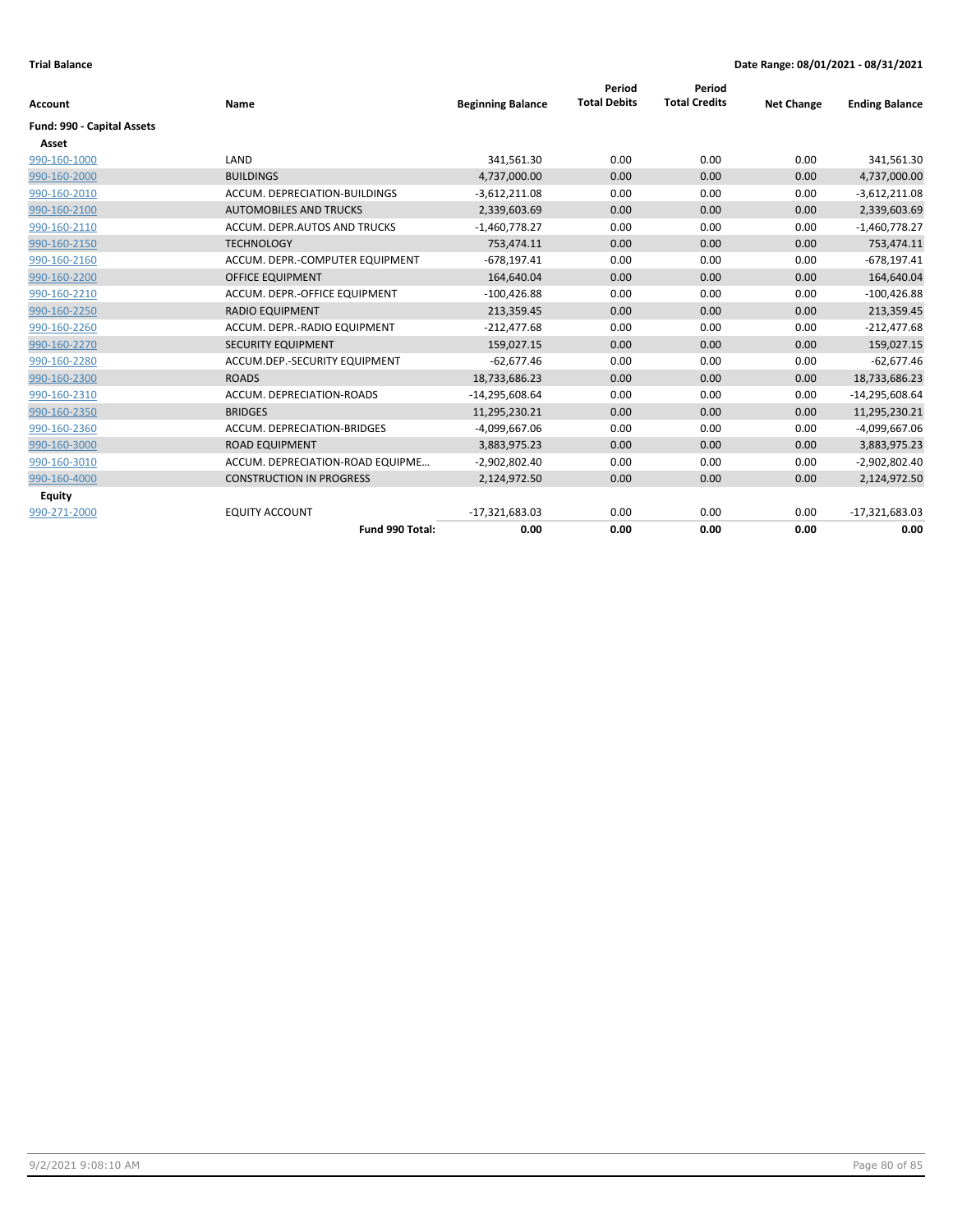| Account                       | Name                           | <b>Beginning Balance</b> | Period<br><b>Total Debits</b> | Period<br><b>Total Credits</b> | <b>Net Change</b> | <b>Ending Balance</b> |
|-------------------------------|--------------------------------|--------------------------|-------------------------------|--------------------------------|-------------------|-----------------------|
| Fund: 991 - Governmental Debt |                                |                          |                               |                                |                   |                       |
| Asset                         |                                |                          |                               |                                |                   |                       |
| 991-170-2000                  | DEFERRED PENSION OUTFLOW       | 38,725.00                | 0.00                          | 0.00                           | 0.00              | 38,725.00             |
| Liability                     |                                |                          |                               |                                |                   |                       |
| 991-200-2400                  | <b>ACCRUED INTEREST</b>        | 235,755.00               | 0.00                          | 0.00                           | 0.00              | 235,755.00            |
| 991-200-2500                  | <b>GENERAL OBLIGATION BOND</b> | 80,000.00                | 0.00                          | 0.00                           | 0.00              | 80,000.00             |
| 991-200-2510                  | <b>GOB-CURRENT PORTION</b>     | $-120,000.00$            | 0.00                          | 0.00                           | 0.00              | $-120,000.00$         |
| 991-200-2550                  | <b>BOND DISCOUNT CURRENT</b>   | $-288.24$                | 0.00                          | 0.00                           | 0.00              | $-288.24$             |
| 991-200-2560                  | <b>BOND DISCOUNT</b>           | $-6,773.47$              | 0.00                          | 0.00                           | 0.00              | $-6,773.47$           |
| 991-200-2570                  | <b>BOND PREMIUM CURRENT</b>    | $-2,904.78$              | 0.00                          | 0.00                           | 0.00              | $-2,904.78$           |
| 991-200-2580                  | <b>BOND PREMIUM</b>            | $-68,262.53$             | 0.00                          | 0.00                           | 0.00              | $-68,262.53$          |
| 991-200-3500                  | <b>ACCRUED COMPENSATION</b>    | $-186,904.13$            | 0.00                          | 0.00                           | 0.00              | $-186,904.13$         |
| 991-200-4000                  | <b>NET PENSION LIABILITY</b>   | 1,126,333.00             | 0.00                          | 0.00                           | 0.00              | 1,126,333.00          |
| 991-200-4500                  | DEFERRED PENSION IN FLOW       | $-1,467,676.00$          | 0.00                          | 0.00                           | 0.00              | $-1,467,676.00$       |
| <b>Equity</b>                 |                                |                          |                               |                                |                   |                       |
| 991-271-2000                  | <b>EQUITY ACCOUNT</b>          | 371,996.15               | 0.00                          | 0.00                           | 0.00              | 371,996.15            |
|                               | Fund 991 Total:                | 0.00                     | 0.00                          | 0.00                           | 0.00              | 0.00                  |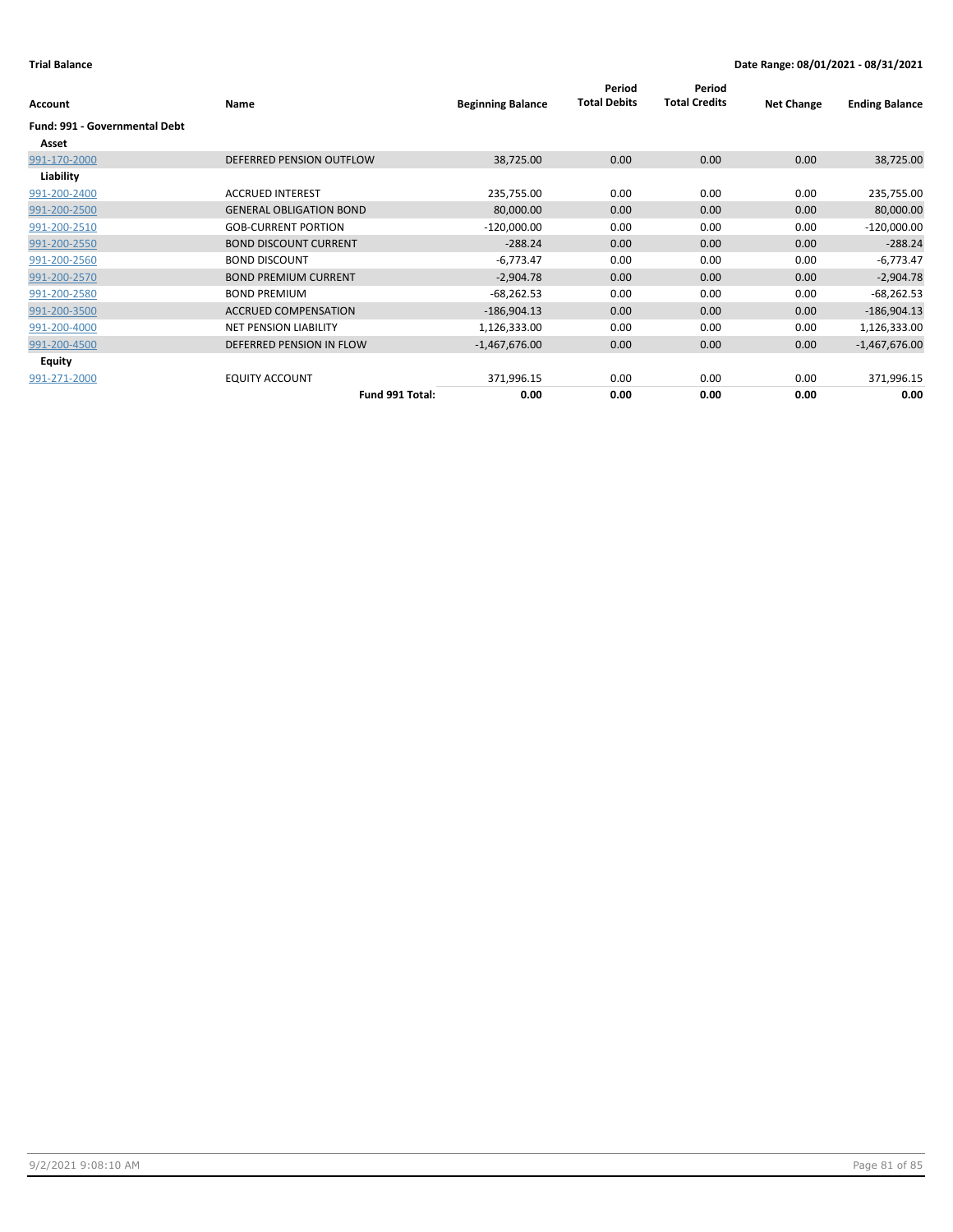| Account                         | Name                    |                 | <b>Beginning Balance</b> | Period<br><b>Total Debits</b> | Period<br><b>Total Credits</b> | <b>Net Change</b> | <b>Ending Balance</b> |
|---------------------------------|-------------------------|-----------------|--------------------------|-------------------------------|--------------------------------|-------------------|-----------------------|
| Fund: 998 - Payroll Pooled Cash |                         |                 |                          |                               |                                |                   |                       |
| Asset                           |                         |                 |                          |                               |                                |                   |                       |
| 998-100-1001                    | <b>PR Combined Cash</b> |                 | $-5,199.20$              | 649,084.87                    | 648,993.54                     | 91.33             | $-5,107.87$           |
| 998-120-3100                    | Due From 100            |                 | 0.00                     | 255,513.00                    | 254,738.72                     | 774.28            | 774.28                |
| 998-120-3121                    | Due From 121            |                 | 0.00                     | 1,887.92                      | 1,887.92                       | 0.00              | 0.00                  |
| 998-120-3191                    | Due From 191            |                 | 0.00                     | 414.61                        | 408.58                         | 6.03              | 6.03                  |
| 998-120-3200                    | Due From 200            |                 | 0.00                     | 333.51                        | 333.51                         | 0.00              | 0.00                  |
| 998-120-3210                    | Due From 210            |                 | 0.00                     | 16,080.98                     | 16,030.52                      | 50.46             | 50.46                 |
| 998-120-3220                    | Due From 220            |                 | 0.00                     | 23,353.60                     | 23,321.90                      | 31.70             | 31.70                 |
| 998-120-3230                    | Due From 230            |                 | 0.00                     | 22,036.67                     | 21,940.65                      | 96.02             | 96.02                 |
| 998-120-3240                    | Due From 240            |                 | 0.00                     | 13,189.98                     | 13,157.58                      | 32.40             | 32.40                 |
| 998-120-3360                    | Due From 360            |                 | 0.00                     | 465.95                        | 465.95                         | 0.00              | 0.00                  |
| 998-120-3562                    | Due From 562            |                 | 0.00                     | 4,611.97                      | 4,611.97                       | 0.00              | 0.00                  |
| 998-120-3890                    | Due From 890            |                 | 0.00                     | 10,933.94                     | 10,842.64                      | 91.30             | 91.30                 |
| Liability                       |                         |                 |                          |                               |                                |                   |                       |
| 998-102-1000                    | A/P CLEARING            |                 | 0.00                     | 352,156.13                    | 353,238.32                     | $-1,082.19$       | $-1,082.19$           |
| 998-120-3950                    | Due From 950            |                 | 0.00                     | 4,996.21                      | 4,996.21                       | 0.00              | 0.00                  |
| 998-200-1400                    | Wages Payable           |                 | 606.65                   | 300,294.80                    | 300,294.80                     | 0.00              | 606.65                |
| 998-207-9900                    | Due To Other Funds      |                 | 4,592.55                 | 649,573.56                    | 649,664.89                     | $-91.33$          | 4,501.22              |
|                                 |                         | Fund 998 Total: | 0.00                     | 2,304,927.70                  | 2,304,927.70                   | 0.00              | 0.00                  |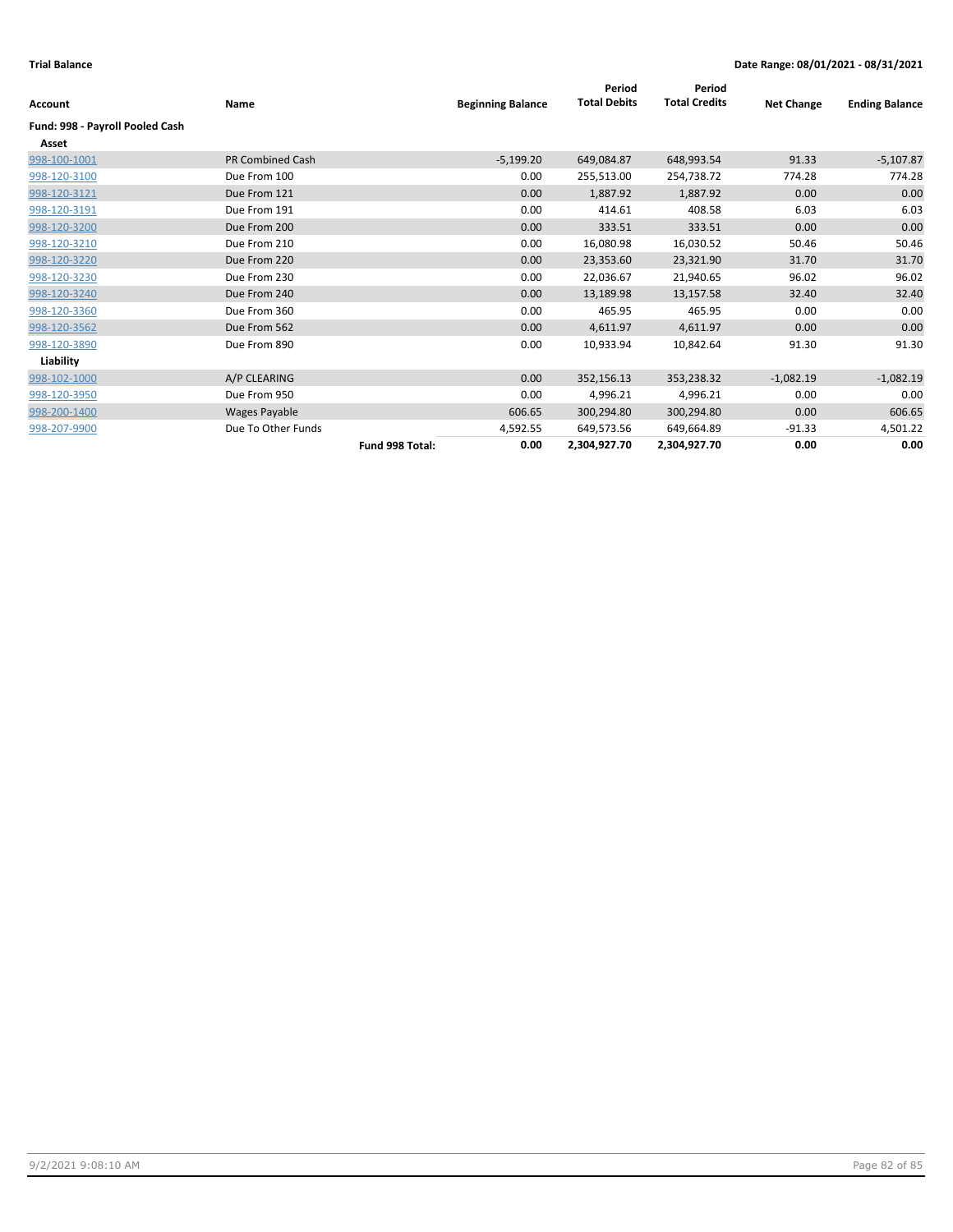| <b>Account</b>          | Name                        |                      | <b>Beginning Balance</b> | Period<br><b>Total Debits</b> | Period<br><b>Total Credits</b> | <b>Net Change</b> | <b>Ending Balance</b> |
|-------------------------|-----------------------------|----------------------|--------------------------|-------------------------------|--------------------------------|-------------------|-----------------------|
| Fund: 999 - Pooled Cash |                             |                      |                          |                               |                                |                   |                       |
| Asset                   |                             |                      |                          |                               |                                |                   |                       |
| 999-103-1000            | <b>Combined Checking AP</b> |                      | 12,095,867.63            | 1,993,810.00                  | 3,624,032.81                   | $-1,630,222.81$   | 10,465,644.82         |
| 999-120-3100            | DUE FROM 100                |                      | 0.00                     | 766,385.23                    | 766,385.23                     | 0.00              | 0.00                  |
| 999-120-3110            | DUE FROM 110                |                      | 0.00                     | 4,451.36                      | 4,451.36                       | 0.00              | 0.00                  |
| 999-120-3120            | DUE FROM 120                |                      | 0.00                     | 266.04                        | 266.04                         | 0.00              | 0.00                  |
| 999-120-3121            | DUE FROM 121                |                      | 0.00                     | 12,864.00                     | 12,864.00                      | 0.00              | 0.00                  |
| 999-120-3160            | DUE FROM 160                |                      | 0.00                     | 151.36                        | 151.36                         | 0.00              | 0.00                  |
| 999-120-3191            | DUE FROM 191                |                      | 56.34                    | 0.00                          | 0.00                           | 0.00              | 56.34                 |
| 999-120-3200            | DUE FROM 200                |                      | 0.00                     | 307.69                        | 307.69                         | 0.00              | 0.00                  |
| 999-120-3210            | DUE FROM 210                |                      | 0.00                     | 103,813.20                    | 103,813.20                     | 0.00              | 0.00                  |
| 999-120-3220            | DUE FROM 220                |                      | 0.00                     | 47,901.14                     | 47,901.14                      | 0.00              | 0.00                  |
| 999-120-3230            | DUE FROM 230                |                      | 0.00                     | 46,694.37                     | 46,694.37                      | 0.00              | 0.00                  |
| 999-120-3240            | DUE FROM 240                |                      | 0.00                     | 73,828.39                     | 73,828.39                      | 0.00              | 0.00                  |
| 999-120-3310            | DUE FROM 310                |                      | 0.00                     | 559.37                        | 559.37                         | 0.00              | 0.00                  |
| 999-120-3362            | DUE FROM 362                |                      | 0.00                     | 226.21                        | 226.21                         | 0.00              | 0.00                  |
| 999-120-3413            | DUE FROM 413                |                      | 0.00                     | 136,757.00                    | 136,757.00                     | 0.00              | 0.00                  |
| 999-120-3590            | DUE FROM 590                |                      | 0.00                     | 340.00                        | 340.00                         | 0.00              | 0.00                  |
| 999-120-3600            | DUE FROM 600                |                      | 0.00                     | 212,971.06                    | 212,971.06                     | 0.00              | 0.00                  |
| 999-120-3690            | DUE FROM 690                |                      | 0.00                     | 1,538,529.44                  | 1,538,529.44                   | 0.00              | 0.00                  |
| 999-120-3850            | DUE FROM 850                |                      | 0.00                     | 329.86                        | 329.86                         | 0.00              | 0.00                  |
| Liability               |                             |                      |                          |                               |                                |                   |                       |
| 999-102-1000            | A/P CLEARING                |                      | 0.00                     | 2,945,715.78                  | 2,945,715.78                   | 0.00              | 0.00                  |
| 999-207-9900            | DUE TO OTHER FUNDS          |                      | $-12,095,923.97$         | 3,625,360.80                  | 1,995,137.99                   | 1,630,222.81      | $-10,465,701.16$      |
|                         |                             | Fund 999 Total:      | 0.00                     | 11,511,262.30                 | 11,511,262.30                  | 0.00              | 0.00                  |
|                         |                             | <b>Report Total:</b> | 962.46                   | 23,880,957.90                 | 23,880,957.90                  | 0.00              | 962.46                |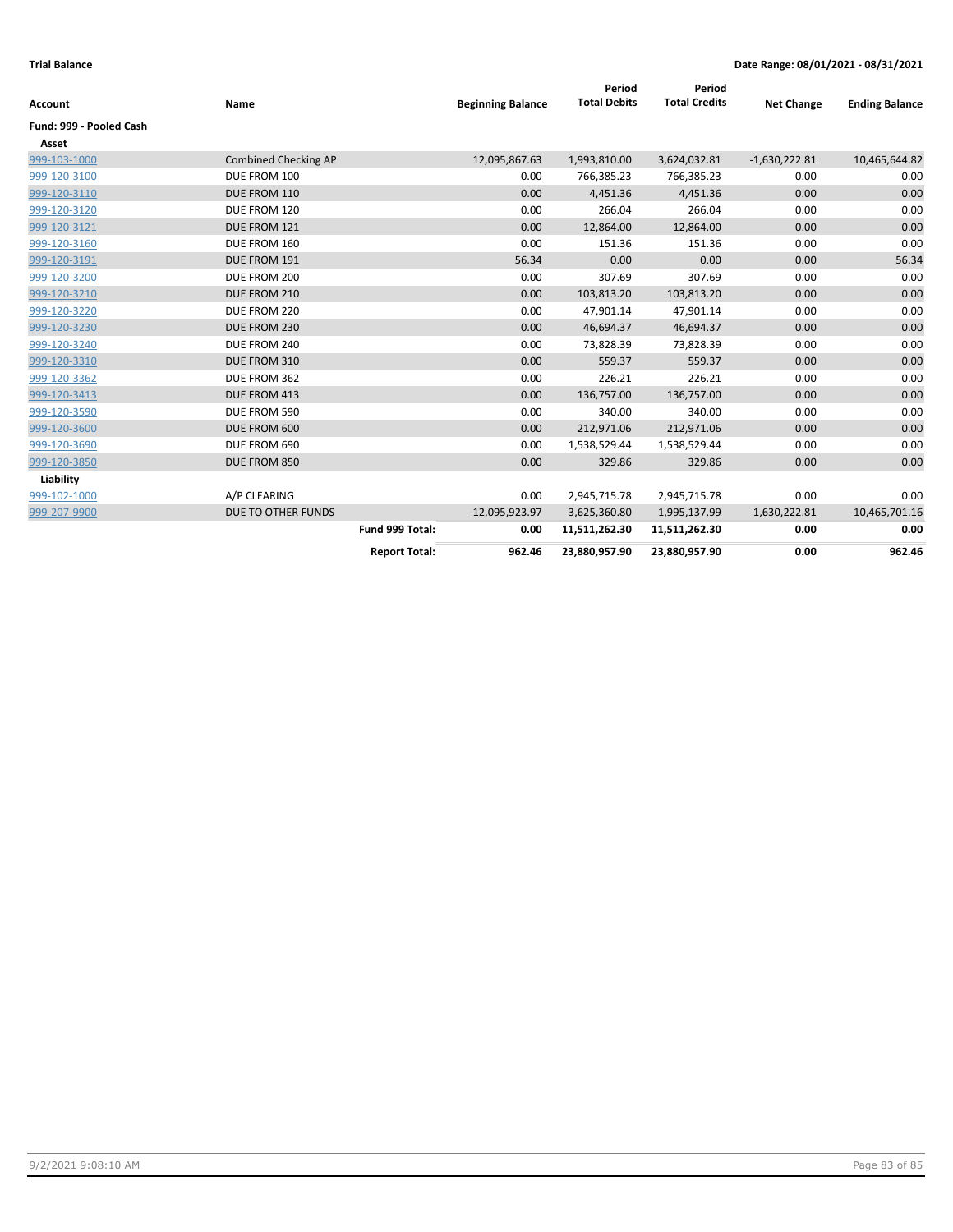# **Fund Summary**

| 100 - General<br>0.00<br>3,592,627.21<br>3,592,627.21<br>0.00<br>0.00<br>110 - Courthouse Security<br>10,504.42<br>0.00<br>10,504.42<br>111 - Justice Court Building Security<br>0.00<br>0.00<br>0.00<br>0.00<br>0.00<br>120 - County Clerk Vital Statistics<br>665.08<br>665.08<br>0.00<br>0.00<br>51,579.50<br>51,579.50<br>0.00<br>121 - County Clerk Records Management<br>0.00<br>122 - Chapter 19 Funds<br>0.00<br>0.00<br>0.00<br>0.00<br>0.00<br>0.00<br>123 - Election Equipment Fund<br>0.00<br>0.00<br>45.78<br>125 - County Clerk Co.& Dist.CourtTechnology<br>45.78<br>0.00<br>0.00<br>126 - County Clerk Court Records Preservation<br>153.87<br>153.87<br>0.00<br>0.00<br>127 - County Clerk Records Archive<br>14,693.87<br>14,693.87<br>0.00<br>0.00<br>130 - Bail Bond Trust Fund<br>420.00<br>420.00<br>0.00<br>0.00<br>470.77<br>470.77<br>0.00<br>160 - County Judge Excess Supplement<br>0.00<br>65.03<br>65.03<br>0.00<br>161 - Probate Judges Education<br>0.00<br>190 - District Clerk Records Management<br>0.00<br>0.00<br>0.00<br>0.00<br>191 - District Court Records Archive<br>2,299.26<br>2,299.26<br>0.00<br>0.00<br>0.00<br>0.00<br>0.00<br>192 - District Clerk Co.& Dist.Court Technology<br>0.00<br>0.00<br>0.00<br>0.00<br>193 - District Clerk Court Records Preservation<br>0.00<br>3,812.58<br>3,812.58<br>0.00<br>200 - County Offices Records Mangement<br>0.00<br>210 - Road & Bridge #1<br>317,789.77<br>317,789.77<br>0.00<br>0.00<br>220 - Road & Bridge #2<br>289,828.92<br>289,828.92<br>0.00<br>0.00<br>221 - Raw Water Pipeline Road and Bridge #2<br>0.00<br>0.00<br>0.00<br>0.00<br>253,937.41<br>230 - Road & Bridge #3<br>253,937.41<br>0.00<br>0.00<br>231 - Lake Road Impact/Raw Water PipelinePct. 3<br>0.00<br>0.00<br>0.00<br>0.00<br>240 - Road & Bridge #4<br>282,654.29<br>282,654.29<br>0.00<br>0.00<br>0.00<br>0.00<br>0.00<br>241 - Lake Road Impact/Raw Water PipelinePct. 4<br>0.00<br>250 - Raw Water Pipeline Rock for Pct.2,3,4<br>0.00<br>0.00<br>0.00<br>0.00<br>0.00<br>0.00<br>0.00<br>260 - J.P.#1 Justice Court Technology<br>0.00<br>0.00<br>0.00<br>0.00<br>270 - J.P.#2 Justice Court Technology<br>0.00<br>280 - J.P.#3 Justice Court Technology<br>0.00<br>0.00<br>0.00<br>0.00<br>1,118.74<br>1,118.74<br>0.00<br>310 - F.C.Detention Center Annual Payment<br>0.00<br>0.00<br>0.00<br>0.00<br>330 - Bail Bondsman Application Fee<br>0.00<br>538.51<br>538.51<br>0.00<br>350 - Law Library<br>0.00<br>360 - D. A. Fee<br>2,883.33<br>2,883.33<br>0.00<br>0.00<br>361 - Contraband Seizure<br>0.00<br>0.00<br>0.00<br>0.00<br>452.42<br>452.42<br>0.00<br>362 - Investigator/LEOSE<br>0.00<br>380 - IHC Co-Op Gin<br>0.00<br>0.00<br>0.00<br>0.00<br>500.00<br>500.00<br>0.00<br>381 - IHC Bonnie Ruth Cooper<br>410 - CERT<br>0.00<br>0.00<br>0.00<br>0.00<br>0.00<br>412 - Safe Room Reimbursement Prog.<br>0.00<br>0.00<br>0.00<br>0.00<br>273,514.00<br>273,514.00<br>0.00<br>413 - CARES ACT-CORONAVIRUS RELIEF<br>414 - OOG COVID #4145401<br>0.00<br>0.00<br>0.00<br>0.00<br>0.00<br>0.00<br>0.00<br>0.00<br>415 - American Recovery Program Grant<br>560 - Sheriff Forfeiture<br>0.00<br>1,475.85<br>1,475.85<br>0.00<br>0.00<br>561 - Law Enforcement Education Sheriff's Office<br>0.00<br>0.00<br>0.00<br>562 - Bois D'Arc Lake Reservoir (SO)<br>0.00<br>27,570.26<br>27,570.26<br>0.00<br>0.00<br>563 - Sheriff's Office Technology<br>0.00<br>0.00<br>0.00<br>0.00<br>590 - Specialty Court/Drug Court<br>850.58<br>850.58<br>0.00<br>600 - Sinking<br>0.00<br>461,744.28<br>461,744.28<br>0.00<br>0.00<br>630 - Law Enforcement Education Const. Pct.1<br>0.00<br>0.00<br>0.00<br>640 - Law Enforcement Education Const. Pct.2<br>0.00<br>0.00<br>0.00<br>0.00<br>0.00<br>650 - Law Enforcement Education Const. Pct.3<br>0.00<br>0.00<br>0.00<br>0.00<br>0.00<br>660 - 2017 GO Bonds-Construction Fund FY2017<br>0.00<br>0.00<br>670 - Courthouse Restoration<br>0.00<br>316,461.71<br>316,461.71<br>0.00<br>680 - 2018 GO Bonds-Construction Fund FY2019<br>0.00<br>0.00<br>0.00<br>0.00<br>690 - 2020 CO Bonds-Construction Fund FY2020<br>0.00<br>4,047,973.21<br>4,047,973.21<br>0.00<br>0.00<br>0.00<br>700 - Right of Way<br>0.00<br>0.00<br>0.00<br>1,100.00<br>1,100.00<br>0.00<br>800 - Veterans Court Program<br>0.00<br>0.00<br>0.00<br>0.00<br>810 - County Lake Road Impact Fund<br>0.00<br>850 - Lake Fannin<br>0.00 | Fund | <b>Beginning Balance</b> | <b>Total Debits</b> | <b>Total Credits</b> | <b>Ending Balance</b> |
|---------------------------------------------------------------------------------------------------------------------------------------------------------------------------------------------------------------------------------------------------------------------------------------------------------------------------------------------------------------------------------------------------------------------------------------------------------------------------------------------------------------------------------------------------------------------------------------------------------------------------------------------------------------------------------------------------------------------------------------------------------------------------------------------------------------------------------------------------------------------------------------------------------------------------------------------------------------------------------------------------------------------------------------------------------------------------------------------------------------------------------------------------------------------------------------------------------------------------------------------------------------------------------------------------------------------------------------------------------------------------------------------------------------------------------------------------------------------------------------------------------------------------------------------------------------------------------------------------------------------------------------------------------------------------------------------------------------------------------------------------------------------------------------------------------------------------------------------------------------------------------------------------------------------------------------------------------------------------------------------------------------------------------------------------------------------------------------------------------------------------------------------------------------------------------------------------------------------------------------------------------------------------------------------------------------------------------------------------------------------------------------------------------------------------------------------------------------------------------------------------------------------------------------------------------------------------------------------------------------------------------------------------------------------------------------------------------------------------------------------------------------------------------------------------------------------------------------------------------------------------------------------------------------------------------------------------------------------------------------------------------------------------------------------------------------------------------------------------------------------------------------------------------------------------------------------------------------------------------------------------------------------------------------------------------------------------------------------------------------------------------------------------------------------------------------------------------------------------------------------------------------------------------------------------------------------------------------------------------------------------------------------------------------------------------------------------------------------------------------------------------------------------------------------------------------------------------------------------------------------------------------------------------------------------------------------------------------------------------------------------------------------------------------------------------------------------------------------------------------------------------------------------------------------------------------------------------------------------------------------------------------------------------------------------------------------------------------------------------------------------------------------------------------------------------------|------|--------------------------|---------------------|----------------------|-----------------------|
|                                                                                                                                                                                                                                                                                                                                                                                                                                                                                                                                                                                                                                                                                                                                                                                                                                                                                                                                                                                                                                                                                                                                                                                                                                                                                                                                                                                                                                                                                                                                                                                                                                                                                                                                                                                                                                                                                                                                                                                                                                                                                                                                                                                                                                                                                                                                                                                                                                                                                                                                                                                                                                                                                                                                                                                                                                                                                                                                                                                                                                                                                                                                                                                                                                                                                                                                                                                                                                                                                                                                                                                                                                                                                                                                                                                                                                                                                                                                                                                                                                                                                                                                                                                                                                                                                                                                                                                                                                       |      |                          |                     |                      |                       |
|                                                                                                                                                                                                                                                                                                                                                                                                                                                                                                                                                                                                                                                                                                                                                                                                                                                                                                                                                                                                                                                                                                                                                                                                                                                                                                                                                                                                                                                                                                                                                                                                                                                                                                                                                                                                                                                                                                                                                                                                                                                                                                                                                                                                                                                                                                                                                                                                                                                                                                                                                                                                                                                                                                                                                                                                                                                                                                                                                                                                                                                                                                                                                                                                                                                                                                                                                                                                                                                                                                                                                                                                                                                                                                                                                                                                                                                                                                                                                                                                                                                                                                                                                                                                                                                                                                                                                                                                                                       |      |                          |                     |                      |                       |
|                                                                                                                                                                                                                                                                                                                                                                                                                                                                                                                                                                                                                                                                                                                                                                                                                                                                                                                                                                                                                                                                                                                                                                                                                                                                                                                                                                                                                                                                                                                                                                                                                                                                                                                                                                                                                                                                                                                                                                                                                                                                                                                                                                                                                                                                                                                                                                                                                                                                                                                                                                                                                                                                                                                                                                                                                                                                                                                                                                                                                                                                                                                                                                                                                                                                                                                                                                                                                                                                                                                                                                                                                                                                                                                                                                                                                                                                                                                                                                                                                                                                                                                                                                                                                                                                                                                                                                                                                                       |      |                          |                     |                      |                       |
|                                                                                                                                                                                                                                                                                                                                                                                                                                                                                                                                                                                                                                                                                                                                                                                                                                                                                                                                                                                                                                                                                                                                                                                                                                                                                                                                                                                                                                                                                                                                                                                                                                                                                                                                                                                                                                                                                                                                                                                                                                                                                                                                                                                                                                                                                                                                                                                                                                                                                                                                                                                                                                                                                                                                                                                                                                                                                                                                                                                                                                                                                                                                                                                                                                                                                                                                                                                                                                                                                                                                                                                                                                                                                                                                                                                                                                                                                                                                                                                                                                                                                                                                                                                                                                                                                                                                                                                                                                       |      |                          |                     |                      |                       |
|                                                                                                                                                                                                                                                                                                                                                                                                                                                                                                                                                                                                                                                                                                                                                                                                                                                                                                                                                                                                                                                                                                                                                                                                                                                                                                                                                                                                                                                                                                                                                                                                                                                                                                                                                                                                                                                                                                                                                                                                                                                                                                                                                                                                                                                                                                                                                                                                                                                                                                                                                                                                                                                                                                                                                                                                                                                                                                                                                                                                                                                                                                                                                                                                                                                                                                                                                                                                                                                                                                                                                                                                                                                                                                                                                                                                                                                                                                                                                                                                                                                                                                                                                                                                                                                                                                                                                                                                                                       |      |                          |                     |                      |                       |
|                                                                                                                                                                                                                                                                                                                                                                                                                                                                                                                                                                                                                                                                                                                                                                                                                                                                                                                                                                                                                                                                                                                                                                                                                                                                                                                                                                                                                                                                                                                                                                                                                                                                                                                                                                                                                                                                                                                                                                                                                                                                                                                                                                                                                                                                                                                                                                                                                                                                                                                                                                                                                                                                                                                                                                                                                                                                                                                                                                                                                                                                                                                                                                                                                                                                                                                                                                                                                                                                                                                                                                                                                                                                                                                                                                                                                                                                                                                                                                                                                                                                                                                                                                                                                                                                                                                                                                                                                                       |      |                          |                     |                      |                       |
|                                                                                                                                                                                                                                                                                                                                                                                                                                                                                                                                                                                                                                                                                                                                                                                                                                                                                                                                                                                                                                                                                                                                                                                                                                                                                                                                                                                                                                                                                                                                                                                                                                                                                                                                                                                                                                                                                                                                                                                                                                                                                                                                                                                                                                                                                                                                                                                                                                                                                                                                                                                                                                                                                                                                                                                                                                                                                                                                                                                                                                                                                                                                                                                                                                                                                                                                                                                                                                                                                                                                                                                                                                                                                                                                                                                                                                                                                                                                                                                                                                                                                                                                                                                                                                                                                                                                                                                                                                       |      |                          |                     |                      |                       |
|                                                                                                                                                                                                                                                                                                                                                                                                                                                                                                                                                                                                                                                                                                                                                                                                                                                                                                                                                                                                                                                                                                                                                                                                                                                                                                                                                                                                                                                                                                                                                                                                                                                                                                                                                                                                                                                                                                                                                                                                                                                                                                                                                                                                                                                                                                                                                                                                                                                                                                                                                                                                                                                                                                                                                                                                                                                                                                                                                                                                                                                                                                                                                                                                                                                                                                                                                                                                                                                                                                                                                                                                                                                                                                                                                                                                                                                                                                                                                                                                                                                                                                                                                                                                                                                                                                                                                                                                                                       |      |                          |                     |                      |                       |
|                                                                                                                                                                                                                                                                                                                                                                                                                                                                                                                                                                                                                                                                                                                                                                                                                                                                                                                                                                                                                                                                                                                                                                                                                                                                                                                                                                                                                                                                                                                                                                                                                                                                                                                                                                                                                                                                                                                                                                                                                                                                                                                                                                                                                                                                                                                                                                                                                                                                                                                                                                                                                                                                                                                                                                                                                                                                                                                                                                                                                                                                                                                                                                                                                                                                                                                                                                                                                                                                                                                                                                                                                                                                                                                                                                                                                                                                                                                                                                                                                                                                                                                                                                                                                                                                                                                                                                                                                                       |      |                          |                     |                      |                       |
|                                                                                                                                                                                                                                                                                                                                                                                                                                                                                                                                                                                                                                                                                                                                                                                                                                                                                                                                                                                                                                                                                                                                                                                                                                                                                                                                                                                                                                                                                                                                                                                                                                                                                                                                                                                                                                                                                                                                                                                                                                                                                                                                                                                                                                                                                                                                                                                                                                                                                                                                                                                                                                                                                                                                                                                                                                                                                                                                                                                                                                                                                                                                                                                                                                                                                                                                                                                                                                                                                                                                                                                                                                                                                                                                                                                                                                                                                                                                                                                                                                                                                                                                                                                                                                                                                                                                                                                                                                       |      |                          |                     |                      |                       |
|                                                                                                                                                                                                                                                                                                                                                                                                                                                                                                                                                                                                                                                                                                                                                                                                                                                                                                                                                                                                                                                                                                                                                                                                                                                                                                                                                                                                                                                                                                                                                                                                                                                                                                                                                                                                                                                                                                                                                                                                                                                                                                                                                                                                                                                                                                                                                                                                                                                                                                                                                                                                                                                                                                                                                                                                                                                                                                                                                                                                                                                                                                                                                                                                                                                                                                                                                                                                                                                                                                                                                                                                                                                                                                                                                                                                                                                                                                                                                                                                                                                                                                                                                                                                                                                                                                                                                                                                                                       |      |                          |                     |                      |                       |
|                                                                                                                                                                                                                                                                                                                                                                                                                                                                                                                                                                                                                                                                                                                                                                                                                                                                                                                                                                                                                                                                                                                                                                                                                                                                                                                                                                                                                                                                                                                                                                                                                                                                                                                                                                                                                                                                                                                                                                                                                                                                                                                                                                                                                                                                                                                                                                                                                                                                                                                                                                                                                                                                                                                                                                                                                                                                                                                                                                                                                                                                                                                                                                                                                                                                                                                                                                                                                                                                                                                                                                                                                                                                                                                                                                                                                                                                                                                                                                                                                                                                                                                                                                                                                                                                                                                                                                                                                                       |      |                          |                     |                      |                       |
|                                                                                                                                                                                                                                                                                                                                                                                                                                                                                                                                                                                                                                                                                                                                                                                                                                                                                                                                                                                                                                                                                                                                                                                                                                                                                                                                                                                                                                                                                                                                                                                                                                                                                                                                                                                                                                                                                                                                                                                                                                                                                                                                                                                                                                                                                                                                                                                                                                                                                                                                                                                                                                                                                                                                                                                                                                                                                                                                                                                                                                                                                                                                                                                                                                                                                                                                                                                                                                                                                                                                                                                                                                                                                                                                                                                                                                                                                                                                                                                                                                                                                                                                                                                                                                                                                                                                                                                                                                       |      |                          |                     |                      |                       |
|                                                                                                                                                                                                                                                                                                                                                                                                                                                                                                                                                                                                                                                                                                                                                                                                                                                                                                                                                                                                                                                                                                                                                                                                                                                                                                                                                                                                                                                                                                                                                                                                                                                                                                                                                                                                                                                                                                                                                                                                                                                                                                                                                                                                                                                                                                                                                                                                                                                                                                                                                                                                                                                                                                                                                                                                                                                                                                                                                                                                                                                                                                                                                                                                                                                                                                                                                                                                                                                                                                                                                                                                                                                                                                                                                                                                                                                                                                                                                                                                                                                                                                                                                                                                                                                                                                                                                                                                                                       |      |                          |                     |                      |                       |
|                                                                                                                                                                                                                                                                                                                                                                                                                                                                                                                                                                                                                                                                                                                                                                                                                                                                                                                                                                                                                                                                                                                                                                                                                                                                                                                                                                                                                                                                                                                                                                                                                                                                                                                                                                                                                                                                                                                                                                                                                                                                                                                                                                                                                                                                                                                                                                                                                                                                                                                                                                                                                                                                                                                                                                                                                                                                                                                                                                                                                                                                                                                                                                                                                                                                                                                                                                                                                                                                                                                                                                                                                                                                                                                                                                                                                                                                                                                                                                                                                                                                                                                                                                                                                                                                                                                                                                                                                                       |      |                          |                     |                      |                       |
|                                                                                                                                                                                                                                                                                                                                                                                                                                                                                                                                                                                                                                                                                                                                                                                                                                                                                                                                                                                                                                                                                                                                                                                                                                                                                                                                                                                                                                                                                                                                                                                                                                                                                                                                                                                                                                                                                                                                                                                                                                                                                                                                                                                                                                                                                                                                                                                                                                                                                                                                                                                                                                                                                                                                                                                                                                                                                                                                                                                                                                                                                                                                                                                                                                                                                                                                                                                                                                                                                                                                                                                                                                                                                                                                                                                                                                                                                                                                                                                                                                                                                                                                                                                                                                                                                                                                                                                                                                       |      |                          |                     |                      |                       |
|                                                                                                                                                                                                                                                                                                                                                                                                                                                                                                                                                                                                                                                                                                                                                                                                                                                                                                                                                                                                                                                                                                                                                                                                                                                                                                                                                                                                                                                                                                                                                                                                                                                                                                                                                                                                                                                                                                                                                                                                                                                                                                                                                                                                                                                                                                                                                                                                                                                                                                                                                                                                                                                                                                                                                                                                                                                                                                                                                                                                                                                                                                                                                                                                                                                                                                                                                                                                                                                                                                                                                                                                                                                                                                                                                                                                                                                                                                                                                                                                                                                                                                                                                                                                                                                                                                                                                                                                                                       |      |                          |                     |                      |                       |
|                                                                                                                                                                                                                                                                                                                                                                                                                                                                                                                                                                                                                                                                                                                                                                                                                                                                                                                                                                                                                                                                                                                                                                                                                                                                                                                                                                                                                                                                                                                                                                                                                                                                                                                                                                                                                                                                                                                                                                                                                                                                                                                                                                                                                                                                                                                                                                                                                                                                                                                                                                                                                                                                                                                                                                                                                                                                                                                                                                                                                                                                                                                                                                                                                                                                                                                                                                                                                                                                                                                                                                                                                                                                                                                                                                                                                                                                                                                                                                                                                                                                                                                                                                                                                                                                                                                                                                                                                                       |      |                          |                     |                      |                       |
|                                                                                                                                                                                                                                                                                                                                                                                                                                                                                                                                                                                                                                                                                                                                                                                                                                                                                                                                                                                                                                                                                                                                                                                                                                                                                                                                                                                                                                                                                                                                                                                                                                                                                                                                                                                                                                                                                                                                                                                                                                                                                                                                                                                                                                                                                                                                                                                                                                                                                                                                                                                                                                                                                                                                                                                                                                                                                                                                                                                                                                                                                                                                                                                                                                                                                                                                                                                                                                                                                                                                                                                                                                                                                                                                                                                                                                                                                                                                                                                                                                                                                                                                                                                                                                                                                                                                                                                                                                       |      |                          |                     |                      |                       |
|                                                                                                                                                                                                                                                                                                                                                                                                                                                                                                                                                                                                                                                                                                                                                                                                                                                                                                                                                                                                                                                                                                                                                                                                                                                                                                                                                                                                                                                                                                                                                                                                                                                                                                                                                                                                                                                                                                                                                                                                                                                                                                                                                                                                                                                                                                                                                                                                                                                                                                                                                                                                                                                                                                                                                                                                                                                                                                                                                                                                                                                                                                                                                                                                                                                                                                                                                                                                                                                                                                                                                                                                                                                                                                                                                                                                                                                                                                                                                                                                                                                                                                                                                                                                                                                                                                                                                                                                                                       |      |                          |                     |                      |                       |
|                                                                                                                                                                                                                                                                                                                                                                                                                                                                                                                                                                                                                                                                                                                                                                                                                                                                                                                                                                                                                                                                                                                                                                                                                                                                                                                                                                                                                                                                                                                                                                                                                                                                                                                                                                                                                                                                                                                                                                                                                                                                                                                                                                                                                                                                                                                                                                                                                                                                                                                                                                                                                                                                                                                                                                                                                                                                                                                                                                                                                                                                                                                                                                                                                                                                                                                                                                                                                                                                                                                                                                                                                                                                                                                                                                                                                                                                                                                                                                                                                                                                                                                                                                                                                                                                                                                                                                                                                                       |      |                          |                     |                      |                       |
|                                                                                                                                                                                                                                                                                                                                                                                                                                                                                                                                                                                                                                                                                                                                                                                                                                                                                                                                                                                                                                                                                                                                                                                                                                                                                                                                                                                                                                                                                                                                                                                                                                                                                                                                                                                                                                                                                                                                                                                                                                                                                                                                                                                                                                                                                                                                                                                                                                                                                                                                                                                                                                                                                                                                                                                                                                                                                                                                                                                                                                                                                                                                                                                                                                                                                                                                                                                                                                                                                                                                                                                                                                                                                                                                                                                                                                                                                                                                                                                                                                                                                                                                                                                                                                                                                                                                                                                                                                       |      |                          |                     |                      |                       |
|                                                                                                                                                                                                                                                                                                                                                                                                                                                                                                                                                                                                                                                                                                                                                                                                                                                                                                                                                                                                                                                                                                                                                                                                                                                                                                                                                                                                                                                                                                                                                                                                                                                                                                                                                                                                                                                                                                                                                                                                                                                                                                                                                                                                                                                                                                                                                                                                                                                                                                                                                                                                                                                                                                                                                                                                                                                                                                                                                                                                                                                                                                                                                                                                                                                                                                                                                                                                                                                                                                                                                                                                                                                                                                                                                                                                                                                                                                                                                                                                                                                                                                                                                                                                                                                                                                                                                                                                                                       |      |                          |                     |                      |                       |
|                                                                                                                                                                                                                                                                                                                                                                                                                                                                                                                                                                                                                                                                                                                                                                                                                                                                                                                                                                                                                                                                                                                                                                                                                                                                                                                                                                                                                                                                                                                                                                                                                                                                                                                                                                                                                                                                                                                                                                                                                                                                                                                                                                                                                                                                                                                                                                                                                                                                                                                                                                                                                                                                                                                                                                                                                                                                                                                                                                                                                                                                                                                                                                                                                                                                                                                                                                                                                                                                                                                                                                                                                                                                                                                                                                                                                                                                                                                                                                                                                                                                                                                                                                                                                                                                                                                                                                                                                                       |      |                          |                     |                      |                       |
|                                                                                                                                                                                                                                                                                                                                                                                                                                                                                                                                                                                                                                                                                                                                                                                                                                                                                                                                                                                                                                                                                                                                                                                                                                                                                                                                                                                                                                                                                                                                                                                                                                                                                                                                                                                                                                                                                                                                                                                                                                                                                                                                                                                                                                                                                                                                                                                                                                                                                                                                                                                                                                                                                                                                                                                                                                                                                                                                                                                                                                                                                                                                                                                                                                                                                                                                                                                                                                                                                                                                                                                                                                                                                                                                                                                                                                                                                                                                                                                                                                                                                                                                                                                                                                                                                                                                                                                                                                       |      |                          |                     |                      |                       |
|                                                                                                                                                                                                                                                                                                                                                                                                                                                                                                                                                                                                                                                                                                                                                                                                                                                                                                                                                                                                                                                                                                                                                                                                                                                                                                                                                                                                                                                                                                                                                                                                                                                                                                                                                                                                                                                                                                                                                                                                                                                                                                                                                                                                                                                                                                                                                                                                                                                                                                                                                                                                                                                                                                                                                                                                                                                                                                                                                                                                                                                                                                                                                                                                                                                                                                                                                                                                                                                                                                                                                                                                                                                                                                                                                                                                                                                                                                                                                                                                                                                                                                                                                                                                                                                                                                                                                                                                                                       |      |                          |                     |                      |                       |
|                                                                                                                                                                                                                                                                                                                                                                                                                                                                                                                                                                                                                                                                                                                                                                                                                                                                                                                                                                                                                                                                                                                                                                                                                                                                                                                                                                                                                                                                                                                                                                                                                                                                                                                                                                                                                                                                                                                                                                                                                                                                                                                                                                                                                                                                                                                                                                                                                                                                                                                                                                                                                                                                                                                                                                                                                                                                                                                                                                                                                                                                                                                                                                                                                                                                                                                                                                                                                                                                                                                                                                                                                                                                                                                                                                                                                                                                                                                                                                                                                                                                                                                                                                                                                                                                                                                                                                                                                                       |      |                          |                     |                      |                       |
|                                                                                                                                                                                                                                                                                                                                                                                                                                                                                                                                                                                                                                                                                                                                                                                                                                                                                                                                                                                                                                                                                                                                                                                                                                                                                                                                                                                                                                                                                                                                                                                                                                                                                                                                                                                                                                                                                                                                                                                                                                                                                                                                                                                                                                                                                                                                                                                                                                                                                                                                                                                                                                                                                                                                                                                                                                                                                                                                                                                                                                                                                                                                                                                                                                                                                                                                                                                                                                                                                                                                                                                                                                                                                                                                                                                                                                                                                                                                                                                                                                                                                                                                                                                                                                                                                                                                                                                                                                       |      |                          |                     |                      |                       |
|                                                                                                                                                                                                                                                                                                                                                                                                                                                                                                                                                                                                                                                                                                                                                                                                                                                                                                                                                                                                                                                                                                                                                                                                                                                                                                                                                                                                                                                                                                                                                                                                                                                                                                                                                                                                                                                                                                                                                                                                                                                                                                                                                                                                                                                                                                                                                                                                                                                                                                                                                                                                                                                                                                                                                                                                                                                                                                                                                                                                                                                                                                                                                                                                                                                                                                                                                                                                                                                                                                                                                                                                                                                                                                                                                                                                                                                                                                                                                                                                                                                                                                                                                                                                                                                                                                                                                                                                                                       |      |                          |                     |                      |                       |
|                                                                                                                                                                                                                                                                                                                                                                                                                                                                                                                                                                                                                                                                                                                                                                                                                                                                                                                                                                                                                                                                                                                                                                                                                                                                                                                                                                                                                                                                                                                                                                                                                                                                                                                                                                                                                                                                                                                                                                                                                                                                                                                                                                                                                                                                                                                                                                                                                                                                                                                                                                                                                                                                                                                                                                                                                                                                                                                                                                                                                                                                                                                                                                                                                                                                                                                                                                                                                                                                                                                                                                                                                                                                                                                                                                                                                                                                                                                                                                                                                                                                                                                                                                                                                                                                                                                                                                                                                                       |      |                          |                     |                      |                       |
|                                                                                                                                                                                                                                                                                                                                                                                                                                                                                                                                                                                                                                                                                                                                                                                                                                                                                                                                                                                                                                                                                                                                                                                                                                                                                                                                                                                                                                                                                                                                                                                                                                                                                                                                                                                                                                                                                                                                                                                                                                                                                                                                                                                                                                                                                                                                                                                                                                                                                                                                                                                                                                                                                                                                                                                                                                                                                                                                                                                                                                                                                                                                                                                                                                                                                                                                                                                                                                                                                                                                                                                                                                                                                                                                                                                                                                                                                                                                                                                                                                                                                                                                                                                                                                                                                                                                                                                                                                       |      |                          |                     |                      |                       |
|                                                                                                                                                                                                                                                                                                                                                                                                                                                                                                                                                                                                                                                                                                                                                                                                                                                                                                                                                                                                                                                                                                                                                                                                                                                                                                                                                                                                                                                                                                                                                                                                                                                                                                                                                                                                                                                                                                                                                                                                                                                                                                                                                                                                                                                                                                                                                                                                                                                                                                                                                                                                                                                                                                                                                                                                                                                                                                                                                                                                                                                                                                                                                                                                                                                                                                                                                                                                                                                                                                                                                                                                                                                                                                                                                                                                                                                                                                                                                                                                                                                                                                                                                                                                                                                                                                                                                                                                                                       |      |                          |                     |                      |                       |
|                                                                                                                                                                                                                                                                                                                                                                                                                                                                                                                                                                                                                                                                                                                                                                                                                                                                                                                                                                                                                                                                                                                                                                                                                                                                                                                                                                                                                                                                                                                                                                                                                                                                                                                                                                                                                                                                                                                                                                                                                                                                                                                                                                                                                                                                                                                                                                                                                                                                                                                                                                                                                                                                                                                                                                                                                                                                                                                                                                                                                                                                                                                                                                                                                                                                                                                                                                                                                                                                                                                                                                                                                                                                                                                                                                                                                                                                                                                                                                                                                                                                                                                                                                                                                                                                                                                                                                                                                                       |      |                          |                     |                      |                       |
|                                                                                                                                                                                                                                                                                                                                                                                                                                                                                                                                                                                                                                                                                                                                                                                                                                                                                                                                                                                                                                                                                                                                                                                                                                                                                                                                                                                                                                                                                                                                                                                                                                                                                                                                                                                                                                                                                                                                                                                                                                                                                                                                                                                                                                                                                                                                                                                                                                                                                                                                                                                                                                                                                                                                                                                                                                                                                                                                                                                                                                                                                                                                                                                                                                                                                                                                                                                                                                                                                                                                                                                                                                                                                                                                                                                                                                                                                                                                                                                                                                                                                                                                                                                                                                                                                                                                                                                                                                       |      |                          |                     |                      |                       |
|                                                                                                                                                                                                                                                                                                                                                                                                                                                                                                                                                                                                                                                                                                                                                                                                                                                                                                                                                                                                                                                                                                                                                                                                                                                                                                                                                                                                                                                                                                                                                                                                                                                                                                                                                                                                                                                                                                                                                                                                                                                                                                                                                                                                                                                                                                                                                                                                                                                                                                                                                                                                                                                                                                                                                                                                                                                                                                                                                                                                                                                                                                                                                                                                                                                                                                                                                                                                                                                                                                                                                                                                                                                                                                                                                                                                                                                                                                                                                                                                                                                                                                                                                                                                                                                                                                                                                                                                                                       |      |                          |                     |                      |                       |
|                                                                                                                                                                                                                                                                                                                                                                                                                                                                                                                                                                                                                                                                                                                                                                                                                                                                                                                                                                                                                                                                                                                                                                                                                                                                                                                                                                                                                                                                                                                                                                                                                                                                                                                                                                                                                                                                                                                                                                                                                                                                                                                                                                                                                                                                                                                                                                                                                                                                                                                                                                                                                                                                                                                                                                                                                                                                                                                                                                                                                                                                                                                                                                                                                                                                                                                                                                                                                                                                                                                                                                                                                                                                                                                                                                                                                                                                                                                                                                                                                                                                                                                                                                                                                                                                                                                                                                                                                                       |      |                          |                     |                      |                       |
|                                                                                                                                                                                                                                                                                                                                                                                                                                                                                                                                                                                                                                                                                                                                                                                                                                                                                                                                                                                                                                                                                                                                                                                                                                                                                                                                                                                                                                                                                                                                                                                                                                                                                                                                                                                                                                                                                                                                                                                                                                                                                                                                                                                                                                                                                                                                                                                                                                                                                                                                                                                                                                                                                                                                                                                                                                                                                                                                                                                                                                                                                                                                                                                                                                                                                                                                                                                                                                                                                                                                                                                                                                                                                                                                                                                                                                                                                                                                                                                                                                                                                                                                                                                                                                                                                                                                                                                                                                       |      |                          |                     |                      |                       |
|                                                                                                                                                                                                                                                                                                                                                                                                                                                                                                                                                                                                                                                                                                                                                                                                                                                                                                                                                                                                                                                                                                                                                                                                                                                                                                                                                                                                                                                                                                                                                                                                                                                                                                                                                                                                                                                                                                                                                                                                                                                                                                                                                                                                                                                                                                                                                                                                                                                                                                                                                                                                                                                                                                                                                                                                                                                                                                                                                                                                                                                                                                                                                                                                                                                                                                                                                                                                                                                                                                                                                                                                                                                                                                                                                                                                                                                                                                                                                                                                                                                                                                                                                                                                                                                                                                                                                                                                                                       |      |                          |                     |                      |                       |
|                                                                                                                                                                                                                                                                                                                                                                                                                                                                                                                                                                                                                                                                                                                                                                                                                                                                                                                                                                                                                                                                                                                                                                                                                                                                                                                                                                                                                                                                                                                                                                                                                                                                                                                                                                                                                                                                                                                                                                                                                                                                                                                                                                                                                                                                                                                                                                                                                                                                                                                                                                                                                                                                                                                                                                                                                                                                                                                                                                                                                                                                                                                                                                                                                                                                                                                                                                                                                                                                                                                                                                                                                                                                                                                                                                                                                                                                                                                                                                                                                                                                                                                                                                                                                                                                                                                                                                                                                                       |      |                          |                     |                      |                       |
|                                                                                                                                                                                                                                                                                                                                                                                                                                                                                                                                                                                                                                                                                                                                                                                                                                                                                                                                                                                                                                                                                                                                                                                                                                                                                                                                                                                                                                                                                                                                                                                                                                                                                                                                                                                                                                                                                                                                                                                                                                                                                                                                                                                                                                                                                                                                                                                                                                                                                                                                                                                                                                                                                                                                                                                                                                                                                                                                                                                                                                                                                                                                                                                                                                                                                                                                                                                                                                                                                                                                                                                                                                                                                                                                                                                                                                                                                                                                                                                                                                                                                                                                                                                                                                                                                                                                                                                                                                       |      |                          |                     |                      |                       |
|                                                                                                                                                                                                                                                                                                                                                                                                                                                                                                                                                                                                                                                                                                                                                                                                                                                                                                                                                                                                                                                                                                                                                                                                                                                                                                                                                                                                                                                                                                                                                                                                                                                                                                                                                                                                                                                                                                                                                                                                                                                                                                                                                                                                                                                                                                                                                                                                                                                                                                                                                                                                                                                                                                                                                                                                                                                                                                                                                                                                                                                                                                                                                                                                                                                                                                                                                                                                                                                                                                                                                                                                                                                                                                                                                                                                                                                                                                                                                                                                                                                                                                                                                                                                                                                                                                                                                                                                                                       |      |                          |                     |                      |                       |
|                                                                                                                                                                                                                                                                                                                                                                                                                                                                                                                                                                                                                                                                                                                                                                                                                                                                                                                                                                                                                                                                                                                                                                                                                                                                                                                                                                                                                                                                                                                                                                                                                                                                                                                                                                                                                                                                                                                                                                                                                                                                                                                                                                                                                                                                                                                                                                                                                                                                                                                                                                                                                                                                                                                                                                                                                                                                                                                                                                                                                                                                                                                                                                                                                                                                                                                                                                                                                                                                                                                                                                                                                                                                                                                                                                                                                                                                                                                                                                                                                                                                                                                                                                                                                                                                                                                                                                                                                                       |      |                          |                     |                      |                       |
|                                                                                                                                                                                                                                                                                                                                                                                                                                                                                                                                                                                                                                                                                                                                                                                                                                                                                                                                                                                                                                                                                                                                                                                                                                                                                                                                                                                                                                                                                                                                                                                                                                                                                                                                                                                                                                                                                                                                                                                                                                                                                                                                                                                                                                                                                                                                                                                                                                                                                                                                                                                                                                                                                                                                                                                                                                                                                                                                                                                                                                                                                                                                                                                                                                                                                                                                                                                                                                                                                                                                                                                                                                                                                                                                                                                                                                                                                                                                                                                                                                                                                                                                                                                                                                                                                                                                                                                                                                       |      |                          |                     |                      |                       |
|                                                                                                                                                                                                                                                                                                                                                                                                                                                                                                                                                                                                                                                                                                                                                                                                                                                                                                                                                                                                                                                                                                                                                                                                                                                                                                                                                                                                                                                                                                                                                                                                                                                                                                                                                                                                                                                                                                                                                                                                                                                                                                                                                                                                                                                                                                                                                                                                                                                                                                                                                                                                                                                                                                                                                                                                                                                                                                                                                                                                                                                                                                                                                                                                                                                                                                                                                                                                                                                                                                                                                                                                                                                                                                                                                                                                                                                                                                                                                                                                                                                                                                                                                                                                                                                                                                                                                                                                                                       |      |                          |                     |                      |                       |
|                                                                                                                                                                                                                                                                                                                                                                                                                                                                                                                                                                                                                                                                                                                                                                                                                                                                                                                                                                                                                                                                                                                                                                                                                                                                                                                                                                                                                                                                                                                                                                                                                                                                                                                                                                                                                                                                                                                                                                                                                                                                                                                                                                                                                                                                                                                                                                                                                                                                                                                                                                                                                                                                                                                                                                                                                                                                                                                                                                                                                                                                                                                                                                                                                                                                                                                                                                                                                                                                                                                                                                                                                                                                                                                                                                                                                                                                                                                                                                                                                                                                                                                                                                                                                                                                                                                                                                                                                                       |      |                          |                     |                      |                       |
|                                                                                                                                                                                                                                                                                                                                                                                                                                                                                                                                                                                                                                                                                                                                                                                                                                                                                                                                                                                                                                                                                                                                                                                                                                                                                                                                                                                                                                                                                                                                                                                                                                                                                                                                                                                                                                                                                                                                                                                                                                                                                                                                                                                                                                                                                                                                                                                                                                                                                                                                                                                                                                                                                                                                                                                                                                                                                                                                                                                                                                                                                                                                                                                                                                                                                                                                                                                                                                                                                                                                                                                                                                                                                                                                                                                                                                                                                                                                                                                                                                                                                                                                                                                                                                                                                                                                                                                                                                       |      |                          |                     |                      |                       |
|                                                                                                                                                                                                                                                                                                                                                                                                                                                                                                                                                                                                                                                                                                                                                                                                                                                                                                                                                                                                                                                                                                                                                                                                                                                                                                                                                                                                                                                                                                                                                                                                                                                                                                                                                                                                                                                                                                                                                                                                                                                                                                                                                                                                                                                                                                                                                                                                                                                                                                                                                                                                                                                                                                                                                                                                                                                                                                                                                                                                                                                                                                                                                                                                                                                                                                                                                                                                                                                                                                                                                                                                                                                                                                                                                                                                                                                                                                                                                                                                                                                                                                                                                                                                                                                                                                                                                                                                                                       |      |                          |                     |                      |                       |
|                                                                                                                                                                                                                                                                                                                                                                                                                                                                                                                                                                                                                                                                                                                                                                                                                                                                                                                                                                                                                                                                                                                                                                                                                                                                                                                                                                                                                                                                                                                                                                                                                                                                                                                                                                                                                                                                                                                                                                                                                                                                                                                                                                                                                                                                                                                                                                                                                                                                                                                                                                                                                                                                                                                                                                                                                                                                                                                                                                                                                                                                                                                                                                                                                                                                                                                                                                                                                                                                                                                                                                                                                                                                                                                                                                                                                                                                                                                                                                                                                                                                                                                                                                                                                                                                                                                                                                                                                                       |      |                          |                     |                      |                       |
|                                                                                                                                                                                                                                                                                                                                                                                                                                                                                                                                                                                                                                                                                                                                                                                                                                                                                                                                                                                                                                                                                                                                                                                                                                                                                                                                                                                                                                                                                                                                                                                                                                                                                                                                                                                                                                                                                                                                                                                                                                                                                                                                                                                                                                                                                                                                                                                                                                                                                                                                                                                                                                                                                                                                                                                                                                                                                                                                                                                                                                                                                                                                                                                                                                                                                                                                                                                                                                                                                                                                                                                                                                                                                                                                                                                                                                                                                                                                                                                                                                                                                                                                                                                                                                                                                                                                                                                                                                       |      |                          |                     |                      |                       |
|                                                                                                                                                                                                                                                                                                                                                                                                                                                                                                                                                                                                                                                                                                                                                                                                                                                                                                                                                                                                                                                                                                                                                                                                                                                                                                                                                                                                                                                                                                                                                                                                                                                                                                                                                                                                                                                                                                                                                                                                                                                                                                                                                                                                                                                                                                                                                                                                                                                                                                                                                                                                                                                                                                                                                                                                                                                                                                                                                                                                                                                                                                                                                                                                                                                                                                                                                                                                                                                                                                                                                                                                                                                                                                                                                                                                                                                                                                                                                                                                                                                                                                                                                                                                                                                                                                                                                                                                                                       |      |                          |                     |                      |                       |
|                                                                                                                                                                                                                                                                                                                                                                                                                                                                                                                                                                                                                                                                                                                                                                                                                                                                                                                                                                                                                                                                                                                                                                                                                                                                                                                                                                                                                                                                                                                                                                                                                                                                                                                                                                                                                                                                                                                                                                                                                                                                                                                                                                                                                                                                                                                                                                                                                                                                                                                                                                                                                                                                                                                                                                                                                                                                                                                                                                                                                                                                                                                                                                                                                                                                                                                                                                                                                                                                                                                                                                                                                                                                                                                                                                                                                                                                                                                                                                                                                                                                                                                                                                                                                                                                                                                                                                                                                                       |      |                          |                     |                      |                       |
|                                                                                                                                                                                                                                                                                                                                                                                                                                                                                                                                                                                                                                                                                                                                                                                                                                                                                                                                                                                                                                                                                                                                                                                                                                                                                                                                                                                                                                                                                                                                                                                                                                                                                                                                                                                                                                                                                                                                                                                                                                                                                                                                                                                                                                                                                                                                                                                                                                                                                                                                                                                                                                                                                                                                                                                                                                                                                                                                                                                                                                                                                                                                                                                                                                                                                                                                                                                                                                                                                                                                                                                                                                                                                                                                                                                                                                                                                                                                                                                                                                                                                                                                                                                                                                                                                                                                                                                                                                       |      |                          |                     |                      |                       |
|                                                                                                                                                                                                                                                                                                                                                                                                                                                                                                                                                                                                                                                                                                                                                                                                                                                                                                                                                                                                                                                                                                                                                                                                                                                                                                                                                                                                                                                                                                                                                                                                                                                                                                                                                                                                                                                                                                                                                                                                                                                                                                                                                                                                                                                                                                                                                                                                                                                                                                                                                                                                                                                                                                                                                                                                                                                                                                                                                                                                                                                                                                                                                                                                                                                                                                                                                                                                                                                                                                                                                                                                                                                                                                                                                                                                                                                                                                                                                                                                                                                                                                                                                                                                                                                                                                                                                                                                                                       |      |                          |                     |                      |                       |
|                                                                                                                                                                                                                                                                                                                                                                                                                                                                                                                                                                                                                                                                                                                                                                                                                                                                                                                                                                                                                                                                                                                                                                                                                                                                                                                                                                                                                                                                                                                                                                                                                                                                                                                                                                                                                                                                                                                                                                                                                                                                                                                                                                                                                                                                                                                                                                                                                                                                                                                                                                                                                                                                                                                                                                                                                                                                                                                                                                                                                                                                                                                                                                                                                                                                                                                                                                                                                                                                                                                                                                                                                                                                                                                                                                                                                                                                                                                                                                                                                                                                                                                                                                                                                                                                                                                                                                                                                                       |      |                          |                     |                      |                       |
|                                                                                                                                                                                                                                                                                                                                                                                                                                                                                                                                                                                                                                                                                                                                                                                                                                                                                                                                                                                                                                                                                                                                                                                                                                                                                                                                                                                                                                                                                                                                                                                                                                                                                                                                                                                                                                                                                                                                                                                                                                                                                                                                                                                                                                                                                                                                                                                                                                                                                                                                                                                                                                                                                                                                                                                                                                                                                                                                                                                                                                                                                                                                                                                                                                                                                                                                                                                                                                                                                                                                                                                                                                                                                                                                                                                                                                                                                                                                                                                                                                                                                                                                                                                                                                                                                                                                                                                                                                       |      |                          |                     |                      |                       |
|                                                                                                                                                                                                                                                                                                                                                                                                                                                                                                                                                                                                                                                                                                                                                                                                                                                                                                                                                                                                                                                                                                                                                                                                                                                                                                                                                                                                                                                                                                                                                                                                                                                                                                                                                                                                                                                                                                                                                                                                                                                                                                                                                                                                                                                                                                                                                                                                                                                                                                                                                                                                                                                                                                                                                                                                                                                                                                                                                                                                                                                                                                                                                                                                                                                                                                                                                                                                                                                                                                                                                                                                                                                                                                                                                                                                                                                                                                                                                                                                                                                                                                                                                                                                                                                                                                                                                                                                                                       |      |                          |                     |                      |                       |
|                                                                                                                                                                                                                                                                                                                                                                                                                                                                                                                                                                                                                                                                                                                                                                                                                                                                                                                                                                                                                                                                                                                                                                                                                                                                                                                                                                                                                                                                                                                                                                                                                                                                                                                                                                                                                                                                                                                                                                                                                                                                                                                                                                                                                                                                                                                                                                                                                                                                                                                                                                                                                                                                                                                                                                                                                                                                                                                                                                                                                                                                                                                                                                                                                                                                                                                                                                                                                                                                                                                                                                                                                                                                                                                                                                                                                                                                                                                                                                                                                                                                                                                                                                                                                                                                                                                                                                                                                                       |      |                          |                     |                      |                       |
|                                                                                                                                                                                                                                                                                                                                                                                                                                                                                                                                                                                                                                                                                                                                                                                                                                                                                                                                                                                                                                                                                                                                                                                                                                                                                                                                                                                                                                                                                                                                                                                                                                                                                                                                                                                                                                                                                                                                                                                                                                                                                                                                                                                                                                                                                                                                                                                                                                                                                                                                                                                                                                                                                                                                                                                                                                                                                                                                                                                                                                                                                                                                                                                                                                                                                                                                                                                                                                                                                                                                                                                                                                                                                                                                                                                                                                                                                                                                                                                                                                                                                                                                                                                                                                                                                                                                                                                                                                       |      |                          | 1,384.72            | 1,384.72             |                       |